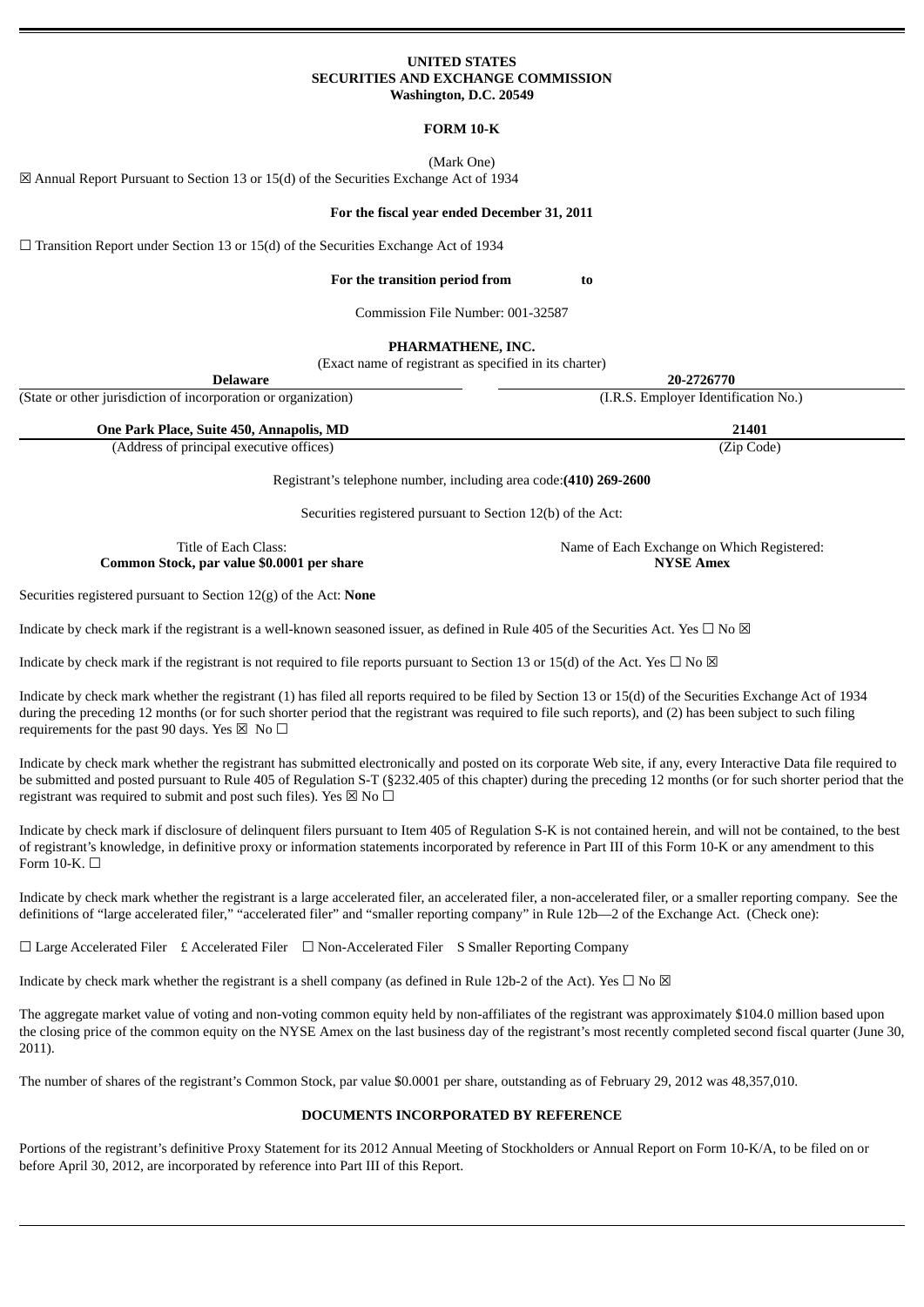# **TABLE OF CONTENTS**

**Page**

| PART I          |                                                                                                |    |
|-----------------|------------------------------------------------------------------------------------------------|----|
|                 |                                                                                                |    |
| Item 1          | <b>Business</b>                                                                                | 5  |
| Item 1A.        | <b>Risk Factors</b>                                                                            | 23 |
| Item 1B.        | <b>Unresolved Staff Comments</b>                                                               | 37 |
| Item 2.         | Properties                                                                                     | 37 |
| Item 3.         | <b>Legal Proceedings</b>                                                                       | 37 |
| Item 4.         | <b>Mine Safety Disclosures</b>                                                                 | 37 |
| <b>PART II</b>  |                                                                                                |    |
| Item 5.         | Market for Registrant's Common Equity and Related Stockholder Matters                          | 38 |
| Item 6.         | <b>Selected Financial Data</b>                                                                 | 38 |
| Item 7.         | Management's Discussion and Analysis of Financial Condition and Results of Operations          | 39 |
| Item 7A.        | Quantitative and Qualitative Disclosures about Market Risk                                     | 45 |
| Item 8.         | Financial Statements and Supplementary Data                                                    | 45 |
| Item 9.         | Changes In and Disagreements with Accountants on Accounting and Financial Disclosure           | 45 |
| Item 9A.        | <b>Controls and Procedures</b>                                                                 | 45 |
| Item 9B.        | Other Information                                                                              | 46 |
| <b>PART III</b> |                                                                                                |    |
| Item 10.        | Directors, Executive Officers and Corporate Governance                                         | 46 |
| Item 11.        | <b>Executive Compensation</b>                                                                  | 46 |
| Item 12.        | Security Ownership of Certain Beneficial Owners and Management and Related Stockholder Matters | 46 |
| Item $13.$      | Certain Relationships and Related Transactions, and Director Independence                      | 46 |
| Item 14.        | <b>Principal Accountant Fees and Services</b>                                                  | 47 |
| <b>PART IV</b>  |                                                                                                |    |
| Item 15.        | <b>Exhibits and Financial Statement Schedules</b>                                              | 47 |
|                 |                                                                                                |    |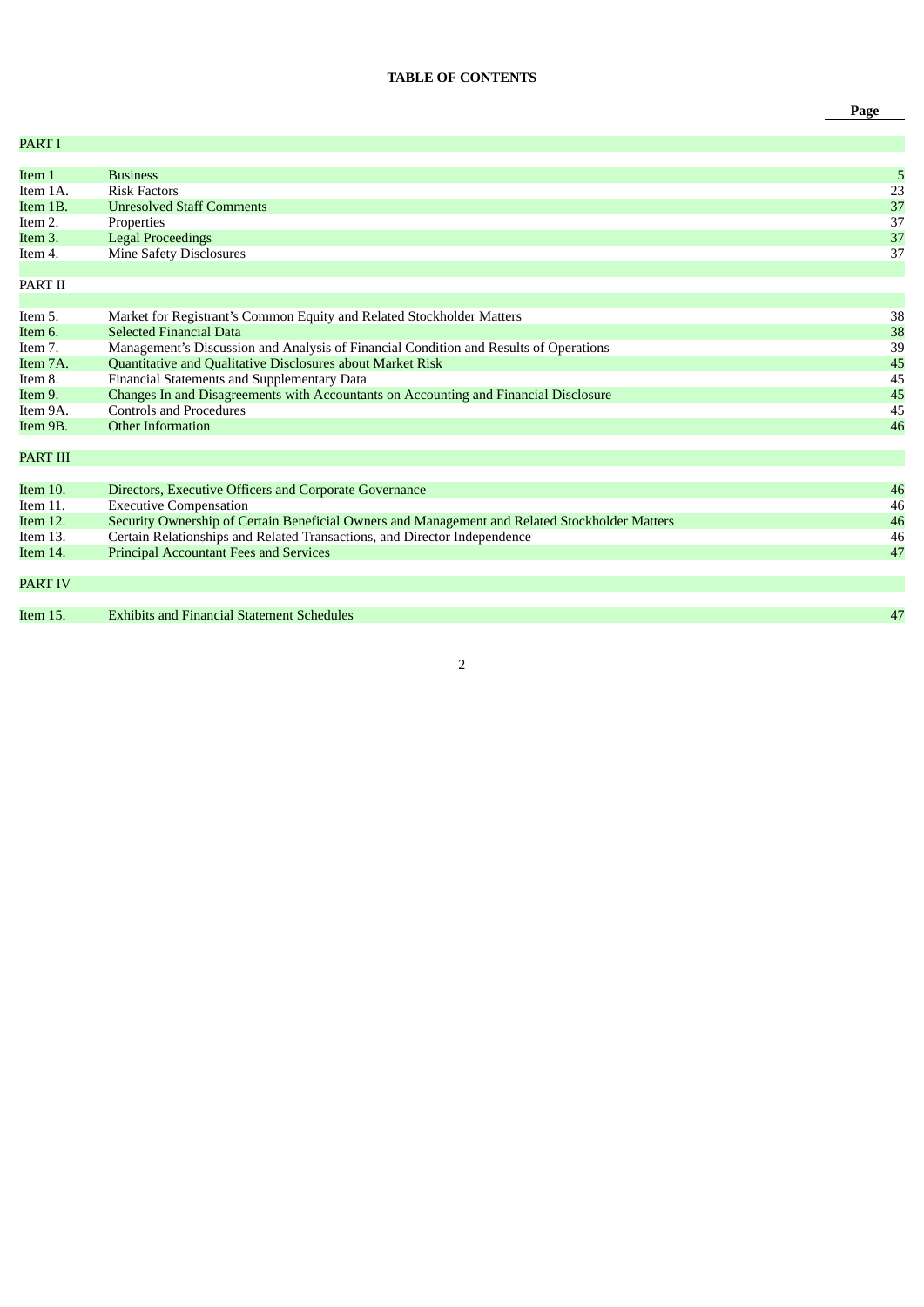# **Special Note Regarding Forward-Looking Statements**

This Annual Report on Form 10-K contains forward-looking statements within the meaning of Section 27A of the Securities Act of 1933, as amended, and Section 21E of the Securities Exchange Act of 1934, as amended (the "Exchange Act"). This information may involve known and unknown risks, uncertainties and other factors that are difficult to predict and may cause our actual results, performance or achievements to be materially different from future results, performance or achievements expressed or implied by any forward-looking statements. These risks, uncertainties and other factors include, but *are not limited to, risk associated with the following:*

- the reliability of the results of the studies relating to human safety and possible adverse effects resulting from the administration of the Company's *product candidates,*
- funding delays, reductions in or elimination of U.S. government funding and/or non-renewal of expiring funding for one or more of our development *programs,*
- the award of government contracts to our competitors or delays caused by third parties challenging government contract awards to us,
- · *unforeseen safety issues,*
- challenges related to the development, technology transfer, scale-up, and/or process validation of manufacturing processes for our product *candidates,*
- unexpected determinations that these product candidates prove not to be effective and/or capable of being marketed as products,

as well as risks detailed under the caption "Risk Factors" in this Report on Form 10-K and in our other reports filed with the U.S. Securities and Exchange Commission (the "SEC") from time to time hereafter. In particular, there can be no assurance that the Company will prevail in any appeal to the Delaware Supreme Court of the ruling of the Delaware Court of Chancery awarding PharmAthene 50% of all net profits related to the sale of ST-246 and related products for 10 years following initial commercial sale of the drug once SIGA Technologies, Inc. ("SIGA") earns \$40 million in net profits from the sale of ST-246 and related products. Further, the timing and amount of any future sales of ST-246 is uncertain. Significant additional non-clinical animal studies, human clinical trials, and manufacturing development work remain to be completed for all our products candidates, including Valortim $^\circledR$ . At this point future government funding to support the development of Valortim $^\circledR$  is unlikely in the near term and remains uncertain. It is also uncertain whether Valortim $^\circledR$  or our other product candidates will be shown to be safe and effective and approved by regulatory authorities for use in humans. Forward-looking statements describe management's current expectations regarding our future plans, strategies and objectives and are generally identifiable by use of the words "may," "will," "should," "expect," "anticipate," "estimate," "believe," "intend," "project," "potential" or "plan" or the negative of these words or other variations on these words or comparable terminology. Such statements include, but are not limited to:

- · *statements about potential future government contract or grant awards,*
- · *potential payments under government contracts or grants,*
- · *potential regulatory approvals,*
- · *future product advancements, and*
- · *anticipated financial or operational results.*

Forward-looking statements are based on assumptions that may be incorrect, and we cannot assure you that the projections included in the forward-looking *statements will come to pass.*

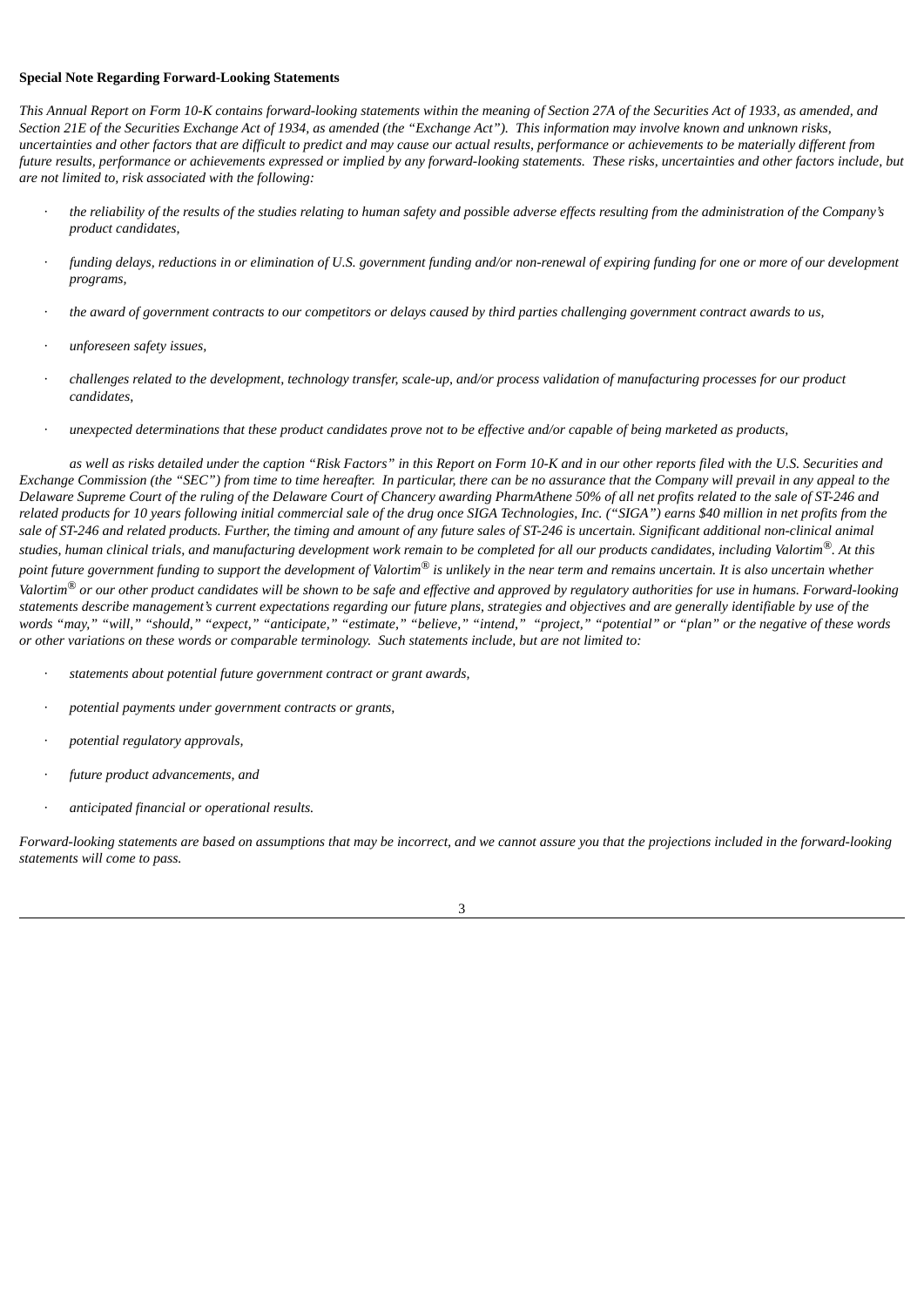We have based the forward-looking statements included in this Annual Report on Form 10-K on information available to us on the date of this Annual Report, and we assume no obligation to update any such forward-looking statements, other than as required by law. Although we undertake no obligation to revise or update any forward-looking statements, whether as a result of new information, future events or otherwise, you are advised to consult any additional disclosures that we may make directly to you or through reports that we, in the future, may file with the SEC, including Annual Reports on Form 10-K, *Quarterly Reports on Form 10-Q and Current Reports on Form 8-K.*

All forward-looking statements included herein are expressly qualified in their entirety by the cautionary statements contained or referred to elsewhere in this Annual Report. Unless otherwise indicated, the information in this annual report is as of December 31, 2011.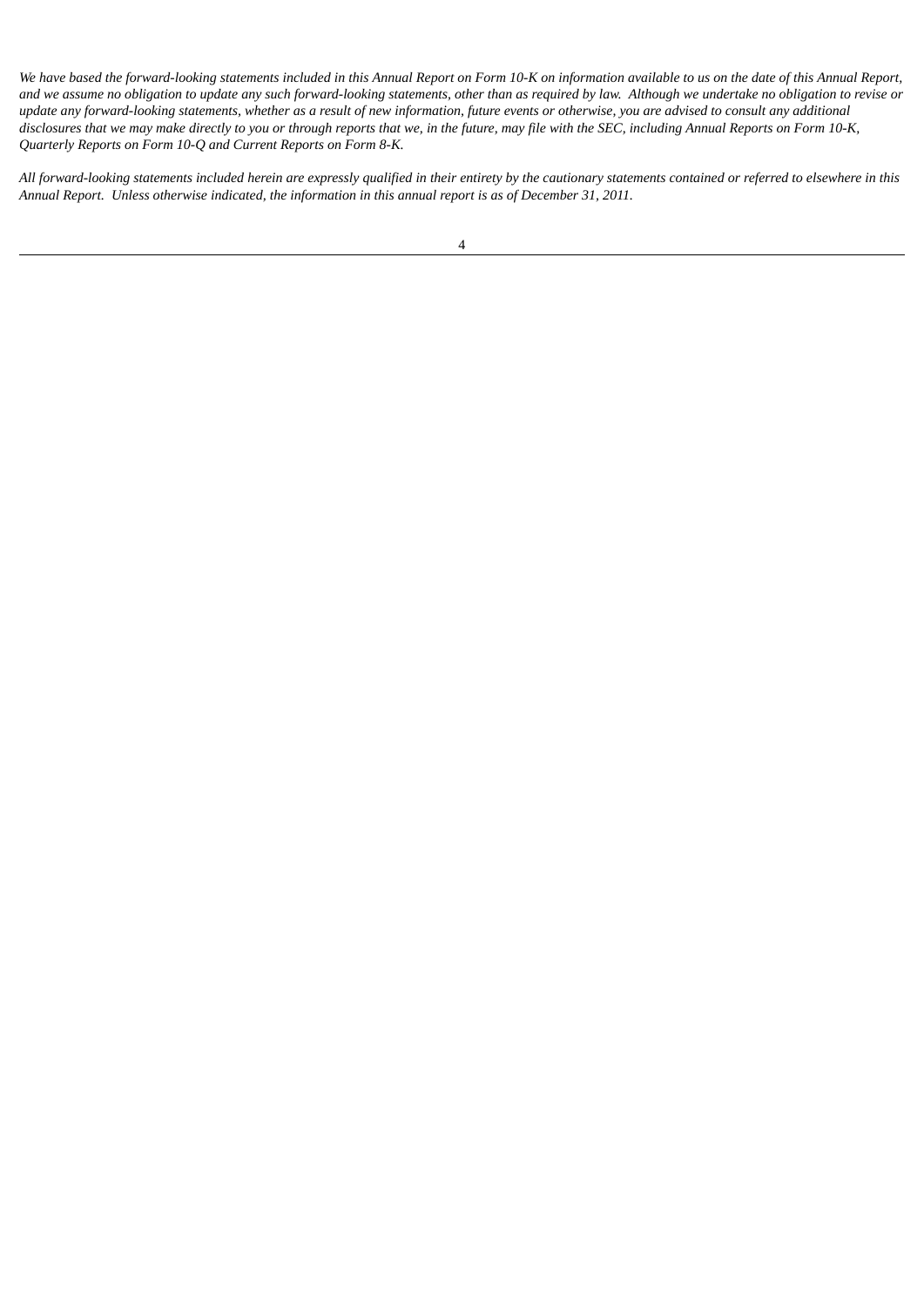## **Item 1. Business.**

### **Background of PharmAthene, Inc.**

PharmAthene, Inc. was incorporated on April 25, 2005 under the laws of the State of Delaware as Healthcare Acquisition Corp. ("HAQ"), a special purchase acquisition corporation formed solely to acquire a then unidentified business. HAQ became a public company on August 3, 2005. On August 3, 2007, HAQ acquired a Delaware corporation which at the time was known as "PharmAthene, Inc." (the "Merger"); effective upon the consummation of the Merger, HAQ changed its name from "Healthcare Acquisition Corp." to "PharmAthene, Inc." and former PharmAthene changed its name to "PharmAthene US Corporation." Through February 27, 2009, our operations were conducted by PharmAthene US Corporation. Effective February 27, 2009, PharmAthene US Corporation was merged with and into PharmAthene, Inc., with PharmAthene, Inc. being the surviving corporation.

In March 2008, PharmAthene Inc., through its wholly-owned subsidiary PharmAthene UK Limited, acquired substantially all the assets and liabilities related to the biodefense vaccines business (the "Avecia Acquisition") of Avecia Biologics Limited (along with its affiliates, "Avecia").

Our executive offices are located at One Park Place, Suite 450, Annapolis, Maryland 21401 and our telephone number is 410-269-2600. Our stock trades on the NYSE Amex under the symbol "PIP."

Unless the context otherwise requires, all references in this report to the "Company", "PharmAthene", "we", "us" or "our" refers to the business of the combined company after the Merger and to the business of former PharmAthene prior to the Merger, and "HAO" refers to the business of Healthcare Acquisition Corp. and its subsidiaries, as a combined entity, prior to the Merger. Unless the context otherwise requires, the information contained in this report gives effect to the consummation of the Merger on August 3, 2007 and the change of our name from "Healthcare Acquisition Corp." to "PharmAthene, *Inc."*

#### **Overview**

We are a biodefense company engaged in the development and commercialization of next generation medical countermeasures against biological and chemical threats. Our current biodefense portfolio includes the following product candidates:

- SparVax<sup>™</sup>, a second generation recombinant protective antigen ("rPA") anthrax vaccine,
- Valortim<sup>®</sup>, a fully human monoclonal antibody for the prevention and treatment of anthrax infection, and
- · rBChE (recombinant butyrylcholinesterase) bioscavanger, a medical countermeasure for nerve agent poisoning by organophosphorous compounds, including nerve gases and pesticides.

In addition, we were awarded by the Delaware Court of Chancery in September 2011 the right to receive 50% of all net profits related to the sale of SIGA Technologies, Inc. ST-246 and related products for 10 years following initial commercial sale of the drug once SIGA earns \$40 million in net profits from sales of ST-246 and related products. SIGA has stated it intends to appeal this decision to the Delaware Supreme Court.

# **Business Concept and Strategy**

Our goal is to become the premier company worldwide specializing in the development and commercialization of best-in-class prophylactic and therapeutic drugs for defense against biological and chemical threats and emerging infectious diseases. In assembling our product candidate portfolio we have adhered to a strategy emphasizing specific selection criteria to enhance the likelihood of U.S. government procurement. These selection criteria include:

Demonstration of technical proof-of-concept in humans and/or appropriate animal models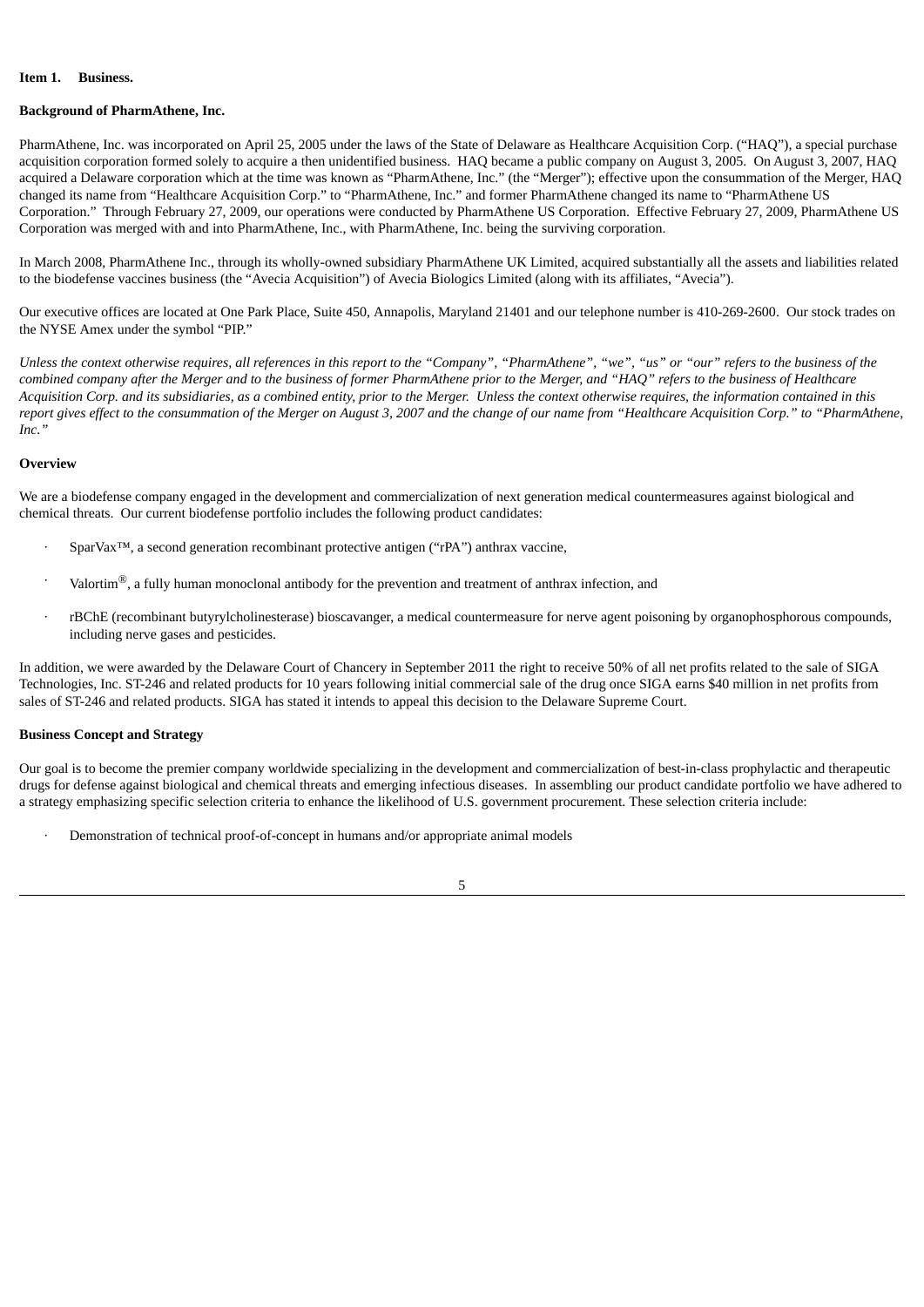- Advantages over existing products or technologies
- Demonstrated interest by the U.S. Government in procurement
- A defined development path and regulatory strategy

We seek to acquire and develop leading compounds and technologies targeting the highest priority U.S. Government biodefense requirements. We also look to bring products into our portfolio with dual-use potential that may serve both biodefense and commercial markets.

We have developed and will continue to develop unique biodefense product development and contracting capabilities. Development of these capabilities has required a substantial investment, which we may leverage further through possible acquisitions of additional biodefense product candidates, whether under licensing deals, mergers and acquisitions, or otherwise. We believe that product opportunities will come primarily from companies focused on commercial markets that wish to see their products or technologies exploited in biodefense.

# **Biodefense Industry**

#### *Market Overview*

The worldwide biodefense market can generally be divided into three segments: U.S. civilian, U.S. military, and non-U.S. markets. U.S. government funding represents the vast majority of the worldwide market. According to the University of Pittsburgh Medical Center - Center for Biosecurity, U.S. government biodefense military and civilian spending peaked in fiscal year 2009 at over \$8 billion and has averaged around \$6.2 billion since fiscal year 2007.

*U.S. Civilian*: The U.S. civilian market includes funds to protect the U.S. population from biowarfare agents and is largely funded by the Project BioShield Act of 2004. Project BioShield, the U.S. government's largest biodefense initiative, seeks to accelerate the research, development and purchase of medical countermeasures ("MCMs"). \$5.6 billion was allotted under Project BioShield to procure MCMs for the Strategic National Stockpile ("SNS") for the period from July 2004 through 2013. Of the \$5.6 billion, \$3.4 billion was made available through fiscal year 2008, and the remaining \$2.2 billion became available in fiscal year 2009. At the end of calendar year 2011, of the total \$5.6 billion, over \$2 billion in procurement contracts had been awarded and approximately \$1.8 billion had been transferred out of the Project BioShield Special Reserve fund ("SRF") for non-procurement related activities. Remaining funds in the SRF are now approximately \$1.5 billion. Biomedical Advanced Research and Development Authority's ("BARDA") budget for advanced development funding for government fiscal year 2012 is \$415 million. This amount is the same as it was for fiscal year 2011 and \$110 million more than the \$305 million BARDA budget for fiscal year 2010.

Congress is also considering legislation to reauthorize key biodefense legislation as part of the Pandemic and All Hazards Preparedness Act ("PAHPA") reauthorization. PAHPA was originally passed in 2006 and created and established funding for BARDA. Among other things, this legislation authorizes Project BioShield SRF funding for procurement activities at \$2.8 billion over five years from 2014 through 2018. The U.S. House of Representatives passed this bill in November 2011. A Senate companion bill including similar provisions remains pending.

*Military*: The Department of Defense ("DoD") is responsible for the development and procurement of countermeasures for the military segment, which focuses on providing biowarfare protection for military personnel and civilians who are on active duty. The DoD biological defense research and development budget for fiscal year 2011 was approximately \$400 million. Fiscal year 2012 funding is approximately \$500 million. The overall DoD budget for fiscal year 2013 and future years is heavily dependent on congressional action on a debt reduction plan.

*Non-U.S. Markets*: Non-U.S. markets address protection against biowarfare agents for both civilians and military personnel in foreign countries. We anticipate that foreign countries will procure biodefense products as they are developed and validated by procurement by the U.S. government.

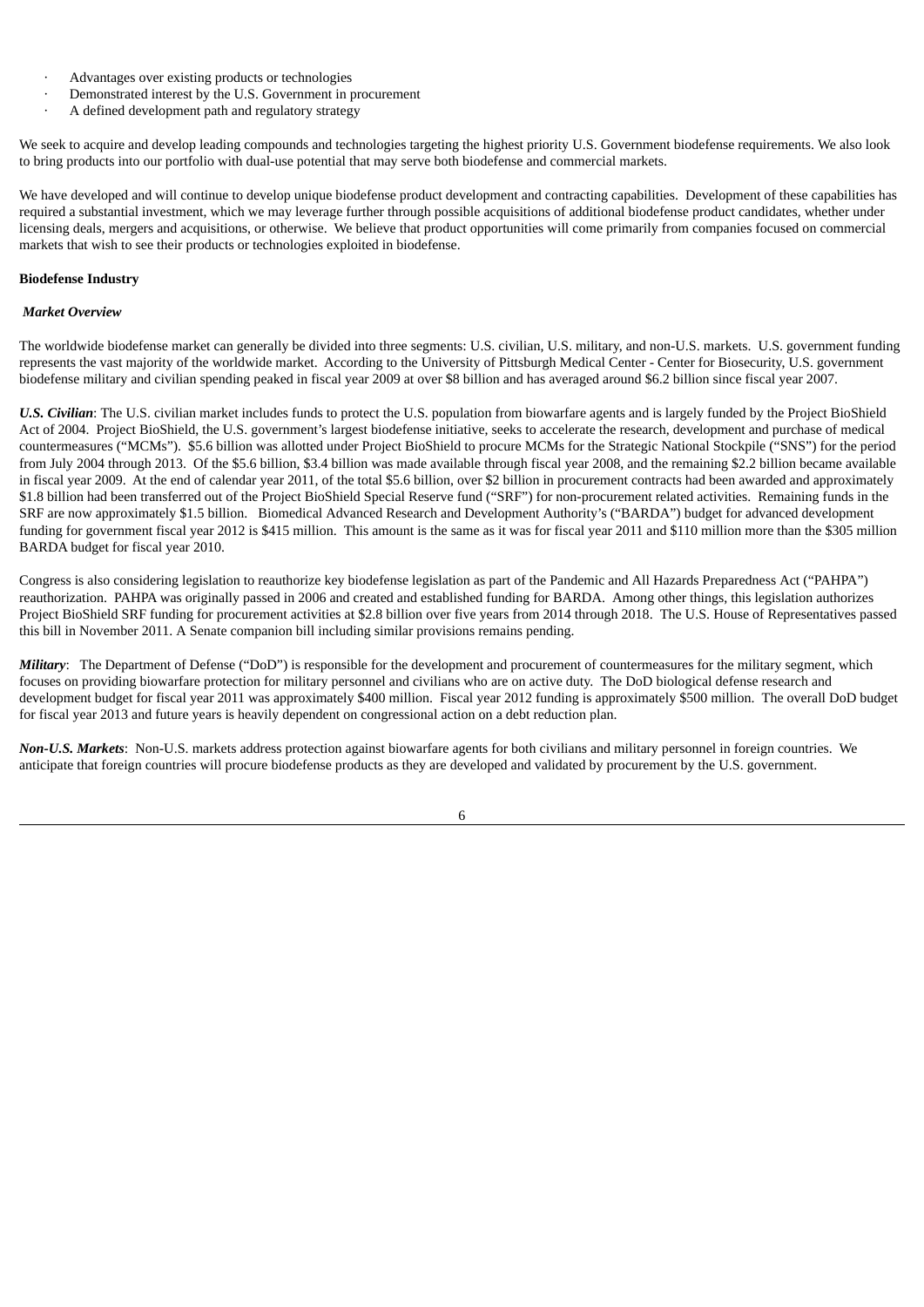## *Project BioShield*

Project BioShield, established under the Project BioShield Act of 2004 and the U.S. government's largest biodefense initiative, is focused on acquiring products with low technology risk that will be available for purchase in the near term. The U.S. government has identified the following threats as critical biodefense priorities: anthrax, smallpox, botulinum toxin, radiation, and nerve agent exposure. To evaluate and select the best products for these threats, the Department of Health and Human Services ("DHHS") typically issues Requests for Information followed by Requests for Proposals ("RFP"). RFPs detail product and procurement requirements including treatment types, numbers of doses and delivery timeframes. To qualify for Project BioShield funding, products must demonstrate product efficacy in an animal model and complete advanced development activities, and companies must show that they can provide sufficient manufacturing capability. As of December 31, 2011, nine awards have been made under Project BioShield, including those for the treatment or prevention of anthrax, smallpox, radiation and botulinum toxin.

## *Anthrax*

The three general modes of infection by *Bacillus anthracis* ("*B. anthracis*"), the bacterium which causes anthrax infection, are by inhalation, ingestion or skin contact with anthrax spores. Inhalation is the form of infection most likely to be lethal. Inhalational anthrax occurs when anthrax spores become airborne and enter a person's body through the lungs. Inhalational anthrax is usually fatal if left untreated, and has approximately a 50% mortality rate or less in patients treated aggressively with antibiotics and supportive care. Persons infected by *B. anthracis* that is ingested will suffer from gastrointestinal anthrax; those whose skin comes into contact with anthrax will suffer from cutaneous anthrax. Gastrointestinal anthrax has a mortality rate of more than 40% if left untreated. Cutaneous anthrax generally causes skin infections within a week or two after exposure. Cutaneous anthrax is the least fatal. Without treatment, approximately 20% of all skin infection cases are fatal. Treated cutaneous anthrax is rarely fatal.

The DoD estimates that up to ten countries may possess anthrax weapons and an undetermined number of individuals and terrorist groups could have access to anthrax. Anthrax is an effective bioterrorism agent because the spores are stable, can be milled to a fine powder and may be dispersed widely with readily available instruments and machinery. The U.S. Congressional Office of Technology Assessment in 1993 analyzed the potential scope of an anthrax attack, calculating that there would be between 130,000 and 3 million deaths following the release of 100 kilograms of anthrax.

In light of the limited effectiveness of antibiotics and supportive care, we believe that currently available treatments for inhalational anthrax – antibiotics and vaccines - are suboptimal. Following exposure, but prior to the onset of symptoms, antibiotics like ciprofloxacin, doxycycline or penicillin can be used as post-exposure prophylaxis with the goal of preventing progression of the disease with a recommended antibiotic course of treatment of 60 days, sometimes in combination with the administration of anthrax vaccine. We believe that both compliance and side effects are problematic for anyone asked to take antibiotics for such an extended period of time. Furthermore, antibiotic resistance, whether naturally occurring or genetically engineered, is a concern. Products like our rPA-based anthrax vaccine candidate and our monoclonal human antibody treatment, Valortim® might allow for a shorter duration of antibiotic dosing to achieve adequate post-exposure prophylaxis.

#### *Smallpox*

Smallpox virus is classified as a Category 'A' agent by the U.S. Centers for Disease Control and Prevention and is considered one of the most significant threats for use as a biowarfare agent. Although declared eradicated in 1979 by the World Health Organization ("WHO"), there is a threat that a rogue nation or a terrorist group may already possess or have the capability to produce an illegal inventory of the virus that causes smallpox. Inventories of the virus are known to be contained under extremely tight security at the CDC in Atlanta, Georgia and at the Vector laboratory in Russia.

Many scientists agree that with the scientific tools available today smallpox can be created by modifying another orthopox virus available naturally worldwide by a Ph.D. scientist with access to a modern laboratory. Studies conducted prior to the eradication of natural reservoirs of smallpox virus show that the disease has a mortality rate of 30% or higher, and survivors are scarred and suffer other permanent detriments.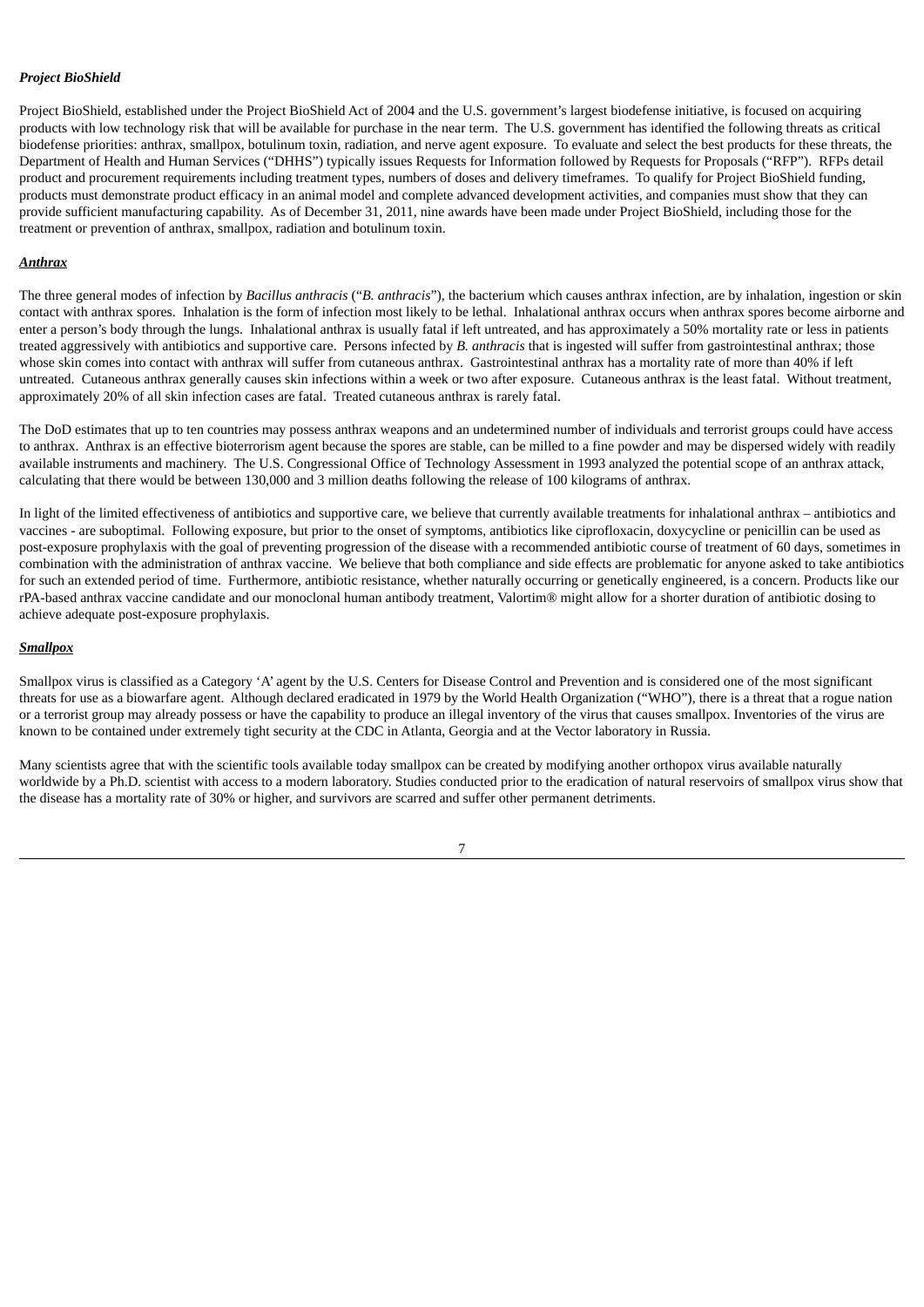# *Chemical Weapons and Nerve Agents*

Chemical weapons use the toxic properties of chemical substances to produce physiological effects on an enemy. Classic chemical weapons, such as chlorine and phosgene, were employed during World War I and consisted primarily of commercial chemicals used as choking and blood agents, to cause respiratory damage and asphyxiation. Organophosphorous agents (nerve agents), one of the most lethal forms of chemical weapons, were developed in the 1930s in the years leading up to World War II.

Nerve agents function by binding to acetylcholinesterase, an enzyme that normally causes termination of the activity of the neurotransmitter acetylcholine. Nerve agents block the activity of acetylcholinesterase, allowing the activity of acetylcholine to continue unchecked. As a result, nerve impulses are continually transmitted, causing muscle contractions that do not stop. This effect is referred to as a "cholinergic crisis" and results in a loss of muscle control, respiratory failure, paralysis and convulsions. Nerve agent exposure that does not cause death after a short period can lead to permanent brain damage.

There is currently only one FDA-approved pre-treatment for nerve agents, pyridostigmine bromide ("PB"). PB is only approved for the pre-treatment of exposure to the nerve agent soman. It confers no protection on its own but enhances the protection conferred by post-exposure treatment. The standard of care for post-exposure treatment involves repeated doses of a cocktail of drugs including atropine, reactivators including the oxime 2-PAM, and anticonvulsants. However, this type of treatment acts primarily on the symptoms of nerve agents, not their underlying cause. We believe available pre-and posttreatment options are inadequate and that there is a need for more efficacious countermeasures, especially as evidence mounts that modified, more toxic forms of nerve agents may be used in future attacks.

#### **PharmAthene's Product Candidates**

#### *SparVax™: Recombinant Protective Antigen (PA)-based Anthrax Vaccine*

SparVax™ is a second generation, rPA anthrax vaccine designed to protect against inhalational anthrax, the most lethal form of *B. anthracis* infection in humans. The vaccine has been shown to induce anti-Protective Antigen ("PA") antibodies in clinical trials in healthy human volunteers and in animal models of inhalational anthrax. These antibodies are believed to function by targeting PA, a protein component necessary for the transportation of bacterial toxins into the cell and the subsequent toxic cascade that leads to morbidity and mortality. SparVax™ has been shown to generate a high level of protective efficacy in rabbits and non-human primates when vaccinated and subsequently exposed to lethal inhalation doses of anthrax spores. One Phase I and two Phase II clinical trials have been completed involving approximately 770 individuals. Data from these trials demonstrated that SparVax™ is generally well tolerated and immunogenic.

SparVax™ is being developed for two indications: post-exposure prophylaxis ("PEP") in conjunction with antibiotics and general use prophylaxis ("GUP"). In a PEP setting, the vaccine would be used following a suspected exposure to augment the natural immune response and provide protection once antibiotics are discontinued. In the GUP setting, the vaccine is administered in advance of any exposure and is intended to induce an immune response that will be protective should there be an exposure.

# *Pre-clinical Studies*

Prior to an IND being filed with the FDA, SparVax™ underwent safety testing in rodents and non-human primates. SparVax™ was well tolerated with no deaths and no behavioral or clinical signs observed in any species. All of the toxicology studies were compliant with Good Laboratory Practices ("GLP") and the data were used to support the Investigational New Drug ("IND") and allowed for the initiation of clinical trials of SparVax™.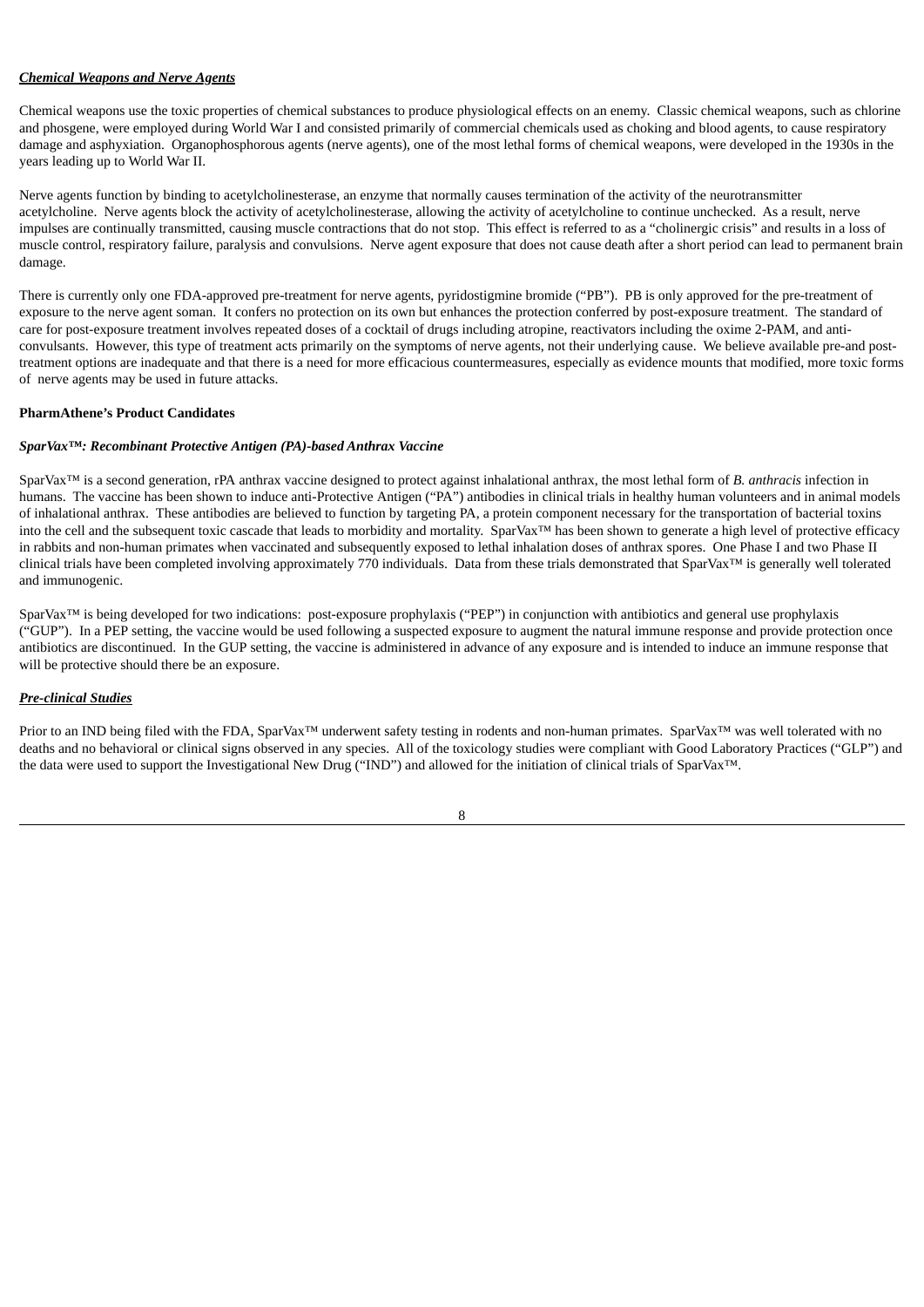## *Non-clinical Studies*

SparVax™ is being developed utilizing the Animal Rule (21 CFR 601.90) which allows for efficacy testing in appropriate animal models in lieu of clinical efficacy trials. To date, our animal model development and efficacy studies in both rabbits and non-human primates for both GUP and PEP indications using SparVax™ have been sponsored by the National Institute of Allergy and Infectious Diseases ("NIAID") and conducted by a contract research organization. Data from the studies conducted to date have shown that SparVax™ is immunogenic in both rabbits and non-human primates; protection has been demonstrated in vaccinated animals subjected to aerosol challenge with Ames strain anthrax spores.

#### *Clinical Studies*

The Phase I trial was a dose escalation study designed to evaluate a range of dosage levels administered with either of two different dosing schedules. There were no vaccine-related serious adverse events or changes in blood chemistries, vital signs or electrocardiograms ("ECGs") reported. The results demonstrated that the vaccine was generally well tolerated and immunogenic and that the immunogenic response was dependent on vaccine dosage.

The Phase II program was designed to evaluate the safety and immunogenicity of the two highest dosages tested in Phase I using a three dose regimen in a larger number of subjects. Two Phase II trials were conducted, both of which studied the effect of different vaccine dosage levels and schedules.

In the Phase IIa trial, SparVax™ was highly immunogenic and generally well tolerated with no vaccine-related serious adverse events or changes in blood chemistries, vital signs or ECGs reported.

The Phase IIb trial compared a longer dosing regimen at two different vaccine dosages with a smaller control group who received the currently licensed anthrax vaccine, BioThrax®. As in the Phase IIa trial, SparVax™ was highly immunogenic and generally well tolerated with no vaccine-related serious adverse events or changes in blood chemistries, vital signs or ECGs reported. The immunogenicity data showed that SparVax™ elicited a robust immune response after the primary immunization series as well as induced an anamnestic response after a booster dose given at 6 or 12 months after the primary dosing schedule. While both vaccines were immunogenic following the 3-dose series with seroconversion rates of approximately 90%, an increased proportion of individuals experienced injection site pain in the BioThrax® group (where the vaccine was administered subcutaneously) as compared to the SparVax<sup>™</sup> groups.

Future studies will seek to confirm the dose and schedule of SparVax™ that induces antibody levels in humans which are comparable to those shown to be protective in the animal models, demonstrate the acceptability of using SparVax™ in conjunction with antibiotics, and confirm the safety of SparVax™ in a sufficient number of human subjects (as required by FDA).

#### *Product Stability*

In 2011, we announced that SparVax™ product produced from bulk drug substance manufactured at Avecia Biologics Laboratories in the United Kingdom had demonstrated 52 month stability. Moreover we have demonstrated over 36 month stability on our final drug product vaccine formulation. The stability data were prepared utilizing a variety of analytical methods and a well characterized mouse challenge potency release assay.

#### *Funding*

To date, funding for the development of SparVax™ has occurred under two contracts from the National Institutes of Health (NIH) originally entered into in 2002 and 2003 which, not including the modification discussed below, provided for aggregate funding of up to approximately \$128 million.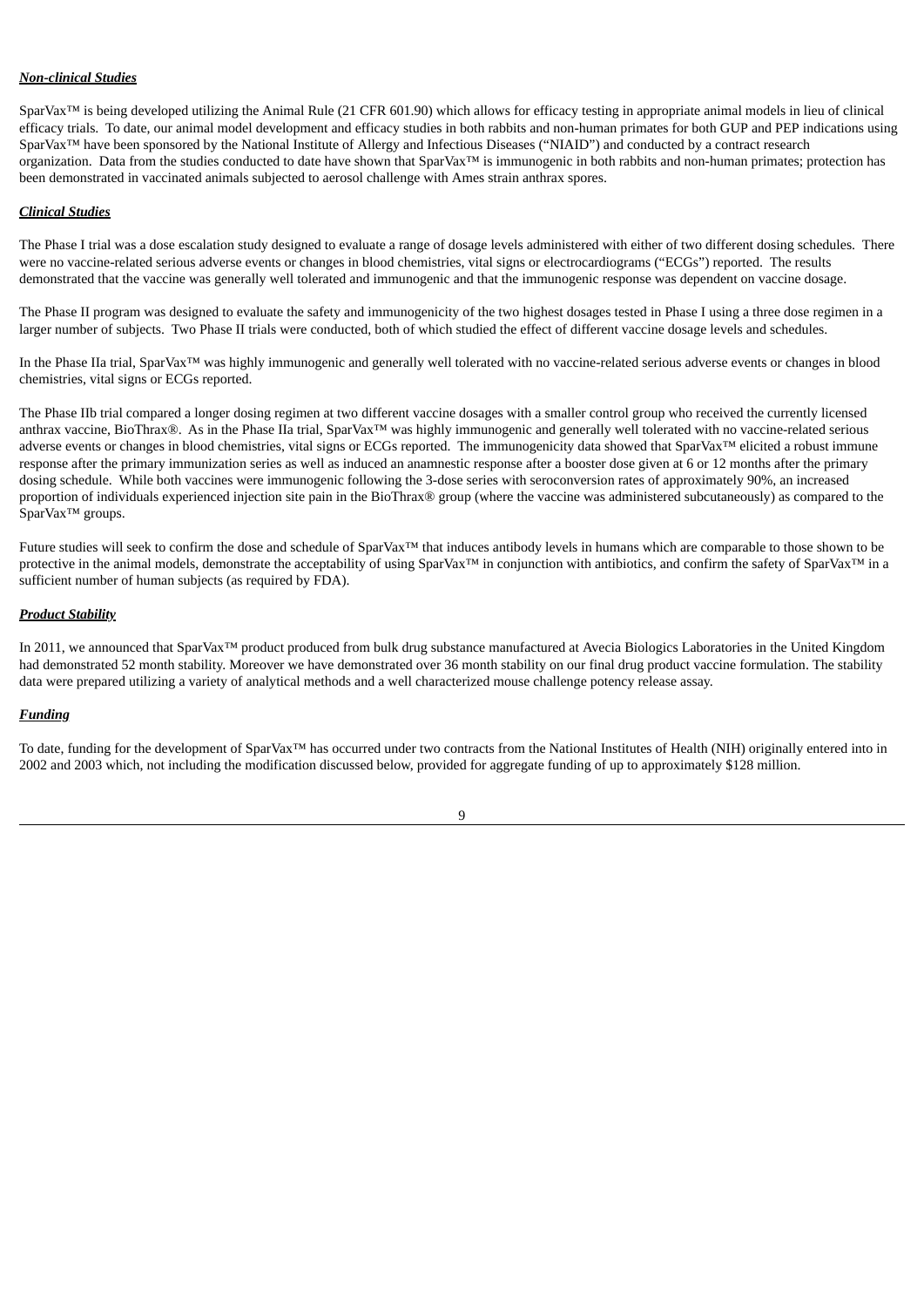In April 2009, the United States Government transferred the Sparvax™ contract to the Biomedical Advanced Research and Development Authority (BARDA). In February 2010, PharmAthene and BARDA entered into negotiations to modify our existing advanced development contract for SparVax™. During the base period of performance under the contract modification, i.e., through September 1, 2013, we have been funded up to approximately \$62 million on a cost-reimbursement-plus-fixed-fee basis, assuming that all milestones are achieved. The government, at its sole discretion, may also exercise three contract options during the base period of performance, under which we could receive up to an additional \$17 million in funding. The government has indicated it is unlikely these options will be exercised. As of December 31, 2011, approximately \$71 million in funding and options remained under the contract, of which \$54 million is funded. It is unclear when BARDA will consider a new funding request. We are currently in discussions with BARDA about modifying the activities under our current contract to include a Phase II human clinical trial.

# *Valortim®: Anthrax Monoclonal Antibody*

Valortim<sup>®</sup> is a fully human monoclonal antibody designed to protect against and treat human inhalational anthrax, as both post-exposure prophylaxis (i.e., before symptoms manifest) and post-exposure therapy (i.e., once symptoms are evident).

Valortim® functions by targeting PA, a protein component of the bacterium that attaches to and facilitates the entry of the destructive toxins Lethal Factor (LF) and Edema Factor (EF) into healthy cells in the infected person. Valortim<sup>®</sup> is designed to bind to PA and protect the cells from damage by the anthrax toxins. In non-clinical studies, animals were protected against this fatal disease when Valortim<sup>®</sup> was administered following a lethal aerosol challenge of anthrax spores, demonstrating that Valortim® induces recovery and survival in animals exposed to inhalational anthrax.

Anthrax spore challenge studies in animals have demonstrated protection by Valortim® both when given early following challenge (post-exposure prophylaxis) as well as when given at the point when animals demonstrate signs of infection after challenge (therapeutic intervention). We believe Valortim<sup>®</sup> may bind to a novel site of PA, permitting protection after toxins have already attached to the cell. In addition, other data suggest that Valortim<sup>®</sup> may augment the immune system's ability to kill anthrax spores. We believe Valortim<sup>®</sup> has unique potency and a potentially unique mechanism of action.

## *BMS Collaboration and Development Timeline*

We are developing Valortim<sup>®</sup> in collaboration with Bristol Myers Squibb, Inc. ("BMS") pursuant to a collaboration agreement entered into in November 2004. Under the terms of the collaboration agreement, we and BMS will share operating profits according to a formula that establishes our share of the profits at between 20% and 60%, with the final split largely dependent on the amount of funding provided by us prior to sale of product to the U.S. government. Prior to distribution of operating profits, each party is entitled to reimbursement of research and development expenses incurred that were not otherwise covered by government funding.

Valortim<sup>®</sup> has received Fast Track designation from the FDA as well as orphan drug status.

# *Clinical and Non-clinical Studies*

Valortim® is being developed for two indications: (i) post-exposure prophylaxis; and (ii) as a therapeutic.

# *Clinical Phase I Studies*

In 2006 PharmAthene and BMS completed an initial Phase I open-label, dose-escalation clinical trial to evaluate the safety, tolerability, immunogenicity, and pharmacokinetics (the study of absorption, metabolism and action of drugs) of a single dose of Valortim® administered intravenously or intramuscularly in healthy volunteers. No drug-related serious adverse effects were reported.

In August 2009 we began a second Phase I clinical trial of Valortim<sup>®</sup> in combination with the antibiotic ciprofloxacin. During the course of the study, there were two adverse reactions in the four subjects dosed, one of which was characterized by the clinical investigators as a serious adverse event. We halted the trial and the FDA placed the study on partial clinical hold pending the outcome of an investigation. Following completion of our investigation, the FDA lifted the partial clinical hold in December 2010, and we then commenced and completed an intravenous (IV) dose-escalation study of Valortim<sup>®</sup>. We submitted the final study report for the trial in January 2012.

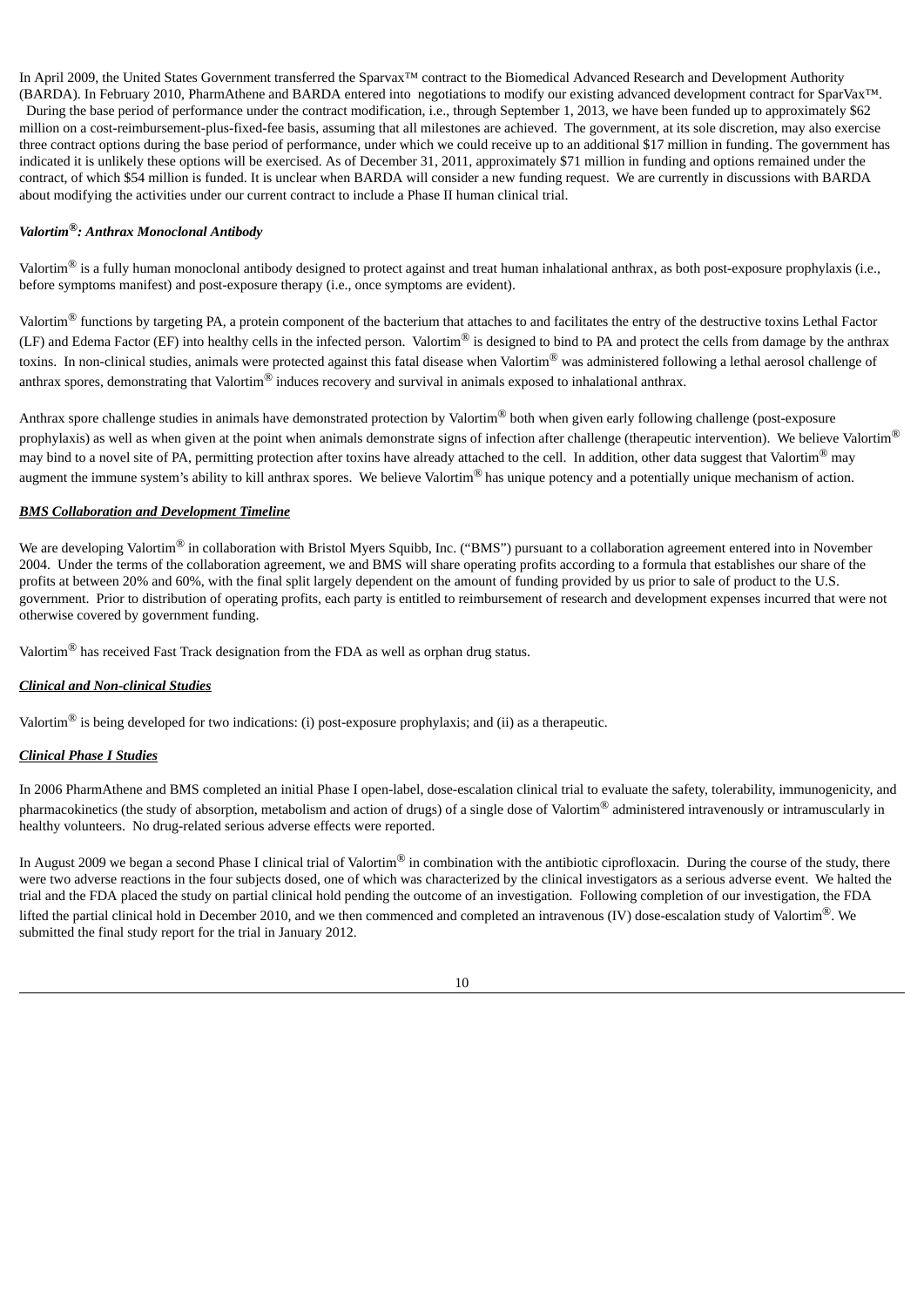In December 2011 we published the results from the initial Phase I clinical trial in the journal *Clinical and Vaccine Immunology*. Forty-six healthy volunteers received either a single intravenous (IV) dose of Valortim<sup>®</sup> ranging from 0.3 to 20.0 mg/kg (10 subjects in cohorts receiving 1.0, 3.0 or 10.0 mg/kg and 3 subjects in cohorts receiving 0.3 and 20 mg/kg) or a single 100 mg intramuscular (IM) dose of Valortim® (10 subjects). The Phase I data showed that Valortim<sup>®</sup> was generally safe and well-tolerated and non-immunogenic when administered as single 0.3 mg/kg to 20 mg/kg IV infusions or as a single IM dose injection at 100 mg. No drug-related serious adverse events were reported. These results demonstrate that a single dose of Valortim<sup>®</sup> can provide levels of antibodies in humans that correspond to protective levels in animal models and is well tolerated.

# *Non-clinical Studies: Post-exposure Prophylaxis Indication*

We have conducted studies in two animal models to evaluate the use of Valortim® as a post-exposure prophylaxis, or, in other words, to protect exposed animals from developing the signs and from dying of inhalational anthrax. Treatment in both animal models was initiated within one hour following exposure to the anthrax spores. Eighty-five percent (85%) of rabbits treated intravenously with doses of Valortim<sup>®</sup> survived following inhalation exposure to anthrax spores. One hundred percent (100%) of cynomolgus monkeys treated intramuscularly with doses of Valortim® were protected from death following exposure to inhalational anthrax spores.

#### *Non-clinical Studies: Post-exposure Therapeutic Indication*

We have conducted studies in rabbits to evaluate the use of Valortim<sup>®</sup> as a therapeutic intervention for inhalational anthrax. This indication for Valortim<sup>®</sup> would be intended to treat patients who have already developed signs and/or symptoms of inhalational anthrax. In two studies, up to 100% of the animals survived that were treated with Valortim<sup>®</sup> intravenously at the time they tested positive for the presence of PA in the blood or had significant increases in body temperature.

We have also conducted two studies in African green monkeys treated with Valortim<sup>®</sup> at the time they tested positive for the presence of PA in the blood. Up to 70% of animals treated intravenously with Valortim® survived. In contrast, the mortality rate for animals exposed to inhalational anthrax that received a saline control at the time they tested positive for the presence of PA in the blood is close to 100%.

In addition to the animal efficacy and human safety studies to advance Valortim<sup>®</sup> toward licensure under the Animal Rule, work is also ongoing to further explore and define its mechanism of action.

#### *Funding*

In 2006 and 2008, we received DoD funding for the advancement of Valortim® in the aggregate amount of \$4.2 million. As of December 31, 2011, \$1.4 million in contract funding remained for this program which will fund continued R&D efforts to further define the optimal dose-range in non-clinical studies and evaluate safety parameters through October 2, 2012.

On September 28, 2007, NIAID awarded us a \$13.9 million contract for the advanced development of Valortim® as an anti-toxin therapeutic to treat inhalational anthrax infection. On April 29, 2009, NIAID increased the value of this contract to \$15.9 million (which was reduced to \$15.3 million in August 2010). Funding from NIAID ran through January 31, 2012, at which point this contract ended.

While the Company has reached out to BARDA to explore potential future funding alternatives and has submitted both a proposal for funding under a Broad Agency Announcement ("BAA") and a response to a Sources Sought for Anthrax Antitoxin Medical Countermeasures, future government funding for Valortim® is unlikely during government fiscal year 2012. There can be no assurance we will be successful in obtaining additional financial support for this program.

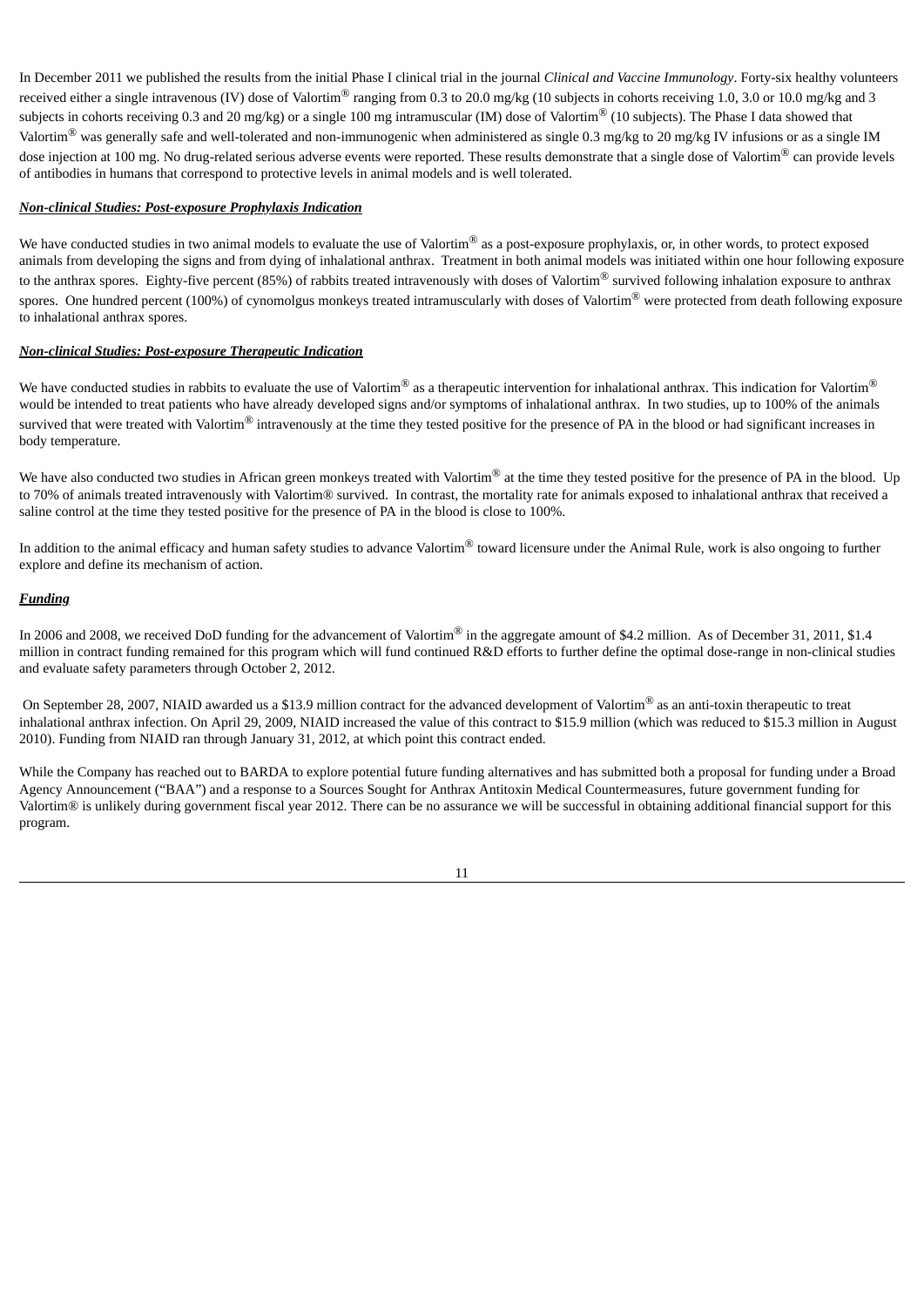# *Recombinant Human Butyrylcholinesterase Nerve Agent Countermeasure*

In 2006 we entered into a contract with the DoD to develop our Protexia<sup>®</sup> medical countermeasure for nerve agent exposure to protect the warfighter. This program utilized the recombinant enzyme butyrylcholinesterase, or "rBChE", a naturally occurring bioscavenger, as its active ingredient. This first generation program for producing rBChE utilized transgenic goats to produce the enzyme in their milk. In December 2010 the DoD elected to defer a decision on whether to fund advanced development of Protexia®, potentially for several years, due to budget constraints and potential concerns about duration of protection with the current route of Protexia® administration. As such, this first generation contract expired on December 31, 2010. We have shut down our Protexia®-related operations and sold our production facilities in December 2011.

We have also been working on a second generation approach, which we refer to as our Advanced Expression System, or "AES", that utilizes a mammaliancell-based expression system for rBChE. While the AES technology is still at an early research stage, if our efforts are successful, we believe this cell-based approach could have significant advantages over the transgenic goat-based approach originally developed to produce Protexia®. Specifically, we believe these advantages could include:

- · An established manufacturing platform, consistent with those used for other biotechnology products and with the U.S. government's recent advanced manufacturing system initiative.
- · Final product with a pharmacokinetic (PK) profile that more closely resembles naturally occurring butyrylcholinesterase, or BChE, from human blood.
- Higher production yields than a transgenic goat based approach.
- Substantially lower costs of production to yield significant savings to our DoD and, potentially, civilian customers.
- · A more traditional regulatory path to FDA licensure.
- Greater ability to scale up production if demand increases.

Based on data that demonstrated our ability to produce rBChE in the cell expression system and its ability to bind organophosphates, in August 2011 DoD awarded us a fixed price contract for up to approximately \$5.7 million to support our on-going research into the production of rBChE using a mammalian-cell based advanced expression system (or AES).

# *ST-246®*

 $ST-246^{\circ}$  is an orally administered anti-viral drug candidate being developed by SIGA, a third party, to treat orthopox virus diseases including smallpox. Pursuant to a court ruling in September 2011, the Company is entitled to share in a portion of net profits earned by SIGA on ST-246. ST-246 acts by blocking the ability of the virus to spread to other cells, preventing it from causing disease. The FDA has designated ST-246 for "fast-track status" enabling potential expedited FDA review and approval. In addition, ST-246 has been granted Orphan Drug designation for both the treatment and prevention of smallpox.

In 2006, ST-246 demonstrated 100% protection against human smallpox virus in a primate trial conducted at the Centers for Disease Control ("CDC"). Additional studies in non-human primate models demonstrated 100% protection for animals injected with high doses of monkeypox virus. One study was sponsored by the National Institute of Allergy and Infectious Diseases at the National Institutes of Health. The second study was conducted by the U.S. Army Medical Research Institute of Infectious Diseases and was funded by the Department of Defense's Threat Reduction Agency.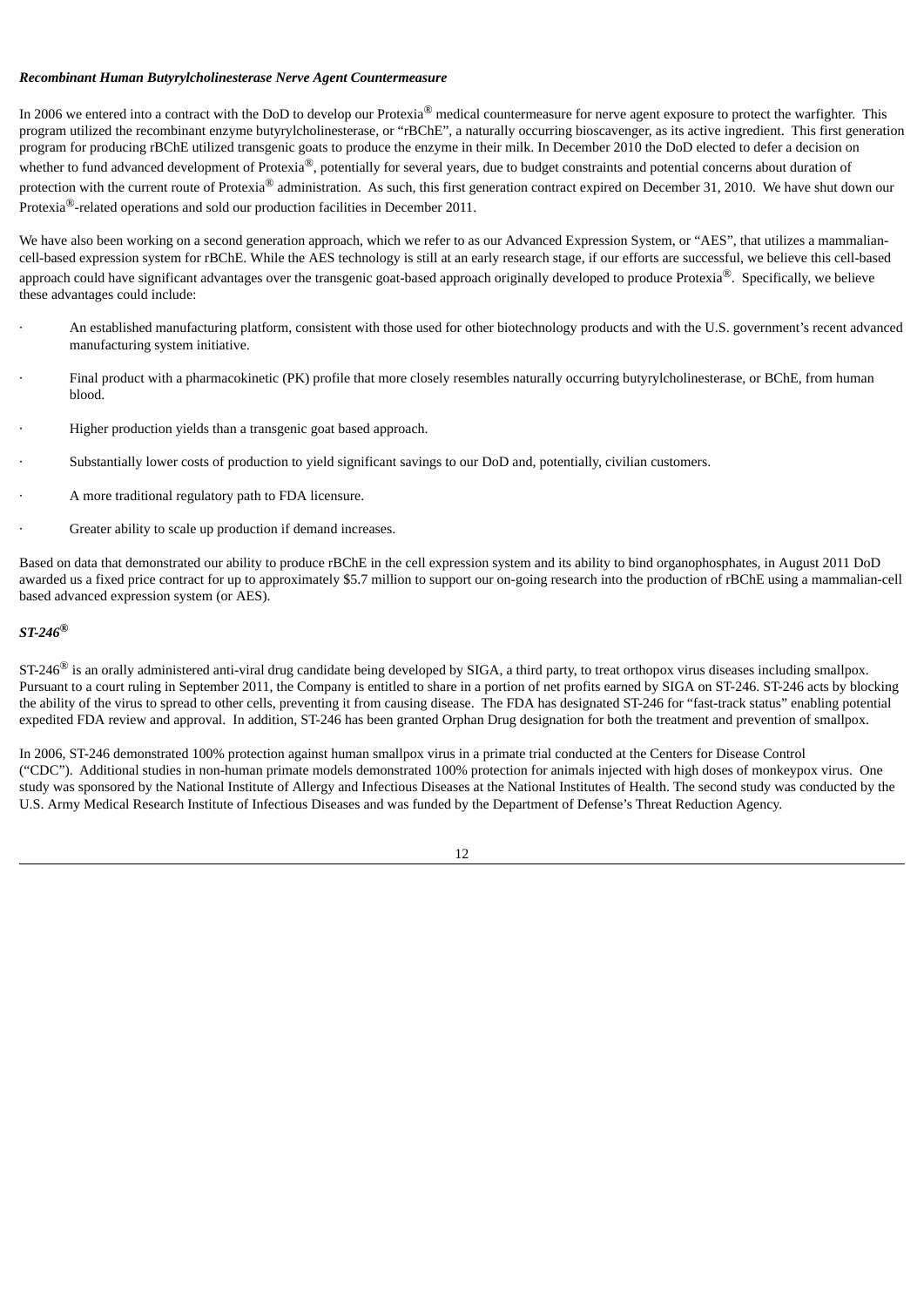SIGA has previously announced that between July 2006 and June 2010 it had successfully completed four human clinical trials with ST-246, which it claimed supported the safety and tolerability of the anticipated clinical dose of ST-246.

SIGA has stated publicly that there could be several potential uses for an effective smallpox antiviral drug: (1) pre-exposure prophylaxis to protect the nonimmune who are at risk of exposure; (2) as a therapeutic to reduce mortality and morbidity among those individuals infected with the smallpox virus; and (3) as an adjunct to the smallpox vaccine to reduce the frequency of serious adverse events due to the live virus used for vaccination.

Consequently, based on statements made by both SIGA and the U.S. government, the market opportunity for ST-246 is among the largest of all the biodefense related markets. For example, in a "justification for other than full and open competition" initially issued in December 2010 and supplemented in May 2011, the U.S. government identified a smallpox antiviral as a potentially important secondary prophylaxis option for the 4% of the US population (12 million persons) currently estimated to have an uncertain immune response to smallpox vaccine. In May 2011 SIGA announced the execution of a 5 year contract with BARDA with a base value of \$433 million for the procurement of 1.7 million courses of therapy of ST-246 and related development work and an option for the U.S. government to purchase an additional 12 million courses of therapy, bringing the total potential value of the contract at that time to approximately \$2.8 billion. In a June 2011 amendment made in response to a protest filed by a third party, this option was removed from the contract, which currently provides for purchases totaling approximately \$412.5 million from the U.S. government.

International recognition of the threat of smallpox was evidenced by Israel's operation Orange Flame 4 run in early 2010. This disaster scenario exercise is run every other year, and most recently looked at a smallpox exposure scenario. During this exercise the State of Israel reached out to SIGA to negotiate the hypothetical procurement of doses of ST-246.

In addition to procurement for the Strategic National Stockpile through BARDA and the CDC, the market opportunity for smallpox antivirals is potentially much broader, and could include potential purchases by the Department of Defense, state and other local governments, and even private purchasers. We believe there is also interest in ST-246 by the World Health Organization, the North Atlantic Treaty Organization and nations such as Israel and the United Kingdom, among others.

#### *The Court Decision/ PharmAthene Impact*

SIGA common stock is currently traded on the NASDAQ under the symbol "SIGA". Pursuant to an opinion issued September 22, 2011 by the Delaware Court of Chancery, we are entitled to receive 50% of the net profits over 10 years from all sales of ST-246 and related products, once SIGA earns the first \$40 million in net profits. The Court also awarded us one-third of our attorneys' fees and expert witness costs.

Based on the Delaware Court's decision, we believe the potential economic value of this award to PharmAthene over the 10 year period of enforcement could be significant. A study published by the International Society for Pharmaceutical Engineering, focusing on the differences between brand name, generic and biotech companies, which did not specifically focus on SIGA or ST-246, but explored general trends in various income and expense categories of pharmaceutical companies, concluded that typical costs of goods sold total 14% of revenues for the biotech segment of the pharmaceutical industry. As a biodefense product targeted at a narrow market of national governments, we believe only modest sales and marketing effort is needed for ST-246 with correspondingly modest associated overhead costs. Notwithstanding the foregoing, we have no first-hand knowledge of, and SIGA has not publicly disclosed, any information related to the potential margins or profitability of ST-246 and related products. Moreover, even if SIGA is successful in selling ST-246 to the government, there can be no assurance that competitors, including Chimerix, Inc., will not succeed in developing and marketing smallpox antivirals that are more cost effective than ST-246.

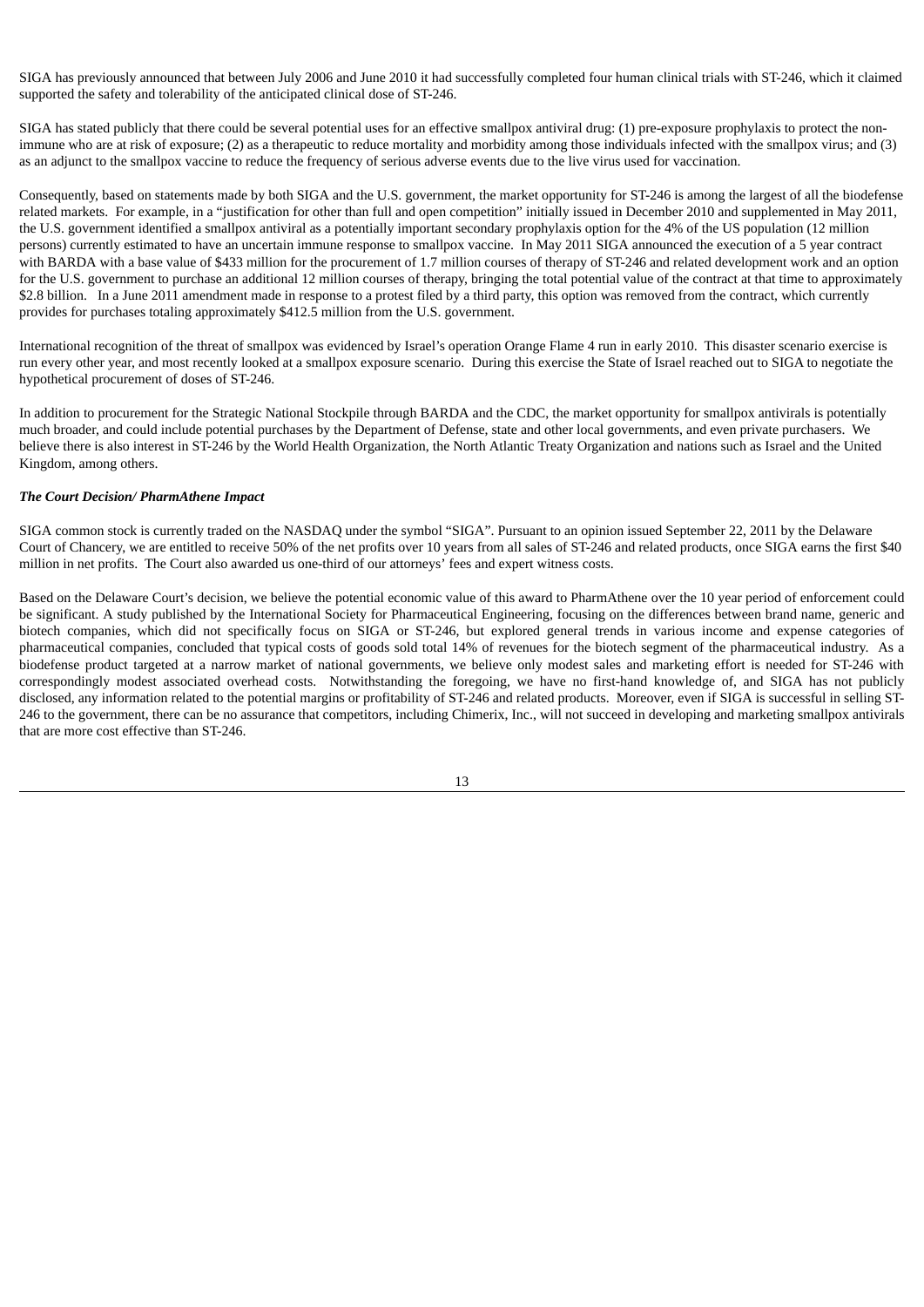SIGA indicated in its third quarter 2011 investor conference call that it expects that initial delivery of ST-246 to the U.S. government will begin in the first quarter of 2013. Based on public statements from SIGA in its second quarter 2011 investor conference call, SIGA has also stated that it will be capable of producing one million treatment courses per year and will be able to fulfill delivery of the 1.7 million treatment courses under the contract by 2014. However, SIGA's ability to deliver product to the SNS, and the timing thereof, is subject to a number of significant risks and uncertainties (certain of which are outlined in SIGA's filings with the SEC), as to which we have limited knowledge and which we have no ability to control, mitigate or fully evaluate.

## *Litigation Status*

On September 22, 2011 the Delaware Court of Chancery issued its opinion in the case. SIGA has stated it intends to appeal this decision to the Delaware Supreme Court. We can provide no assurances that SIGA will not prevail on its appeal and that the Delaware Supreme Court will not overturn the trial court's decision.

## **U.S. Government Regulation of Biological Products**

#### *General*

Regulation by governmental authorities in the United States and other countries will have a significant impact on our research, product development, manufacturing and marketing of any biopharmaceutical products. The nature and the extent to which regulations apply to us will vary depending on the nature of any such products. Our potential biopharmaceutical products will require regulatory approval by governmental agencies prior to commercialization. The products we are developing are subject to federal regulation in the United States, principally by the FDA under the Public Health Service Act and Federal Food, Drug, and Cosmetic Act ("FFDCA") and by state and local governments, as well as regulatory and other authorities in foreign governments that include rigorous preclinical and clinical testing and other approval procedures. Such regulations govern or influence, among other things, the research, development, testing, manufacture, safety and efficacy requirements, labeling, storage, recordkeeping, licensing, advertising, promotion, distribution and export of products, manufacturing and the manufacturing process. In many foreign countries, such regulations also govern the prices charged for products under their respective national social security systems and availability to consumers.

The Public Health Service Act classifies our current drug candidates which are produced using biological systems, as biological drug products, or biologics ("Biologics"). All drugs intended for human use, including Biologics, are subject to rigorous regulation by the FDA in the United States and similar regulatory bodies in other countries. The steps ordinarily required by the FDA before a biological drug product may be marketed in the United States are similar to steps required in most other countries and include, but are not limited to:

- · completion of preclinical laboratory tests, preclinical animal testing and formulation studies;
- · submission to the FDA of an Investigational New Drug application ("IND"), which must be in effect before clinical trials may commence;
- submission to the FDA of a Biologics License Application ("BLA") that includes preclinical data, clinical trial data and manufacturing information;
- FDA review of the BLA;
- satisfactory completion of an FDA pre-approval inspection of the manufacturing facilities; and
- · FDA approval of the BLA, including approval of all product labeling.

The research, development and approval process requires substantial time, effort and financial resources, and approvals may not be granted on a timely or commercially viable basis, if at all.

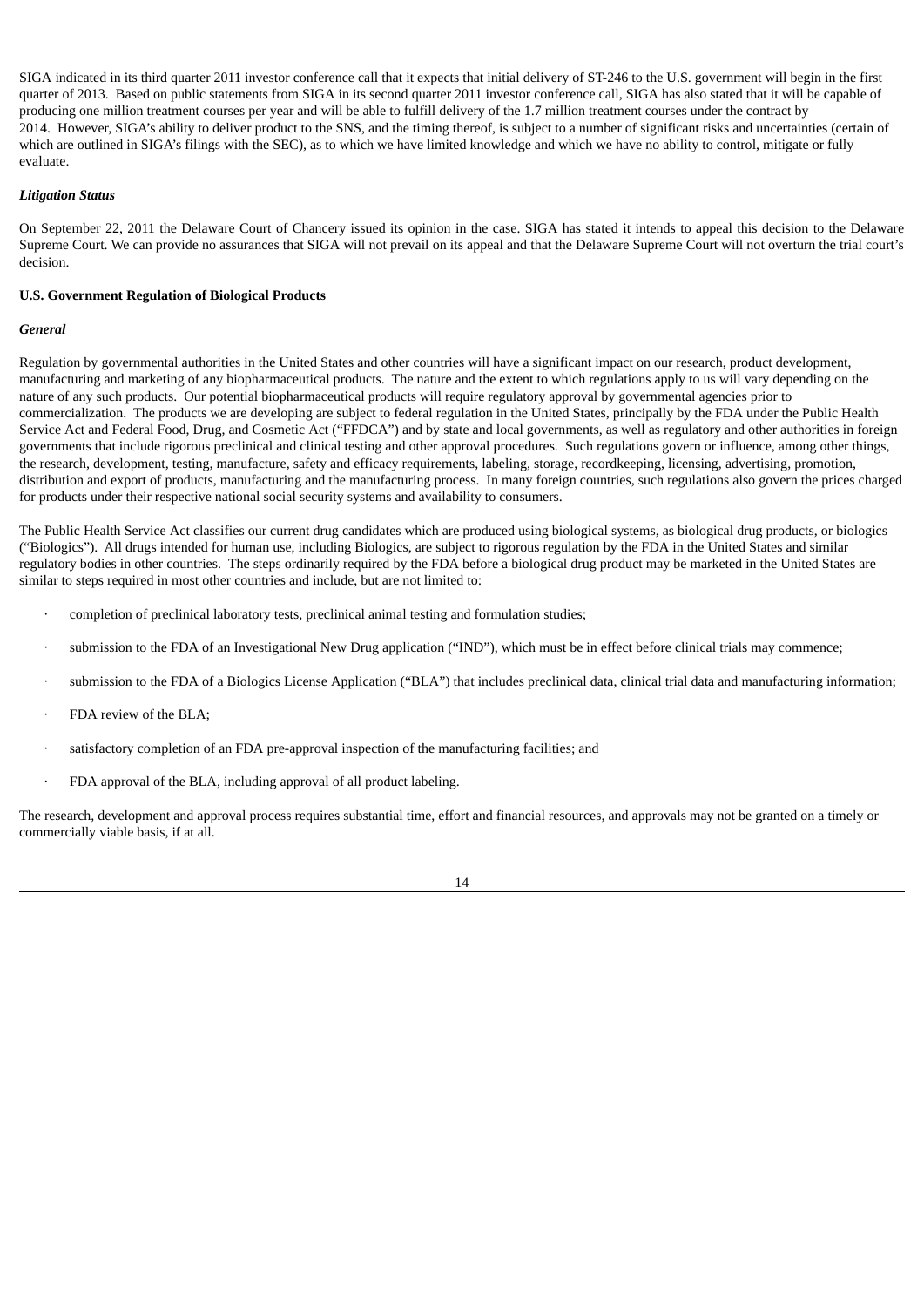Preclinical testing includes laboratory evaluations to characterize the product's composition, impurities, stability, and mechanism of its biologic effect, as well as animal studies to assess the potential safety, purity and potency of each product. Preclinical safety tests must be conducted by laboratories that comply with FDA regulations regarding Good Laboratory Practices ("GLP") and the U.S. Department of Agriculture's Animal Welfare Act. Violations of these laws and regulations can, in some cases, lead to invalidation of the tests, requiring such tests to be repeated and delaying approval of the BLA. The results of the preclinical tests, together with manufacturing information and analytical data, are submitted to the FDA as part of an IND and are reviewed by the FDA before the commencement of human clinical trials. Unless the FDA objects to an IND by placing the study on clinical hold, the IND will go into effect 30 days following its receipt by the FDA. The FDA may authorize trials only on specified terms and may suspend clinical trials at any time on various grounds, including a finding that patients are being exposed to unacceptable health risks. If the FDA places a study on clinical hold, the sponsor must resolve all of the FDA's concerns before the study may proceed. The IND application process may become extremely costly and substantially delay development of products. Similar restrictive requirements also apply in other countries. Additionally, positive results of preclinical tests will not necessarily indicate positive results in clinical trials.

Clinical trials involve the administration of the investigational product to humans under the supervision of qualified principal investigators. Our clinical trials must be conducted in accordance with Good Clinical Practice ("GCP") regulations under protocols submitted to the FDA as part of an IND. In addition, each clinical trial is approved and conducted under the auspices of an institutional review board ("IRB") and requires the patients' informed consent. The IRB considers, among other things, ethical factors, the safety of human subjects, and the possibility of liability of the institutions conducting the trial. The IRB at each institution at which a clinical trial is being performed may suspend a clinical trial at any time for a variety of reasons, including a belief that the test subjects are being exposed to an unacceptable health risk. Since our products are being developed using funding from the U.S. government, additional review by either the NIH's IRB or the DoD's IRB-equivalent will also be required. These reviews take place following approval by the independent IRB. As the sponsor, we can also suspend or terminate a clinical trial at any time.

Clinical trials are typically conducted in three sequential phases, Phases I, II, and III, involving an increasing number of human subjects. These phases may sometimes overlap or be combined. Phase I trials are performed in a small number of healthy human subjects or subjects with the targeted condition, and involve testing for safety, dosage tolerance, absorption, distribution, metabolism and excretion or immunogenicity for vaccine products. Phase II studies, which may involve up to hundreds of subjects, seek to identify possible adverse effects and safety risks, preliminary information related to the efficacy of the product for specific targeted diseases, dosage tolerance, and optimal dosage. Finally, Phase III trials may involve up to thousands of individuals often at geographically dispersed clinical trial sites, and are intended to provide the documentation of effectiveness and important additional safety data required for licensing. Prior to commencing Phase III clinical trials many sponsors elect to meet with FDA officials to discuss the conduct and design of the proposed trial or trials.

In addition, federal law requires the listing, on a publicly-available website, of detailed information on clinical trials for investigational drugs. Some states have similar or supplemental clinical trial reporting laws.

In 2002, however, the FDA amended its requirements applicable to BLAs to permit the approval of certain Biologics that are intended to reduce or prevent serious or life-threatening conditions based on evidence of safety from trial in healthy subjects and effectiveness from appropriate animal studies when human efficacy studies are not ethical or feasible. These regulations, also known as the "Animal Rule", and published in the Code of Federal Regulations (21 C.F.R. 601 Subpart H) authorize the FDA to rely on evidence from animal studies to provide evidence of a product's effectiveness under circumstances where there is a reasonably well-understood mechanism for the toxicity of the agent. Under these requirements, and with FDA's prior agreement, Biologics used to reduce or prevent the toxicity of chemical, biological, radiological or nuclear substances may be approved for use in humans based on evidence of effectiveness derived from appropriate animal studies and any additional supporting data. Products evaluated for effectiveness under this rule are evaluated for safety under preexisting requirements for establishing the safety of new drug and biological products, including Phase I through Phase II clinical trials. Under certain circumstances a single animal species may be acceptable if that animal model is sufficiently well-characterized for predicting a response in humans. The animal study endpoint must be clearly related to the desired benefit in humans and the information obtained from animal studies must allow for selection of an effective dose in humans. Products approved under the Animal Rule are subject to additional requirements including post-marketing study requirements, restrictions imposed on marketing or distribution or requirements to provide information to patients.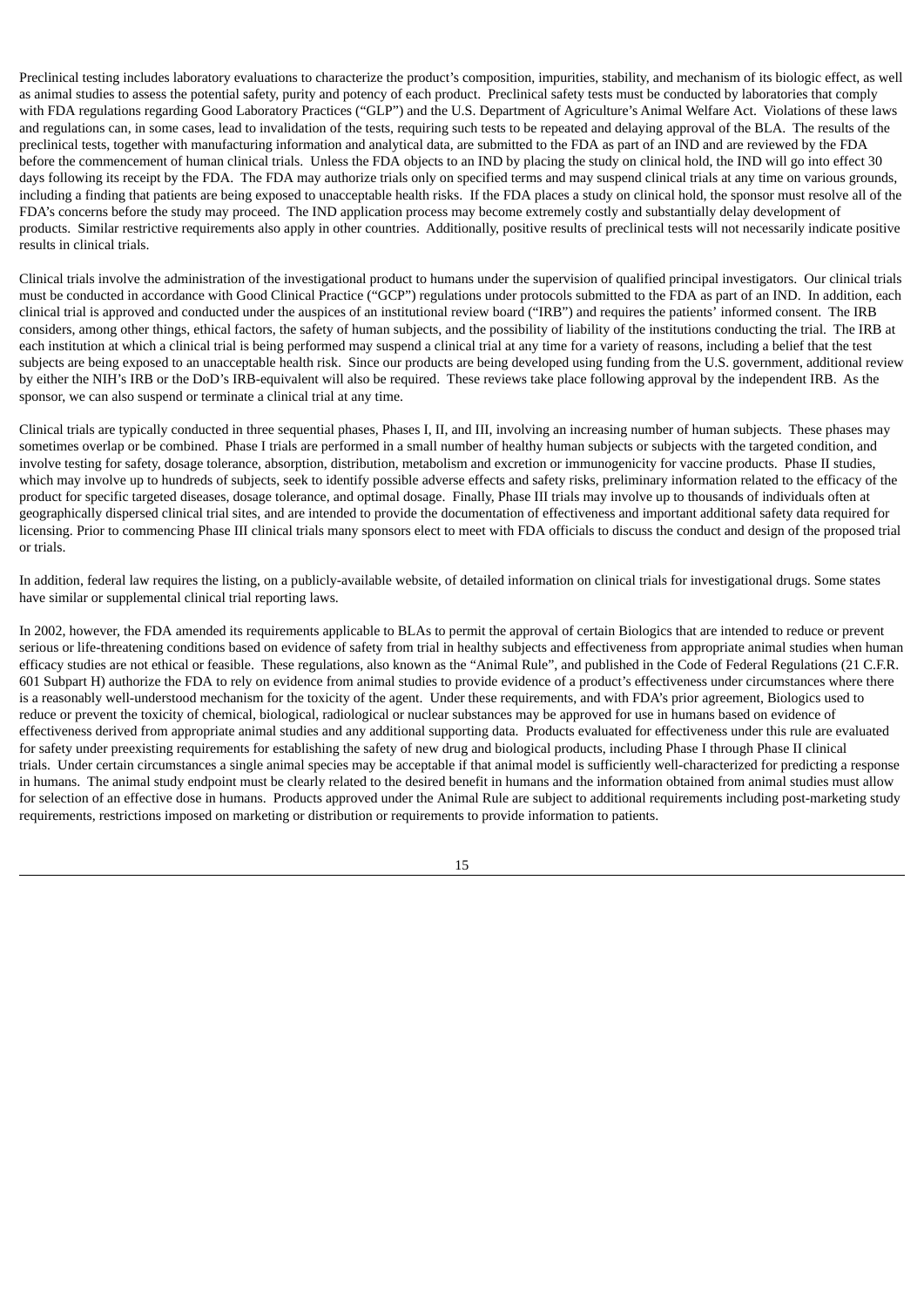We intend to rely on the Animal Rule in seeking marketing approval for our product candidates because we cannot ethically expose humans to anthrax, nerve agents or plague. Other countries do not, at this time, have established criteria for review and approval of these types of products outside their normal review process, i.e. there is no "Animal Rule" equivalent in countries other than the United States.

Success in early-stage animal studies and clinical trials does not necessarily assure success in later-stage clinical trials. Data obtained from animal studies and clinical activities are not always conclusive and may be subject to alternative interpretations that could delay, limit or even prevent regulatory approval.

All data obtained from the preclinical studies and clinical trials, in addition to detailed information on the manufacture and composition of the product, would be submitted in a BLA to the FDA for review and approval for the manufacture, marketing and commercial shipments of any of our products. FDA approval of the BLA is required before commercial marketing or non-investigational interstate shipment may begin in the United States. The FDA may also conduct an audit of the clinical trial data used to support the BLA.

However, under the Project BioShield Act of 2004, or Project BioShield, the Secretary of the DHHS may, with the concurrence of the Secretary of the Department of Homeland Security, or DHS, and upon the approval of the President, contract to purchase unapproved countermeasures for the SNS in specified circumstances. The U.S. Congress is notified of a recommendation for a stockpile purchase after Presidential approval. Project BioShield specifies that a company supplying the countermeasure to the SNS is paid on delivery of a substantial portion of the countermeasure. To be eligible for purchase under these provisions, the Secretary of DHHS must determine that there are sufficient and satisfactory clinical results or research data, including data, if available, from preclinical and clinical trials, to support a reasonable conclusion that the countermeasure will qualify for approval or licensing within eight years. The legislation also allows unlicensed products to be procured for the SNS so that they are available at the time an emergency is declared.

Project BioShield also allows the Secretary of DHHS to authorize the emergency use of medical products that have not yet been approved by the FDA. To exercise this authority, the Secretary of DHHS must conclude that:

- · the agent for which the countermeasure is designed can cause serious or life-threatening disease;
- · the product may reasonably be believed to be effective in detecting, diagnosing, treating or preventing the disease;
- the known and potential benefits of the product outweigh its known and potential risks; and
- · there is no adequate alternative to the product that is approved and available.

Although this provision permits the Secretary of DHHS to circumvent the FDA approval process, its use would be limited to rare circumstances.

Our products will be eligible both for consideration for procurement into the SNS and for use in the event of an emergency, although there is no guarantee that our products will meet the criteria set forth by DHHS or the FDA for procurement and Emergency Use Authorization ("EUA"), respectively.

With regard to a BLA, the FDA may deny or delay approval of an application that does not meet applicable regulatory criteria, e.g. if the FDA determines that the preclinical or clinical data or the manufacturing information does not adequately establish the safety, purity and potency (including efficacy) of the Biologic. The FDA has substantial discretion in the approval process and may disagree with an applicant's interpretation of the data submitted in its BLA. The FDA can request additional information, seek clarification regarding information already provided in the submission or ask that clinical trials be conducted, all of which can delay approval. The FDA also may, at any time, require the submission of product samples and testing protocols for lot-by-lot confirmatory review or testing, known as lot release, by the FDA prior to commercial distribution. This means a specific lot of Biologic cannot be released for commercial distribution until the FDA has authorized such release. Similar types of regulatory processes will be encountered as efforts are made to market any Biologic internationally. We will be required to assure product performance and manufacturing processes from one country to another.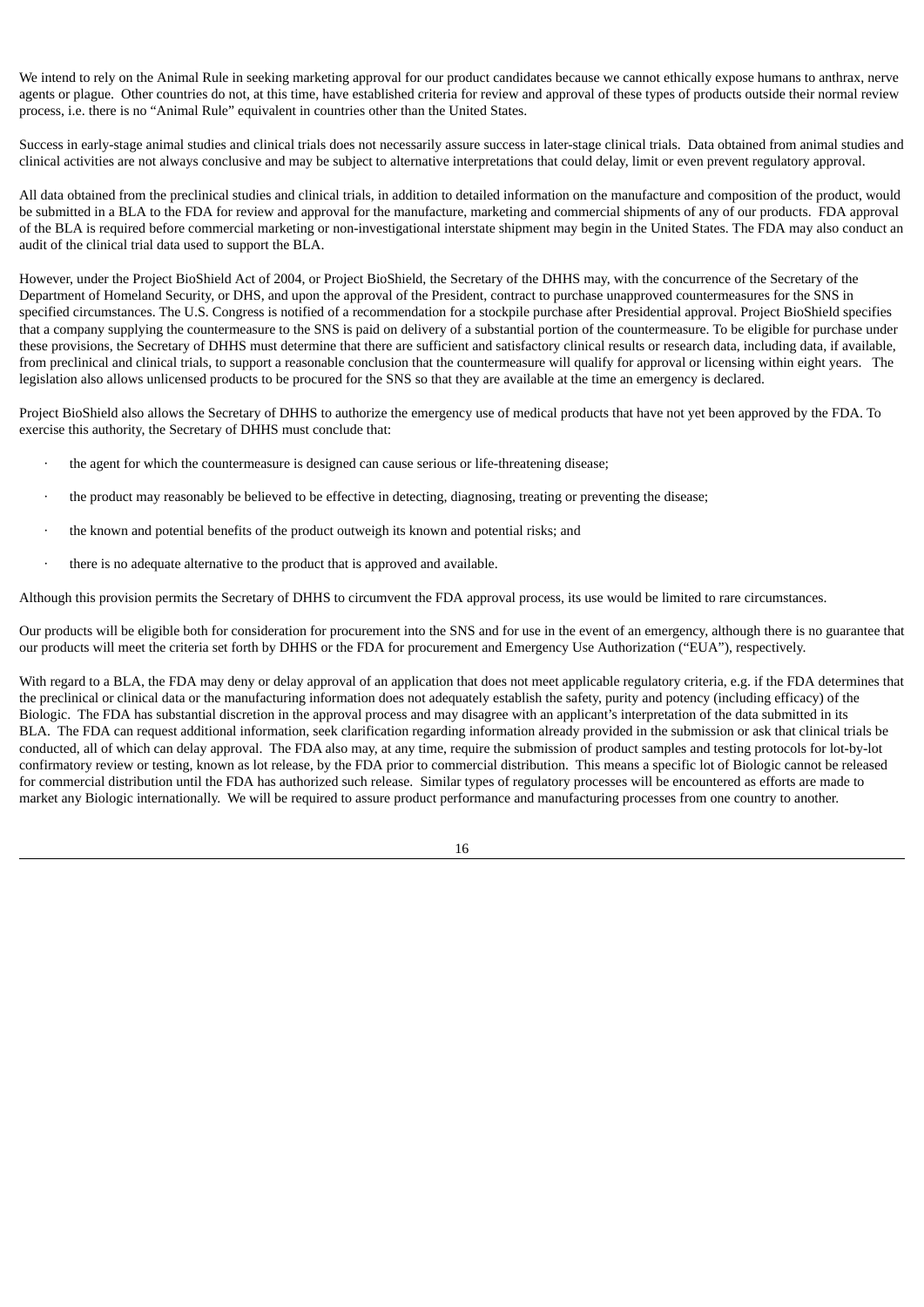If the FDA approves a product, it may limit the approved uses for the product as described in the product labeling, require that contraindications, warning statements or precautions be included in the product labeling, require that additional studies be conducted following approval as a condition of the approval, impose restrictions and conditions on product distribution, prescribing or dispensing in the form of a risk evaluation and mitigation strategy, or REMS, or otherwise limit the scope of any approval or limit labeling. Once it approves a BLA, the FDA may revoke or suspend the product approval if compliance with post-market regulatory standards is not maintained or if problems occur after the product reaches the marketplace. In addition, the FDA may require postmarketing studies to monitor the effect of approved products, and may limit further marketing of the product based on the results of these post-market studies. The Animal Rule requires post-marketing studies, such as field studies, to verify and describe the product's clinical benefit and assess its safety should an exigency exists that leads to the product being used in humans; the nature of these studies will be discussed with FDA as part of the BLA process. The FDA has broad post-market regulatory and enforcement powers, including the ability to levy civil and criminal penalties, suspend or delay issuance of approvals, seize or recall products and revoke approvals.

The FDA's Fast Track designation program is designed to facilitate the development and review of new drugs, including biological products that are intended to treat serious or life-threatening conditions and that demonstrate the potential to address unmet medical needs for the conditions. Fast Track designation applies to a combination of the product and the specific indication for which it is being studied. Thus, it is the development program for a specific drug for a specific indication that receives Fast Track designation. The sponsor of a product designated as being in a Fast Track drug development program may engage in early communication with the FDA, including timely meetings and early feedback on clinical trials, and may submit portions of an application on a rolling basis rather than waiting to submit a complete application. Products in Fast Track drug development programs also may receive priority review or accelerated approval, under which an application may be reviewed within six months after a complete NDA or BLA is accepted for filing or sponsors may rely on a surrogate endpoint for approval, respectively. The FDA may notify a sponsor that its program is no longer classified as a Fast Track development program if the Fast Track designation is no longer supported by emerging data or the designated drug development program is no longer being pursued.

Biologics manufacturers, distributors and their subcontractors are required to register their establishments with the FDA and state agencies and are subject to periodic inspection by the FDA and other authorities, where applicable, and must comply with the FDA's current Good Manufacturing Practices ("cGMP") regulations, the FDA's general biological product standards, and the product establishment standards set forth in the approved BLA. The cGMP requirements for biological products in particular are extensive and compliance with them requires considerable time, resources and ongoing investment. The regulations require manufacturers to establish validated systems to ensure that products meet high standards of sterility, purity and potency. The requirements apply to all stages of the manufacturing process, including the synthesis, processing, sterilization, packaging, labeling, storage and shipment of the biological product. For all drugs and biological products, the regulations require investigation and correction of any deviations from cGMP requirements and impose documentation requirements upon us and any third party manufacturers that we may decide to use. Manufacturing establishments are subject to periodic unannounced inspections by the FDA and state agencies for compliance with all cGMP requirements. The FDA is authorized to inspect manufacturing facilities without a warrant at reasonable times and in a reasonable manner.

We or our present or future suppliers may not be able to comply with cGMP and other FDA regulatory requirements. Failure to comply with the statutory and regulatory requirements subjects the manufacturer to possible legal or regulatory action, such as a delay or refusal to approve a BLA, suspension of manufacturing, seizure or recall of a product, or civil or criminal prosecution of the company or individual officers or employees.

#### *Post-Marketing Regulation*

Any products manufactured or distributed by us pursuant to FDA licenses or approvals are subject to pervasive and continuing regulation by the FDA, including: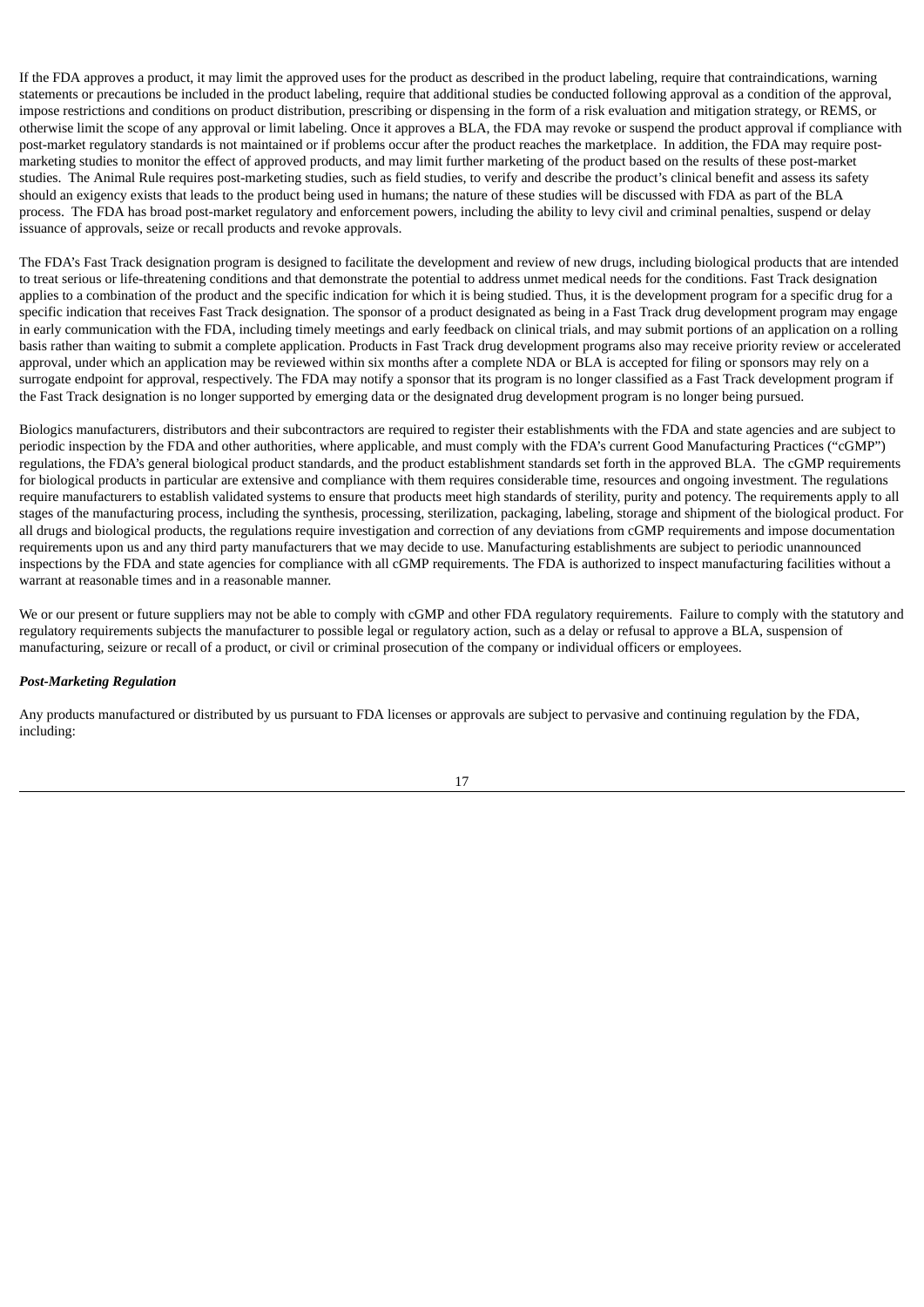- recordkeeping requirements;
- periodic reporting requirements;
- · cGMP requirements related to all stages of manufacturing, testing, storage, packaging, labeling and distribution of finished dosage forms of the product;
- reporting of adverse experiences with the product; and
- advertising and promotion restrictions.

Adverse experiences with the product must be reported to the FDA and could result in the imposition of market restriction through labeling changes or in product removal. Product approvals may be revoked if compliance with regulatory requirements is not maintained or if problems concerning safety or effectiveness of the product occur following approval. As a condition of NDA or BLA approval, the FDA may require post-approval testing and surveillance to monitor a product's safety or efficacy. The FDA also may impose other conditions, including labeling restrictions which can materially impact the potential market and profitability of a product.

With respect to post-market product advertising and promotion, the FDA imposes a number of complex regulations on entities that advertise and promote Biologics, including, among others, standards and restrictions on direct-to-consumer advertising, off-label promotion, industry-sponsored scientific and educational activities and promotional activities involving the Internet. The FDA has very broad enforcement authority under the FFDCA, and failure to abide by these regulations can result in administrative and judicial enforcement actions, including the issuance of a Warning Letter directing correction of deviations from FDA standards, a requirement that future advertising and promotional materials be pre-cleared by the FDA, and state and federal civil and criminal investigations and prosecutions. Foreign regulatory bodies also strictly enforce these and other regulatory requirements and drug marketing may be prohibited in whole or in part in other countries.

We, our collaborators or our third party contract manufacturers may not be able to comply with the applicable regulations. After regulatory approvals are obtained, the subsequent discovery of previously unknown problems, or the failure to maintain compliance with existing or new regulatory requirements, may result in:

- restrictions on the marketing or manufacturing of a product;
- Warning Letters or Untitled Letters from the FDA asking us, our collaborators or third party contractors to take or refrain from taking certain actions;
- withdrawal of the product from the market;
- · FDA's refusal to approve pending applications or supplements to approved applications;
- voluntary or mandatory product recall;
- fines or disgorgement of profits or revenue;
- suspension or withdrawal of regulatory approvals;
- refusals to permit the import or export of products;
- · product seizure; and
- injunctions or the imposition of civil or criminal penalties.

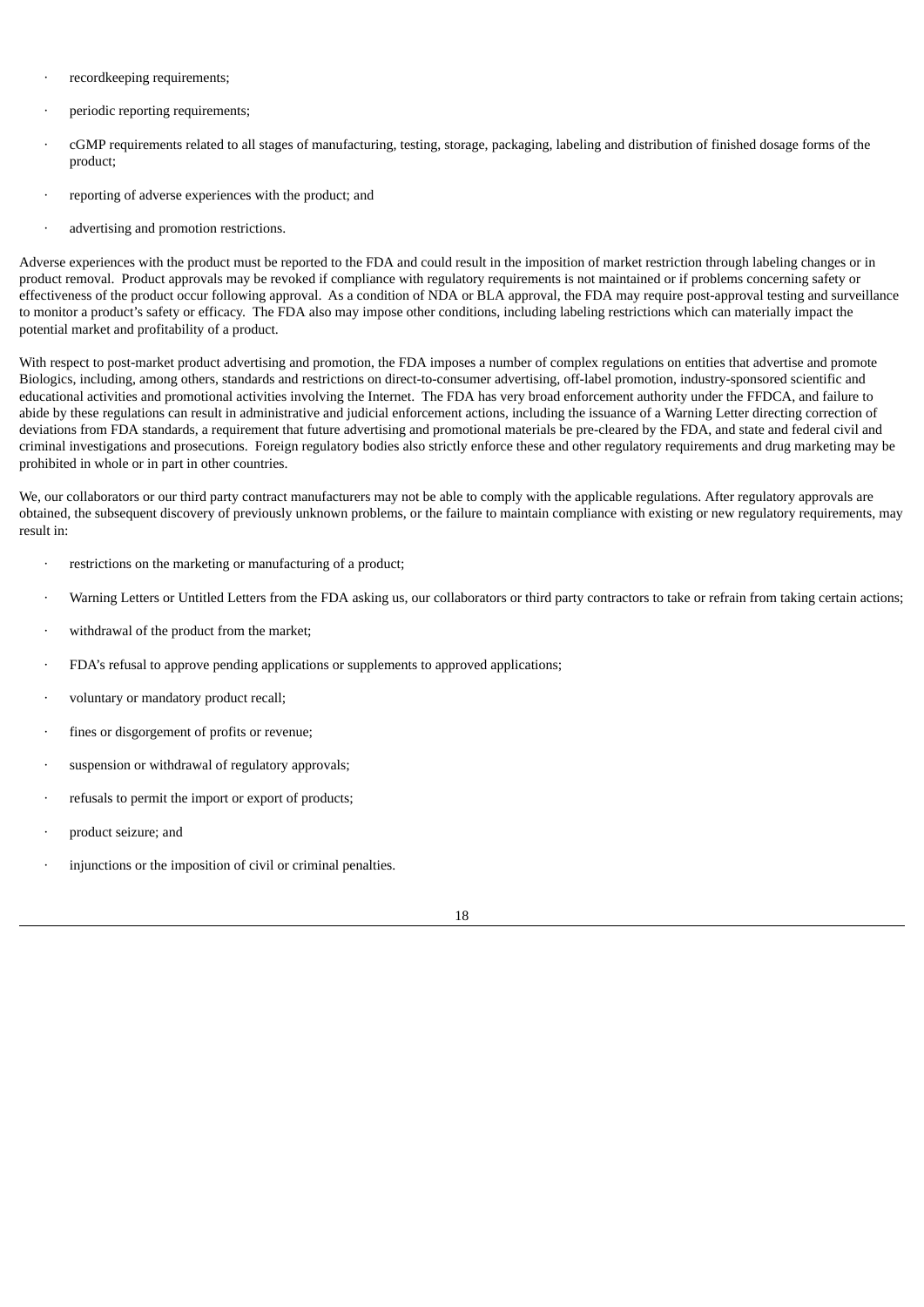# *Orphan Drug Act*

The Orphan Drug Act is intended to provide incentives to pharmaceutical companies to develop and market drugs and Biologics for rare diseases or conditions affecting fewer than 200,000 persons in the United States at the time of application for orphan drug designation. Orphan drug designation does not convey any advantage in, or shorten the duration of, the regulatory review and approval process. Clinical testing requirements for orphan drugs are the same as those for products that have not received orphan drug designation but pharmaceutical companies may receive grants or tax credits for research, as well as protocol assistance. Further, if a drug or Biologic that receives orphan drug designation and is the first version of a particular drug to receive FDA marketing approval for the orphan designated indication, the product receives a seven-year period of marketing exclusivity during which the FDA cannot approve any application by another party to market the same drug for treatment of the same Orphan indication. There are exceptions to this exclusivity, however. For example, the FDA is allowed to approve a second product with the same active ingredient for the same indication if the sponsor of the approved orphan product consents, grants a license to the second applicant or is unable to assure an adequate supply of the drug, or if the second product has been shown to be clinically superior to the approved orphan drug. Further, orphan drug exclusivity does not block approval of a drug that, although proposed for the same indication, is considered by the FDA (applying a regulatory standard) to be a different drug than the previously approved orphan drug. In addition, the holder of orphan drug status must notify the FDA of any decision to discontinue active pursuit of drug approval or, if such approval or license is in effect, notify the FDA at least one year prior to any discontinuance of product production. If the holder of an orphan designation cannot assure the availability of sufficient quantities of the product to meet the needs of affected patients, the FDA may withdraw orphan exclusivity status.

#### *Fraud and Abuse*

We are subject to various federal and state laws pertaining to health care fraud and abuse, including anti-kickback laws, false claims laws and physician selfreferral laws. Violations of these laws are punishable by criminal, civil and/or administrative sanctions, including, in some instances, imprisonment and exclusion from participation in federal and state health care programs, including Medicare, Medicaid and veterans' health programs. Because of the farreaching nature of these laws, we cannot assure you that the occurrence of one or more violations of these laws would not result in a material adverse effect on our business, financial condition and results of operations.

#### *Anti-Kickback Laws*

Our operations are subject to federal and state anti-kickback laws. Federal law prohibits entities such as us from knowingly and willingly offering, paying, soliciting or receiving any form of remuneration (including any kickbacks, bribes or rebates) in return for the referral of items or services for which payment may be made under a federal health care program, or in return for the recommendation, arrangement, purchase, lease or order of items or services for which payment may be made under a federal health care program. Violation of the federal anti-kickback law is a felony, punishable by criminal fines and imprisonment for up to five years or both. In addition, the DHHS may impose civil penalties and exclude violators from participation in federal health care programs such as Medicare and Medicaid. Many states have adopted similar prohibitions against payments intended to induce referrals of products or services paid by Medicaid or other third party payors.

#### *Other Regulations*

In addition to the substantial regulations enforced by the FDA, we are also subject to various federal, state and local laws, regulations and recommendations relating to safe working conditions, laboratory and manufacturing practices, the experimental use of animals, and the use and disposal of hazardous or potentially hazardous substances, including radioactive compounds and infectious disease agents, used in connection with our various activities. We cannot accurately predict the extent of government regulation that might result from any future legislation or administrative action.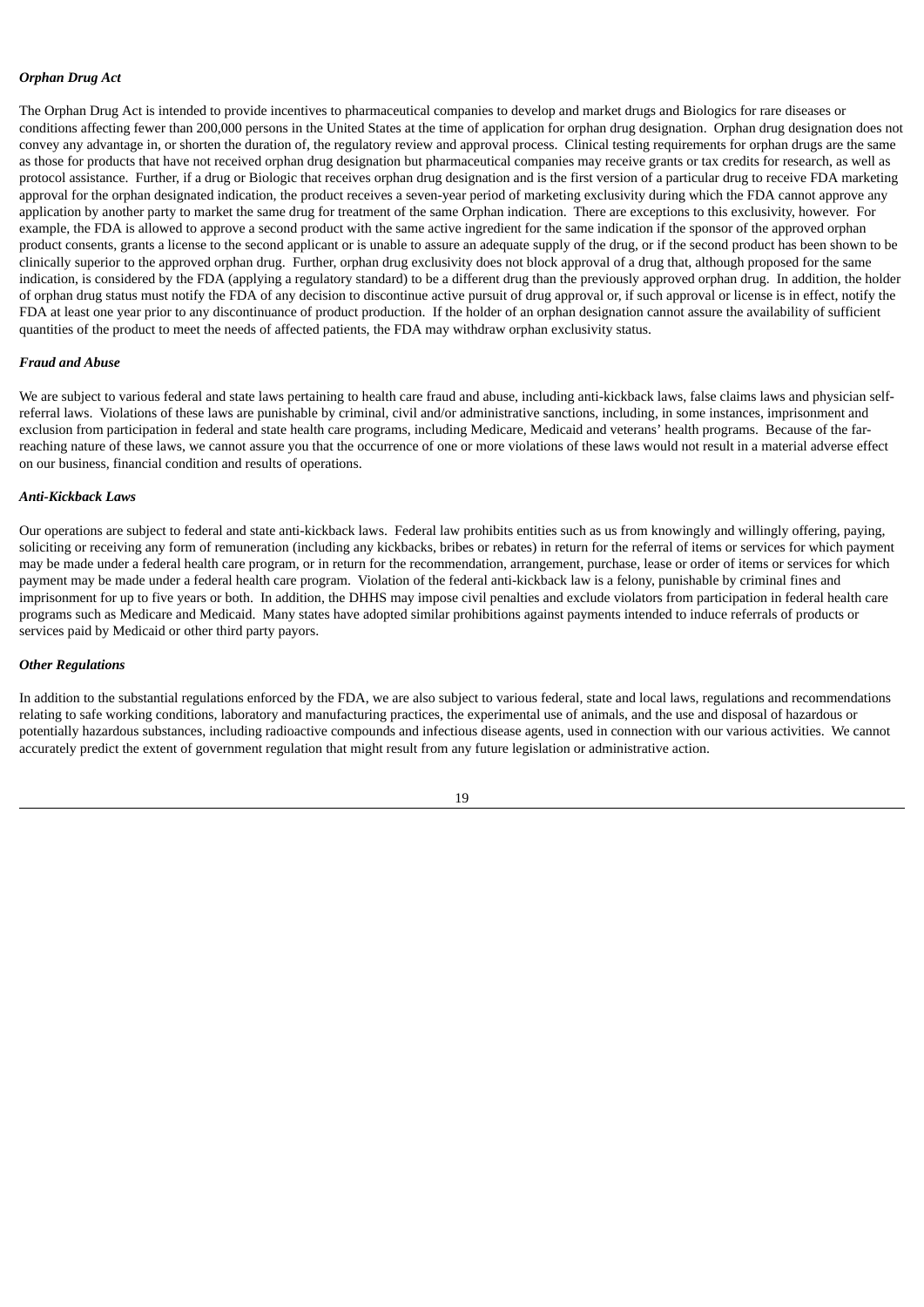# *Changing Legal and Regulatory Landscape*

Periodically legislation is introduced in the U.S. Congress that could change the statutory provisions governing the approval, manufacturing and marketing of drugs, including biological products. For example, Congress enacted comprehensive health reform legislation that, among other things, creates a licensure pathway for "follow-on" biological products shown to be biosimilar to previously licensed biological products and permits litigation of patient infringement cases between patent owners and biosimilar manufacturers prior to market entry. This legislation, known as the Biologics Price Competition and Innovation Act of 2009, or BPCIA, gives broad rulemaking discretion to the FDA for purposes of enacting the BPCIA. Until the FDA develops recommendations for the application review process and the BPCIA is implemented, it is not possible to predict the impact of the BPCIA on our business.

In addition, FDA regulations and guidance are often revised or reinterpreted by the FDA in ways that may significantly affect our business and products. We cannot predict whether or when legislation impacting our business will be enacted, what FDA regulations, guidance or interpretations may change, or what the impact of such changes, if any, may be in the future.

# **Process and Analytical Development, and Manufacturing**

While we have no drug substance or drug product development, analytical or manufacturing facilities of our own, we believe that acceptable alternatives are available through third-party contract manufacturing organizations ("CMOs") and contract research organizations ("CROs"). CMOs have experience in developing biological manufacturing processes and operating under cGMPs established by the Code of Federal Regulations and the Food, Drug and Cosmetic Act (Biologics) regulated by the FDA, and we rely on them for clinical and future commercial production of our product candidates. CROs provide cGLP/cGMP-compliant services for product analytical tests.

For SparVax™, in June 2011 we announced the successful completion of the transfer of the rPA bulk drug substance manufacturing to a new CMO, Fujifilm Diosynth Biotechnologies. Subsequently in 2011 we successfully completed a 1,500 liter engineering run and a 1,500 liter cGMP run of SparVax™ bulk drug substance at the Fujifilm Diosynth Biotechnologies site. Formulation and filling of the final drug product, adjuvanted rPA, is performed at Baxter Pharmaceutical Solutions LLC, located in the United States. The final dosage presentation is in unit dose syringes. All analytical data generated to date demonstrate that the bulk drug substance manufactured at Fujifilm Diosynth Biotechnologies is comparable to bulk drug substance manufactured previously at Avecia in the UK.

For Valortim<sup>®,</sup> the cell culture and purification process was developed by BMS, and results in a commercially feasible and high purity product. We have successfully manufactured bulk drug substance at large scale following technology transfer to a CMO, Laureate Biopharma. The final drug product has been formulated and filled, tested and released for use in clinical trials and non-clinical studies.

Certain raw materials used in producing our product candidates are available from only one source or a limited number of sources. We attempt to mitigate the risk associated with such sole source raw materials by actively managing our inventories. We have not experienced any shortages in supplies of such raw materials. Unavailability of certain materials or the loss of current sources of production could cause an interruption in production on a temporary basis pending establishment of new sources or, in some cases, implementation of alternative processes.

# **Intellectual Property**

Our success depends in part on our ability to obtain patents, to protect trade secrets, and to operate without infringing upon the proprietary rights of others. We seek to protect our proprietary position by, among other methods, filing U.S. and foreign patent applications related to the proprietary technology, inventions and improvements that are important to our business.

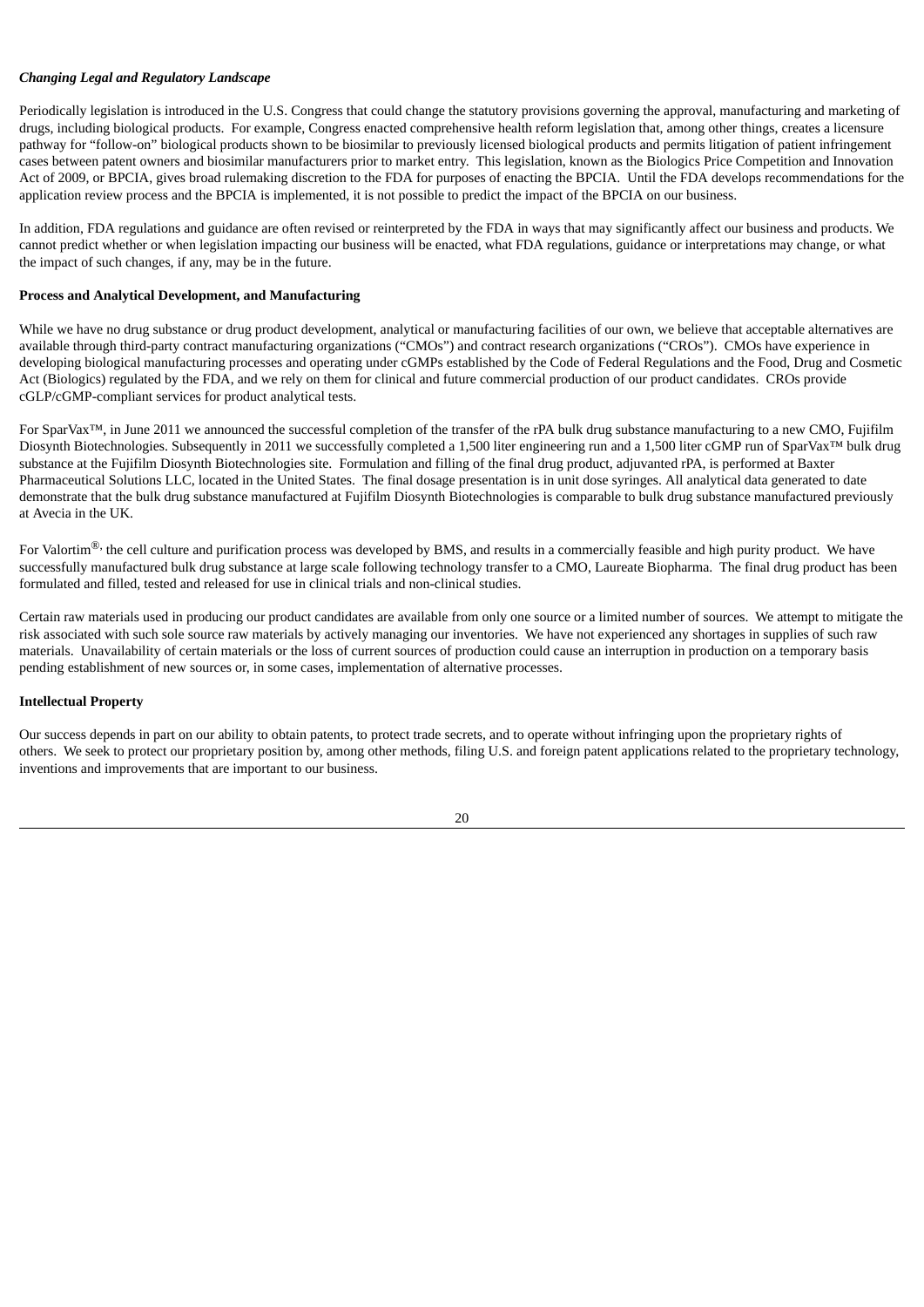The following table identifies each of our issued and non-abandoned patents and published pending applications

|                                                         | Patent Number/ |               |                       |                        |
|---------------------------------------------------------|----------------|---------------|-----------------------|------------------------|
| Patent/Patent                                           | Application    | Country of    | Issue Date/File       |                        |
| Application                                             | Number         | Issue/Filing  | Date                  | <b>Expiration Date</b> |
| Long Half-Life Recombinant                              | US07/017279    | <b>WO</b>     | <b>August 2, 2007</b> | August 3, 2027         |
| Butyrylcholinesterase                                   | 12/309909      | U.S.          | February 2, 2009      | August 3, 2027         |
|                                                         | 2009-523781    | Japan         | February 4, 2009      | August 3, 2027         |
|                                                         | 07811030.1     | Europe        | August 2, 2007        | August 3, 2027         |
|                                                         | 2659809        | Canada        | February 3, 2009      | August 3, 2027         |
|                                                         | 2007281998     | Australia     | February 10, 2009     | August 3, 2027         |
|                                                         | 196,871        | <b>Israel</b> | February 4, 2009      | August 3, 2027         |
| Method for Assaying Antigens                            | GB07/001353    | <b>WO</b>     | April 12, 2007        | April 13, 2027         |
|                                                         | 12/226101      | U.S.          | October 7, 2008       | April 13, 2027         |
|                                                         | 2009-504819    | Japan         | October 10, 2008      | April 13, 2027         |
|                                                         | 2010914        | Europe        | November 10, 2008     | April 13, 2027         |
|                                                         | 2,648,850      | Canada        | October 9, 2008       | April 13, 2027         |
|                                                         | 2007242647     | Australia     | October 24, 2008      | April 13, 2027         |
|                                                         | 194459         | Israel        | October 2, 2008       | April 13, 2027         |
| Anthrax Vaccine Formulation and                         | GB2009/051293  | <b>WO</b>     | October 2, 2009       | October 2, 2029        |
| <b>Uses Thereof</b>                                     | 12/998245      | U.S.          | October 2, 2009       | October 2, 2029        |
|                                                         | 2011-529634    | Japan         | October 2, 2009       | October 2, 2029        |
|                                                         | 09785720.5     | Europe        | October 2, 2009       | October 2, 2029        |
|                                                         | 2,738,621      | Canada        | October 2, 2009       | October 2, 2029        |
|                                                         | 2009299615     | Australia     | October 2, 2009       | October 2, 2029        |
|                                                         | 212118         | Israel        | October 2, 2009       | October 2, 2029        |
| Stable vaccine compositions and                         | 12/321564      | U.S.          | January 22, 2009      | January 23, 2029       |
| methods of use                                          | GB2009/050051  | <b>WO</b>     | January 22, 2009      | January 23, 2029       |
|                                                         | 2011-546933    | Japan         | January 22, 2009      | January 23, 2029       |
|                                                         | 09785211.5     | Europe        | January 22, 2009      | January 23, 2029       |
|                                                         | 2,750,321      | Canada        | July 20, 2009         | January 23, 2029       |
|                                                         | 2009338516     | Australia     | January 22, 2009      | January 23, 2029       |
|                                                         | 214211         | Israel        | January 22, 2009      | January 23, 2029       |
| Recombinant Butyrlcholinesterase<br>& Truncates thereof | PCT/US10/03225 | <b>WO</b>     | December 21, 2010     | December 21, 2030      |

In addition, we are a party to various exclusive and non-exclusive licenses, which provide access to intellectual property and know-how useful for our products. We are a party to license agreements with The Defence Science and Technology Laboratory of the United Kingdom Ministry of Defence ("DSTL") originally executed May and December 2006, and amended and restated in February 2009. These agreements allow for the licensing of certain patents and technology useful in our rPA program. Upon commercialization of a product covered by a license, the license agreements require that we make royalty payments equal to a specified percentage of future sales of products for both government procurement and commercial markets. No royalty payments on these licenses have been incurred. Some of our licenses, which generally extend for the life of any applicable patent, require us to pay royalties on sales of products that may be derived from or produced using the licensed technology. We derive rights to the patents, patent applications and know-how relating to Valortim<sup>®</sup> through our collaboration arrangement with BMS, which owns such rights. For additional information on our license agreements, please refer to Note 10—Commitments and Contingencies—License Agreements in the Notes to our Consolidated Financial Statements.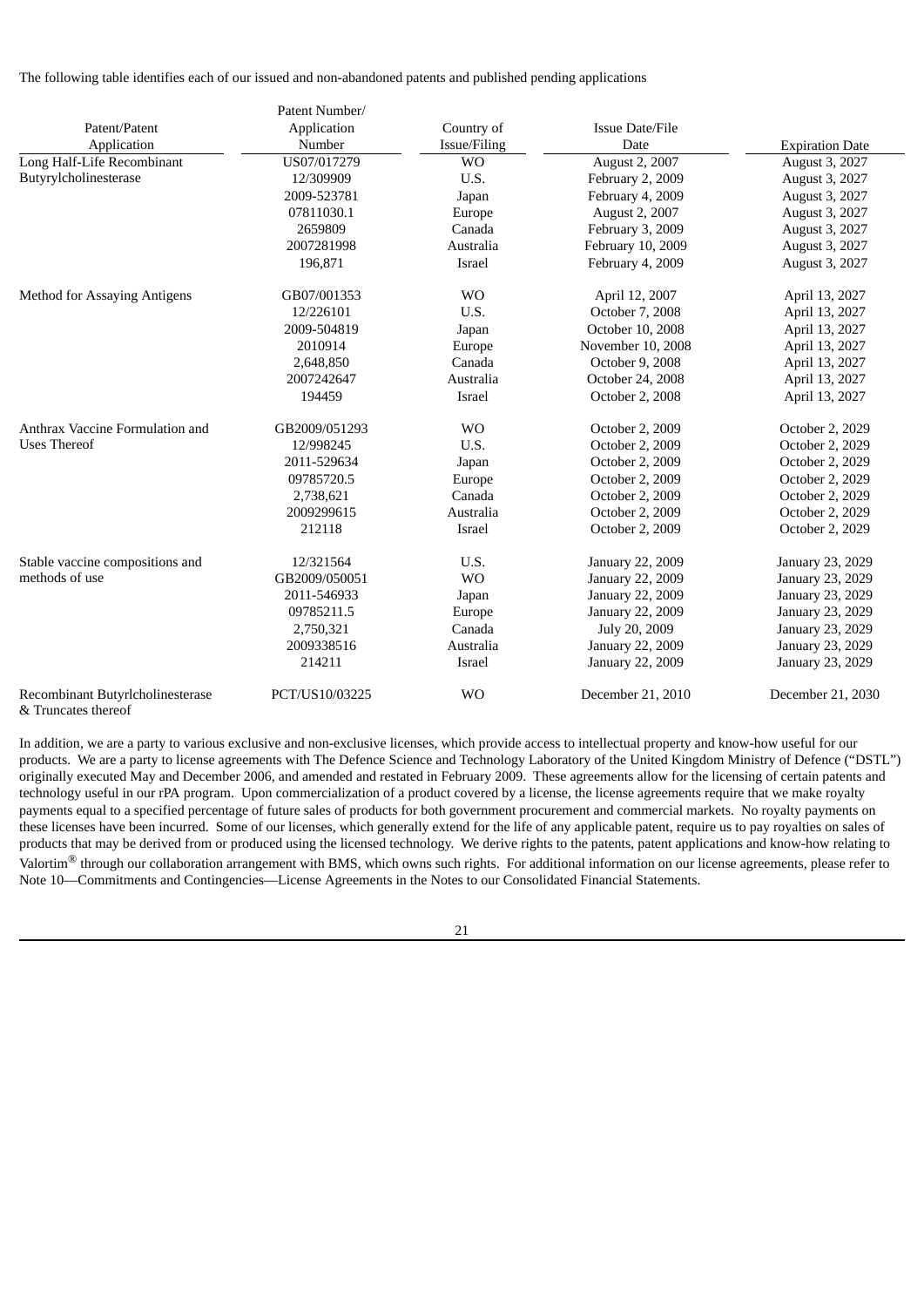The expiration dates for the licenses described above are as follows:

| License             | <b>Expiration Date</b>                                                                                                                                                                                                                                                                            |
|---------------------|---------------------------------------------------------------------------------------------------------------------------------------------------------------------------------------------------------------------------------------------------------------------------------------------------|
| <b>DSTL Anthrax</b> | No expiration specified                                                                                                                                                                                                                                                                           |
| <b>BMS</b>          | Two years after the earlier of the date that (a) the collaboration product is no longer exploited under the agreement or<br>(b) Unilateral Product (as defined in our collaboration agreement with BMS) is no longer exploited under a unilateral<br>development and commercialization agreement. |

We rely upon certain proprietary trade secrets, know-how and continuing technological advances to develop a competitive position. In efforts to maintain confidentiality and ownership of trade secrets, proprietary information and developments, all of our employees are required to execute agreements regarding confidentiality and assigning to us all rights to any inventions and processes they develop while they are employed by us.

We intend to use license agreements to access external products and technologies, as well as to convey our own intellectual property to others. We will be able to protect our proprietary rights from unauthorized use by third parties only to the extent that our proprietary rights are covered by valid and enforceable patents or are effectively maintained as trade secrets.

# **Research and Development Costs**

During the years ended December 31, 2011 and 2010, we incurred \$21.2 million and \$20.9 million, respectively, of expenses related to our research and development programs.

# **Competition**

The pharmaceutical industry is characterized by rapidly evolving technology and intense competition. A large number of companies of all sizes engage in activities similar to our activities and many of our competitors have substantially greater financial and other resources available to them.

# *Anthrax Product Competition*

With respect to the development of a recombinant PA-based vaccine, we are aware of two other companies developing competing vaccines that are in the clinical stage of development: Emergent BioSolutions, Inc., which is the sole supplier to the U.S. government of the only currently FDA-licensed anthrax vaccine - BioThrax<sup>®</sup> Anthrax Vaccine Adsorbed, and Panacea Biotec Ltd. There are a number of companies with anthrax vaccines in preclinical development including Bavarian Nordic, Dynavax, Green Cross, PaxVax, Vaxin, and Pfenex.

Monoclonal antibodies ("MAbs") directed against PA are being developed for post-exposure prophylaxis and as symptomatic therapy for anthrax infection. There are a limited number of companies we are aware of with anti-anthrax MAbs and/or polyclonal antibodies in development, including: Cangene Corporation, Human Genome Sciences, Inc., Elusys Therapeutics, Inc., Emergent BioSolutions, Inc., IQ Corporation BV, and Planet Biotechnology.

There are a number of orally available small molecule and other drugs approved and/or under development for the treatment of anthrax. These include broad spectrum antibiotics as well as anthrax specific products. Bayer AG produces ciprofloxacin, or Cipro®, which has been approved for the post-exposure prophylaxis of inhalational anthrax. In late 2004, generic versions of Cipro® were also approved by the FDA. In addition, levofloxacin, an antibiotic marketed in the United States by Ortho-McNeil Pharmaceuticals, and the generic antibiotic, doxycycline, are both approved for post-exposure prophylaxis of inhalational anthrax.

# *Nerve Agent Product Competition*

We are aware of antidotes to nerve agents being developed by pharmaceutical companies, including Countervail Corporation, Meridian Medical Technologies, a subsidiary of Pfizer, Inc., Protalix BioTherapeutics, Inc. and Dynport Vaccine Company, LLC, in collaboration with Baxter Healthcare Corporation.

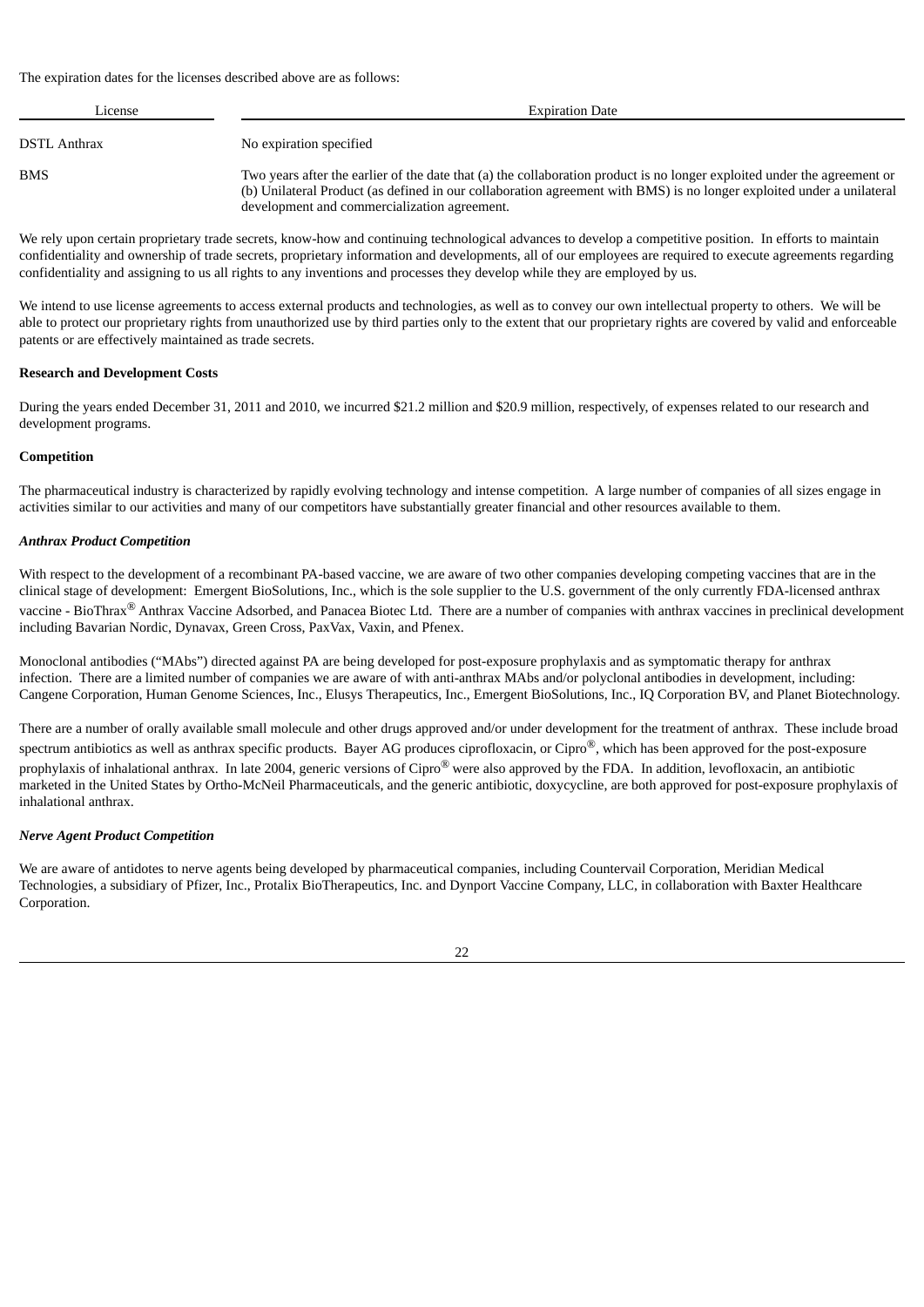# **Employees**

As of December 31, 2011, we employed 73 persons on a full-time basis and 2 on a part-time basis, including 44 individuals engaged in research and development activities and 31individuals engaged in general and administrative functions, such as human resources, finance, accounting, legal and investor relations. At that date, our staff included 14 employees with Ph.D. or M.D. degrees. None of our employees are party to any collective bargaining agreement, and we believe that our relationship with our employees is good. In the first quarter 2012 we completed a reduction in force that resulted in the termination of 11 employees and elimination of an additional nine vacant positions.

Information concerning our directors and executive officers can be found in Part III, Item 10 under the caption "Directors, Executive Officers and Corporate Governance."

#### **Item 1A. Risk Factors**

Investing in our securities involves risks. In addition to the other information in this annual report on Form 10-K, stockholders and potential investors should carefully consider the risks described below relating to investment in our common stock. The risks and uncertainties described below are not the only ones we face. Additional risks and uncertainties not presently known to us or that we currently consider immaterial may also impair our business operations. If any of the following risks actually occur, our business, financial condition and/or results of operations could be materially adversely affected, the trading price of our common stock could decline and a stockholder could lose all or part of his or her investment.

#### **Risks Related to Our Financial Condition**

We have a history of losses and negative cash flow, anticipate future losses and negative cash flow, and cannot provide assurances that we will achieve *profitability.*

We have incurred significant losses since we commenced operations. For the years ended December 31, 2011, 2010 and 2009 we incurred net losses of approximately \$3.8 million, \$34.8 million, and \$32.3 million, respectively, and had an accumulated deficit of approximately \$193.7 million at December 31, 2011. As of such date, we had working capital of approximately \$15.0 million and equity of \$15.9 million. Our losses to date have resulted principally from research and development costs related to the development of our product candidates, general and administrative costs related to operations, and costs related to the Avecia Acquisition. Currently our development efforts are primarily focused on one product candidate, SparVax.

If we continue to incur losses and are not able to raise adequate funds to cover those losses, we may be required to curtail significantly our development and commercialization activities. This would have a material adverse effect on our business, financial condition and/or results of operations.

We expect that we will incur substantial losses for the foreseeable future as a result of increases in our research and development costs, including costs associated with conducting preclinical testing, clinical trials and regulatory compliance activities.

Our likelihood for achieving profitability will depend on numerous factors, including success in:

- Timing, amount and profitability of sales of ST-246, if any;
- developing our existing products and developing and testing new product candidates;
- · continuing to receive government funding and identifying new government funding opportunities;
- receiving regulatory approvals;
- carrying out our intellectual property strategy;

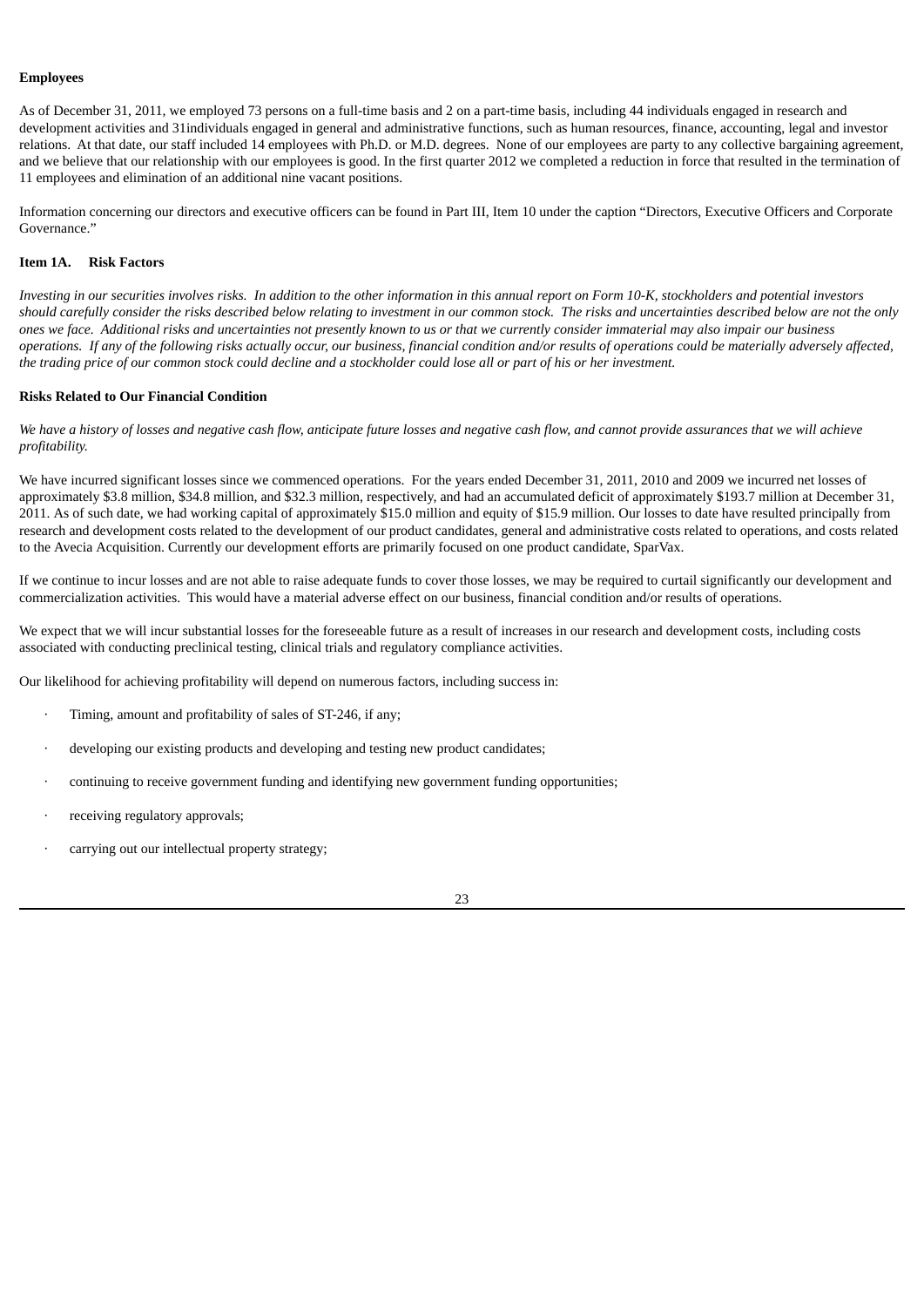- establishing our competitive position;
- · pursuing third-party collaborations*;*
- acquiring or in-licensing products; and
- manufacturing and marketing products.

Many of these factors will depend on circumstances beyond our control. We cannot guarantee that we will achieve sufficient revenues for profitability. Even if we do achieve profitability, we cannot guarantee that we can sustain or increase profitability on a quarterly or annual basis in the future. If revenues grow more slowly than we anticipate, or if operating expenses exceed our expectations or cannot be adjusted accordingly, then our business, results of operations, financial condition and cash flows will be materially and adversely affected. Because our strategy includes potential acquisitions of other businesses, acquisition expenses and any cash used to make these acquisitions will reduce our available cash.

Under the terms of our agreements with Avecia, we are required to pay Avecia (now a subsidiary of Fujifilm) \$5 million within 90 days of entering into a multi-year funded development contract that was to be issued by BARDA under solicitation number RFP-BARDA-08-15 (or any substitution or replacement thereof) for the further development of SparVax<sup>TM</sup>. RFP-BARDA-08-15 was cancelled by BARDA in December 2009. Accordingly, our obligation to pay the \$5 million payment would mature only upon our receipt of a substitution or replacement thereof. We have received funds from BARDA and other U.S. government agencies under various development agreements between us and BARDA. Any development contract deemed to be a substitute or replacement of RFP-BARDA-08-15 could trigger our obligation to make the \$5 million payment.

The renewed turmoil affecting the global financial system has resulted in extreme volatility in the capital markets and is threatening to once again tighten the credit markets. As a result, there can be no assurances that we will be successful in obtaining sufficient financing on commercially reasonable terms or at all. Our requirements for additional capital may be substantial and will be dependent on many factors, including the success of our research and development efforts, our ability to commercialize and market products, our ability to successfully pursue our licensing and collaboration strategy, the receipt of continued government funding, competing technological and marketing developments, costs associated with the protection of our intellectual property and any future change in our business strategy.

To the extent that we raise additional capital through the sale of securities, the issuance of those securities or shares underlying such securities would result in dilution that could be substantial to our stockholders. In addition, if we incur additional debt financing, a substantial portion of our operating cash flow may be dedicated to the payment of principal and interest on such indebtedness, thus limiting funds available for our business activities.

If adequate funds are not available, we may be required to curtail significantly our development and commercialization activities. This would have a material adverse effect on our business, financial condition and/or results of operations.

Our interest in ST-246 and related products is subject to the risk of an appeal of the judgment by SIGA and other risks.

In addition to the risks that ordinarily accompany the development and commercialization of biodefense products, including with respect to government contracting activities (including protests filed by third parties), competition (which with respect to ST-246 includes potential competing products being developed by Chimerix, Inc.), FDA and other regulatory approval and commercialization efforts, which are described elsewhere in these risk factors, our interest in sales of SIGA's product ST-246 and related products is subject to additional risks, including, but not limited to the following.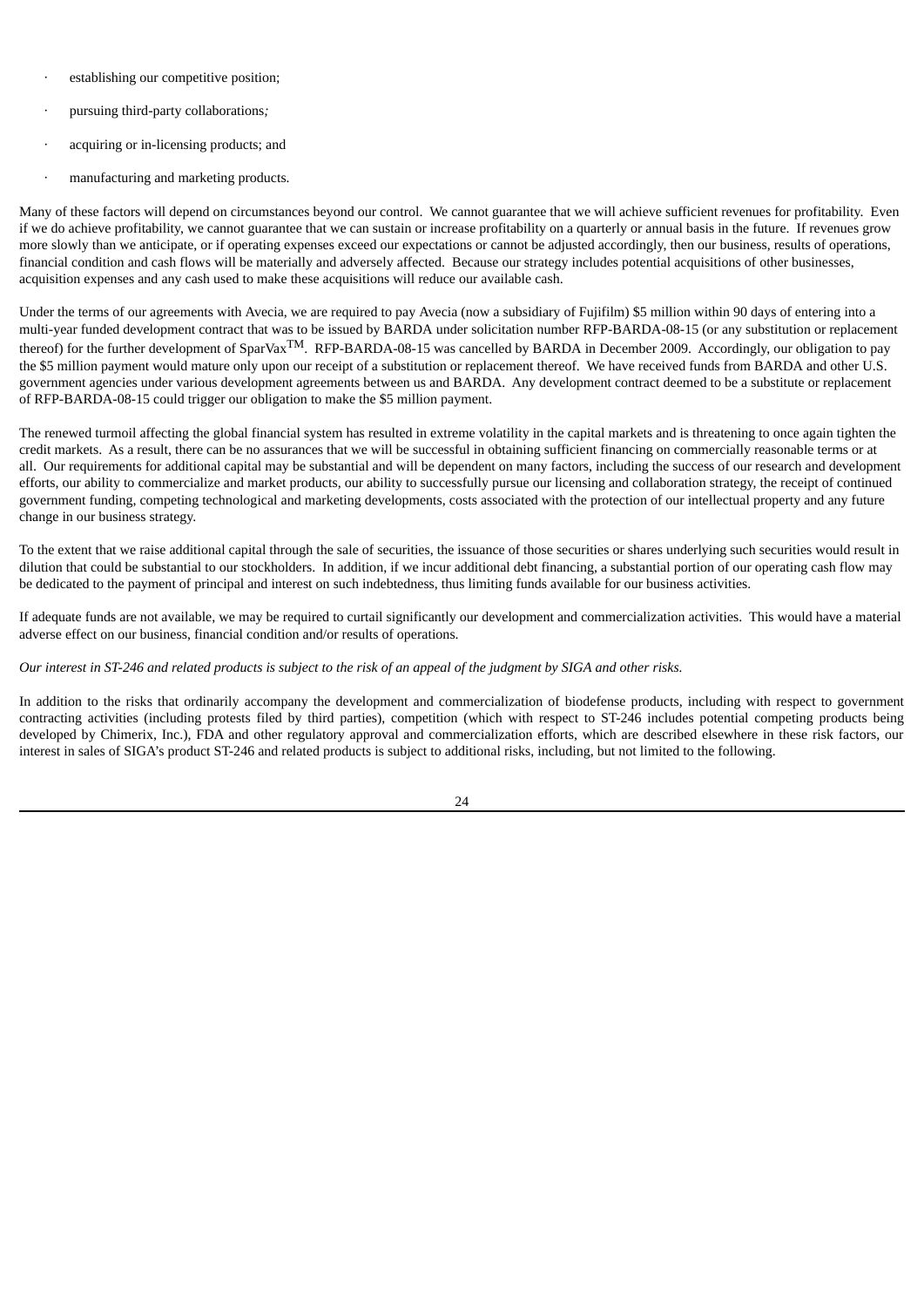On September 22, 2011 the Delaware Court of Chancery issued its opinion in our case against SIGA. SIGA has stated it intends to appeal this decision to the Delaware Supreme Court. We can provide no assurances that SIGA will not prevail on its appeal and that the Delaware Supreme Court will not overturn the trial court's decision awarding us a 10 year 50% net profit interest in sales of ST-246 and related products or that sales of ST-246 (if any) in the future will result in our receiving any payments from SIGA.

In addition, SIGA's ability to deliver product to the SNS (and potential foreign government purchasers), and the timing and profitability thereof, is subject to a number of significant risks and uncertainties (certain of which are outlined in SIGA's filings with the SEC) as to which we have limited knowledge and no ability to control, mitigate or fully evaluate. We have no first-hand knowledge of, and SIGA has not publicly disclosed, any information related to the potential margins or profitability of ST-246 and related products.

## **Risks Related to Product Development and Commercialization**

We have not commercialized any products or recognized any revenues from sales. All of our product candidates are still under development, and there can be *no assurance of successful commercialization of any of our products.*

We have not commercialized any products or recognized any revenues from product sales. In general, our research and development programs are at early stages. There can be no assurances that one or more of our future product candidates will not fail to meet safety standards in human testing, even if those product candidates are found to be effective in animal studies. To develop and commercialize biodefense treatment and prophylactic product candidates, we must provide the FDA and foreign regulatory authorities with human clinical and non-clinical animal data that demonstrate adequate safety and effectiveness. To generate these data, we will have to subject our product candidates to significant additional research and development efforts, including extensive non-clinical studies and clinical testing. We cannot be sure that our approach to drug discovery will be effective or will result in the development of any drug. Currently our development efforts are primarily focused on one product candidate, SparVax<sup>™</sup>. Even if our product candidates are successful when tested in animals, such success would not be a guarantee of the safety or effectiveness of such product candidates in humans.

Research and development efforts in the biodefense industry are time-consuming and subject to delays. Even if we initially receive positive early-stage preclinical or clinical results, such results may not be indicative of results that could be anticipated in the later stages of drug development. Delays in obtaining results in our non-clinical studies and clinical testing can occur for a variety of reasons, such as slower than anticipated enrollment by volunteers in the trials, adverse events related to the products, failure to comply with Good Clinical Practices, unforeseen safety issues, unsatisfactory results in trials, perceived defects in the design of clinical trials, changes in regulatory policy as well as for reasons detailed in "—Necessary Reliance on the Animal Rule in Conducting Trials is Time-Consuming and Expensive."

Any delay or adverse clinical event arising during any of our clinical trials could force us to conduct additional clinical trials in order to obtain approval from the FDA and other regulatory bodies. Our development costs will increase substantially if we experience material delays in any clinical trials or if we need to conduct more or larger trials than planned.

If delays are significant, or if any of our products do not prove to be safe, pure, and potent (including efficacy) or do not receive required regulatory approvals, we may have to abandon the product altogether and will be unable to recognize revenues from the sale of that product. In addition, our collaborative partners may not be able to conduct clinical testing or obtain necessary approvals from the FDA or other regulatory authorities for any product candidates jointly developed by us and our partners. If we fail to obtain required governmental approvals, we and our collaborative partners will experience delays in, or be precluded from, marketing products developed through them or, as applicable, their research.

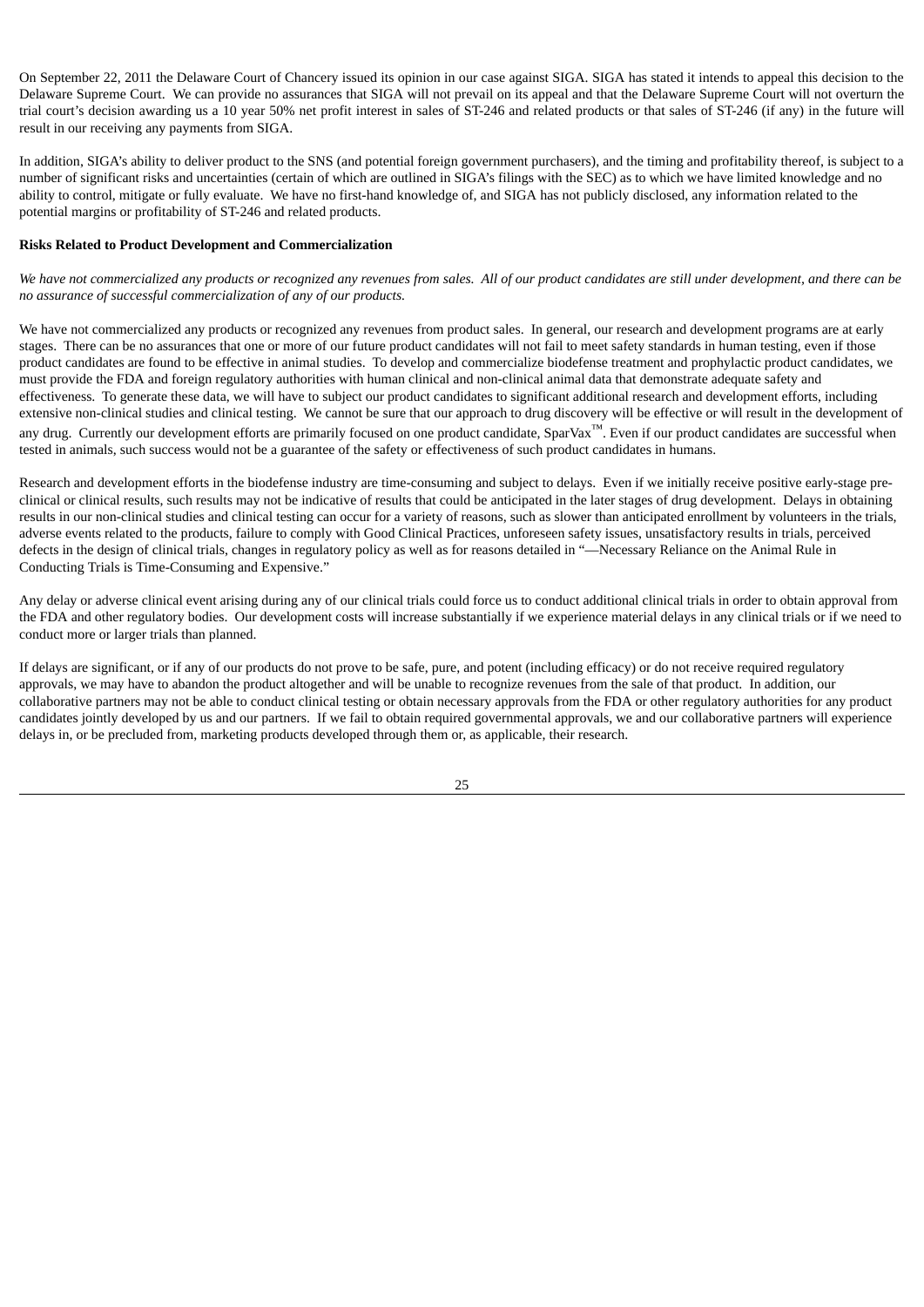If we cannot maintain successful licensing arrangements and collaborations, enter into new licensing arrangements and collaborations, or effectively accomplish strategic acquisitions, our ability to develop and commercialize a diverse product portfolio could be limited and our ability to compete may be *harmed.*

A key component of our business strategy is the in-licensing of compounds and products developed by other pharmaceutical and biotechnology companies or academic research laboratories. In addition, we have entered into licensing and research and development agreements with a number of other parties and collaborators. There can be no assurances that the research and development conducted pursuant to these agreements will result in revenue generating product candidates. If our suppliers, vendors, licensors, or other collaboration partners experience financial difficulties as a result of the weak economy, or if they are acquired as part of the current wave of consolidations in the pharmaceutical industry (such as, for example, with the acquisitions of Medarex by Bristol-Myers Squibb and Diosynth Biotechnologies, Inc.'s parent company by Merck & Co., Inc. in 2009 and of Avecia's CMO subsidiary (Avecia Biologics) by Merck in 2010 and the subsequent acquisition of these two entities by Fujifilm in 2011), their priorities or our working relationship with them might change. As a result, they might shift resources away from the research, development and/or manufacturing efforts intended to benefit our products, which could lead to significant delays in our development programs and potential future sales. In addition, we currently only have a research license from our partner for the work on the AES for rBChE. There can be no assurance that we will be able to secure exclusive rights from our collaborator to develop and commercialize this technology. Finally, our current licensing, research and development, and supply agreements may expire and may not be renewable or could be terminated if we do not meet our obligations.

If we are not able to identify new licensing opportunities or enter into other licensing arrangements on acceptable terms, we may be unable to develop a diverse portfolio of products. For our future collaboration efforts to be successful, we must first identify partners whose capabilities complement and integrate well with ours. We face, and will continue to face, significant competition in seeking appropriate collaborators. Collaboration arrangements are complex and time consuming to negotiate, document and implement. We may not be successful in our efforts to establish and implement collaborations or other similar arrangements. The terms of any collaboration or other arrangements that we establish may not be favorable to us. Furthermore, technologies to which we gain access may prove ineffective, become obsolete, or unsafe or our partners may prove difficult to work with or less skilled than we originally expected. In addition, any past collaborative successes are no indication of potential future success.

We may also pursue strategic acquisitions to further our development and commercialization efforts, which could result in our incurring significant out of pocket costs as well as expending management time and those of other employees. To achieve the anticipated benefits of an acquisition, we must integrate the acquired company's business, technology and employees in an efficient and effective manner. The successful combination of companies in a rapidly changing biodefense industry may be more difficult to accomplish than in other industries. The combination of two companies requires, among other things, integration of the companies' respective technologies and research and development efforts. We cannot assure you that any integration will be accomplished smoothly or successfully. The difficulties of integration are increased by the need to coordinate geographically separated organizations and address possible differences in corporate cultures and management philosophies. The integration of certain operations will require the dedication of management resources that may temporarily distract attention from the day-to-day operations of the combined companies. The business of the combined companies may also be disrupted by employee retention uncertainty and lack of focus during integration. The inability of management to integrate successfully the operations of the two companies, in particular, to integrate and retain key scientific personnel, or the inability to integrate successfully two technology platforms, could have a material adverse effect on our business, results of operations and financial condition.

#### *Necessary Reliance on the Animal Rule in Conducting Trials is Time-Consuming and Expensive.*

As further described above under "Business—U.S. Government Regulatory Pathway—General", to obtain FDA approval for our biological warfare defense products under current FDA regulations, we are required to utilize animal model studies for efficacy and provide animal and human safety data under the "Animal Rule." For many of the biological and chemical threats, animal models are not yet available, and as such we are developing, or will have to develop, appropriate animal models, which is a time-consuming and expensive research effort. Further, we may not be able to sufficiently demonstrate the animal correlation to the satisfaction of the FDA, as these corollaries are difficult to establish and are often unclear. The FDA may decide that our data are insufficient for approval and require additional preclinical, clinical or other studies, refuse to approve our products, or place restrictions on our ability to commercialize those products. Further, other countries have not, at this time, established criteria for review and approval of these types of products outside their normal review process; i.e., there is no "Animal Rule" equivalent, and consequently there can be no assurance that we will be able to make a submission for marketing approval in foreign countries based on such animal data.

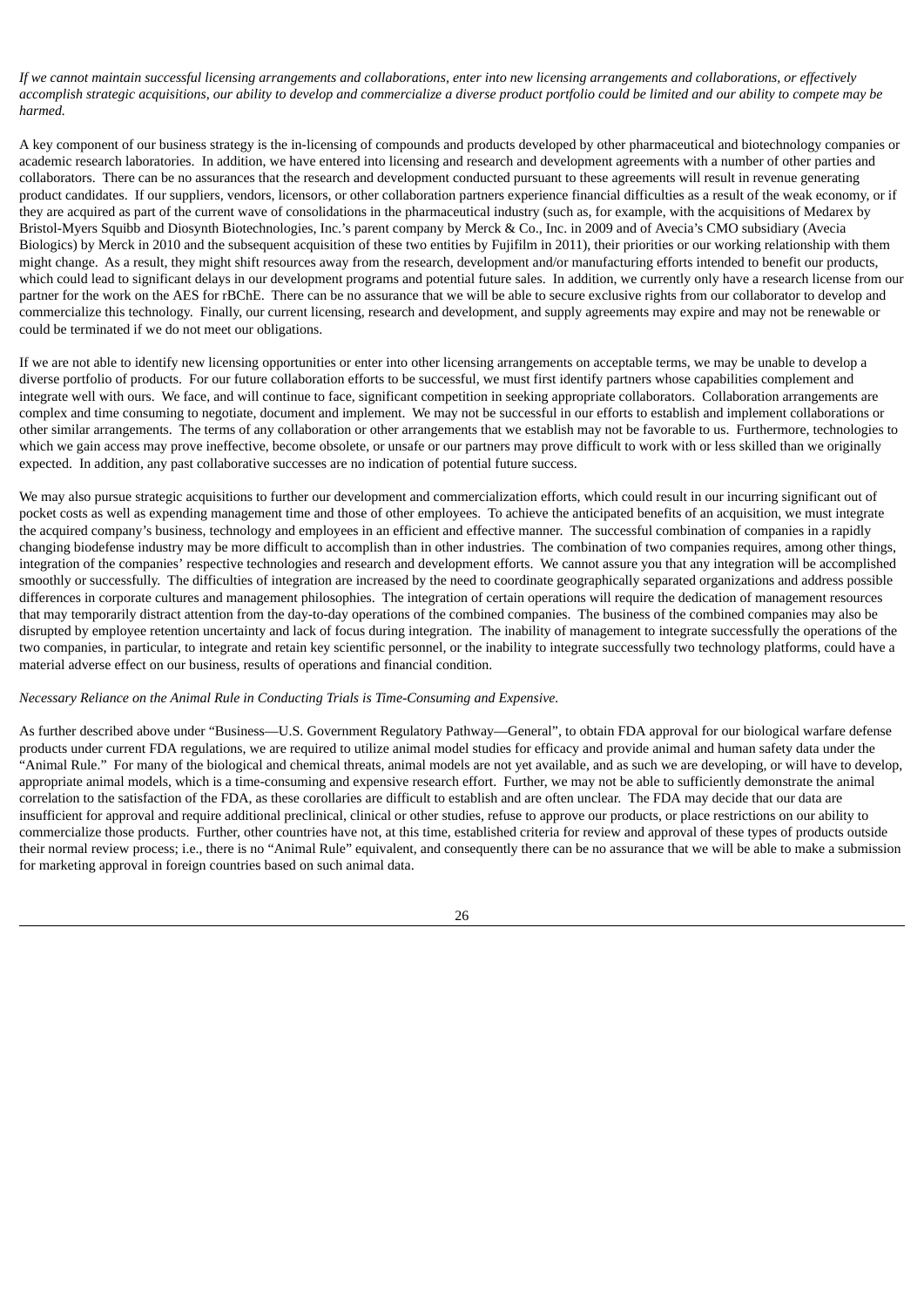Additionally, few facilities in the U.S. and internationally have the capability to test animals with anthrax, nerve agents, or other lethal biotoxins or chemical agents or otherwise assist us in qualifying the requisite animal models. We have to compete with other biodefense companies for access to this limited pool of highly specialized resources. We therefore may not be able to secure contracts to conduct the testing in a predictable timeframe or at all.

Even if we succeed in commercializing our product candidates, they may not become profitable and manufacturing problems or side effects discovered at *later stages can further increase costs of commercialization.*

We cannot assure you that any drugs resulting from our research and development efforts will become commercially available. Even if we succeed in developing and commercializing our product candidates, we may never generate sufficient or sustainable revenues to enable us to be profitable. Even if effective, a product that reaches market may be subject to additional clinical trials, changes to or re-approvals of our manufacturing facilities or a change in labeling if we or others identify side effects or manufacturing problems after a product is on the market. This could harm sales of the affected products and could increase the cost and expenses of commercializing and marketing them. It could also lead to the suspension or revocation of regulatory approval for the products.

We and our CMOs will also be required to comply with the applicable FDA current Good Manufacturing Practice, or cGMP, regulations. These regulations include requirements relating to quality control and quality assurance as well as the corresponding maintenance of records and documentation. Manufacturing facilities are subject to inspection by the FDA. These facilities must be approved to supply licensed products to the commercial marketplace. We and our contract manufacturers may not be able to comply with the applicable cGMP requirements and other FDA regulatory requirements. Should we or our contract manufacturers fail to comply, we could be subject to fines or other sanctions or could be precluded from marketing our products. In particular, we engaged a new contract manufacturer, Fujifilm Diosynth Biotechnologies to replace Avecia to manufacture bulk drug substance for SparVax™ and engaged in a technology transfer process to this new contract manufacturer. Fujifilm Diosynth Biotechnologies had not manufactured this bulk drug substance before. There can be no assurance that this new contract manufacturer will be able to manufacture sufficient amounts of cGMP quality bulk drug substance necessary for us to meet our obligations to the U.S. government

We may fail to fully realize the potential of Valortim<sup>®</sup> and of our co-development arrangement with BMS, our partner in the development of Valortim<sup>®</sup>, which would have an adverse effect upon our business. Only two Phase I clinical trials for Valortim® have been completed at this point. As discussed in "— Risks Related to Our Dependence on U.S. Government Contracts" most of our immediately foreseeable future revenues are contingent upon grants and contracts from the U.S. government and we may not achieve sufficient revenues from these agreements to attain profitability.

Before we may begin selling any doses of Valortim<sup>®</sup>, we will need to conduct more comprehensive safety trials in a significantly larger group of human subjects. We will be required to expend a significant amount to finalize manufacturing capability through a contract manufacturer to provide material to conduct the pivotal safety and efficacy trials. If our contract manufacturer is unable to produce sufficient quantities at a reasonable cost, or has any other obstacles to production, then we will be unable to commence these required clinical trials and studies. Even after we expend sufficient funds to complete the development of Valortim<sup>®</sup> and if and when we enter into an agreement to supply Valortim<sup>®</sup> to the U.S. government, we will be required to share any and all profits from the sale of products with our partner in accordance with a pre-determined formula. Future government funding for Valortim<sup>®</sup> is unlikely in the near term. There can be no assurance we will be successful in obtaining additional financial support for this program.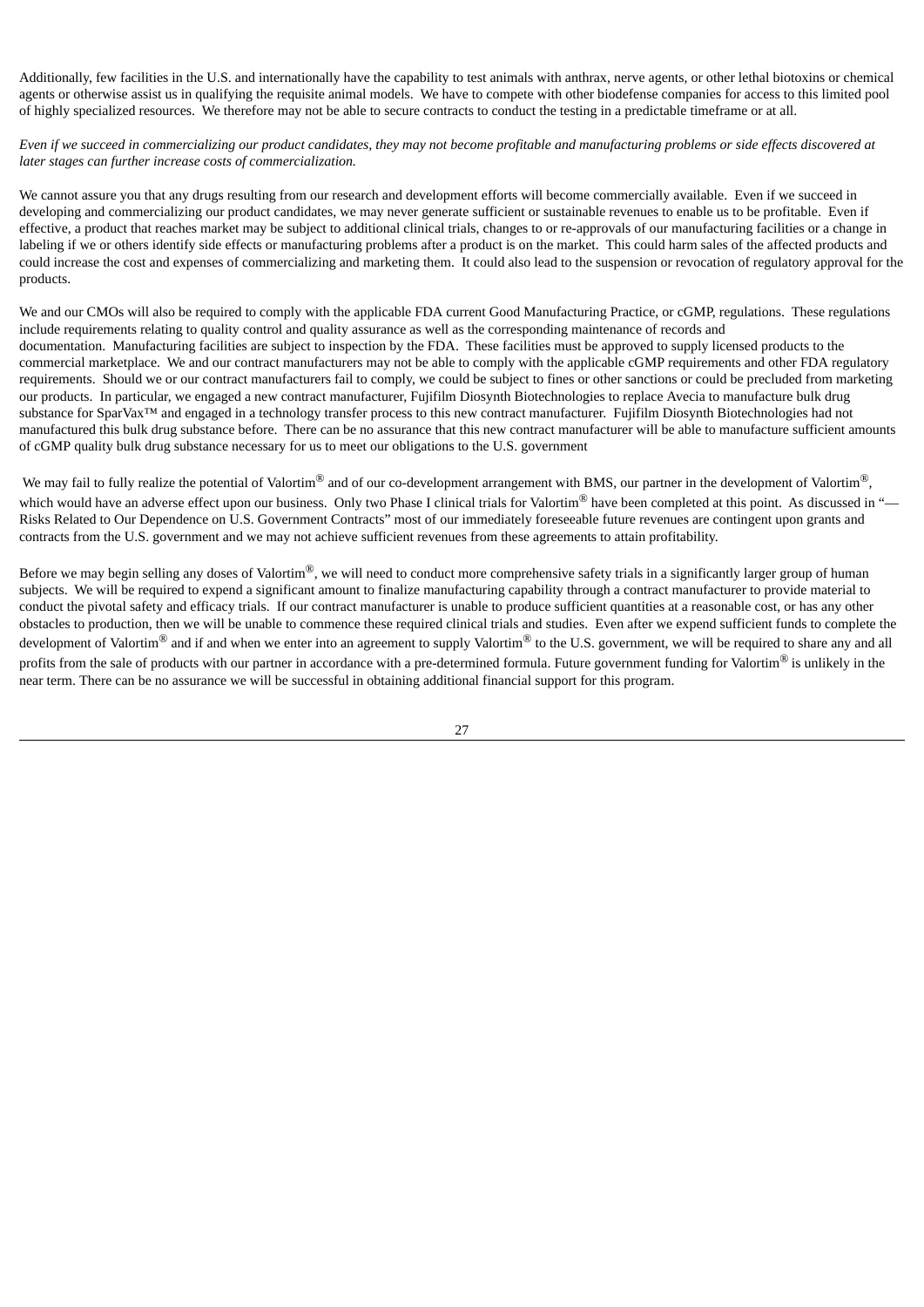We may become subject to product liability claims, which could reduce demand for our product candidates or result in damages that exceed our insurance *coverage.*

We face an inherent risk of exposure to product liability suits in connection with our product candidates being tested in human clinical trials or sold commercially. We may become subject to a product liability suit if any product we develop causes injury, or if treated individuals subsequently become infected or suffer adverse effects from our products. Regardless of merit or eventual outcome, product liability claims may result in decreased demand for a product, injury to our reputation, withdrawal of clinical trial volunteers, and loss of revenues.

In addition, if a product liability claim is brought against us, the cost of defending the claim could be significant and any adverse determination may result in liabilities in excess of our insurance coverage. Although our anthrax countermeasures are covered under the general immunity provisions of the U.S. Public Readiness and Emergency Preparedness Act (the "Public Readiness Act"), there can be no assurance that the U.S. Secretary of Health and Human Services will make other declarations in the future that cover any of our other product candidates or that the U.S. Congress will not act in the future to reduce coverage under the Public Readiness Act or to repeal it altogether. For further discussion of that act, see "—Legislation limiting or restricting liability for medical products used to fight bioterrorism is new, and we cannot be certain that any such protection will apply to our products or if applied what the scope of any such coverage will be." Additionally, we are considering applying for indemnification under the U.S. Support Anti-terrorism by Fostering Effective Technologies (SAFETY) Act of 2002 which preempts and modifies tort laws so as to limit the claims and damages potentially faced by companies who provide certain "qualified" anti-terrorism products. However, we cannot be certain that we will be able to obtain or maintain coverage under the SAFETY Act or adequate insurance coverage on acceptable terms, if at all.

#### **Risks Related to Our Dependence on U.S. Government Contracts**

All of our immediately foreseeable future revenues are contingent upon grants and contracts from the U.S. government and we may not achieve sufficient *revenues from these agreements to attain profitability.*

For the foreseeable future, we believe our main customer will be national governments, primarily the U.S. government. Substantially all of our revenues to date have been derived from grants and U.S. government contracts. There can be no assurances that existing government contracts will be renewed or that we can enter into new contracts or receive new grants to supply the U.S. or other governments with our products. The process of obtaining government contracts is lengthy and uncertain.

If the U.S. government makes significant contract awards to our competitors, rather than to us, for the supply to the U.S. emergency stockpile, our business will be harmed and it is unlikely that we will ultimately be able to supply that particular treatment or product to foreign governments or other third parties. Further, changes in government budgets and agendas, funding strategies, cost overruns in our programs, or advances by our competitors, may result in changes in the timing of funding for, a decreased and de-prioritized emphasis on, or termination of, government contracts that support the development and/or procurement of the biodefense products we are developing. For example, while RFP-BARDA-08-15 for an rPA-based anthrax vaccine for the SNS initially indicated that the government would make an award by September 26, 2008, the award was delayed multiple times and ultimately canceled in December 2009.

Funding is subject to Congressional appropriations generally made on an annual basis even for multi-year contracts. More generally, due to the ongoing economic downturn, the accompanying fall in tax revenues and the U.S. government's efforts to stabilize the economy, the U.S. government may be forced or choose further to reduce or delay spending in the biodefense field or eliminate funding of certain programs altogether, which could decrease the likelihood of future government contract awards or that the government would procure products from us. Future funding levels for two of our key government customers, BARDA and DoD, for the advanced development and procurement of medical countermeasures are uncertain, and may be subject to budget cuts as the U.S. Congress and the President look to reduce the nation's budget deficit.

For example, due to DoD budget constraints and concerns about potential duration of protection with the current route of Protexia<sup>®</sup> administration, the DoD did not extend our September 2006 contract for Protexia®, which contract expired on December 31, 2010. As a result of DoD's decision not to continue funding Protexia<sup>®</sup> development, we closed down our Protexia<sup>®</sup>-related operations. We incurred wind-down costs in the fourth quarter of 2010 and approximately \$0.5 million in 2011, for which we do not anticipate reimbursement by the government. We also wrote down the net book value of our Protexia® related assets recognizing approximately \$4.6 million of impairment charges for the year ended December 31, 2010.

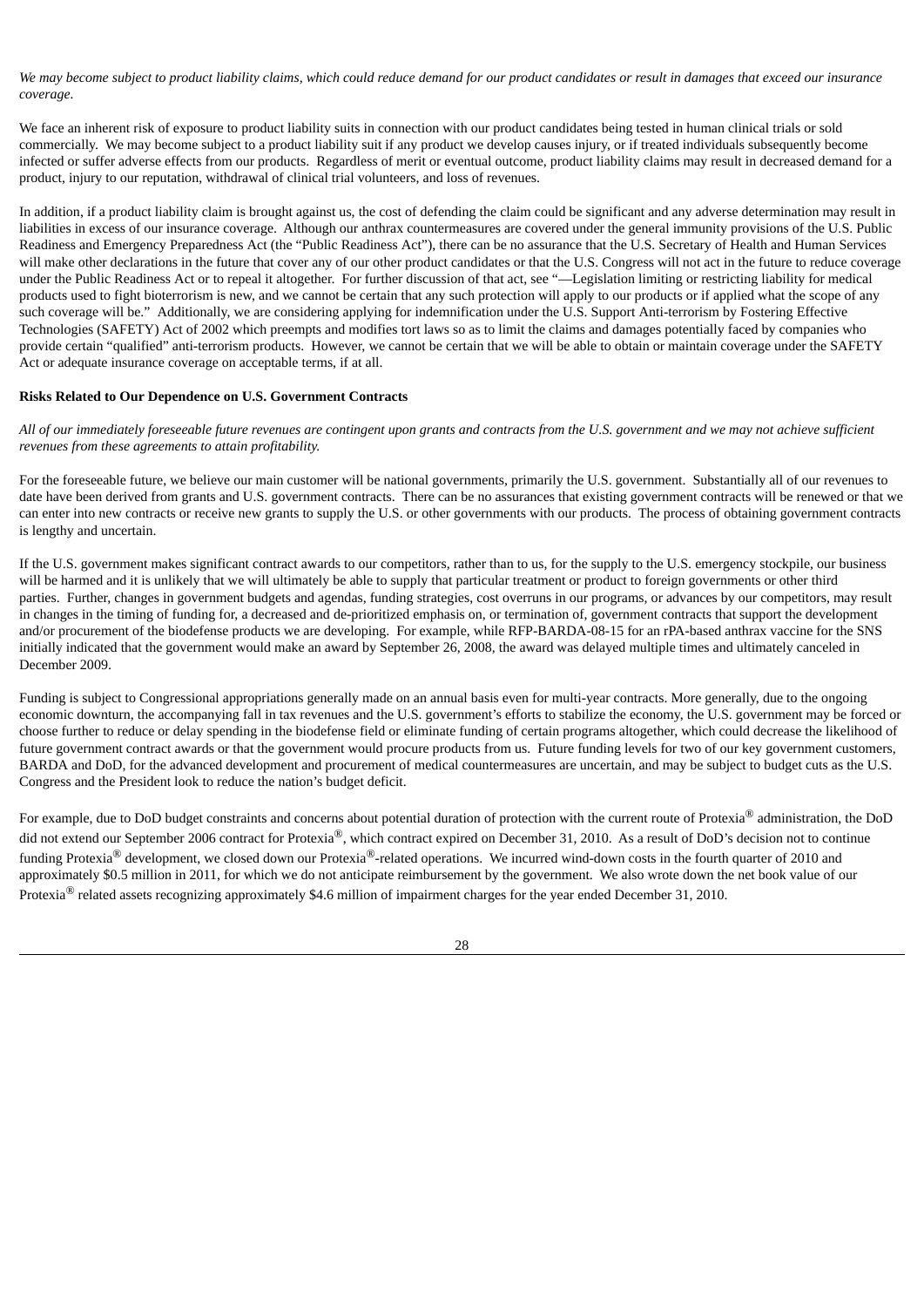Further, BARDA has expressed concerns regarding our past performance and our ability to successfully complete the current objectives within the existing cost ceiling and schedules under our contract for the development of SparVaxTM. BARDA has requested that we submit a proposal to modify the existing activities under our current contract to reallocate funding to evaluate the safety and immunogenicity of vaccine manufactured from bulk drug substance produced at Fujifilm Diosynth Biotechnologies in a Phase II human clinical trial. These modifications may result in reduced funding of our activities by BARDA. Further, if we are unable to perform adequately under this contract, including meeting milestones within one month of their due dates, we may be at increased risk that BARDA will curtail our activities under, or terminate, that contract.

Our current development contract for Valortim<sup>®</sup> with NIAID expired January 31, 2012. While the Company has reached out to BARDA to explore potential future funding alternatives and submitted a proposal for additional funding under a BARDA BAA, future government funding is unlikely in the near term and remains uncertain. There can be no assurance we will be successful in obtaining additional financial support for this program.

U.S. government agencies have special contracting requirements that give them the ability to unilaterally control our contracts.

U.S. government contracts typically contain unilateral termination provisions for the government and are subject to audit and modification by the government at its sole discretion, which will subject us to additional risks. These risks include the ability of the U.S. government unilaterally to:

- suspend or prevent us for a set period of time from receiving new contracts or extending existing contracts based on violations or suspected violations of laws or regulations;
- · terminate our contracts, including if funds become unavailable or are not provided to the applicable governmental agency;
- reduce the scope and value of our contracts and/or revise the timing for work to be performed;
- · audit and object to our contract-related costs and fees, including allocated indirect costs;
- control and potentially prohibit the export of our products;
- · claim rights to products, including intellectual property, developed under the contract;
- · change certain terms and conditions in our contracts; and
- cancel outstanding RFP solicitations (as was the case with RFP-BARDA-08-15) or BAAs.

The U.S. government will be able to terminate any of its contracts with us either for its convenience or if we default by failing to perform in accordance with the contract schedule and terms. Termination-for-convenience provisions generally enable us to recover only our costs incurred or committed, settlement expenses, and profit on the work completed prior to termination. Termination-for-default provisions do not permit these recoveries and would make us liable for excess costs incurred by the U.S. government in procuring undelivered items from another source.

Due to the ongoing economic downturn, the accompanying decrease in tax revenues, and the U.S. government's efforts to stabilize the economy, the U.S. government may be forced or choose further to reduce or delay spending in the biodefense field or eliminate funding of certain programs altogether, which could decrease the likelihood of future government contract awards, the likelihood that the government will exercise its right to extend any of its existing contracts with us and/or the likelihood that the government would procure products from us.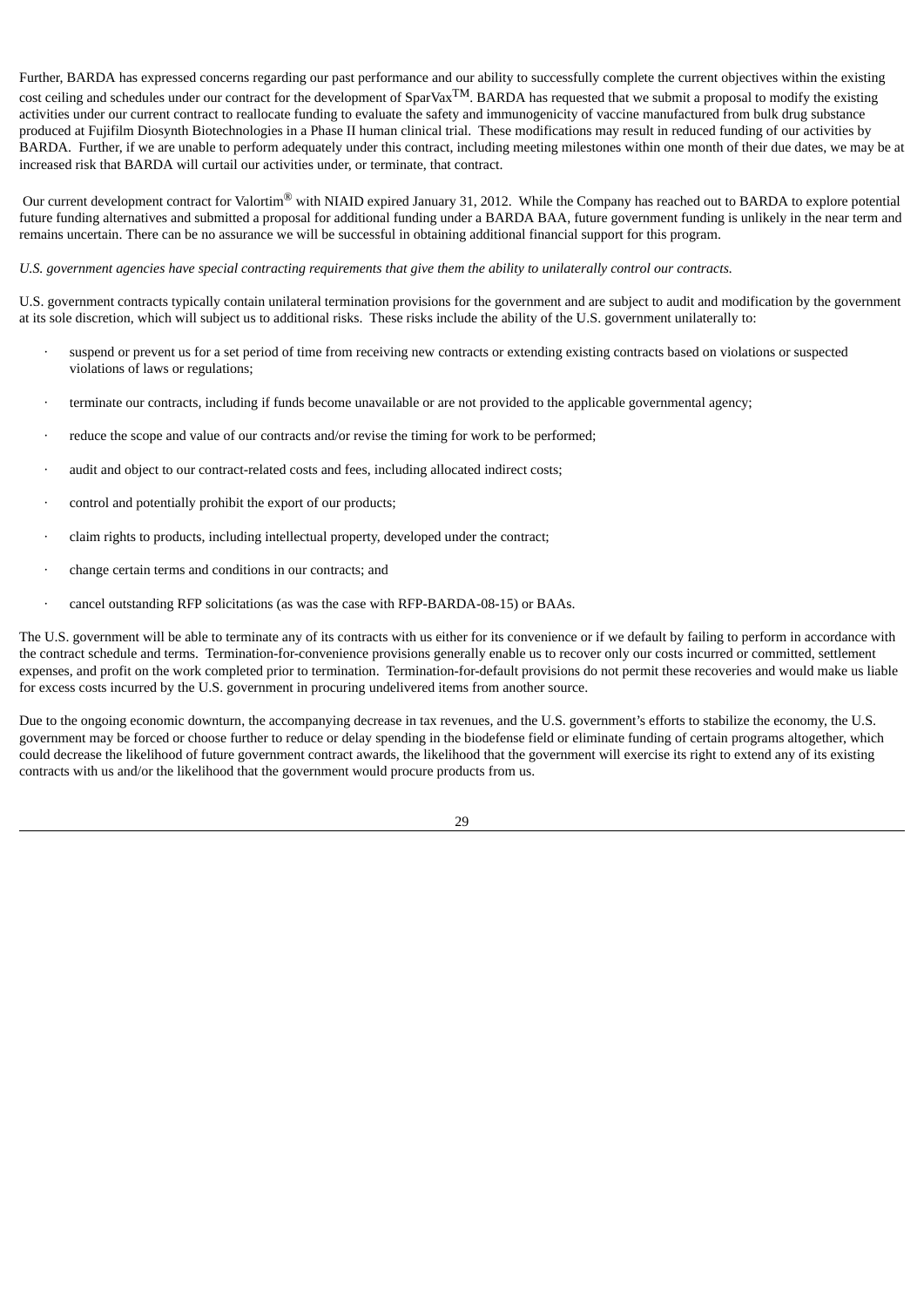The U.S. government's determination to award any contracts may be challenged by an interested party, such as another bidder, at the GAO or in federal *court. If such a challenge is successful, a contract award may be re-evaluated and terminated.*

The laws and regulations governing the procurement of goods and services by the U.S. government provide procedures by which other bidders and other interested parties may challenge the award of a government contract. If we are awarded a government contract, such challenges or protests could be filed even if there are not any valid legal grounds on which to base the protest. If any such protests are filed, the government agency may decide, and in certain circumstances will be statutorily required, to suspend our performance under the contract while such protests are being considered by the GAO or the applicable federal court, thus potentially delaying delivery of goods and services and payment. In addition, we could be forced to expend considerable funds to defend any potential award. If a protest is successful, the government may be ordered to terminate our contract and re-evaluate bids. The government could even be directed to award a potential contract to one of the other bidders.

For example, in March 2010, a third-party filed a bid protest with the GAO challenging the February 2010 decision of the DHHS to modify its existing research and development contract with us for the development of SparVax<sup>TM</sup>. In March 2010 DHHS suspended performance under the modification pursuant to the automatic stay provisions of the FAR, pending a decision by the GAO on the protest. While the bid protest was ultimately denied, and the related DHHS "stop work" order canceled in June 2010, the protest contributed to a reduction in revenues and cash and cash equivalents over the period that work could not be performed under the modification. In addition, we incurred unexpected general and administrative expenses to intervene in the protest. In October 2010 a losing bidder filed a successful protest with the small business administration claiming that SIGA did not qualify as a small business entitled to a contract award under RFP-BARDA-09-35 for a smallpox antiviral. When the government subsequently issued a contract to SIGA in May 2011 without the small business requirement, this same losing bidder filed a second protest, this time with the GAO. While this protest was withdrawn, in exchange for dropping the protest, the government agreed to removed an option from the contract permitting the government to purchase up to 12 million additional courses of therapy of ST-246 beyond the base purchase of 1.7 million courses of therapy.

Our business is subject to audit by the U.S. government and a negative audit could adversely affect our business.

U.S. government agencies such as the Defense Contract Audit Agency, or the DCAA, routinely audit and investigate government contractors. These agencies review a contractor's performance under its contracts, cost structure and compliance with applicable laws, regulations and standards.

The DCAA also reviews the adequacy of, and a contractor's compliance with, its internal control systems and policies, including the contractor's purchasing, property, estimating, compensation and management information systems. Any costs found to be improperly allocated to a specific contract will not be reimbursed, while such costs already reimbursed must be refunded. If an audit uncovers improper or illegal activities, we may be subject to civil and criminal penalties and administrative sanctions, including:

- termination of contracts:
- forfeiture of profits;
- suspension of payments;
- fines: and
- suspension or prohibition from conducting business with the U.S. government.

In addition, we could suffer serious reputational harm if allegations of impropriety were made against us.

Laws and regulations affecting government contracts make it more costly and difficult for us to successfully conduct our business.

We must comply with numerous laws and regulations relating to the formation, administration and performance of government contracts, which can make it more difficult for us to retain our rights under these contracts. These laws and regulations affect how we conduct business with government agencies. Among the most significant government contracting regulations that affect our business are: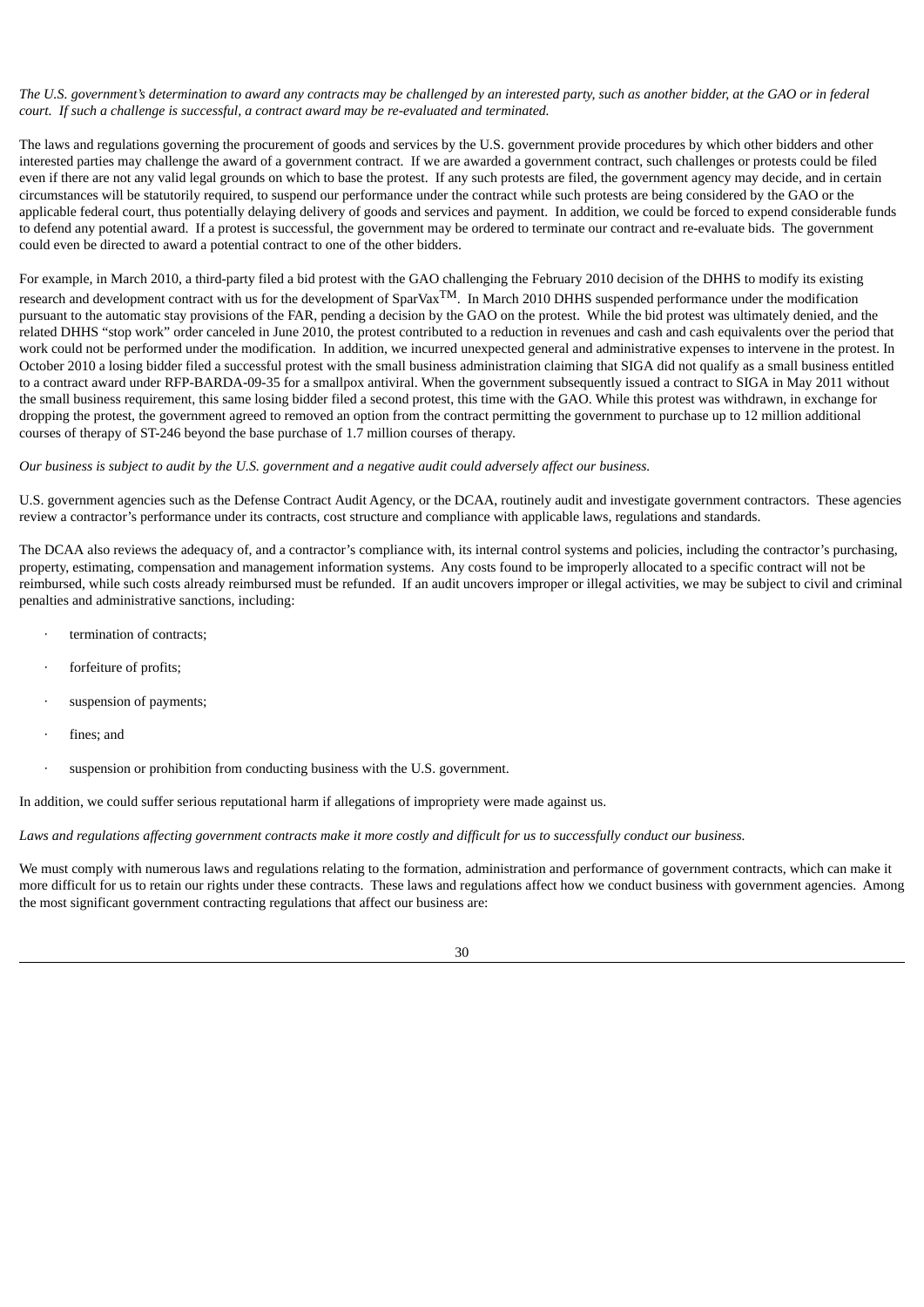- the Federal Acquisition Regulation, or FAR, and agency-specific regulations supplemental to the Federal Acquisition Regulation, which comprehensively regulate the procurement, formation, administration and performance of government contracts;
- the business ethics and public integrity obligations, which govern conflicts of interest and the hiring of former government employees, restrict the granting of gratuities and funding of lobbying activities and incorporate other requirements such as the Anti-Kickback Act, the Procurement Integrity Act, the False Claims Act and Foreign Corrupt Practices Act;
- export and import control laws and regulations; and
- laws, regulations and executive orders restricting the use and dissemination of information classified for national security purposes and the exportation of certain products and technical data

Foreign governments typically also have laws and regulations governing contracts with their respective agencies. These foreign laws and regulations affect how we and our customers conduct business and, in some instances, impose added costs on our business. Any changes in applicable laws and regulations could restrict our ability to maintain our existing contracts and obtain new contracts, which could limit our ability to conduct our business and materially adversely affect our revenues and results of operations.

### **Risks Related to Dependence on or Competition From Third Parties**

The amount of revenue, if any, we realize from our profit split interest in ST-246 and related products is among other things, dependent on SIGA's ability to *finish development and deliver ST-246 and related products to the U.S. and foreign governments.*

SIGA's ability to deliver product to the SNS (and potential foreign government purchasers), and the timing and profitability thereof, is subject to a number of significant risks and uncertainties (certain of which are outlined in SIGA's filings with the SEC) as to which we have limited knowledge and no ability to control, mitigate or fully evaluate along with many of the risks related to drug development and commercialization set forth elsewhere in this "Risk Factors" Section. We have no first-hand knowledge of, and SIGA has not publicly disclosed, any information related to the potential margins or profitability of ST-246 and related products.

Because we depend on clinical research centers and other contractors for clinical and non-clinical testing, including testing under the Animal Rule, and for certain research and development activities, the results of our clinical trial, non-clinical animal efficacy studies, and research and development activities are *largely beyond our control.*

The nature of clinical trials and our business strategy of outsourcing substantially all of our research and development and manufacturing work require that we rely on clinical research centers and other contractors to assist us with research and development, clinical and non-clinical testing (including animal efficacy studies under the Animal Rule), patient enrollment and other activities. As a result, our success depends largely on the success of these third parties in performing their responsibilities. Although we prequalify our contractors and believe that they are fully capable of performing their contractual obligations, we cannot directly control the adequacy and timeliness of the resources and expertise that they apply to these activities. Furthermore, we have to compete with other biodefense and biopharmaceutical companies for access to this limited pool of highly specialized resources. If our contractors do not perform their obligations in an adequate and timely manner or we are unable to enter into contracts with them because of prior commitments to our competitors, the pace of clinical or non-clinical development, regulatory approval and commercialization of our product candidates could be significantly delayed and our prospects could be adversely affected.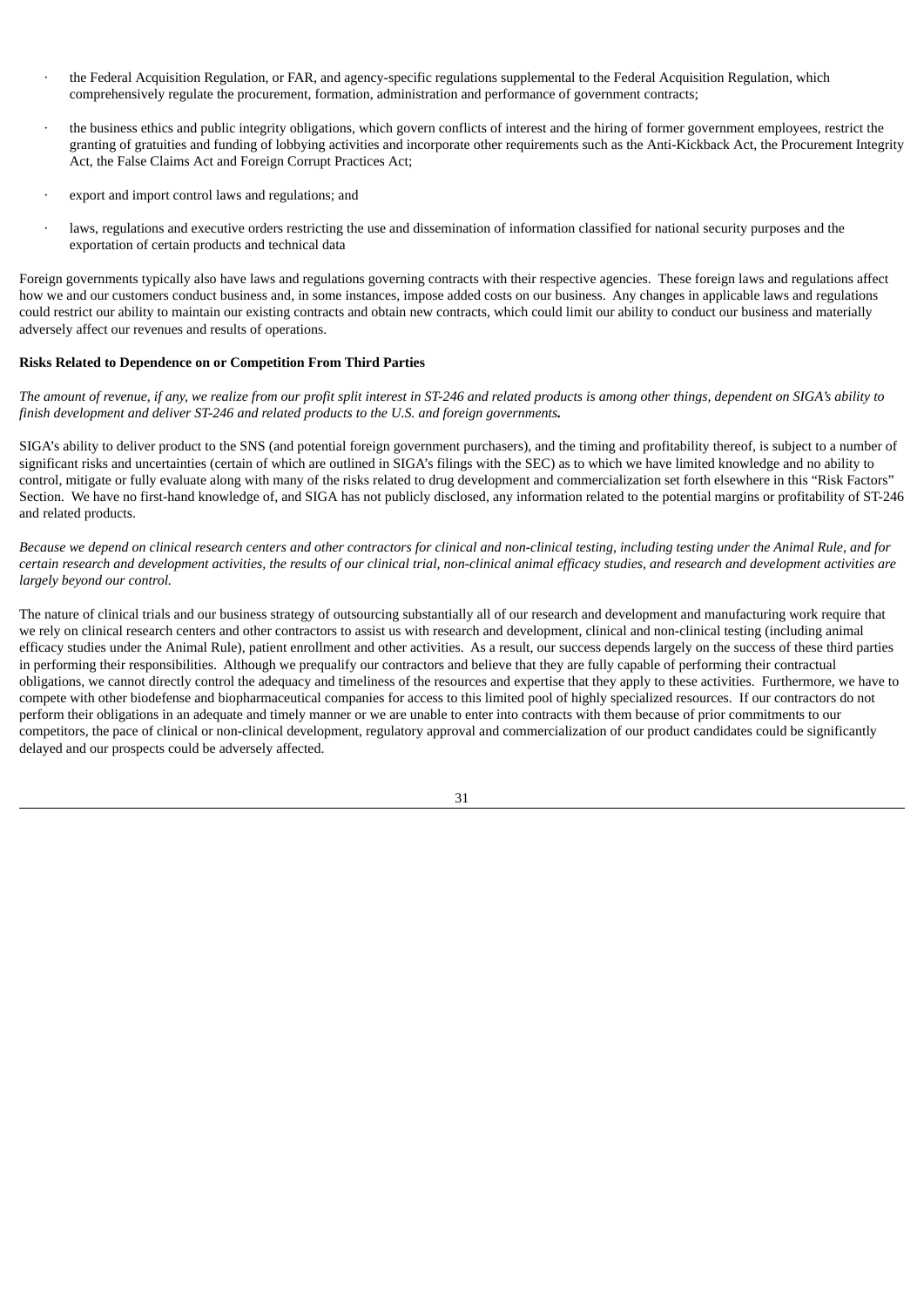We depend on third parties to manufacture, package and distribute compounds for our product candidates and key components for our product *candidates. The failure of these third parties to perform successfully could harm our business.*

We do not have any of our own manufacturing facilities. We have therefore utilized, and intend to continue utilizing, third parties to manufacture, package and distribute our product candidates and key components of our product candidates. Any material disruption in manufacturing could cause a delay in our development programs and potential future sales. Furthermore, certain compounds, media, or other raw materials used to manufacture our drug candidates are available from any one or a limited number of sources. Any delays or difficulties in obtaining key components for our product candidates or in manufacturing, packaging or distributing our product candidates could delay clinical trials and further development of these potential products. Additionally, the third parties we rely on for manufacturing and packaging are subject to regulatory review, and any regulatory compliance problems with these third parties could significantly delay or disrupt our commercialization activities.

Finally, third-party manufacturers, suppliers and distributors, like most companies, have been adversely affected by the credit crisis and weakening of the global economy and as such may be more susceptible to being acquired as part of the current wave of consolidations in the pharmaceutical industry. It has, for example, become challenging for companies to secure debt capital to fund their operations as financial institutions have significantly curtailed their lending activities. If our third-party suppliers continue to experience financial difficulties as a result of weak demand for their products or for other reasons and are unable to obtain the capital necessary to continue their present level of operations or are acquired by others, they may have to reduce their activities and/or their priorities or our working relationship with them might change. A material deterioration in their ability or willingness to meet their obligations to us could cause a delay in our development programs and potential future sales and jeopardize our ability to meet our obligations under our contracts with the government or other third parties.

We face, and likely will continue to face, competition from companies with greater financial, personnel and research and development resources. Our commercial opportunities will be reduced or eliminated if our competitors are more successful in the development and marketing of their products.

The biopharmaceutical industry is characterized by rapid and significant technological change. Our success will depend on our ability to develop and apply our technologies in the design and development of our product candidates and to establish and maintain a market for our product candidates. There are many organizations, both public and private, including major pharmaceutical and chemical companies, specialized biotechnology firms, universities and other research institutions engaged in developing pharmaceutical and biotechnology products. Many of these organizations have substantially greater financial, technical, intellectual property, research and development, and human resources than we have. Competitors may develop products or other technologies that are more effective than any that we are developing or may obtain FDA approval for products more rapidly. For example, the U.S. government selected a plague vaccine product candidate from a competitor for advanced development funding, causing us to wind down activities related to the development of our RypVaxTM product candidate in 2010.

If we commence commercial sales of products, we still must compete in the manufacturing and marketing of such products, areas in which we have limited experience. Many of these organizations also have manufacturing facilities and established marketing capabilities that would enable such companies to market competing products through existing channels of distribution. Our commercial opportunities will be reduced or eliminated if our competitors develop and market products that:

- are more effective;
- have fewer or less severe adverse side effects;
- are more adaptable to various modes of dosing;
- · obtain orphan drug exclusivity that blocks the approval of our application for seven years;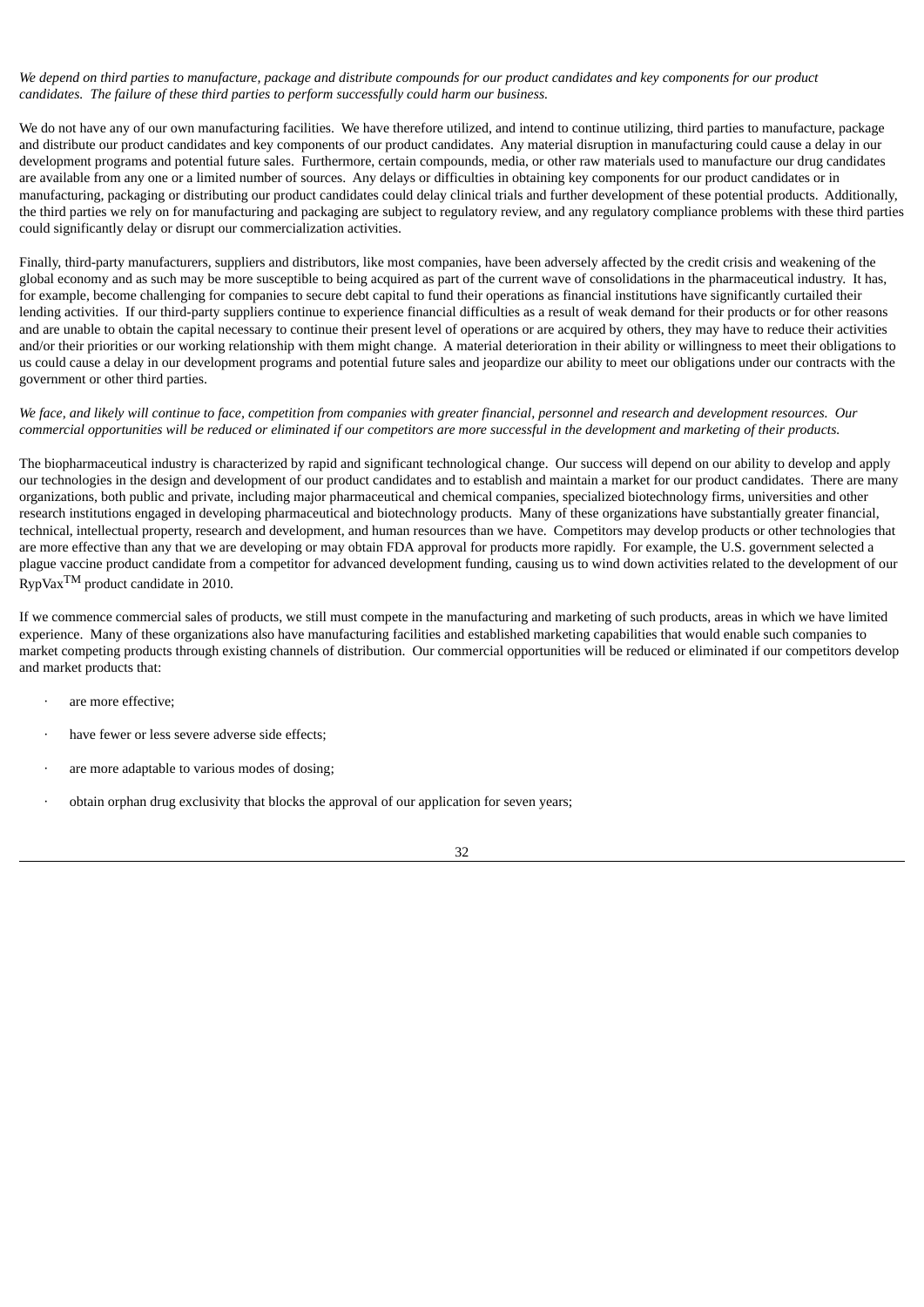- are easier to administer; or
- are less expensive than the products or product candidates that we are, or in the future will be, developing.

While the regulatory climate for generic versions of biological products approved under a Biologics License Application (or a BLA) in the United States remains uncertain, and currently there is no formalized mechanism by which the FDA can approve a generic version of an approved biological product, Federal legislation has been introduced to establish a legal pathway for the approval of generic versions of approved biological products. If enacted, the legislation will impact the revenue projections for our products.

Even if we are successful in developing effective products, and obtain FDA and other regulatory approvals necessary for commercializing them, our products may not compete effectively with other successful products. Our competitors may succeed in developing and marketing products either that are more effective than those that we may develop, alone or with our collaborators, making our products obsolete, or that are marketed before any products that we develop are marketed.

#### **Risks Related to Political and Social Factors**

Political or social factors may delay or impair our ability to market our products and our business may be materially adversely affected.

Products developed to treat diseases caused by, or to combat the threat of, bioterrorism will be subject to changing political and social environments. The political and social responses to bioterrorism have been unpredictable. Political or social pressures may delay or cause resistance to bringing our products to market or limit pricing of our products, which would harm our business.

# **Risks Related to Intellectual Property**

Our commercial success will be affected significantly by our ability (i) to obtain and maintain protection for our proprietary technology and that of our *licensors and collaborators and (ii) not to infringe on patents and proprietary rights of third parties.*

The patent position of biotechnology firms generally is highly uncertain and involves complex legal and factual questions, and, therefore, validity and enforceability cannot be predicted with certainty. To date, no consistent policy has emerged regarding the breadth of claims allowed in biotechnology patents. We currently have five pending U.S. patent applications, and have a limited number of foreign patents and pending international and foreign patents applications. In addition, we have rights under numerous other patents and patent applications pursuant to exclusive and non-exclusive license arrangements with licensors and collaborators. However, there can be no assurance that patent applications owned or licensed by us will result in patents being issued or that the patents, whether existing or issued in the future, will afford protection against competitors with similar technology. Any conflicts resulting from third-party patent applications and patents could significantly reduce the coverage of the patents owned, optioned by or licensed to us or our collaborators and limit our ability or that of our collaborators to obtain meaningful patent protection.

Further, our commercial success will depend significantly on our ability to operate without infringing the patents and proprietary rights of third parties. We

are aware of one U.S. patent covering recombinant production of an antibody and a license may be required under such patent with respect to Valortim<sup>®</sup>, which is a monoclonal antibody and uses recombinant production technologies. Although the patent owner has granted licenses under such patent, we cannot provide any assurances that we will be able to obtain such a license or that the terms thereof will be reasonable. If we do not obtain such a license and if a legal action based on such patent was to be brought against us or our distributors, licensees or collaborators, we cannot provide any assurances that we or our distributors, licensees or collaborators would prevail or that we have sufficient funds or resources to defend such claims.

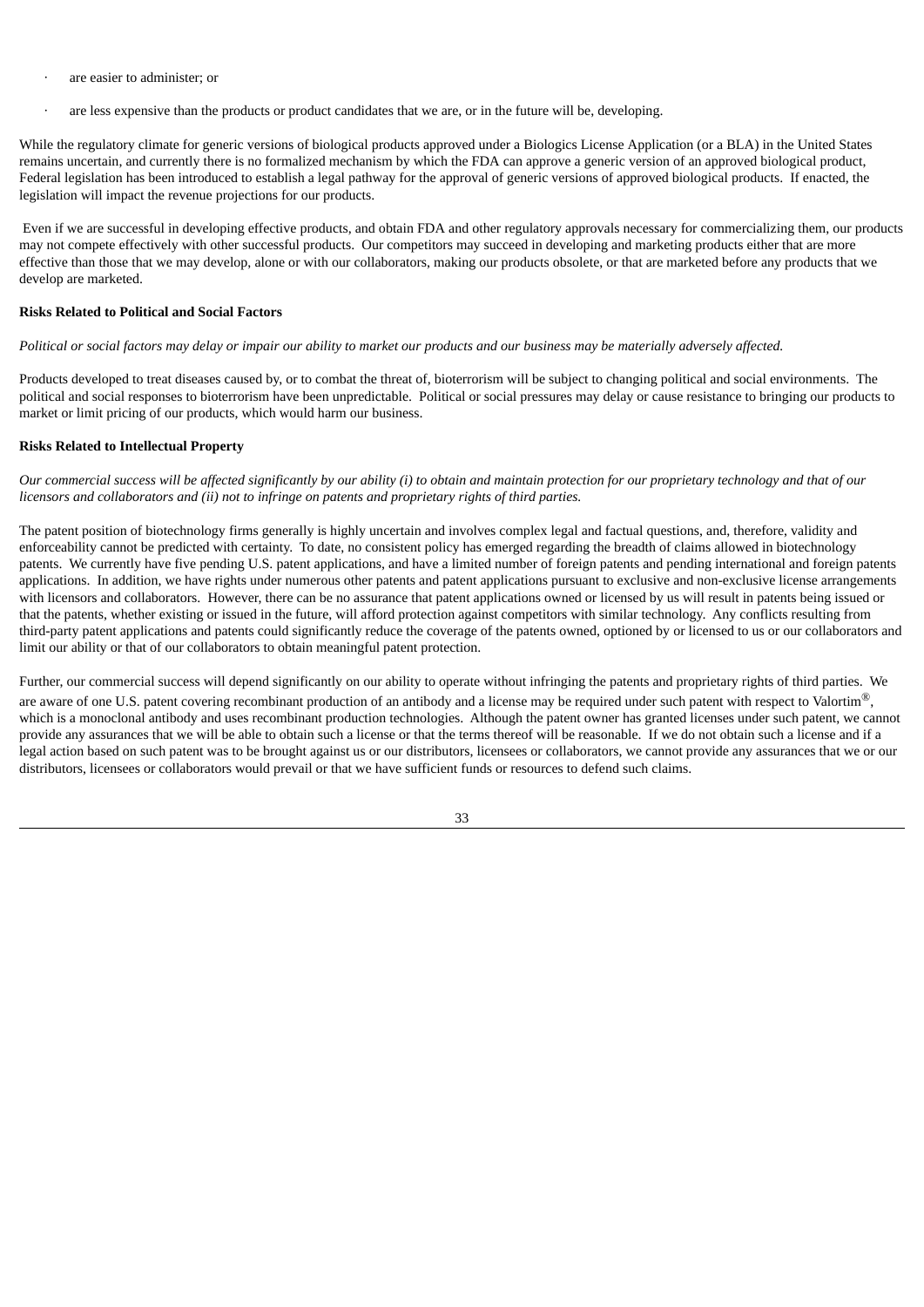The costs associated with establishing the validity of patents, of defending against patent infringement claims of others and of asserting infringement claims against others is expensive and time consuming, even if the ultimate outcome is favorable. An outcome of any patent prosecution or litigation that is unfavorable to us or one of our licensors or collaborators may have a material adverse effect on us. The expense of a protracted infringement suit, even if ultimately favorable, would also have a material adverse effect on us.

We furthermore rely upon trade secrets protection for our confidential and proprietary information. We have taken measures to protect our proprietary information; however, these measures may not provide adequate protection to us. We have sought to protect our proprietary information by entering into confidentiality agreements with employees, collaborators and consultants. Nevertheless, employees, collaborators or consultants may still disclose our proprietary information, and we may not be able to meaningfully protect our trade secrets. In addition, others may independently develop substantially equivalent proprietary information or techniques or otherwise gain access to our trade secrets.

## **Risks Related to Regulatory Approvals and Legislation**

Our use of hazardous materials and chemicals requires us to comply with regulatory requirements which may result in significant costs and expose us to *potential liabilities.*

Our research and development involves the controlled use of hazardous materials and chemicals. We are subject to federal, state, local and foreign laws governing the use, manufacture, storage, handling and disposal of such materials. We will not be able to eliminate the risk of accidental contamination or injury from these materials. In the event of such an accident, we could be forced to pay significant damages or fines, and these damages could exceed our resources and any applicable insurance coverage. In addition, we may be required to incur significant costs to comply with regulatory requirements in the future.

Legislation limiting or restricting liability for medical products used to fight bioterrorism is new, and we cannot be certain that any such protection will apply *to our products or if applied what the scope of any such coverage will be.*

The U.S. Public Readiness Act was signed into law in December 2005 and creates general immunity for manufacturers of countermeasures, including security countermeasures (as defined in Section 319F-2(c)(1)(B) of that act), when the U.S. Secretary of Health and Human Services issues a declaration for their manufacture, administration or use. The declaration is meant to provide general immunity from all claims under state or federal law for loss arising out of the administration or use of a covered countermeasure. Manufacturers are excluded from this protection in cases of willful misconduct. Although our anthrax countermeasures have been covered under the general immunity provisions of the Public Readiness Act since October 1, 2008, there can be no assurance that the Secretary of Health and Human Services will make other declarations in the future that would cover any of our other product candidates or that the U.S. Congress will not act in the future to reduce coverage under the Public Readiness Act or to repeal it altogether.

Upon a declaration by the Secretary of Health and Human Services, a compensation fund would be created to provide "timely, uniform, and adequate compensation to eligible individuals for covered injuries directly caused by the administration or use of a covered countermeasure." The "covered injuries" to which the program applies are defined as serious physical injuries or death. Individuals are permitted to bring a willful misconduct action against a manufacturer only after they have exhausted their remedies under the compensation program. A willful misconduct action could be brought against us if an individual(s) has exhausted their remedies under the compensation program which thereby could expose us to liability. Furthermore, there is no assurance that the Secretary of Health and Human Services will issue under this act a declaration to establish a compensation fund. We may also become subject to standard product liability suits and other third party claims if products we develop which fall outside of the Public Readiness Act cause injury or if treated individuals subsequently become infected or otherwise suffer adverse effects from such products.

We are required to comply with certain export control laws, which may limit our ability to sell our products to non-U.S. persons and may subject us to *regulatory requirements that may delay or limit our ability to develop and commercialize our products.*

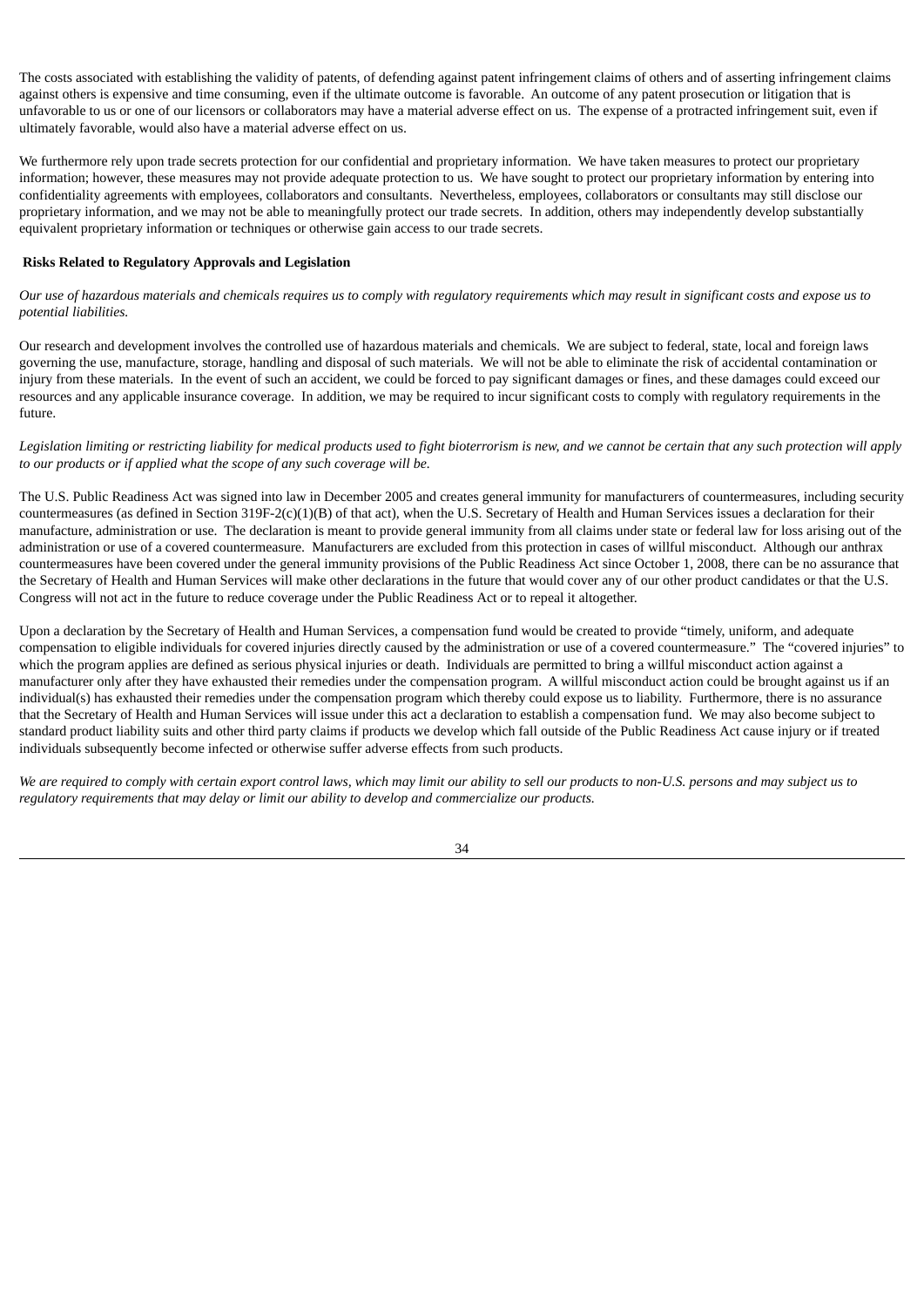Our product candidates are subject to the Export Administration Regulations, or EAR, administered by the U.S. Department of Commerce and are, in certain instances (such as aspects of our nerve agent countermeasure product candidates) subject to the International Traffic in Arms Regulations, or ITAR, administered by the U.S. Department of State. EAR restricts the export of dual-use products and technical data to certain countries, while ITAR restricts the export of defense products, technical data and defense services. The U.S. government agencies responsible for administering EAR and ITAR have significant discretion in the interpretation and enforcement of these regulations. Failure to comply with these regulations can result in criminal and civil penalties and may harm our ability to enter into contracts with the U.S. government. It is also possible that these regulations could adversely affect our ability to sell our products to non-U.S. customers.

## **Risks Related to Personnel**

We depend on our key technical and management personnel, and the loss of these personnel could impair the development of our products.

We rely, and will continue to rely, on our key management and scientific staff, all of whom are employed at-will. The loss of key personnel or the failure to recruit necessary additional qualified personnel could have a material adverse effect on our business and results of operations. There is intense competition from other companies, research and academic institutions and other organizations for qualified personnel. We may not be able to continue to attract and retain the qualified personnel necessary for the development of our business. If we do not succeed in retaining and recruiting necessary personnel or developing this expertise, our business could suffer significantly.

Biotechnology companies often become subject to claims that they or their employees wrongfully used or disclosed alleged trade secrets of the employees' *former employers. Such litigation could result in substantial costs and be a distraction to our management.*

As is commonplace in the biotechnology industry, we employ individuals who were previously employed at other biotechnology or pharmaceutical companies, including at competitors or potential competitors. Although no claims against us are currently pending, we may be subject to claims that we or our employees have inadvertently or otherwise used or disclosed trade secrets or other proprietary information of their former employers. Litigation may be necessary to defend against these claims. Even if we are successful in defending against these claims, litigation could result in substantial costs and distract management.

#### **Risks Related to Our Common Stock**

If we do not meet the continued listing standards of the NYSE Amex our common stock could be delisted from trading, which could limit investors' ability to *make transactions in our common stock and subject us to additional trading restrictions.*

Our common stock is listed on the NYSE Amex, a national securities exchange, which imposes continued listing requirements with respect to listed shares. In July 2010, we received a letter from the NYSE Amex, stating that we were not in compliance with the exchange's continued listing standards, specifically, Sections 1003(a)(i), (ii) and (iii) of the NYSE Amex Company Guide, because we had stockholders' equity of less than \$6 million and continued to sustain losses from continuing operations.

On August 25, 2010, we submitted a plan to the NYSE Amex addressing how we intend to regain compliance with the continued listing standards by January 26, 2012, the end of the eighteen-month compliance period under NYSE Amex rules. The NYSE Amex has confirmed our understanding that we have regained compliance with the continuing listing standards at issue in the July 2010 letter. If, however, in the future we fail to satisfy the continued listing standards, such as, for example, the requirement that our shares not trade "for a substantial period of time at a low price per share" or that we not dispose of our principal operating assets or discontinue a substantial portion of our operations, among other requirements, the NYSE Amex may issue another noncompliance letter or initiate delisting proceedings.

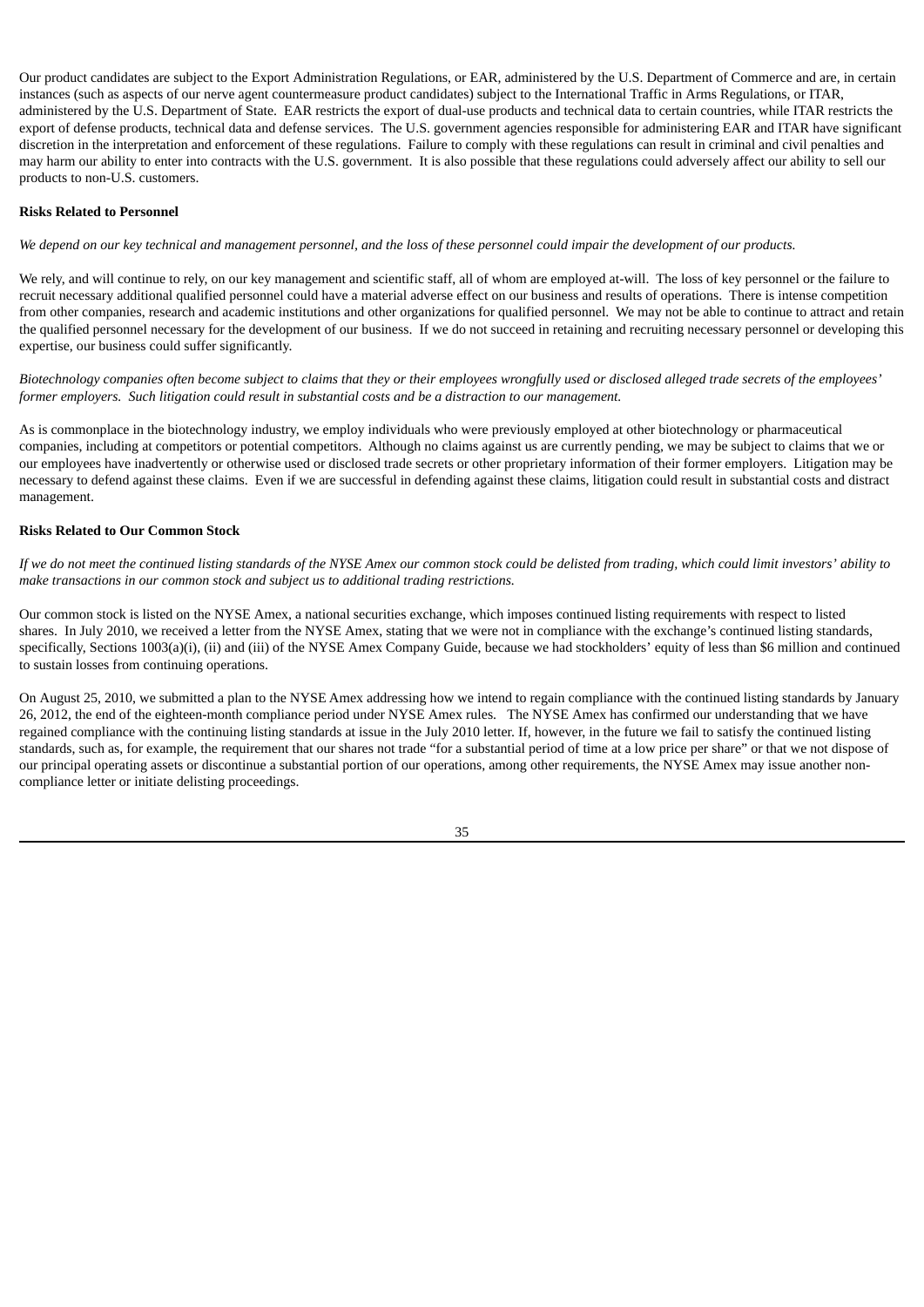If our securities are delisted from trading on the NYSE Amex and we are not able to list our securities on another exchange or to have them quoted on Nasdaq, our securities could be quoted on the OTC Bulletin Board or on the "pink sheets." As a result, we could face significant adverse consequences including:

- a limited availability of market quotations for our securities;
- a determination that our common stock is a "penny stock" which will require brokers trading in our common stock to adhere to more stringent rules and possibly result in a reduced level of trading activity in the secondary trading market for our securities;
- a limited amount of news and analyst coverage for us; and
- a decreased ability to issue additional securities (including pursuant to short-form registration statements on Form S-3 or obtain additional financing in the future.

#### *Our stock price is volatile.*

The market price of our common stock has been, and we expect will continue to be, subject to significant volatility. The value of our common stock may decline regardless of our operating performance or prospects. Factors affecting our market price include:

- our perceived prospects;
- variations in our operating results and whether we have achieved key business targets;
- · changes in, or our failure to meet, revenue estimates;
- · changes in securities analysts' buy/sell recommendations;
- · differences between our reported results and those expected by investors and securities analysts;
- announcements of new contracts by us or our competitors;
- reaction to any acquisitions, joint ventures or strategic investments announced by us or our competitors; and
- general economic, political or stock market conditions.

Shares that we may issue in the future in connection with certain capital-raising transactions and shares available for future issuance upon exercise of *warrants and options could dilute our shareholders and depress the market price of our common stock.*

The issuance of our securities in the future may depress the market price of our stock, and any such financing(s) will dilute our existing shareholders.

In addition, as of December 31, 2011 we had outstanding options to purchase approximately 6.3 million shares of common stock (not including restricted shares). Additional shares are reserved for issuance under our 2007 Long-Term Incentive Compensation Plan. Our stock options are generally exercisable for ten years, with a significant portion exercisable either immediately or beginning one year after the date of the grant.

We filed two registration statements on Form S-3 (File No. 333-161587 and 333-176607) covering the resale of shares issued upon conversion of our 10% convertible notes and issuable upon exercise of related warrants by certain of our affiliates, among other security holders. Both registration statements have been declared effective. We are obligated under the terms of the related registration rights agreement to keep these registration statements effective. The sale by these security holders of their shares pursuant to the registration statement or otherwise could depress the market price of our common stock.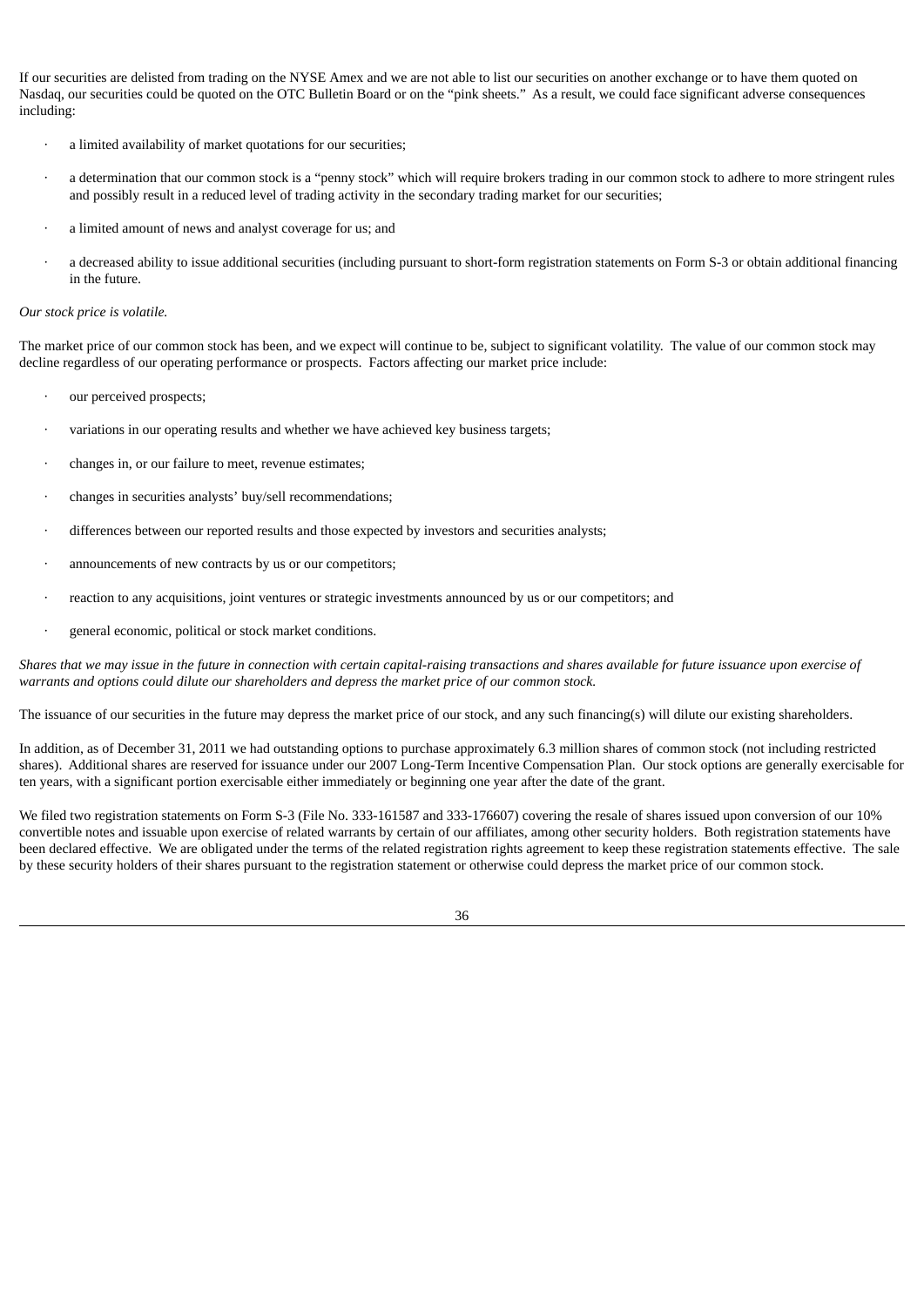Finally, as of December 31, 2011, we had issued and outstanding additional warrants to purchase up to approximately 5.6 million shares of common stock.

The issuance or even the expected issuance of a large number of shares of our common stock upon conversion or exercise of the securities described above could depress the market price of our stock and the issuance of such shares will dilute the stock ownership of our existing shareholders. Shares that we may issue in the future in connection with certain capital-raising transactions and shares available for future issuance upon exercise of warrants and options could dilute our shareholders and depress the market price of our common stock.

*We can give no assurances that we will ever pay dividends.*

We have not paid any dividends on our common stock in 2011, 2010, or 2009 and do not intend to declare any dividends in the foreseeable future. While subject to periodic review, our current policy is to retain all earnings, if any, primarily to finance our future growth. We make no assurances that we will ever pay dividends, cash or otherwise. Whether we pay any dividends in the future will depend on our financial condition, results of operations, and other factors that we will consider.

#### **Item 1.B. Unresolved Staff Comments.**

Not applicable.

## **Item 2. Properties.**

Our principal executive offices are located at One Park Place, Suite 450, Annapolis, MD 21401 and are comprised of approximately 21,900 square feet. The lease expires in 2017. We have also leased approximately 2,300 square feet of office space in Durham, North Carolina. This lease expires on December 31, 2012.

Management believes that these facilities are suitable and adequate to meet our anticipated needs.

#### **Item 3. Legal Proceedings.**

Except as noted below, we are not a defendant in any legal proceedings.

In December 2006, we filed a complaint against SIGA in the Delaware Court of Chancery. The complaint alleges, among other things, that we have the right to license exclusively development and marketing rights for SIGA's drug candidate, ST-246, pursuant to a merger agreement between the parties that was terminated in October 2006. The complaint also alleges that SIGA failed to negotiate in good faith the terms of such a license pursuant to the terminated merger agreement.

In September 2011, the Court issued an opinion in the case finding that SIGA had breached certain contractual obligations to us and upholding our claims of promissory estoppel. The Court awarded us the right to receive 50% of all net profits related to the sale of ST-246 and related products for 10 years following initial commercial sale of the drug once SIGA earns \$40 million in net profits from the sale of ST-246 and related products. The Court also awarded us onethird of our reasonable attorney's fees and expert witness fees.

SIGA has stated it intends to appeal this decision to the Delaware Supreme Court. We can provide no assurances that SIGA will not prevail on its appeal and that the Delaware Supreme Court will not overturn the trial court's decision awarding us a 10 year 50% net profit interest in sales of ST-246 and related products.

#### **Item 4. Mine Safety Disclosures**

Not applicable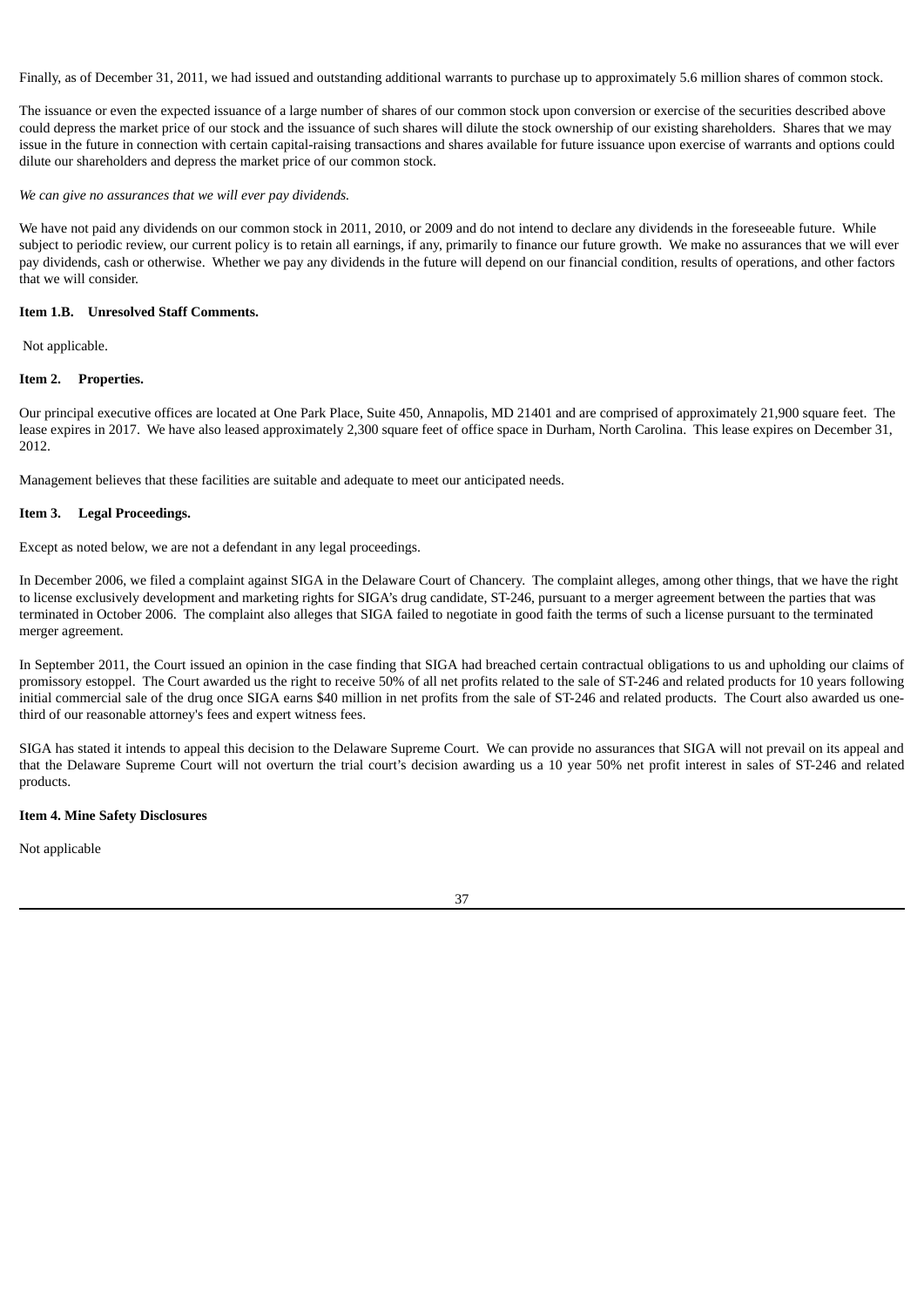## **PART II**

## **Item 5. Market for Registrant's Common Equity and Related Stockholder Matters**

# **Market**

Our common stock trades on the NYSE Amex under the symbol "PIP". The following table sets forth the range of high and low trading prices of our common stock on the NYSE Amex for the past two years during the fiscal periods shown.

| Fiscal Year 2011               | High |                   |    | Low  |
|--------------------------------|------|-------------------|----|------|
| 4th Quarter Ended December 31  | \$   | $1.88 \quad $$    |    | 1.07 |
| 3rd Quarter Ended September 30 | S    | $3.35 \quad $$    |    | 1.74 |
| 2nd Quarter Ended June 30      | \$   | $4.08 \quad $$    |    | 2.41 |
| 1st Quarter Ended March 31     | \$   | 4.58 \$           |    | 3.01 |
| Fiscal Year 2010               |      | High              |    | Low  |
| 4th Quarter Ended December 31  | \$   | 4.96 <sup>5</sup> |    | 1.28 |
| 3rd Quarter Ended September 30 | \$   | 1.77S             |    | 1.26 |
| 2nd Quarter Ended June 30      | \$   | 1.80 <sup>5</sup> |    | 1.25 |
| 1st Quarter Ended March 31     | \$   | 2.54              | -S | 1.40 |

#### **Holders**

As of February 29, 2012 in accordance with our transfer agent records, we had 78 record holders of our common stock. The number of record holders is based on the actual number of holders registered on the books of our transfer agent and does not reflect holders of shares in "street name" or persons, partnerships, associations, corporations or other entities identified in security position listings maintained by depository trust companies.

## **Dividends**

We have not paid any dividends on our common stock in 2011 and 2010 and do not intend to declare any dividends in the foreseeable future. While subject to periodic review, the current policy of our Board of Directors is to retain all earnings, if any, primarily to finance our future growth. We make no assurances that we will ever pay dividends, cash or otherwise. Whether we pay any dividends in the future will depend on our financial condition, results of operations, and other factors that the Board of Directors will consider.

## **Purchases of Equity Securities**

The table below sets forth acquisitions of our common stock by the Company and its affiliated purchasers during the quarter ended December 31, 2011.

|                                      |                          |      |                          |                     | Maximum                  |
|--------------------------------------|--------------------------|------|--------------------------|---------------------|--------------------------|
|                                      |                          |      |                          | <b>Total Number</b> | Number of                |
|                                      |                          |      |                          | of                  | Shares That              |
|                                      | Total                    |      |                          | <b>Shares</b>       | May Yet                  |
|                                      | Number                   |      |                          | Purchased as        | Be                       |
|                                      | of                       |      | Average                  | Part of Publicly    | Purchased                |
|                                      | <b>Shares</b>            |      | Price Paid               | Announced           | Under the                |
|                                      | Purchased                |      | Per Share                | Plans or            | Plans or                 |
| Period                               | (1)                      |      | (2)                      | Programs            | Programs                 |
|                                      |                          |      |                          |                     |                          |
| October 1, 2011 - October 31, 2011   |                          | $-5$ | $\overline{\phantom{0}}$ | ۰                   |                          |
|                                      |                          |      |                          |                     |                          |
| November 1, 2011 - November 30, 2011 | $\overline{\phantom{0}}$ |      | $\overline{\phantom{0}}$ |                     | $\overline{\phantom{0}}$ |
|                                      |                          |      |                          |                     |                          |
| December 1, 2011 - December 31, 2011 | 7,863                    |      | 1.27                     |                     |                          |
|                                      |                          |      |                          |                     |                          |
| Total                                | 7,863                    | \$   | 1.27                     |                     |                          |

(1) Includes 7,863 shares surrendered to the Company by an employee to satisfy individual tax withholding obligations upon vesting of previously issued shares of restricted stock.

(2) Average price paid per share reflects the closing price of PharmAthene's common stock on the trading day on which the shares were surrendered by the employee stockholder to satisfy individual tax withholding obligations.

## **Item 6. Selected Financial Data**

Not applicable.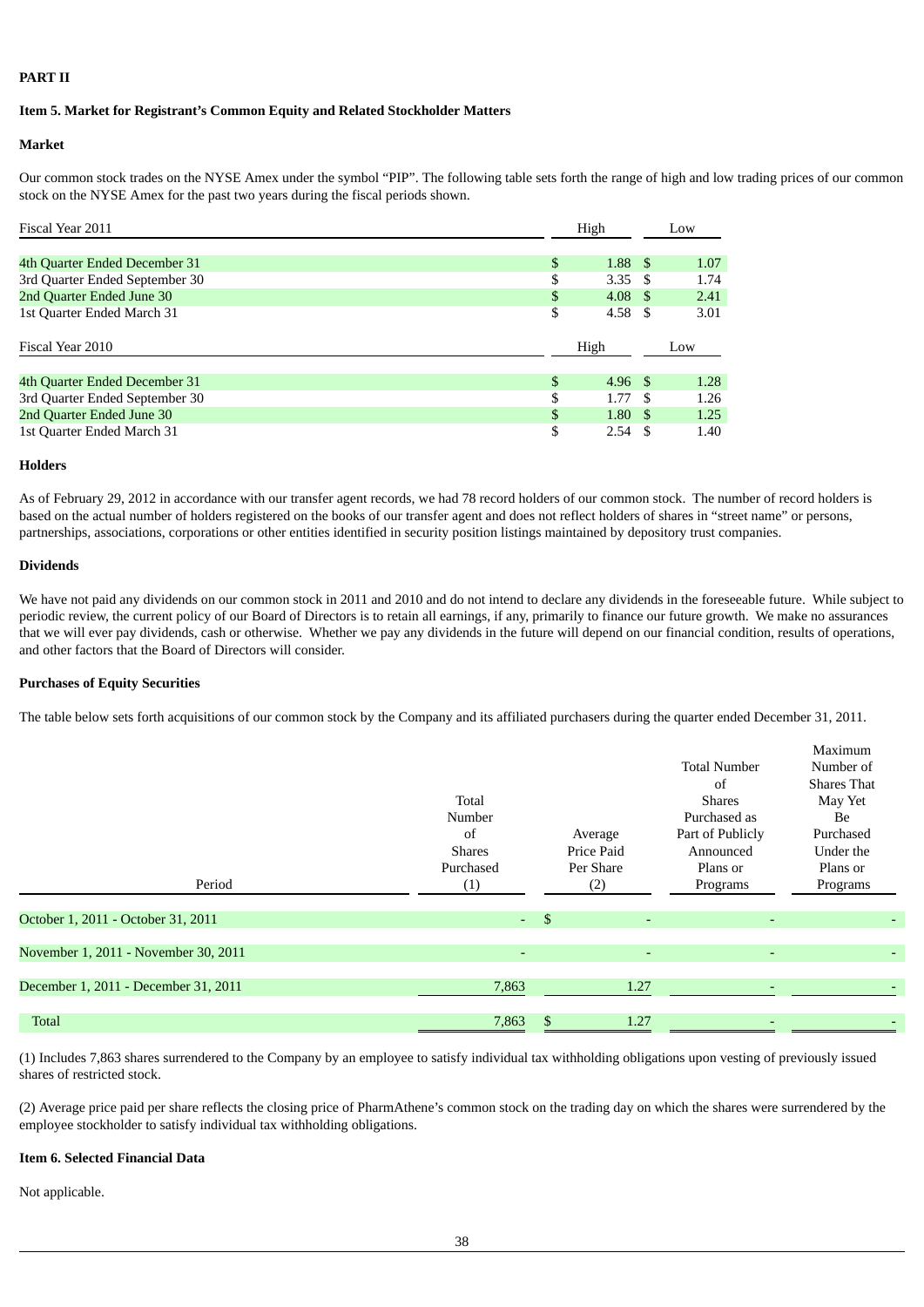#### **Item 7. Management's Discussion and Analysis of Financial Condition and Results of Operations**

The following discussion should be read in conjunction with our consolidated financial statements, which present our results of operations for the years ended December 31, 2011 and 2010 as well as our financial positions at December 31, 2011 and 2010, contained elsewhere in this Annual Report on Form 10-K. Some of the information contained in this discussion and analysis or set forth elsewhere in this Annual Report on Form 10-K, including information with respect to our plans and strategy for our business and related financing, includes forward-looking statements that involve risks and uncertainties. You should review the "Special Note Regarding Forward Looking Statements" and "Risk Factors" sections of this Annual Report for a discussion of important factors that could cause actual results to differ materially from the results described in or implied by the forward-looking statements contained in the *following discussion and analysis.*

#### **Overview**

We are a biodefense company engaged in the development and commercialization of next generation medical countermeasures against biological and chemical threats. Our biodefense portfolio as of December 31, 2011 included the following product candidates:

- SparVax<sup>™</sup>, a second generation recombinant protective antigen ("rPA") anthrax vaccine,
- Valortim<sup>®</sup>, a fully human monoclonal antibody for the prevention and treatment of anthrax infection, and
- · rBChE (recombinant butyrylcholinesterase), countermeasures for nerve agent poisoning by organophosphorous compounds, including nerve gases and pesticides.

In addition, we were awarded by the Delaware Court of Chancery in September 2011 the right to receive 50% of all net profits related to the sale of SIGA Technologies, Inc. ST-246 and related products for 10 years following initial commercial sale of the drug once SIGA earns \$40 million in net profits from sales of ST-246 and related products. SIGA has appealed this decision to the Delaware Supreme Court, which appeal is still pending.

#### **Critical Accounting Policies**

#### *Revenue Recognition*

We generate our revenue from three different types of contractual arrangements: cost-plus-fee contracts, fixed price contracts and cost reimbursable grants. Costs consist primarily of actual internal labor charges and external subcontractor costs incurred plus an allocation of applied fringe benefits, overhead and general and administrative expenses as defined in the contract.

Revenues on cost-plus-fee contracts are recognized in an amount equal to the costs incurred during the period plus an estimate of the applicable fee earned. The estimate of the applicable fee earned is determined by reference to the contract: if the contract defines the fee in terms of risk-based milestones and specifies the fees to be earned upon the completion of each milestone, then the fee is recognized when the related milestones are earned under the "milestone method of revenue recognition". Otherwise, we compute fee income earned in a given period by using a proportional performance method based on costs incurred during the period as compared to total estimated project costs and application of the resulting fraction to the total project fee specified in the contract.

Under the milestone method of revenue recognition, substantive milestone payments, including milestone payments for fees, contained in research and development arrangements under our contracts with the U.S. government are recognized as revenue when: (i) the milestones are achieved; (ii) no further performance obligations with respect to the milestone exist; (iii) collection is reasonably assured; and (iv) substantive effort was necessary to achieve the milestone. Milestones are considered substantive if all of the following conditions are met: (1) it is commensurate with either our performance to meet the milestone or the enhancement of the value of the delivered item or items as a result of a specific outcome resulting from our performance to achieve the milestone, (2) it relates solely to past performance, and (3) the value of the milestone is reasonable relative to all the deliverables and payment terms (including other potential milestone consideration) within the arrangement. If a milestone is deemed not to be substantive, the Company recognizes the portion of the milestone payment as revenue that correlates to work already performed; the remaining portion of the milestone payment is deferred and recognized as revenue as the Company completes its performance obligations.

For fixed price contracts with the U.S. government without substantive milestones as described above, revenue is recognized under the percentage-ofcompletion method in accordance with the applicable accounting guidance for long term contracts. The percentage-of completion method recognizes income as the contract progresses; recognition of revenue and profits generally related to the costs incurred in providing the services required under the contract. The use of the percentage-of completion method depends on the ability to make reasonable dependable estimates. The fact that circumstances may necessitate frequent revision of estimates does not indicate that the estimates are unreliable for the purpose for which they are used. Estimating is an integral part of our business activities, and we may have to revise estimates on contracts continually as the work progresses.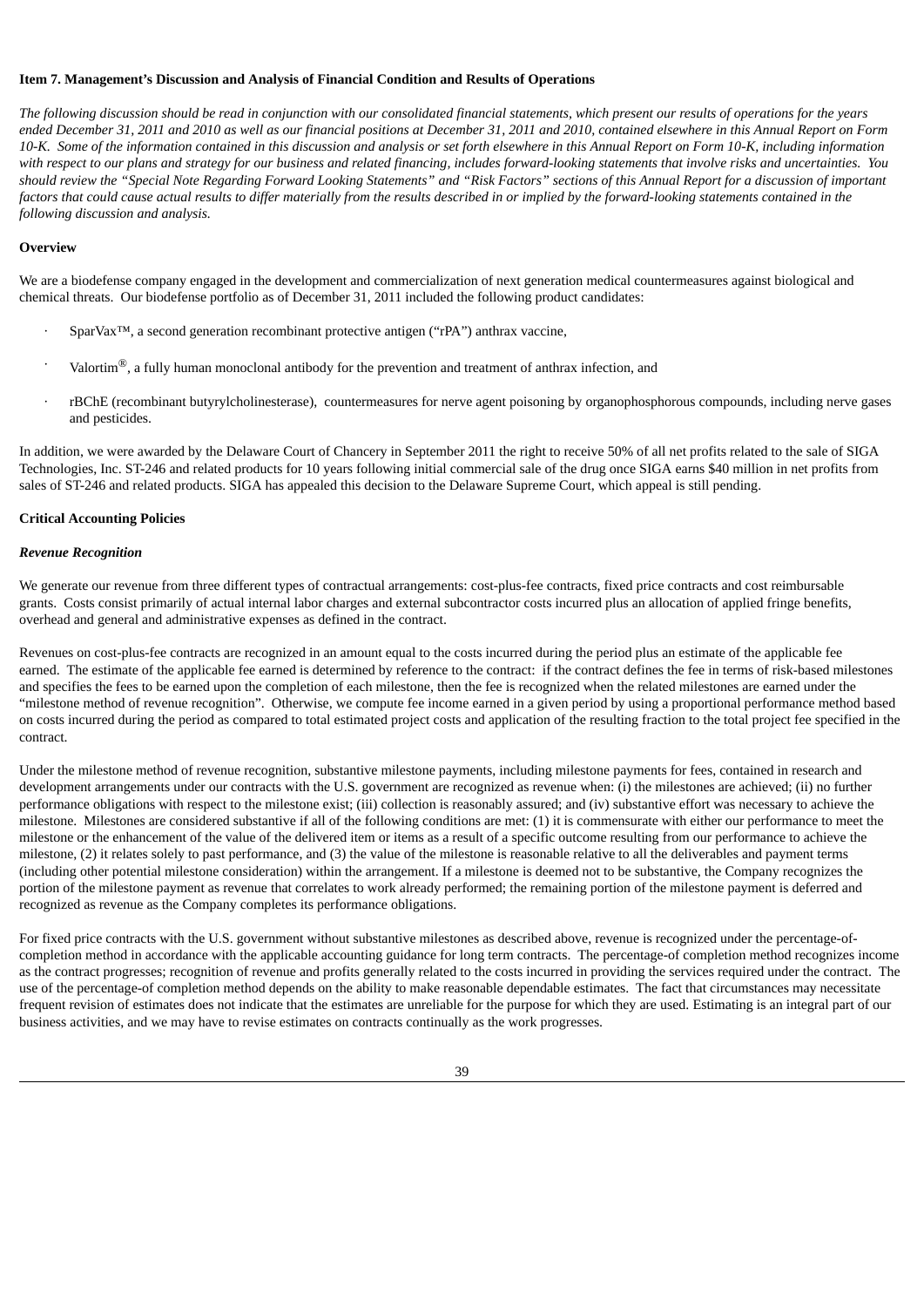We analyze each cost reimbursable grant to determine whether we should report such reimbursements as revenue or as an offset to our expenses incurred. In 2011 and 2010, we recorded approximately \$0.7 million and \$2.9 million, respectively, of costs reimbursed by the government as an offset to research and development expenses.

Our revenue-generating contracts may include multiple elements, including one or more of up-front license fees, research payments, and milestone payments. In these situations, we allocate the total contract price to the multiple elements based on their relative fair values and recognize revenue for each element according to its characteristics. As revenue is recognized in accordance with the terms of the contracts, related amounts are recorded as unbilled accounts receivable, the primary component of "Other receivables (including unbilled receivables)" in our consolidated balance sheets. As specific contract invoices are generated and sent to our customers, invoiced amounts are transferred out of unbilled accounts receivable and into billed accounts receivable. Invoicing frequency and payment terms for cost-plus-fee contracts with our customers are defined within each contract, but are typically monthly invoicing with 30 to 60 day payment cycles.

At December 31, 2011, unbilled accounts receivable were \$3.0 million.

#### *Research and Development Expenses*

Research and development costs are expensed as incurred; advance payments are deferred and expensed as performance occurs. Research and development costs include salaries, facilities expense, overhead expenses, material and supplies, pre-clinical expense, clinical trials and related clinical manufacturing expenses, stock-based compensation expense, contract services and other outside services.

#### *Share-Based Payments*

We have a long-term incentive plan (the "LTIP") under which options to purchase shares of our common stock may be granted to employees, consultants and directors at a price no less than the quoted market value on the date of grant. The LTIP also provides for awards in the form of stock appreciation rights, restricted or unrestricted stock awards, stock-equivalent units or performance-based stock awards.

We account for share-based awards to employees and non-employee directors pursuant to FASB ASC Topic 718, Compensation – Stock Compensation, which requires that compensation cost resulting from share-based payment transactions be recognized in the financial statements at fair value over the service period. The amount of compensation expense recognized using the fair value method requires us to exercise judgment and make assumptions relating to the factors that determine the fair value of our stock option grants. We use the Black-Scholes-Merton model to estimate the fair value of our option grants. The fair value calculated by this model is a function of several factors, including grant price, the risk-free interest rate, the estimated term of the option and the estimated future volatility of the option. The estimated term and estimated future volatility of the options require our judgment.

#### *Intangible Assets and Goodwill*

In 2010 all of the patents associated with Protexia® were written down by approximately \$0.8 million associated with the decision to shut down the Canadian operation upon the expiration of the Protexia® contract with the DoD. There were no patents capitalized as of December 31, 2011 and December 31, 2010.

Goodwill represents the excess of purchase price over the fair value of net identifiable assets associated with acquisitions. We review the market value of the company as set by its stock price and the number of outstanding shares as of the end of the year. If that value is greater than the net book value of the company's equity, no further analysis is needed. Changes in the Company's business strategy or adverse changes in market conditions could impact the impairment analyses and require the recognition of an impairment charge equal to the excess of the carrying value over its estimated fair value.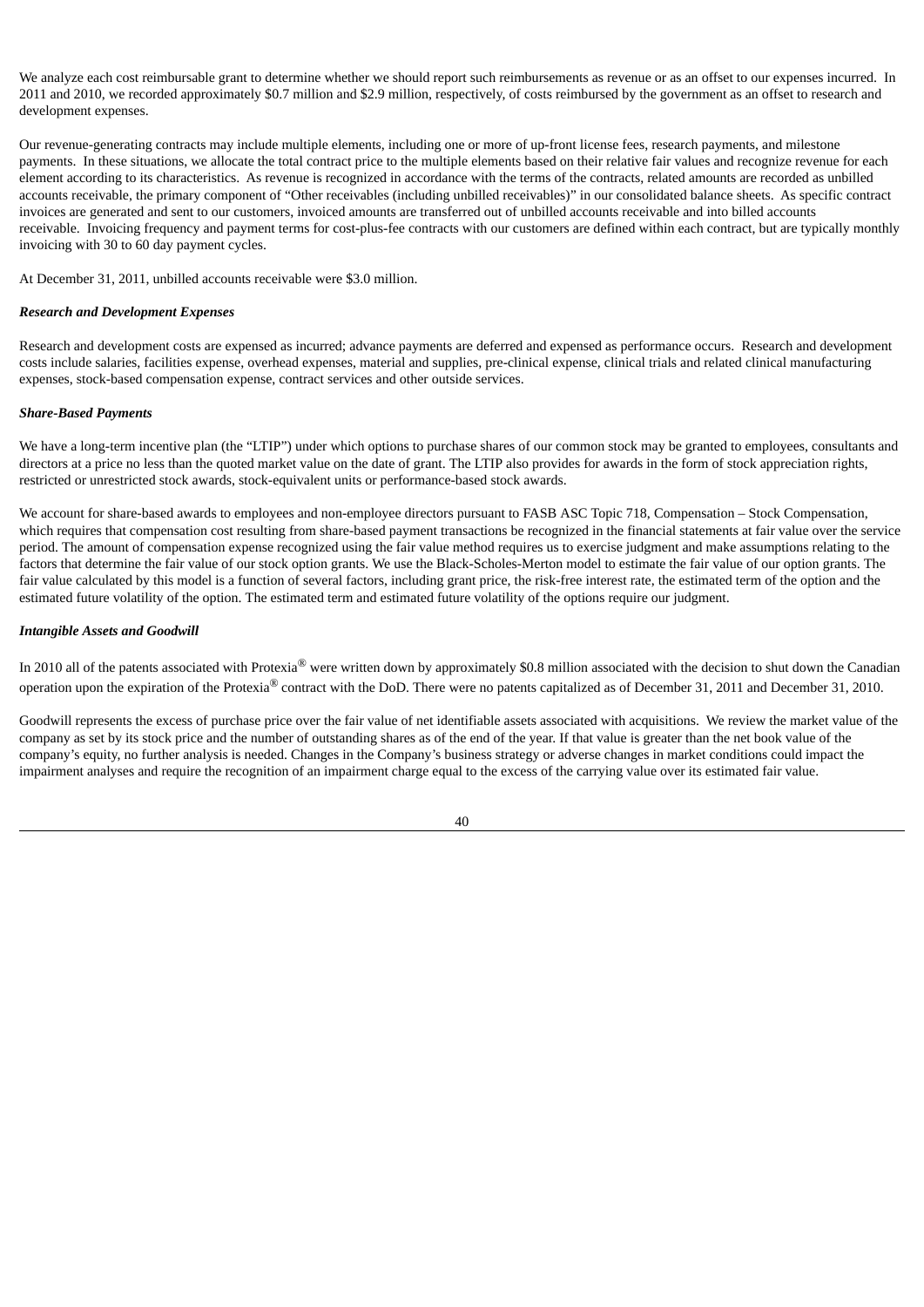## **Results of Operations**

*Revenue*

We recognized revenue of \$24.3 million and \$21.0 million during the years ended December 31, 2011 and 2010, respectively.

Our revenue was derived primarily from contracts with the U.S. government for the development of SparVax<sup>™</sup> and Valortim®. Our revenue for the year ended December 31, 2011 changed from 2010 primarily due to the following:

- · Under our contract for the development of SparVax™, we recognized approximately \$19.3 million and \$11.7 million of revenue for the years ended December 31, 2011 and 2010, respectively. The increase in revenue for the SparVax™ program during 2011 is attributable to additional work in preparation and execution of the scale up campaign at our U.S.-based SparVax™ bulk drug substance manufacturer as well as an increase in our billing rate to the customer. Additional activities related to the establishment of analytical and stability-indicating assays for characterization of the product. Of the revenue amounts set forth above, \$3.5 million in 2011 and \$1.8 million in 2010 represent substantive milestone payments that were tied to our successful achievement of certain technical activities.
- Under the September 2007 contract for the advanced development of Valortim®, we recognized approximately \$3.7 million and \$3.0 million of revenue for the years ended December 31, 2011 and 2010, respectively. Revenue in 2011 reflects both clinical and non clinical work following the release of the FDA partial clinical hold in December 2010. Final patient dosing in clinical trial was completed in April 2011 and the in-life portion of the trial ended in the third quarter 2011. Revenue in 2010 was largely attributable to reimbursement of costs related to clinical and non-clinical studies, including work in connection with the investigation related to the partial clinical hold and certain manufacturing-related activities. The current government contract funding from NIAID of Valortim® development activities ended January 31, 2012. BARDA has told us that it does not believe it will have funds to support further work on Valortim<sup>®</sup> during the government's fiscal year ending September 30, 2012, and thus future government funding for Valortim<sup>®</sup> is unlikely in the near term and remains uncertain. There can be no assurance we will be successful in obtaining additional financial support for this program.
- Under the September 2006 contract for the advanced development of Protexia<sup>®</sup>, we recognized approximately \$5.8 million in the year ended December 31, 2010, of which \$0.7 million in 2010 represent substantive milestone payments that were tied to our successful achievement of certain technical activities. The decline in revenue is attributed to completion of major development activities for this program in past years. We generated additional revenue of \$0.7 million under the \$5.7 million August 2011 fixed price contract with the DoD for the development of the AES for rBChE, our nerve agent medical countermeasure, in the year ended December 31, 2011.

## *Research and Development Expenses*

Our research and development expenses were approximately \$21.2 million and \$20.9 million for the years ended December 31, 2011 and 2010, respectively. For both periods, these expenses resulted from research activities required for the development of the Valortim® and SparVax™ programs as well as to a much lesser extent from activities related to Protexia<sup>®</sup> in the first quarter 2011. Direct expenses included salaries and other costs of personnel, raw materials and supplies, and an allocation of indirect expenses. We also incurred third-party costs, such as contract research, consulting and clinical development costs for individual projects. Research and development expenses for the years ended December 31, 2011 and 2010 were net of cost reimbursements under certain of our government grants of \$0.7 million and \$2.9 million, respectively. Included in the 2010 grants were \$0.9 million in therapeutic discovery tax grants.

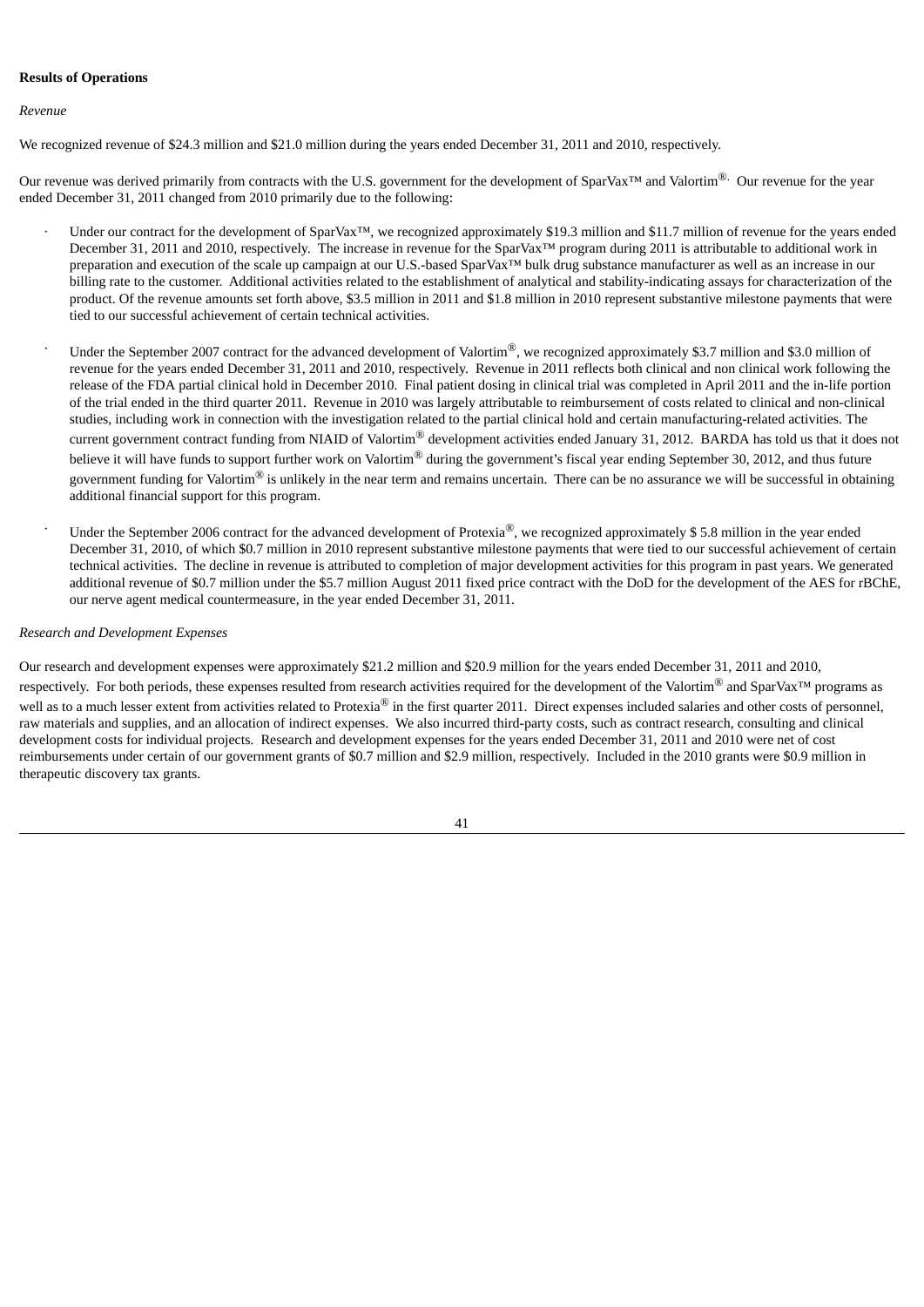Research and development expenses for the years ended December 31, 2011 and 2010 were attributable to research programs as follows:

|                                         | Years ended December 31, |         |  |      |
|-----------------------------------------|--------------------------|---------|--|------|
| $(S \in \mathbb{R})$ in millions)       |                          | 2011    |  | 2010 |
| Anthrax therapeutic and vaccines        | ۰D                       | 18.8 \$ |  | 15.2 |
| Chemical nerve agent protectants        |                          | 0.6     |  | 4.7  |
| Recombinant dual antigen plague vaccine |                          |         |  | 0.1  |
| Internal research and development       |                          | 1.8     |  | 0.9  |
| Total research and development expenses |                          | 21.2    |  | 20.9 |

For the year ended December 31, 2011, research and development expenses increased \$0.3 million from the prior year. This change was primarily due to the increased technical activity and the achievement of key technical milestones on our SparVax<sup>™</sup> program and the completion of the Phase I Valortim<sup>®</sup> dose escalation clinical trial partially offset by a decrease in development expenses related to the clinical nerve agent protectants program as a result of the December 31, 2010 shut down of the Protexia® program.

## *General and Administrative Expenses*

General and administrative functions include executive management, finance and administration, government affairs and regulations, corporate development, human resources, legal, and compliance. For each function, we may incur expenses such as salaries, supplies and third-party consulting and other external costs and non-cash expenditures such as expense related to stock option and restricted share awards. An allocation of facilities, utilities and other administrative overhead is also included in general and administrative expenses.

Expenses associated with general and administrative functions were approximately \$14.3 million and \$18.0 million for the years ended December 31, 2011 and 2010, respectively.

The decrease for the year ended December 31, 2011 from the prior year period was a result of a \$3.0 million reduction in bad debt expense, a property loss insurance reimbursement of \$1.4 million partially offset by an increase in non-cash stock compensation expenses as well as taxes and other expenses. The bad debt expenses in 2010 consisted primarily of provisions associated with an invoice to our U.S. government customer for the work at Avecia as well as the wind down of the third generation anthrax vaccine program.

## *Depreciation and Intangible Amortization (including impairment charges)*

Depreciation and amortization expenses were approximately \$0.5 million and \$5.7 million for the years ended December 31, 2011 and 2010, respectively. These expenses are lower in 2011 primarily as a result of the impairment charge taken in December 2010 of \$4.6 million with the closing of our Canadian operations.

## *Other Income (Expense)*

Other income (expense) primarily consists of income on our investments, interest expense on our debt and other financial obligations, changes in market value of our derivative financial instruments, and foreign currency transaction gains or losses.

We incurred interest expense of approximately \$0.1 million and \$5.9 million for the years ended December 31, 2011 and 2010, respectively. Interest expense for 2011 primarily relate to the settlement with Avecia for termination of a subcontract agreement with that organization. Interest expense for 2010 relates primarily to interest on our then-outstanding convertible notes, including the amortization of the debt discount arising from the allocation of fair value to the warrants issued in connection with such notes. In November and December 2010, our outstanding 10% convertible notes were converted into shares of common stock (with one note being redeemed for cash).

Gain on sale of assets held for sale of \$0.8 million was the result of the sale of land and buildings associated with our Canadian operations, which were closed in 2010.

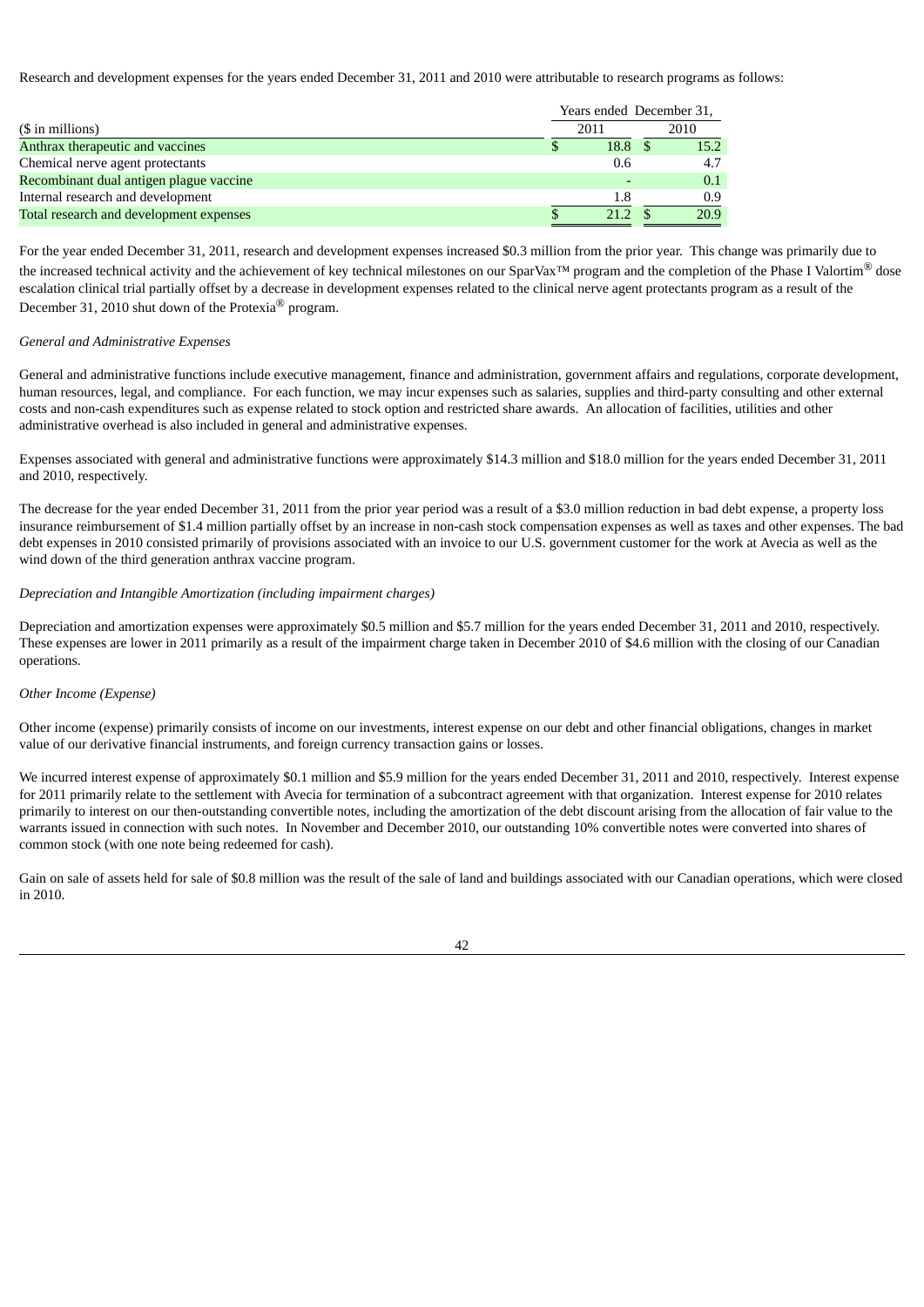The change in the fair value of our derivative instruments was a decrease of our liability of approximately \$7.1 million for the year ended December 31, 2011 compared to an increase of our liability of approximately \$5.5 million for the year ended December 31, 2010. The fair value of these derivative instruments is estimated using the Black-Scholes option pricing model. The decrease in fair value realized as of December 31, 2011 was primarily the result of the decrease in PharmAthene's stock price from \$4.23 per share on December 31, 2010 to \$1.27 per share on December 31, 2011.

## **Liquidity and Capital Resources**

## *Overview*

Our primary cash requirements for 2012 are to fund our operations (including our research and development programs) and support our general and administrative activities. Our future capital requirements will depend on many factors, including, but not limited to, timing, amount and profitability of sales of ST-246, if any; the progress of our research and development programs; the progress of pre-clinical and clinical testing; the time and cost involved in obtaining regulatory approval; the cost of filing, prosecuting, defending and enforcing any patent claims and other intellectual property rights; changes in our existing research relationships; competing technological and marketing developments; our ability to establish collaborative arrangements and to enter into licensing agreements and contractual arrangements with others; and any future change in our business strategy. These cash requirements could change materially as a result of shifts in our business and strategy.

During 2011 and the first quarter 2012, we implemented certain cost reduction activities that we believe will reduce our net operating cash needs for 2012 and 2013 significantly as compared to 2010 and 2011. As a result we currently anticipate that our current cash on hand and collection of accounts receivables at December 31, 2011 as well as cash to be collected from 2012 contract revenue under contracts currently in place will be sufficient to meet PharmAthene's ongoing expenses and capital requirements through 2012 and into year 2013.

Since our inception, we have not generated positive cash flows from operations. To bridge the gap between payments made to us under our government contracts and grants and our operating and capital needs, we have had to rely on a variety of financing sources, including the issuance of equity securities and convertible notes, proceeds from loans and other borrowings. For the foreseeable future, we will continue to need these types of financing vehicles and potentially others to help fund our future operating and capital requirements.

The renewed turmoil affecting the global financial system has resulted in extreme volatility in the capital markets and is threatening to once again tighten the credit markets. As a result, there can be no assurance that future funding will be available to us on reasonably acceptable terms, or at all. In addition, due to the U.S. government's continuing substantial efforts to stabilize the economy, the U.S. government may be forced or choose to reduce or delay spending in the biodefense field, which could decrease the likelihood of future government contract awards, the likelihood that the government will exercise its right to extend any of its existing contracts with us and/or the likelihood that the government would procure products from us.

We have incurred cumulative net losses and expect to incur additional losses in conducting further research and development activities. We do not have commercial products and, given the substantial costs relating to the development of pharmaceutical products, have relatively limited existing capital resources. Our plans with regard to these matters include continued development of our products as well as seeking additional funds to support our research and development efforts. Although we continue to pursue these plans, there is no assurance that we will be successful in obtaining sufficient future financing on commercially reasonable terms or at all or that we will be able to secure additional funding through government contracts and grants. Our consolidated financial statements have been prepared on a basis which assumes that we will continue as a going concern and which contemplates the realization of assets and the satisfaction of liabilities and commitments in the normal course of business and do not include any adjustments that might result if the carrying amount of recorded assets and liabilities are not realized.

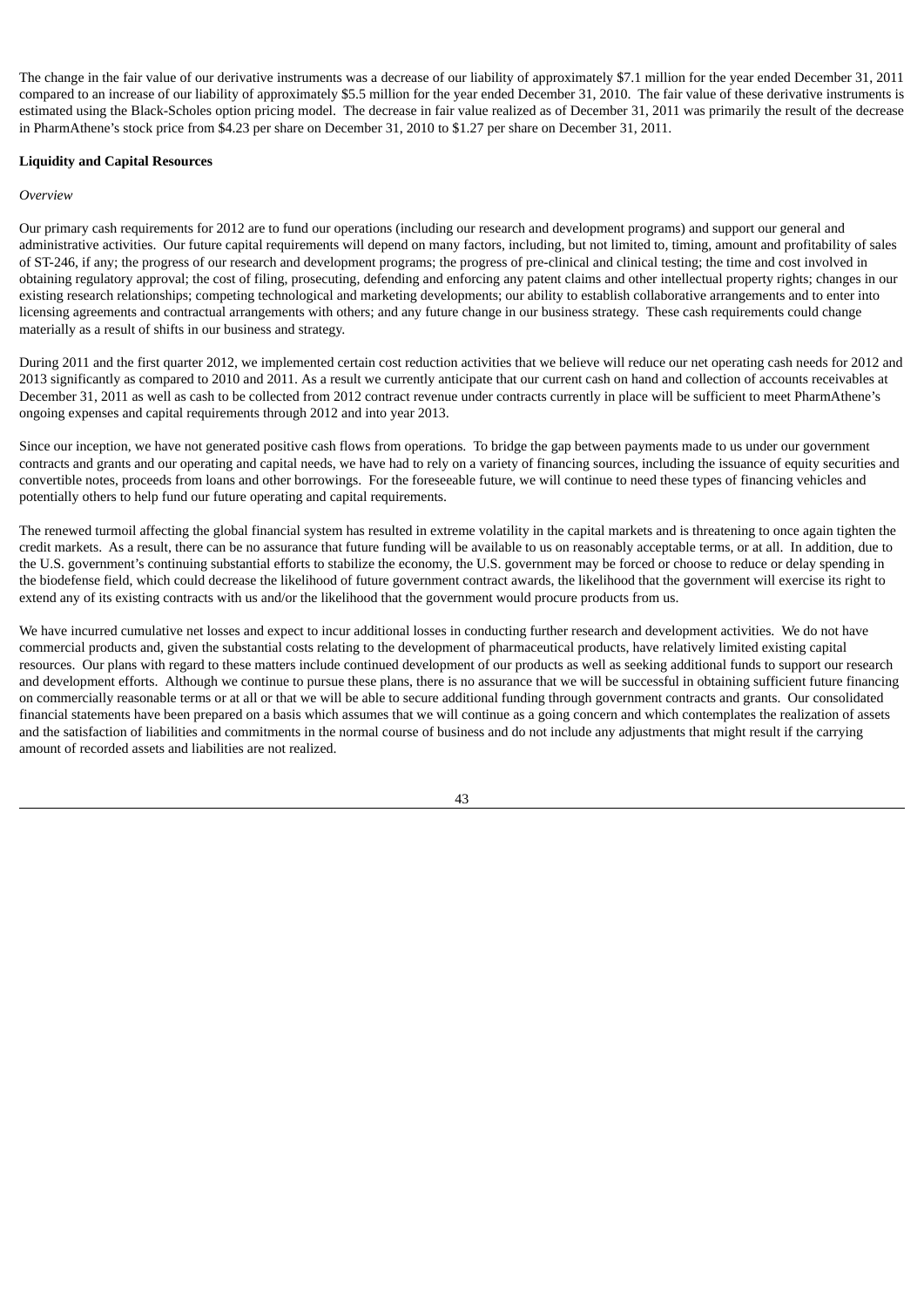## *Sources and Uses of Cash*

Cash, restricted cash and cash equivalents were approximately \$11.3 million and \$11.9 million at December 31, 2011 and 2010, respectively. The \$0.6 million decrease at December 31, 2011 was primarily due to a combination of a loss from operations of \$11.7 million, of which \$3.0 million were noncash, substantially offset by net proceeds of \$5.8 million from a registered direct public offering of common stock and warrants, as well as \$1.8 million related to the sale of assets in Canada. In April, July and November 2010, we completed various public offerings of common stock and warrants. In November and December 2010, our outstanding 10% convertible notes were converted into shares of common stock (with one note being redeemed for cash).

#### *Operating Activities*

Net cash used in operating activities was approximately \$7.8 million and \$14.9 million for the years ended December 31, 2011 and 2010, respectively. In 2011, PharmAthene received an insurance recovery of \$1.4 million, which has been recorded as an offset to operating expenses. Additionally, cash paid for interest in 2011 decreased to \$0.0 million from \$1.2 million paid out in 2010. Further, revenue increased by \$3.3 million in 2011 as compared to 2010, primarily due to the achievement of milestones in 2011 resulting in the recognition of \$3.5 million of revenue compared to \$1.8 million in 2010.

Net cash used in operations during the year ended December 31, 2011 reflects our net loss of \$3.8 million, adjusted upward for the change in market value of noncash derivative instruments of \$7.1 million, the sale of the assets held for sale for a net gain of \$0.8 million and depreciation of \$0.5 million. This was additionally impacted by non-cash stock option expense of \$2.6 million, a decrease in accounts receivable of \$0.2 million, decreases in unbilled accounts receivable of \$1.0 million, prepaid expenses and other current assets of \$1.3 million, and accounts payable of \$1.7 million and an increase in accrued expenses of \$0.1 million. The change in market value of the derivative instruments primarily relates to the change in our stock price from \$4.23 per share at December 31, 2010 to \$1.27 per share at December 31, 2011.

Cash used in operations during the year ended December 31, 2010 reflects our net loss of \$34.8 million, adjusted downward for the change in market value of derivative instruments of \$5.5 million, non-cash interest of \$4.7 million, bad debt expense of \$2.9 million, and non-cash stock compensation expenses of \$2.5 million, decreases in unbilled accounts receivable of \$4.6 million and in accounts receivable of \$1.8 million, increases in depreciation and amortization of \$5.7 million including an impairment charge of \$4.6 million primarily associated with the write down of Canadian assets, and an increase in accounts payable of \$1.2 million, and adjusted upward by a decrease in accrued expenses and other liabilities of \$8.5 million. The combined decrease in accounts payable and accrued expenses and other liabilities of \$7.3 million resulted from the use of proceeds from the 2010 financings to partially pay down these balances.

#### *Investing Activities*

The net cash provided by investing activities was approximately \$1.7 million for the year ended December 31, 2011 as compared to net cash provided of approximately \$2.8 million for the year ended December 31, 2010. Investing activities in 2011 consisted primarily of the sale of the Canadian farm operations. Investing activities for 2010 related primarily to liquidating investments to meet working capital requirements.

## *Financing Activities*

Net cash provided by financing activities was \$5.8 million for the year ended December 31, 2011 as compared to \$21.5 million provided by financing activities for the year ended December 31, 2010.

In June 2011, we completed a public offering of 1,857,143 shares of common stock at a \$3.50 per share inclusive of warrants to purchase up to an additional 371,423 shares of common stock. The warrants are exercisable immediately at an exercise price of \$3.50 per share until the fifth anniversary of the date of issuance, which is June 15, 2016. We received gross proceeds of approximately \$6.5 million and net proceeds of approximately \$5.8 million in connection with this transaction.

#### 44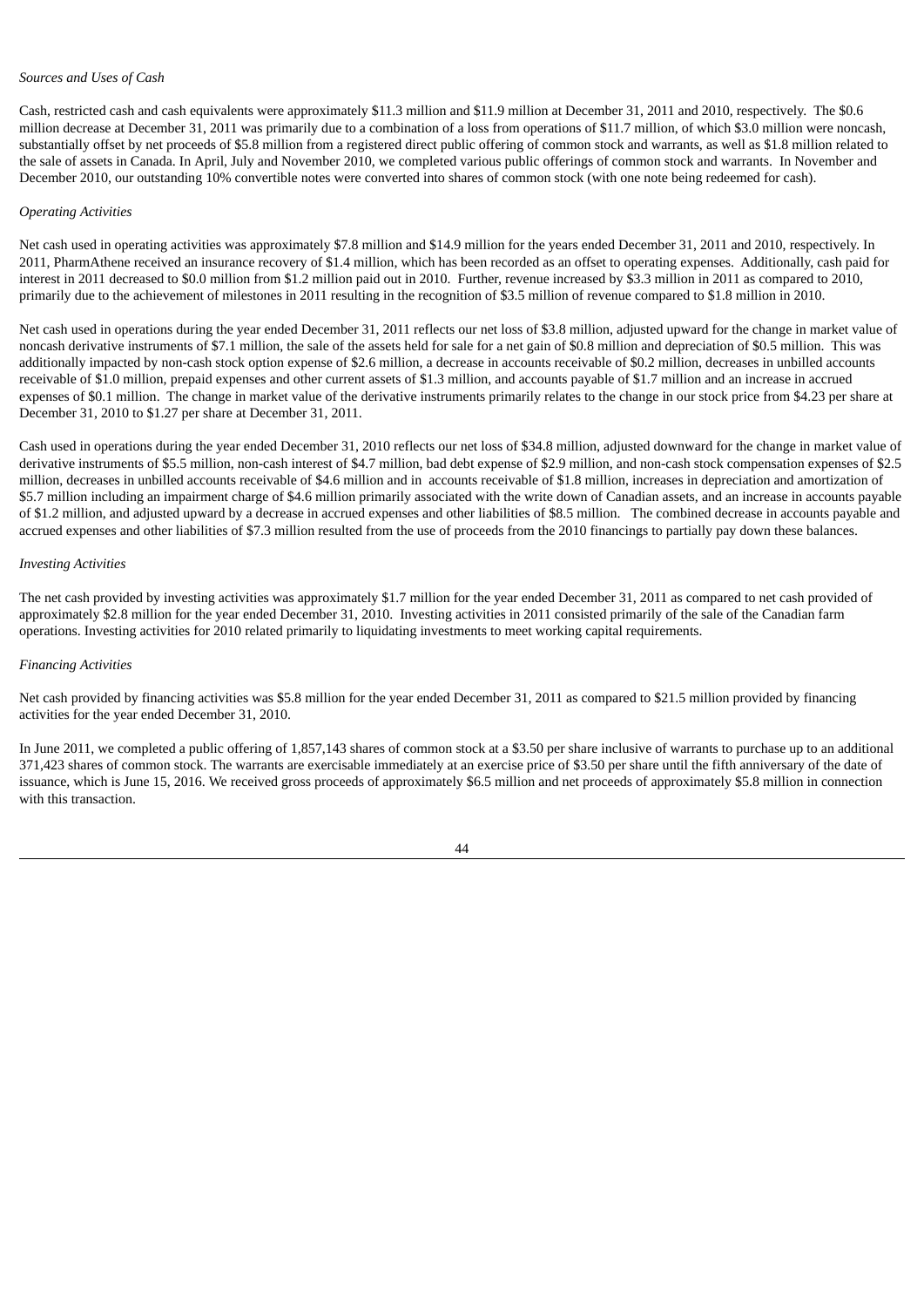Net cash provided from financing activities for the year ended December 31, 2010 was the result of the proceeds from the issuance of common stock and warrants in April and July 2010 and common stock in November 2010. In addition net cash provided from financing activities for the year ended December 31, 2010 includes the issuance of a \$100,000 letter of credit in favor of a vendor.

## **Off-Balance Sheet Arrangements**

We do not have any off-balance sheet arrangements.

## **Contractual Obligations**

The following are contractual commitments at December 31, 2011 primarily associated with leases and research and development arrangements:

|                                      | Less than 1 |  |            |           |           |           |                          |         | More than |  |  |  |
|--------------------------------------|-------------|--|------------|-----------|-----------|-----------|--------------------------|---------|-----------|--|--|--|
| Contractual Obligations(1)           | Total       |  | Year       | 1-3 Years |           | 3-5 Years |                          | 5 years |           |  |  |  |
|                                      |             |  |            |           |           |           |                          |         |           |  |  |  |
| <b>Operating facility leases</b>     | 4.394.300   |  | 797,500    |           | 1.572.100 |           | 1.667.800                |         | 356,900   |  |  |  |
| Research and development agreements  | 12.690.200  |  | 11.817.500 |           | 872.700   |           | $\overline{\phantom{0}}$ |         |           |  |  |  |
| <b>Total contractual obligations</b> | 17.084.500  |  | 12.615.000 |           | 2,444,800 |           | 1.667.800                |         | 356,900   |  |  |  |

(1) This table does not include any royalty payments relating to future sales of products subject to license agreements the Company has entered into in relation to its in-licensed technology, as the timing and likelihood of such payments are not known.

## **Item 7A. Quantitative and Qualitative Disclosures about Market Risks**

Our exposure to market risk is currently confined to our cash and cash equivalents and short-term investments. We currently do not hedge interest rate exposure or foreign currency exchange exposure, and the movement of foreign currency exchange rates could have an adverse or positive impact on our results of operations. We have not used derivative financial instruments for speculation or trading purposes. Because of the short-term maturities of our cash and cash equivalents, we do not believe that an increase in market rates would have a significant impact on the realized value of our investments.

## **Item 8. Financial Statements and Supplementary Data.**

Our financial statements and supplementary data required to be filed pursuant to this Item 8 appear in a separate section of this report beginning on page F-1.

## **Item 9. Changes In and Disagreements with Accountants on Accounting and Financial Disclosure.**

None.

## **Item 9A. Controls and Procedures**

## **Disclosure Controls and Procedures**

Our management has evaluated, with the participation of our Chief Executive Officer and our Chief Financial Officer, the effectiveness of our disclosure controls and procedures, as defined in Rules 13a-15(e) and 15d-15(e) under the Securities Exchange Act of 1934, as of December 31, 2011. Based upon this evaluation, our management has concluded that our disclosure controls and procedures were effective as of December 31, 2011.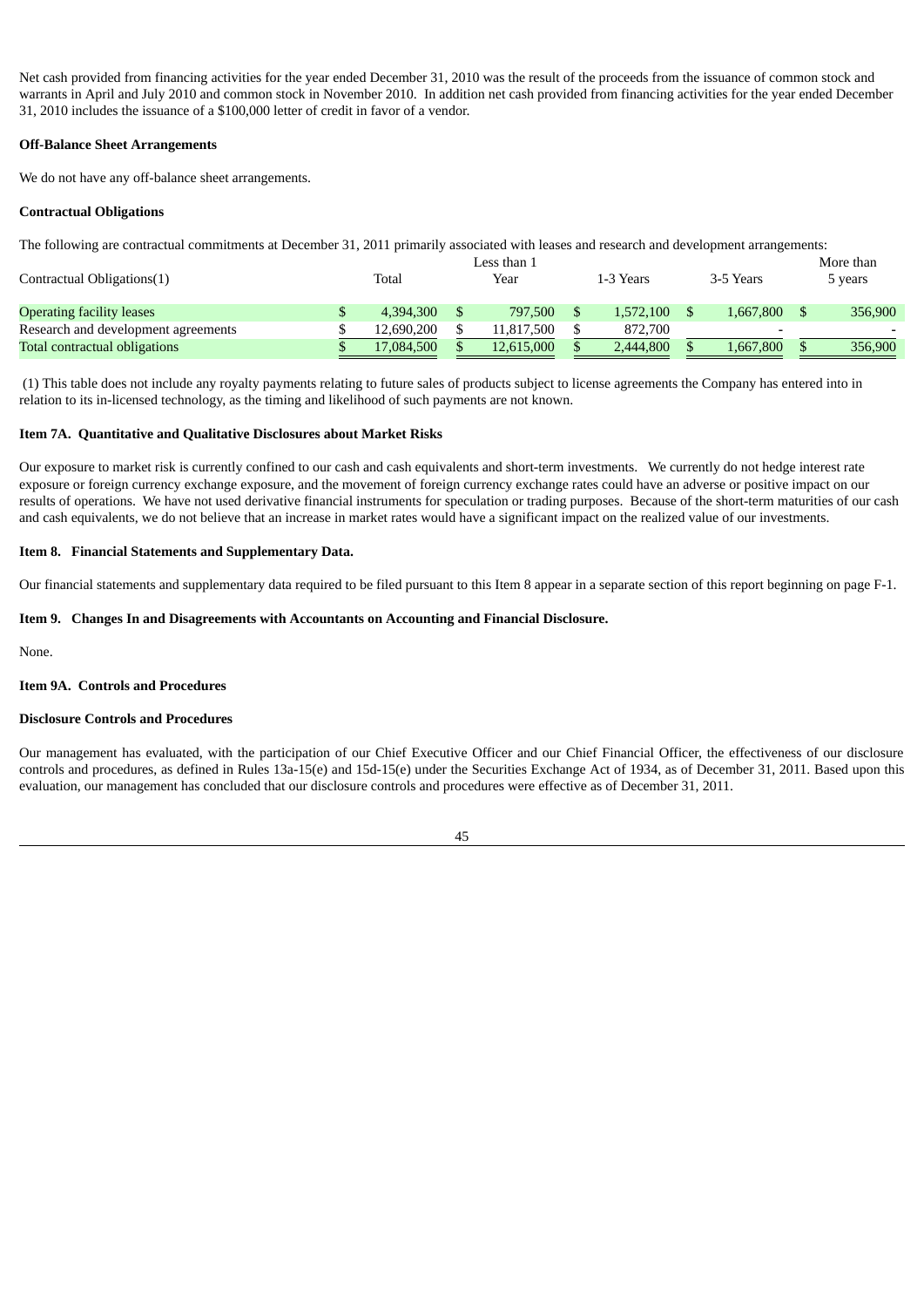#### **Management's Annual Report on Internal Control Over Financial Reporting**

The management of the Company is responsible for establishing and maintaining adequate internal control over financial reporting for the Company. Internal control over financial reporting is defined in Rules 13a-15(f) and 15d-15(f) promulgated under the Securities Exchange Act of 1934.

The Company's management assessed the effectiveness of the Company's internal control over financial reporting as of December 31, 2011. In making this assessment, the Company's management used the criteria set forth by the Committee of Sponsored Organization of the Treadway Commission ("COSO") in "Internal Control-Integrated Framework." Based on this assessment, management concluded that as of December 31, 2011, the Company's internal control over financial reporting is effective at the reasonable assurance level.

The Company's independent registered public accounting firm has issued a report on the effectiveness of internal control over financial reporting. This report dated March 8, 2012 appears on page F-3 of this Form 10-K.

#### **Changes in Internal Control Over Financial Reporting**

There was no change in the Company's internal control over financial reporting during the most recently completed quarter that has materially affected, or is reasonably likely to materially affect, the Company's internal control over financial reporting.

#### **Item 9B. Other Information.**

None.

#### **Part III**

#### **Item 10. Directors, Executive Officers and Corporate Governance.**

The information required by this Item 10 is incorporated by reference to our definitive proxy statement or an amendment to our Annual Report on Form 10-K to be filed within 120 days of our fiscal year end.

#### **Item 11. Executive Compensation.**

The information required by this Item 11 is incorporated by reference to our definitive proxy statement or an amendment to our Annual Report on Form 10-K to be filed within 120 days of our fiscal year end.

#### **Item 12. Security Ownership of Certain Beneficial Owners and Management and Related Stockholder Matters.**

The information required by this Item 12 is incorporated by reference to our definitive proxy statement or an amendment to our Annual Report on Form 10-K to be filed within 120 days of our fiscal year end.

#### **Item 13. Certain Relationships and Related Transactions, and Director Independence.**

The information required by this Item 13 is incorporated by reference to our definitive proxy statement or an amendment to our Annual Report on Form 10-K to be filed within 120 days of our fiscal year end.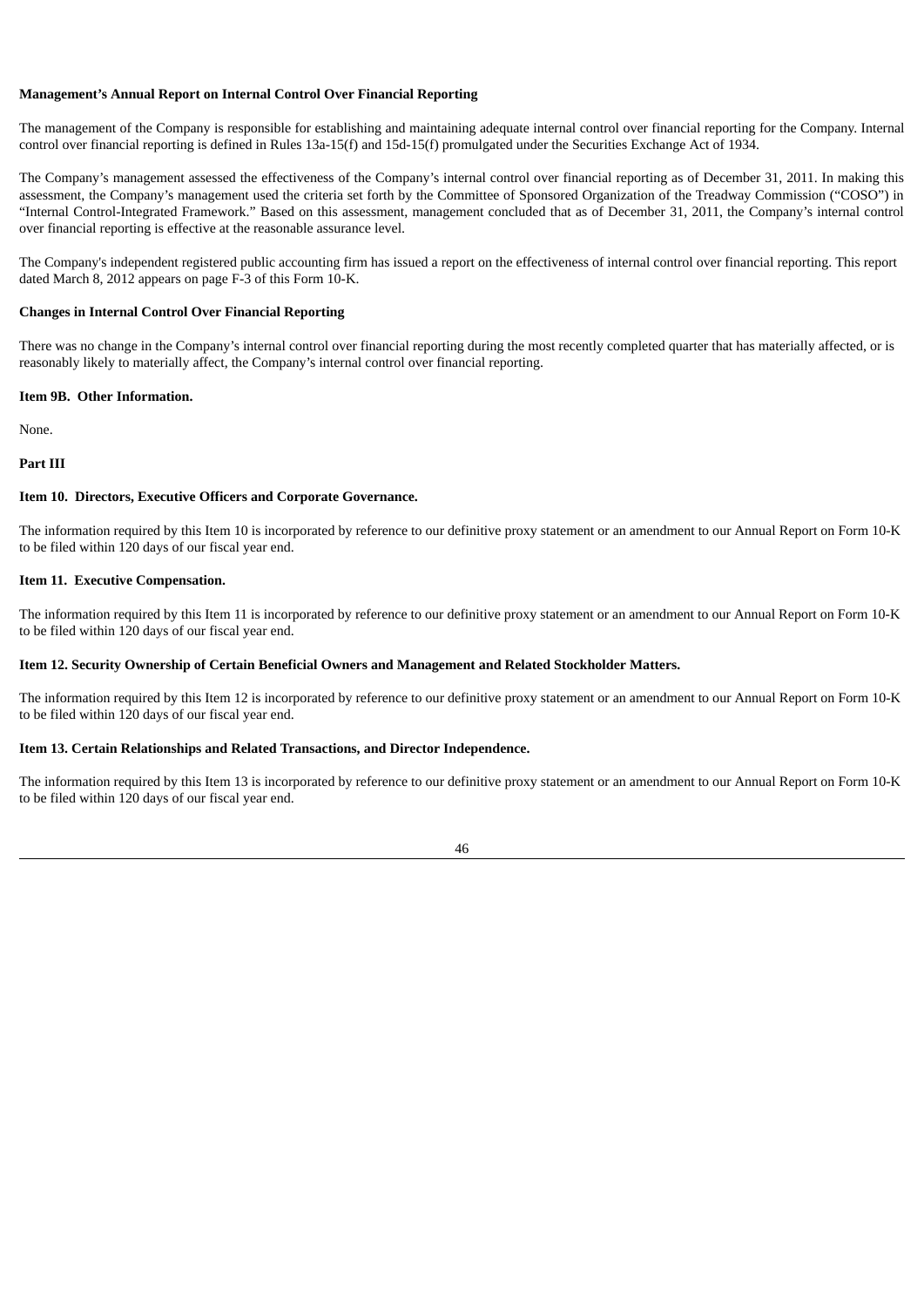# **Item 14. Principal Accountant Fees and Services.**

The information required by this Item 14 is incorporated by reference to our definitive proxy statement or an amendment to our Annual Report on Form 10-K to be filed within 120 days of our fiscal year end.

# **Part IV**

# **Item 15. Exhibits and Financial Statement Schedules.**

# **Financial Statements**

Reference is made to the Index to the Consolidated Financial Statements beginning on page F-1 of this report.

# **Financial Statement Schedules**

Required information is included in the footnotes to the financial statements.

# **Exhibit Index**

| <b>Exhibit</b><br>No. | <b>Description</b>                                                                                                                                                                                                          |
|-----------------------|-----------------------------------------------------------------------------------------------------------------------------------------------------------------------------------------------------------------------------|
| 2.1                   | Agreement and Plan of Merger, dated January 19, 2007, by and among Healthcare Acquisition Corp., PAI Acquisition Corp., and PharmAthene, Inc.<br>(2)                                                                        |
| 2.2                   | Sale and Purchase Agreement, dated March 20, 2008, by and among the Registrant and Avecia Investments Limited, Avecia Biologics Limited and<br>Avecia Biologics, Inc. (5)                                                   |
| 2.3                   | Amendment Agreement, dated April 2, 2008, by and among, PharmAthene, Inc., PharmAthene UK Limited and PharmAthene US Corporation and<br>Avecia Investments Limited, Avecia Biologics Limited and Avecia Biologics, Inc. (6) |
| 3.1                   | Amended and Restated Certificate of Incorporation of the Company, as amended. (17)                                                                                                                                          |
| 3.2                   | By-laws, as amended. (7)                                                                                                                                                                                                    |
| 4.1                   | Specimen Unit Certificate. (1)                                                                                                                                                                                              |
| 4.2                   | Specimen Common Stock Certificate. (4)                                                                                                                                                                                      |
| 4.3                   | Amendment to Unit Purchase Option by and between the Registrant and Maxim Partners, LLC dated January 28, 2007. (3)                                                                                                         |
| 4.4                   | Form of Warrant in connection with Securities Purchase Agreement dated as of March 23, 2009. (15)                                                                                                                           |
| 4.5                   | Form of Warrant in connection with Note and Warrant Purchase Agreement, as amended as of July 28, 2009. (14)                                                                                                                |
| 4.6                   | Form of Warrant in connection with Securities Purchase Agreement dated as of April 7, 2010. (21)                                                                                                                            |
| 4.7                   | Form of Warrant in connection with Securities Purchase Agreement dated as of July 20, 2010. (22)                                                                                                                            |
| 4.8                   | Form of Warrant in connection with Subscription Agreement dated as of June 10, 2011. (30)                                                                                                                                   |

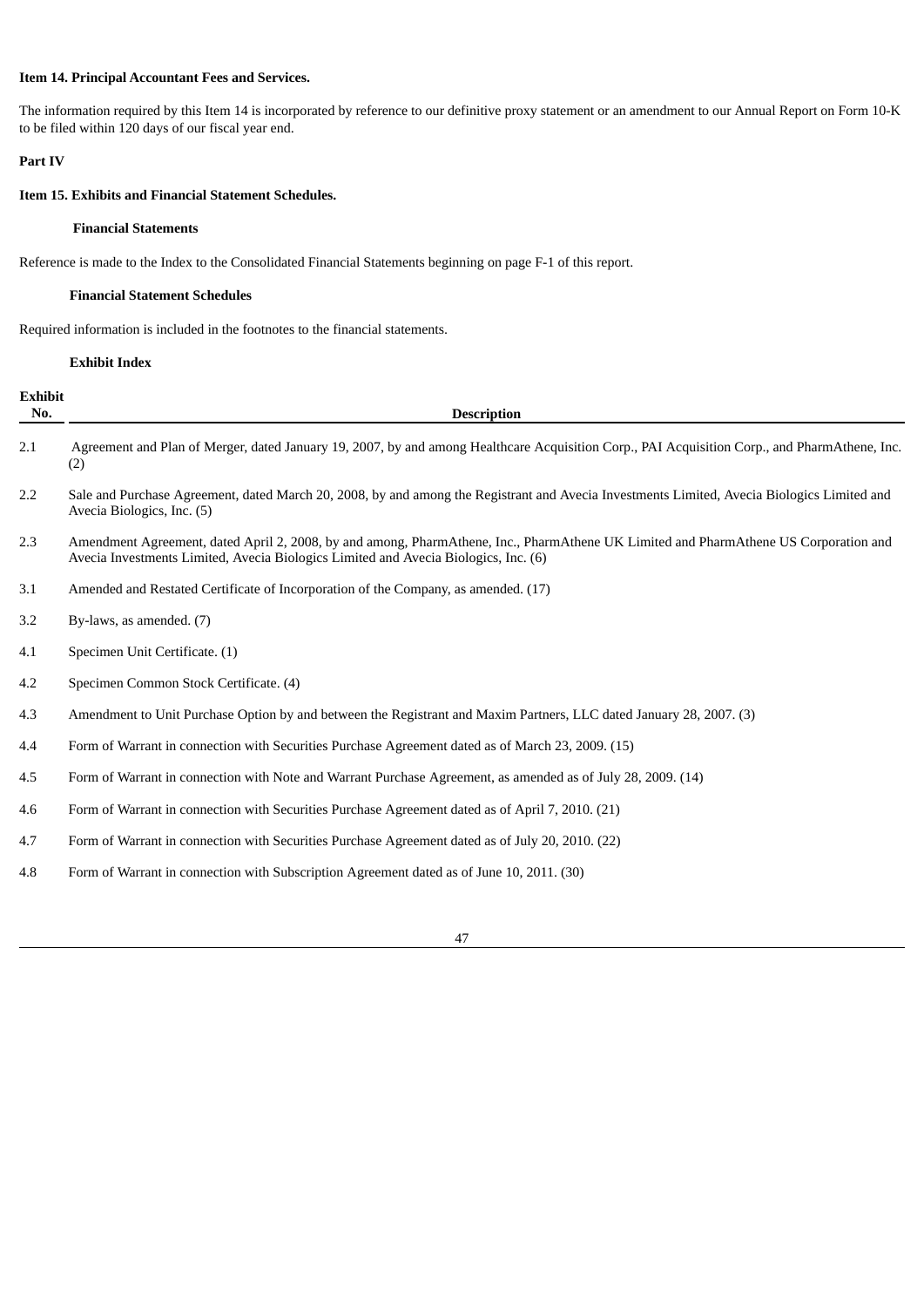- 10.4 Form of Registration Rights Agreement among the Registrant and the Initial Stockholders. (1)
- 10.9 Form of Registration Rights Agreement by and among Healthcare Acquisition Corp. and the former stockholders and note holders of PharmAthene, Inc. (2)
- 10.12 Amended and Restated 2007 Long-Term Incentive Compensation Plan. (8)
- 10.20 U.S. Army Space & Missile Defense Command—"Development and Licensure of Bioscavanger Increment II (Recombinant Drug Candidate)" Award/Contract No. W9113M-06-C-0189, dated September 22, 2006, by and between the Company and the U.S. Army Space & Missile Defense Command.  $(4) +$
- 10.21 Cooperative Research and Development Agreement, dated September 12, 2006, by and between the Company and the U.S. Army Medical Research Institute of Infectious Diseases.  $(4) +$
- 10.22 Center for Scientific Review, National Institute of Health, Research Project Cooperative Agreement, Notice of Grant Award No. 1 U01 NS058207-01, dated September 30, 2006, awarded to the Company. (4) +
- 10.23 Collaboration Agreement, dated November 29, 2004, by and between the Company and Medarex, Inc. (4) +
- 10.25 Services Agreement, dated March 2, 2007, by and between the Company and GTC Biotherapeutics, Inc. (4**)+**
- 10.27 Biopharmaceutical Development and Manufacturing Services Agreement, dated June 15, 2007, by and between the Company and Laureate Pharma, Inc.  $(4)$ +
- 10.28 Office Lease, dated September 14, 2006, by and between the Company and Park Place Trust, as amended by First Amendment to Office Lease, dated January 22, 2007.  $(4) +$
- 10.28.2 Second Amendment to Office Lease, by and between the Company and Park Place Trust, dated September 16, 2008. (28)
- 10.30 Form of PharmAthene Inc. Executive Employment Agreement. (9) ++
- 10.30.1 Employment Agreement, dated April 18, 2008, by and between Eric Richman and the Company ++ (26)
- 10.30.3 Amendment, dated as of May 18, 2010, to Employment Agreement, dated as of April 18, 2008, by and between Eric I. Richman and the Company.  $++(25)$
- 10.30.4 Employment Agreement, dated August 14, 2009, by and between Charles A. Reinhart III and the Company. ++ (28)
- 10.30.5 Employment Agreement, dated April 5, 2010, by and between Thomas Fuerst and the Company. ++ (28)
- 10.30.6 Form of Executive Restricted Stock Award Agreement.++ (29)
- 10.30.7 Form of Executive Stock Option Agreement. ++ (29)
- 10.30.8 Form of Director Stock Option Agreement. ++ (29)
- 10.30.9 Employment Agreement, dated June 30, 2008, by and between Jordan P. Karp and the Company.\*, ++
- 10.30.10 Employment Agreement, dated February 7, 2012, by and between Linda Chang and the Company.\*, ++
- 10.31 Form of PharmAthene Inc. Confidentiality and Non-Solicitation Agreement. (9)
- 10.32 Master Services Agreement, dated April 2, 2008, between PharmAthene UK Limited and Avecia Biologics Limited. (9) +
- 10.33 Master Service Agreement, dated December 15, 2004, between Avecia Limited and the Secretary of State for Defence, acting through the Defence Science and Technology Laboratory (DSTL). (10)+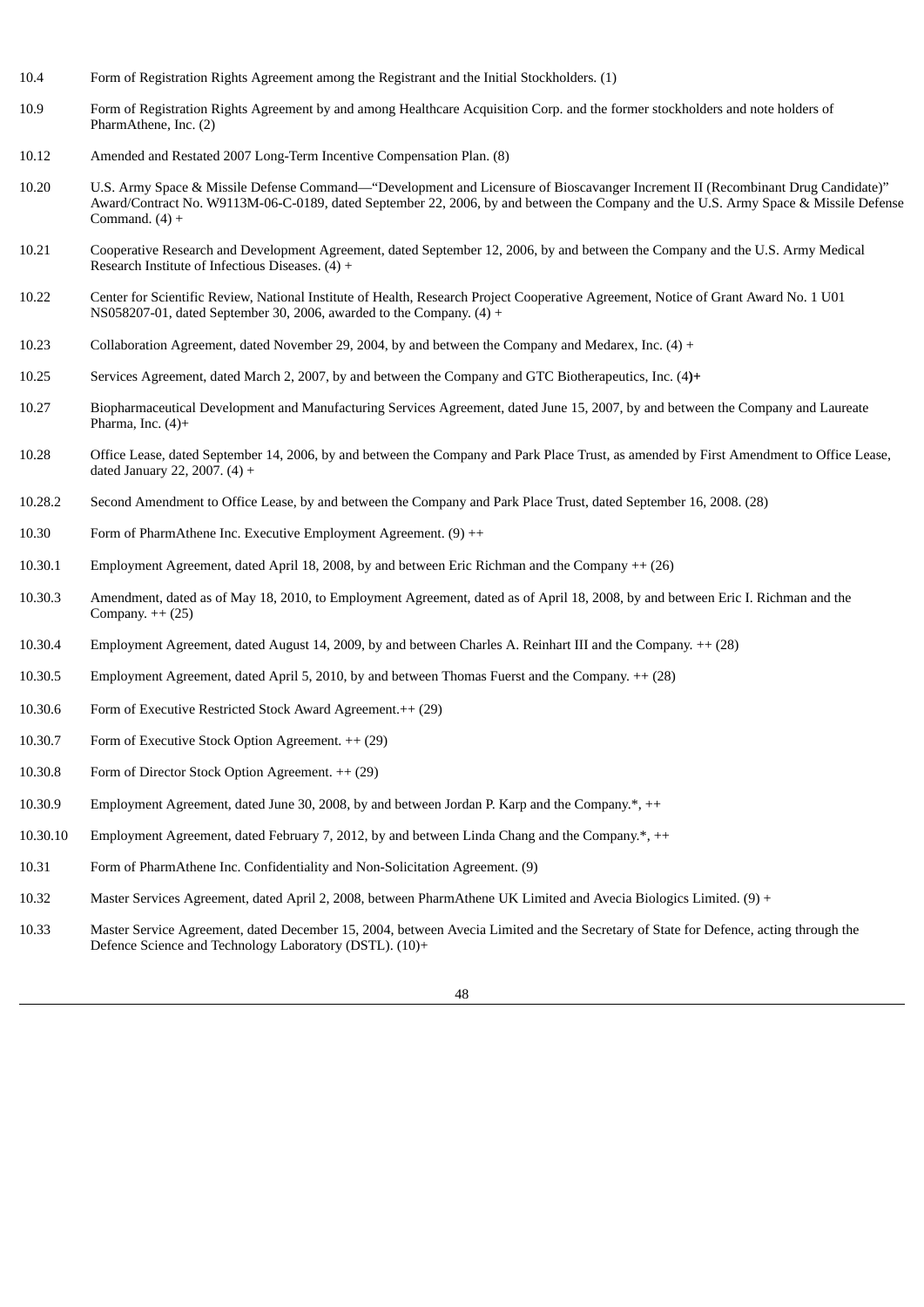- 10.34 Master Service Agreement, dated August 18, 2005, between Avecia Limited and DSTL. (10) +
- 10.35 Manufacturing Licence Agreement, dated June 20, 2006, between Avecia Limited and DSTL. (10) +
- 10.36.1 Amended and Restated Manufacturing and Marketing Licence Agreement between the Secretary of State for Defence as represented by the Defence Science and Technology Laboratory (Dstl) and PharmAthene UK Ltd. in respect of Recombinant [\*\*\*] Vaccine, dated February 11,  $2009. (13) +$
- 10.37 Letter Agreement, dated March 20, 2008, between Avecia Biologics Limited and DSTL. (10)+
- 10.37.1 Amended and Restated Licence Agreement between the Secretary of State for Defence as represented by the Defence Science and Technology Laboratory (Dstl) and PharmAthene UK Ltd. in respect of Recombinant [\*\*\*] Vaccine, dated February 5, 2009. (13) +
- 10.38 Contract Award by the National Institute of Allergy and Infectious Diseases (NIAID), dated September 25, 2008. (11)+
- 10.44 Contract with the National Institutes of Health for the Production and Testing of Anthrax Recombinant Protective Antigen (rPA) Vaccine (#N01- AI-30052) ("NIH Prime Contract-Anthrax"), dated September 29, 2003. (19) +
- 10.45 Amendments 1 through 13 to the NIH Prime Contract-Anthrax. (19) + , \*\*
- 10.45.1 Modification (Amendment) 16 to the Contract with the National Institutes of Health for the Production and Testing of Anthrax Recombinant Protective Antigen (rPA) Vaccine (#N01-AI-30052). (18) +
- 10.45.2 Modification (Amendment) 18 to the Contract with the National Institutes of Health for the Production and Testing of Anthrax Recombinant Protective Antigen (rPA) Vaccine (HHSO100200900203C). (27) +
- 10.48 Form of Indemnification Agreement (12)
- 10.49 Form of Securities Purchase Agreement dated as of March 23, 2009 between the Company and the Purchasers party thereto. (15)
- 10.51 Form of Note and Warrant Purchase Agreement, dated as of July 24, 2009, by and among PharmAthene, Inc. and the investors signatories thereto, as amended by Amendment No. 1 to Note and Warrant Purchase Agreement, dated as of July 26, 2009 and Amendment No. 2 to Note and Warrant Purchase Agreement, dated as of July 28, 2009. (14)
- 10.52 Form of Registration Rights Agreement, dated as of July 28, 2009 by and among PharmAthene, Inc. and the investors signatories thereto. (14)
- 10.53 Technology Transfer and Development Services Subcontract, dated as of September 17, 2009, by and between Diosynth Biotechnologies Inc. and PharmAthene, Inc. (18) +

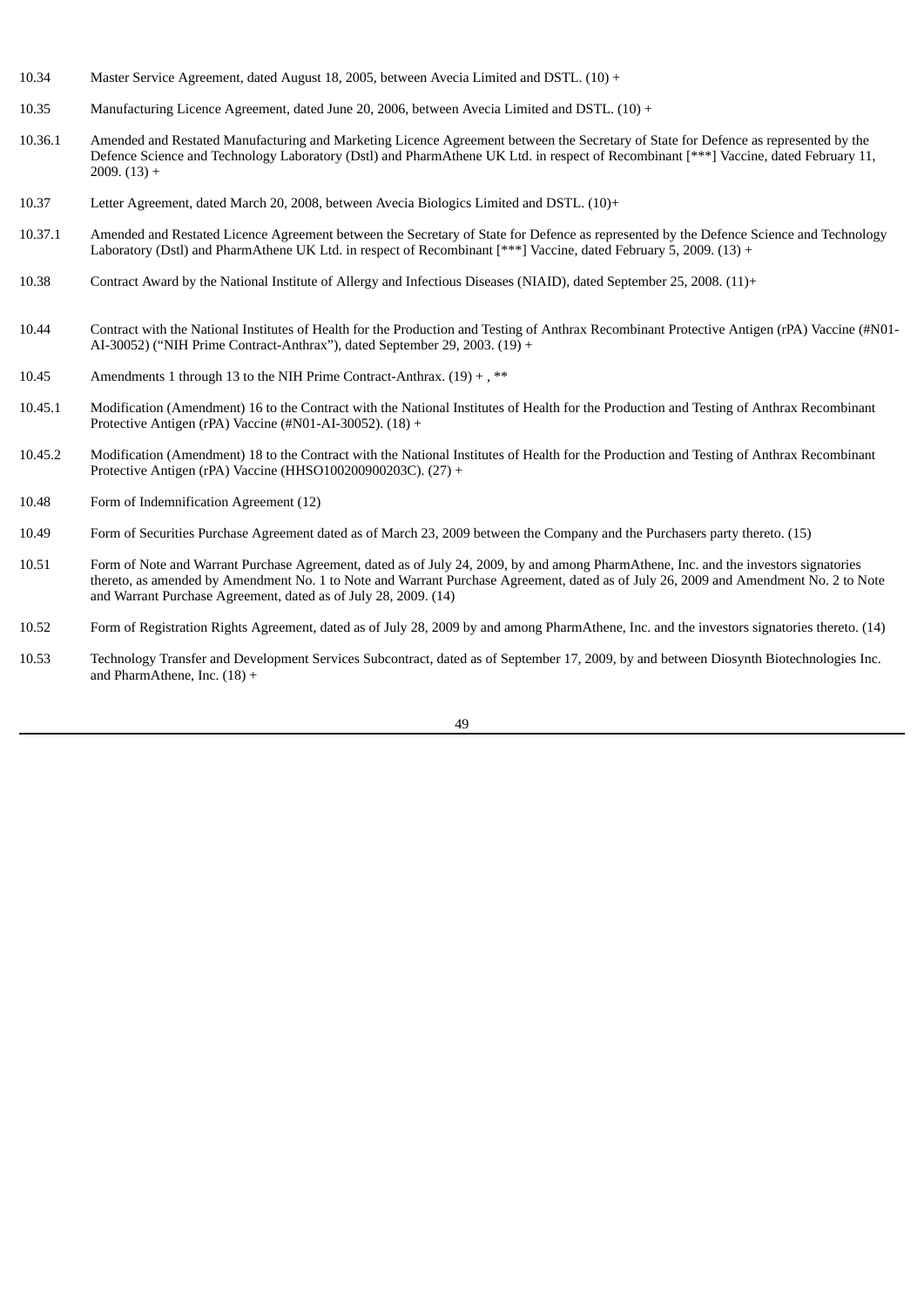- 10.54 Variation and Settlement Agreement, dated as of June 17, 2009, by and among PharmAthene, Inc., PharmAthene UK Limited and Avecia Biologics Limited and affiliates. (16) +
- 10.55 Form of Securities Purchase Agreement, dated as of April 7, 2010, between PharmAthene and the Purchasers party thereto.(23)
- 10.56 Form of Securities Purchase Agreement, dated as of July 20, 2010, between PharmAthene and the Purchasers party thereto.(24)
- 10.57 Form of Subscription Agreement, dated as of June 10, 2011, between PharmAthene and the Investors party thereto. (30)
- 10.58 Agreement, dated December 5, 2011, between PharmAthene Canada, Inc. and Ferme Pillar Hill Enr., regarding the sale of real estate.\*
- 21 Subsidiaries. (28)
- 23 Consent of Ernst & Young LLP Independent Registered Public Accounting Firm \*
- 31.1 Certification of Principal Executive Officer Pursuant to SEC Rule 13a-14(a)/15d-14(a).\*
- 31.2 Certification of Principal Financial Officer Pursuant to SEC Rule 13a-14(a)/15d-14(a).\*
- 32.1 Certification of Principal Executive Officer Pursuant to 18 U.S.C. Section 1350.\*
- 32.2 Certification of Principal Financial Officer Pursuant to 18 U.S.C. Section 1350.\*
- (1) Incorporated by reference to the Registration Statement on Form S-1 of the Registrant filed on May 6, 2005.
- (2) Incorporated by reference to the Current Report on Form 8-K filed by the Registrant on January 22, 2007.
- (3) Incorporated by reference to the Current Report on Form 8-K filed by the Registrant on January 25, 2007.
- (4) Incorporated by reference to the Current Report on Form 8-K/A filed by the Registrant on September 24, 2007.
- (5) Incorporated by reference to the Current Report on Form 8-K filed by the Registrant on March 26, 2008.
- (6) Incorporated by reference to the Current Report on Form 8-K filed by the Registrant on April 8, 2008.
- (7) Incorporated by reference to the Current Report on Form 8-K filed by the Registrant on May 2, 2008.
- (8) Incorporated by reference to Appendix B to the Proxy Statement on Schedule 14A filed by the Registrant on May 15, 2008.
- (9) Incorporated by reference to the corresponding exhibit to the Quarterly Report on Form 10-Q filed by the Registrant on August 14, 2008.
- (10) Incorporated by reference to the corresponding exhibit to the Amendment to the Quarterly Report on Form 10-Q/A filed by the Registrant on August 19, 2008.
- (11) Incorporated by reference to the corresponding exhibit to the Quarterly Report on Form 10-Q filed by the Registrant on November 14, 2008.
- (12) Incorporated by reference to Exhibit 10.45 to the Current Report on Form 8-K filed by the Registrant on January 27, 2009.

50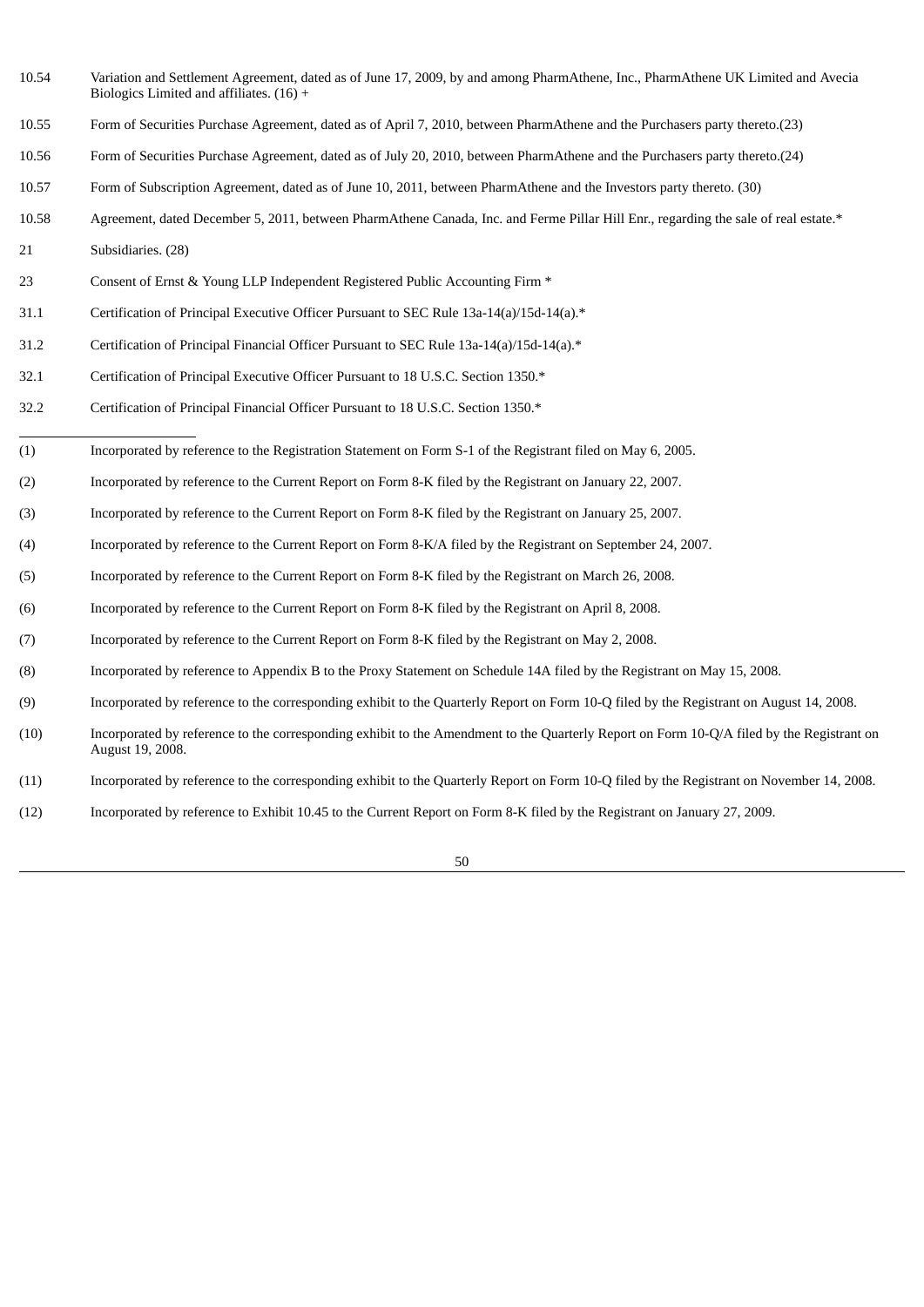- (13) Incorporated by reference to the corresponding exhibit to the Quarterly Report on Form 10-Q filed by the Registrant on May 15, 2009.
- (14) Incorporated by reference to Amendment No. 1 to the Company's current report on Form 8-K filed on August 3, 2009.
- (15) Incorporated by reference to Exhibits 10.1 and 10.2, respectively, to the Current Report on Form 8-K filed by the Registrant on March 27, 2009 (File No. 001-32587).
- (16) Incorporated by reference to the Exhibit 10.52 to the Company's quarterly report on Form 10-Q filed on August 13, 2009.
- (17) Incorporated by reference to the Company's current report on Form 8-K filed on November 4, 2009.
- (18) Incorporated by reference to the Exhibits 10.45.1 and 10.52, respectively, to the Company's quarterly report on Form 10-Q filed on November 13, 2009.
- (19) Incorporated by reference to the corresponding exhibit to the Company's annual report on Form 10-K for the year ended December 31, 2008.
- (20) Incorporated by reference to Exhibit 10.44 to the Quarterly Report on Form 10-Q filed by the Registrant on November 14, 2008.
- (21) Incorporated by reference to Exhibit 10.2 to the Company's current report on Form 8-K filed on April 8, 2010.
- (22) Incorporated by reference to Exhibit 10.2 to the Company's current report on Form 8-K filed on July 20, 2010.
- (23) Incorporated by reference to Exhibit 10.1 to the Company's current report on Form 8-K filed on April 8, 2010.
- (24) Incorporated by reference to Exhibit 10.1 to the Company's current report on Form 8-K filed on July 20, 2010.
- (25) Incorporated by reference to Exhibit 10.30.3 to the Company's current report on Form 8-K filed on May 24, 2010.
- (26) Incorporated by reference to the Company's annual report on Form 10-K for the year ended December 31, 2009.
- (27) Incorporated by reference to the Company's quarterly report on Form 10-Q for the quarter ended March 31, 2010.
- (28) Incorporated by reference to the Company's annual report on Form 10-K for the year ended December 31, 2010.
- (29) Incorporated by reference to the Company's quarterly report on Form 10-Q for the quarter ended March 31, 2011.
- (30) Incorporated by reference to the Current Report on Form 8-K filed by the Registrant on June 10, 2011.
- Filed herewith.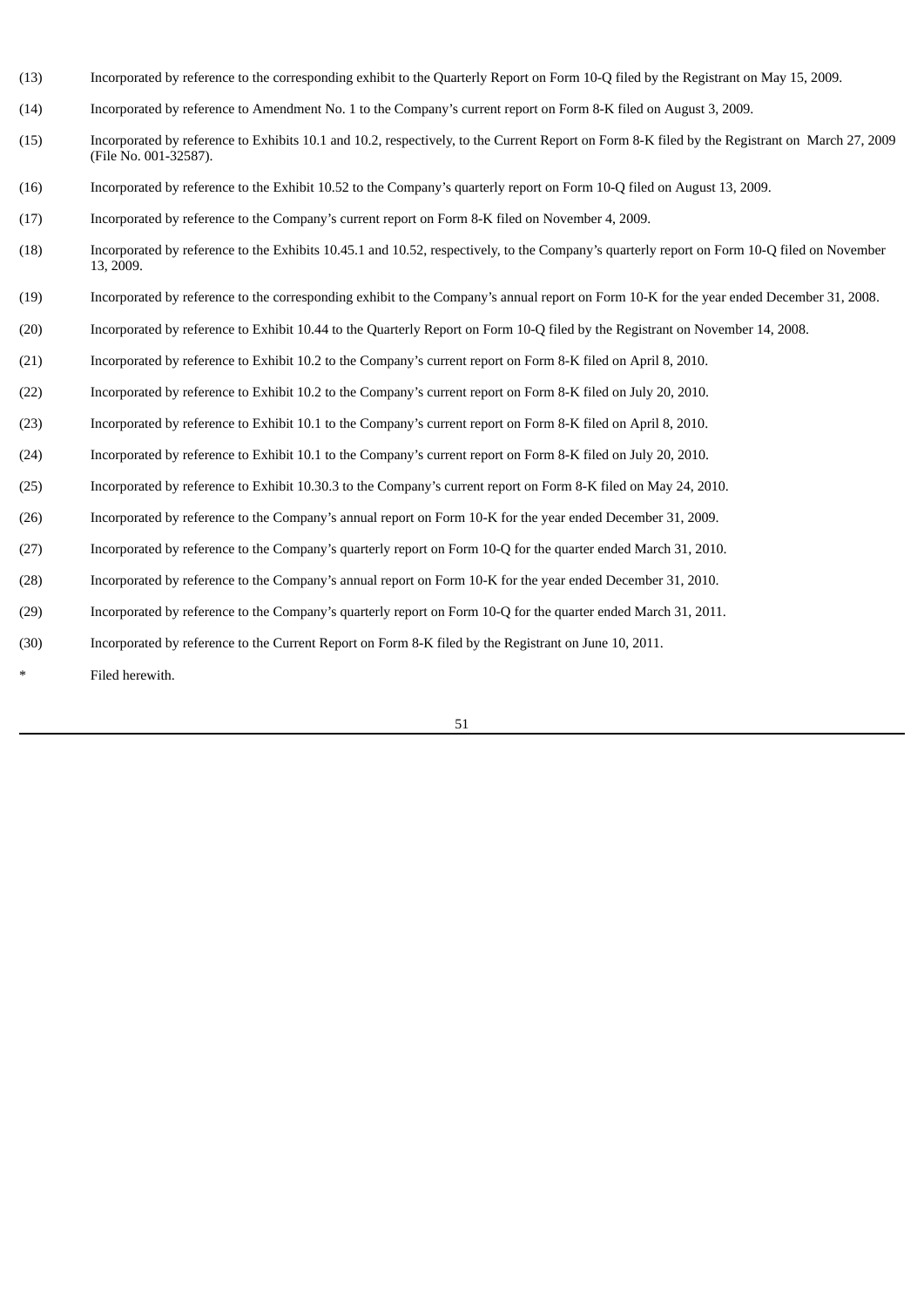- \*\* Amendments No. 2 and 5 to the NIH Prime Contract-Anthrax have been superseded in full by subsequent amendments filed herewith and are therefore omitted. Amendment No. 12 to the NIH Prime Contract-Anthrax and Amendment No. 8 to the NIH Prime Contract-Plague were never executed and are therefore omitted.
- + Certain confidential portions of this exhibit have been omitted and filed separately with the Securities and Exchange Commission pursuant to a request for confidential treatment under Rule 24b-2 of the Securities Exchange Act of 1934.
- ++ Management Compensation Arrangement.

## **Financial Statements and Schedules of Subsidiaries and Affiliates**

None.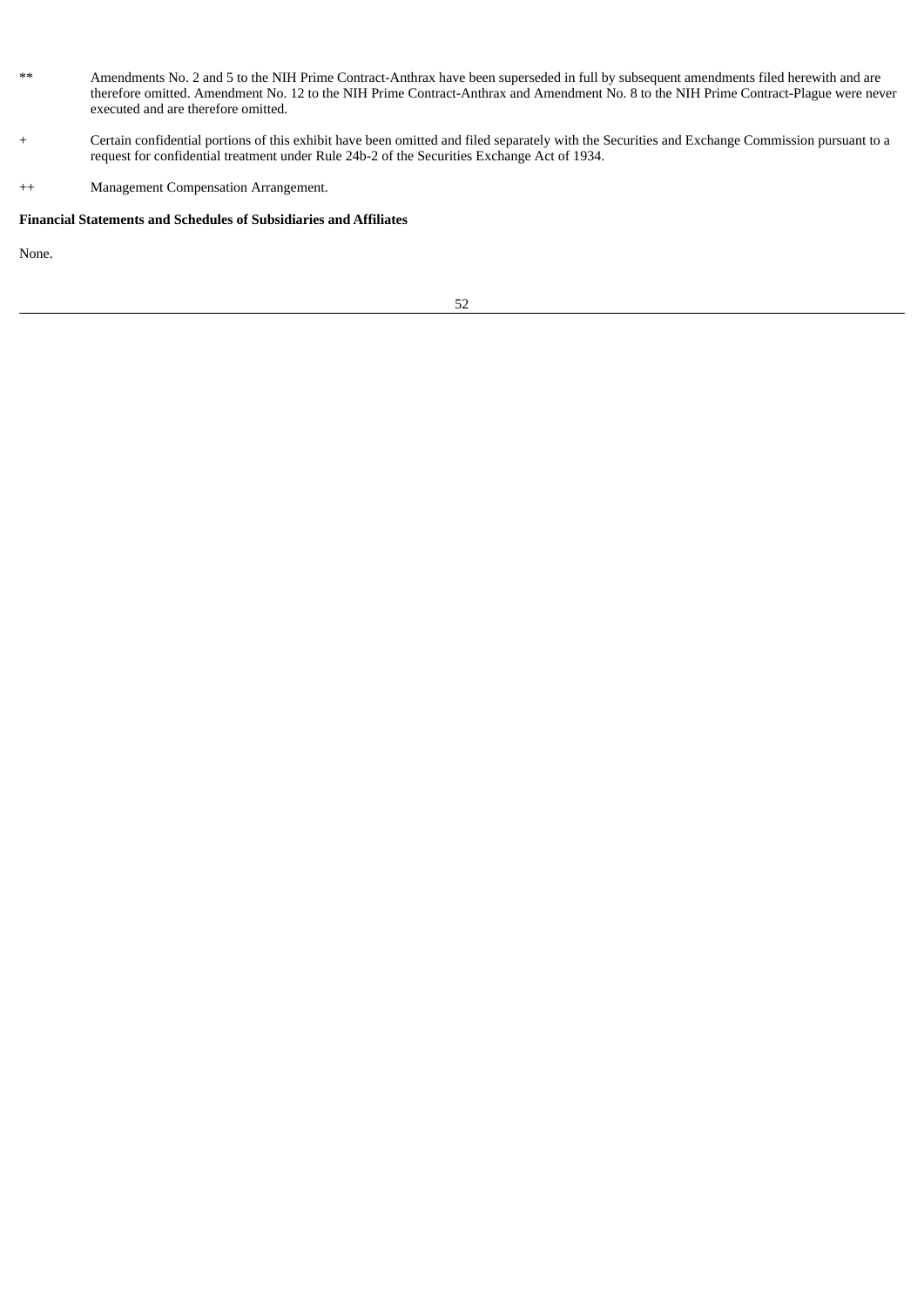## **SIGNATURES**

Pursuant to the requirements of Section 13 or 15(d) of the Securities Exchange Act of 1934, the Registrant has duly caused this report to be signed on its behalf by the undersigned thereunto duly authorized, in the city of Annapolis, State of Maryland, on the 8th day of March, 2012.

# **PHARMATHENE, INC.**

By: /s/ Eric I. Richman

Eric I. Richman *President & Chief Executive Officer*

#### **POWER OF ATTORNEY**

BY THESE PRESENTS, each person whose signature appears below constitutes and appoints Eric I. Richman, Linda L. Chang, Thomas Fuerst, Ph.D., and Jordan P. Karp his true and lawful attorney-in-fact and agents, with full power of substitution and resubstitution for him and in his name, place and stead, in any and all capacities to sign any and all amendments to this Annual Report on Form 10-K, and to file the same, with all exhibits thereto, and other documents in connection therewith, with the Securities and Exchange Commission, hereby ratifying and confirming all that said attorney-in-fact or his substitute, each acting alone, may lawfully do or cause to be done by virtue thereof.

In accordance with the Exchange Act, this report has been signed below by the following persons on behalf of the registrant and in the capacities and on the dates indicated.

| Signature                                           | <b>Title</b>                                                                              | Date          |
|-----------------------------------------------------|-------------------------------------------------------------------------------------------|---------------|
| /s/ Eric I. Richman<br>Eric I. Richman              | <b>Chief Executive Officer and Director</b><br>(Principal Executive Officer)              | March 8, 2012 |
| /s/ Linda L. Chang<br>Linda L. Chang                | Chief Financial Officer<br>(Principal Financial Officer and Principal Accounting Officer) | March 8, 2012 |
| /s/ Mitchel Sayare                                  | Chairman of the Board                                                                     | March 8, 2012 |
| Mitchel Sayare, Ph.D.<br>/s/ John Gill<br>John Gill | Director                                                                                  | March 8, 2012 |
| /s/ Brian Markison<br><b>Brian Markison</b>         | Director                                                                                  | March 8, 2012 |
| /s/ Derace Schaffer<br>Derace Schaffer, M.D.        | Director                                                                                  | March 8, 2012 |
| /s/ Joel McCleary<br><b>Joel McCleary</b>           | <b>Director</b>                                                                           | March 8, 2012 |
| /s/ Jeffrey W. Runge<br>Jeffrey W. Runge, M.D.      | Director                                                                                  | March 8, 2012 |
| /s/ Steven St. Peter,<br>Steven St. Peter, M.D.     | Director                                                                                  | March 8, 2012 |

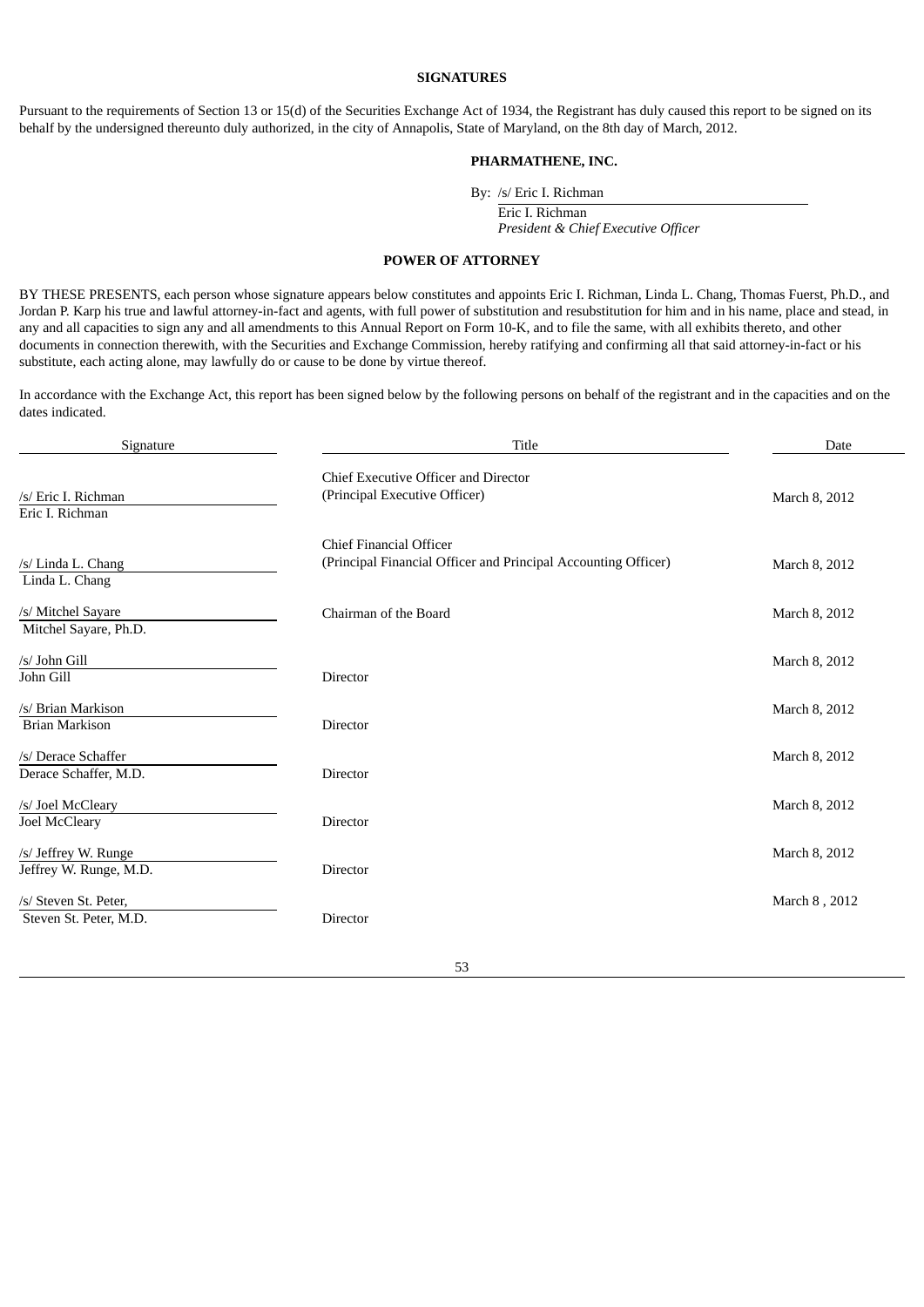# **INDEX TO CONSOLIDATED FINANCIAL STATEMENTS**

| Report of Independent Registered Public Accounting Firm - Consolidated Financial Statements         | $F-2$ |
|-----------------------------------------------------------------------------------------------------|-------|
| Report of Independent Registered Public Accounting Firm - Internal Control over Financial Reporting | $F-3$ |
| <b>Consolidated Balance Sheets</b>                                                                  | $F-4$ |
| <b>Consolidated Statements of Operations</b>                                                        | $F-5$ |
| <b>Consolidated Statements of Stockholders' Equity</b>                                              | $F-6$ |
| <b>Consolidated Statements of Cash Flows</b>                                                        | $F-7$ |
| Notes to Consolidated Financial Statements                                                          | $F-8$ |
|                                                                                                     |       |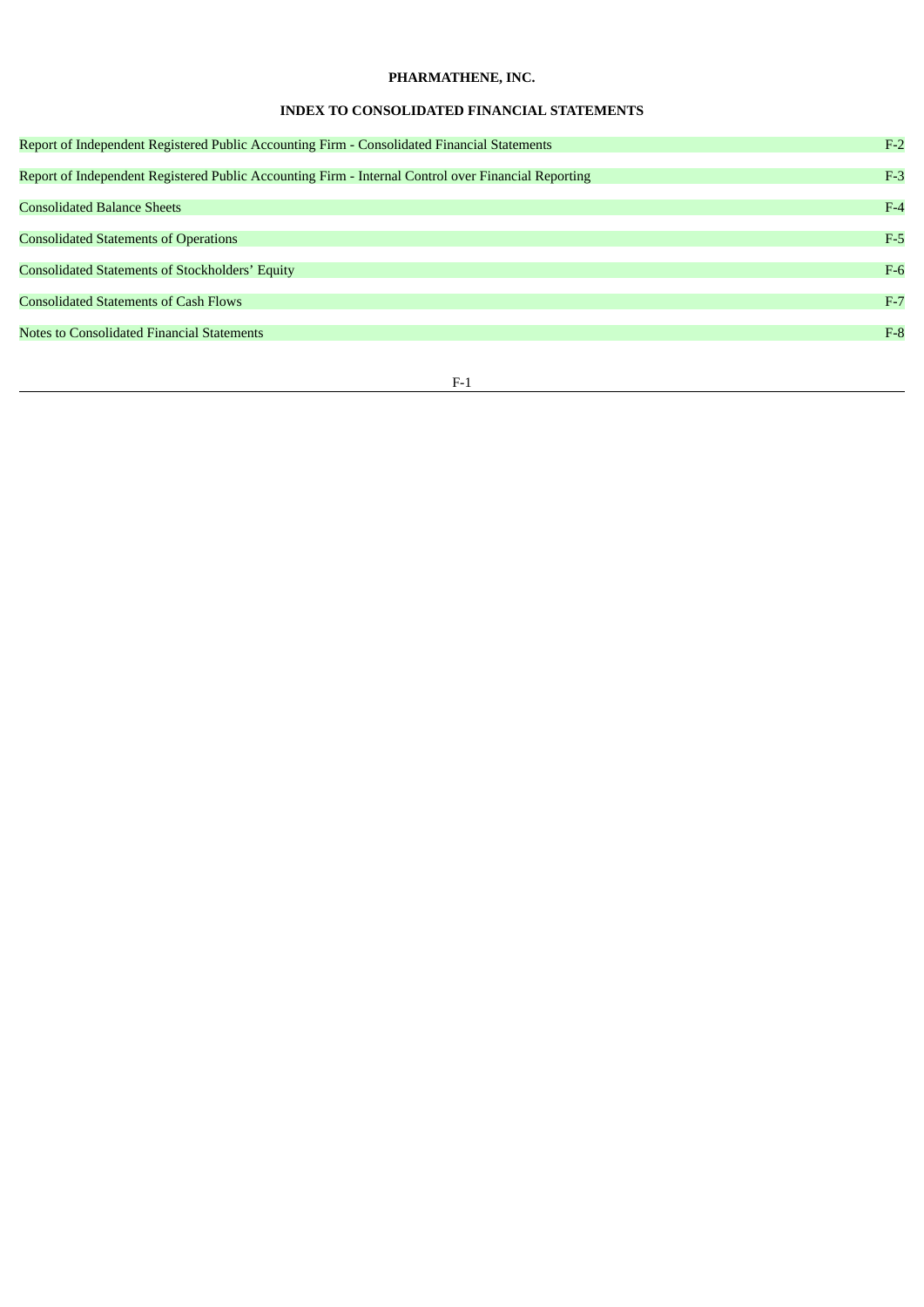#### **REPORT OF INDEPENDENT REGISTERED PUBLIC ACCOUNTING FIRM**

# **CONSOLIDATED FINANCIAL STATEMENTS**

Board of Directors and Stockholders of PharmAthene, Inc.

We have audited the accompanying consolidated balance sheets of PharmAthene, Inc. as of December 31, 2011 and 2010, and the related consolidated statements of operations, stockholders' equity and cash flows for each of the two years in the period ended December 31, 2011. These financial statements are the responsibility of the Company's management. Our responsibility is to express an opinion on these financial statements based on our audits.

We conducted our audits in accordance with the standards of the Public Company Accounting Oversight Board (United States). Those standards require that we plan and perform the audit to obtain reasonable assurance about whether the financial statements are free of material misstatement. An audit includes examining, on a test basis, evidence supporting the amounts and disclosures in the financial statements. An audit also includes assessing the accounting principles used and significant estimates made by management, as well as evaluating the overall financial statement presentation. We believe that our audits provide a reasonable basis for our opinion.

In our opinion, the financial statements referred to above present fairly, in all material respects, the consolidated financial position of PharmAthene, Inc. at December 31, 2011 and 2010, and the consolidated results of its operations and its cash flows for each of the two years in the period ended December 31, 2011, in conformity with U.S. generally accepted accounting principles.

We also have audited, in accordance with the standards of the Public Company Accounting Oversight Board (United States), PharmAthene, Inc.'s internal control over financial reporting as of December 31, 2011, based on criteria established in Internal Control — Integrated Framework issued by the Committee of Sponsoring Organizations of the Treadway Commission and our report dated March 8, 2012 expressed an unqualified opinion thereon.

/s/ Ernst & Young LLP

Baltimore, Maryland March 8, 2012

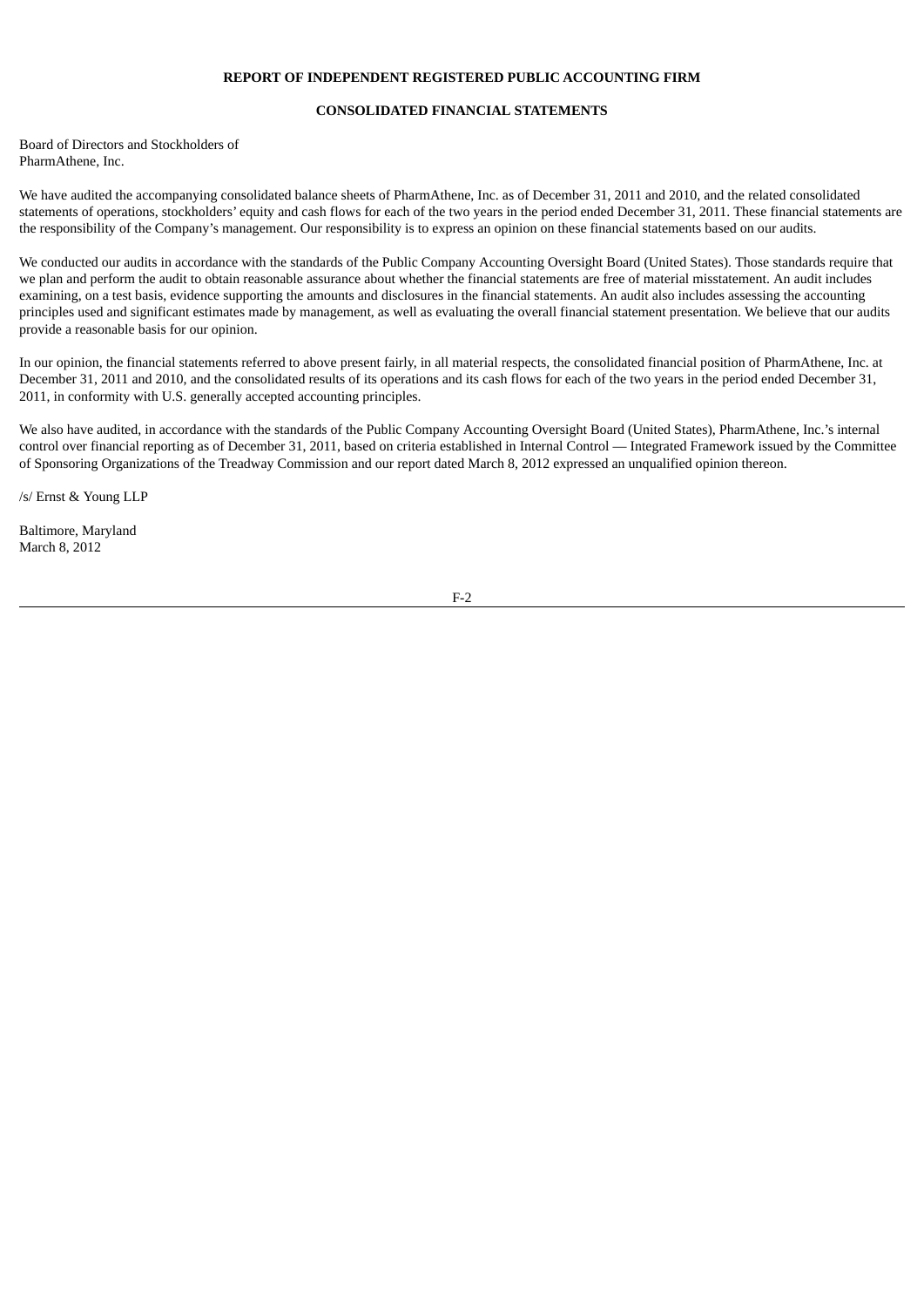#### **REPORT OF INDEPENDENT REGISTERED PUBLIC ACCOUNTING FIRM**

# **INTERNAL CONTROL OVER FINANCIAL REPORTING**

Board of Directors and Stockholders of PharmAthene, Inc.

We have audited PharmAthene Inc.'s internal control over financial reporting as of December 31, 2011, based on criteria established in Internal Control — Integrated Framework issued by the Committee of Sponsoring Organizations of the Treadway Commission (the COSO criteria). PharmAthene, Inc.'s management is responsible for maintaining effective internal control over financial reporting, and for its assessment of the effectiveness of internal control over financial reporting included in the accompanying "Management Report on Internal Control over Financial Reporting." Our responsibility is to express an opinion on the Company's internal control over financial reporting based on our audit.

We conducted our audit in accordance with the standards of the Public Company Accounting Oversight Board (United States). Those standards require that we plan and perform the audit to obtain reasonable assurance about whether effective internal control over financial reporting was maintained in all material respects. Our audit included obtaining an understanding of internal control over financial reporting, assessing the risk that a material weakness exists, testing and evaluating the design and operating effectiveness of internal control based on the assessed risk, and performing such other procedures as we considered necessary in the circumstances. We believe that our audit provides a reasonable basis for our opinion.

A company's internal control over financial reporting is a process designed to provide reasonable assurance regarding the reliability of financial reporting and the preparation of financial statements for external purposes in accordance with generally accepted accounting principles. A company's internal control over financial reporting includes those policies and procedures that (1) pertain to the maintenance of records that, in reasonable detail, accurately and fairly reflect the transactions and dispositions of the assets of the company; (2) provide reasonable assurance that transactions are recorded as necessary to permit preparation of financial statements in accordance with generally accepted accounting principles, and that receipts and expenditures of the company are being made only in accordance with authorizations of management and directors of the company; and (3) provide reasonable assurance regarding prevention or timely detection of unauthorized acquisition, use, or disposition of the company's assets that could have a material effect on the financial statements.

Because of its inherent limitations, internal control over financial reporting may not prevent or detect misstatements. Also, projections of any evaluation of effectiveness to future periods are subject to the risk that controls may become inadequate because of changes in conditions, or that the degree of compliance with the policies or procedures may deteriorate.

In our opinion, PharmAthene, Inc. maintained, in all material respects, effective internal control over financial reporting as of December 31, 2011, based on the COSO criteria.

We also have audited, in accordance with the standards of the Public Company Accounting Oversight Board (United States), the consolidated balance sheets of PharmAthene, Inc. as of December 31, 2011 and 2010, and the related consolidated statements of operations, stockholders' equity, and cash flows for each of the two years in the period ended December 31, 2011 and our report dated March 8, 2012 expressed an unqualified opinion thereon.

/s/ Ernst & Young LLP

Baltimore, Maryland March 8, 2012

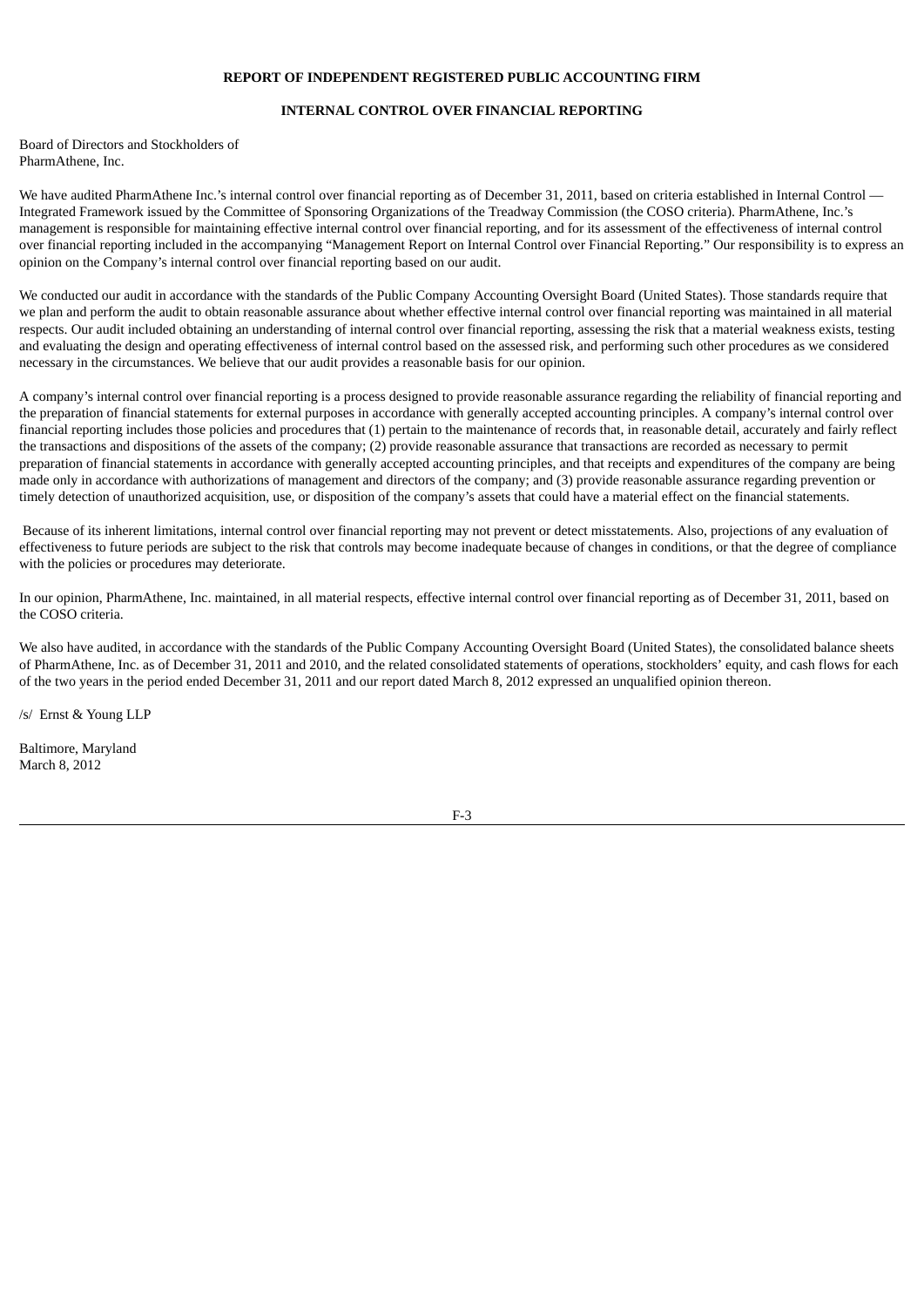# **CONSOLIDATED BALANCE SHEETS**

|                                                                                                          |    | December 31,    |               |                 |
|----------------------------------------------------------------------------------------------------------|----|-----------------|---------------|-----------------|
|                                                                                                          |    | 2011            |               | 2010            |
| <b>ASSETS</b>                                                                                            |    |                 |               |                 |
| Current assets:                                                                                          |    |                 |               |                 |
| Cash and cash equivalents                                                                                | \$ | 11,236,771      | $\mathcal{S}$ | 11,785,327      |
| Accounts receivable (billed)                                                                             |    | 4,874,632       |               | 5,367,130       |
| Unbilled accounts receivable, net of allowance of \$0 and \$244,949 as of December 31, 2011 and 2010,    |    |                 |               |                 |
| respectively                                                                                             |    | 3,021,208       |               | 3,976,260       |
| Prepaid expenses and other current assets                                                                |    | 380,395         |               | 1,354,912       |
| Restricted cash                                                                                          |    | 100,000         |               | 100,000         |
| Assets held for sale                                                                                     |    |                 |               | 1,000,100       |
| <b>Total current assets</b>                                                                              |    | 19,613,006      |               | 23,583,729      |
| Property and equipment, net                                                                              |    | 788,666         |               | 1,178,416       |
| Other long-term assets and deferred costs                                                                |    | 53,384          |               | 88,447          |
| Goodwill                                                                                                 |    | 2,348,453       |               | 2,348,453       |
| <b>Total assets</b>                                                                                      | \$ | 22,803,509      | \$            | 27,199,045      |
|                                                                                                          |    |                 |               |                 |
| <b>LIABILITIES AND STOCKHOLDERS' EQUITY</b>                                                              |    |                 |               |                 |
| Current liabilities:                                                                                     |    |                 |               |                 |
| Accounts payable                                                                                         | \$ | 1,445,700       | <b>S</b>      | 3,128,203       |
| Accrued expenses and other liabilities                                                                   |    | 3,169,642       |               | 3,035,284       |
| <b>Total current liabilities</b>                                                                         |    | 4,615,342       |               | 6,163,487       |
| Other long-term liabilities                                                                              |    | 449,709         |               | 461,858         |
| Derivative instruments                                                                                   |    | 1,886,652       |               | 8,362,995       |
| <b>Total liabilities</b>                                                                                 |    | 6,951,703       |               | 14,988,340      |
| Stockholders' equity:                                                                                    |    |                 |               |                 |
| Common stock, \$0.0001 par value; 100,000,000 shares authorized; 48,236,172 and 46,238,244 shares issued |    |                 |               |                 |
| and outstanding at December 31, 2011 and 2010, respectively.                                             |    | 4,824           |               | 4,624           |
| Additional paid-in-capital                                                                               |    | 208,525,917     |               | 200,847,468     |
| Accumulated other comprehensive income                                                                   |    | 1,010,522       |               | 1,250,497       |
| <b>Accumulated deficit</b>                                                                               |    | (193, 689, 457) |               | (189, 891, 884) |
| Total stockholders' equity                                                                               |    | 15,851,806      |               | 12,210,705      |
| Total liabilities and stockholders' equity                                                               | \$ | 22,803,509      | \$            | 27,199,045      |
|                                                                                                          |    |                 |               |                 |

See the accompanying notes to the consolidated financial statements.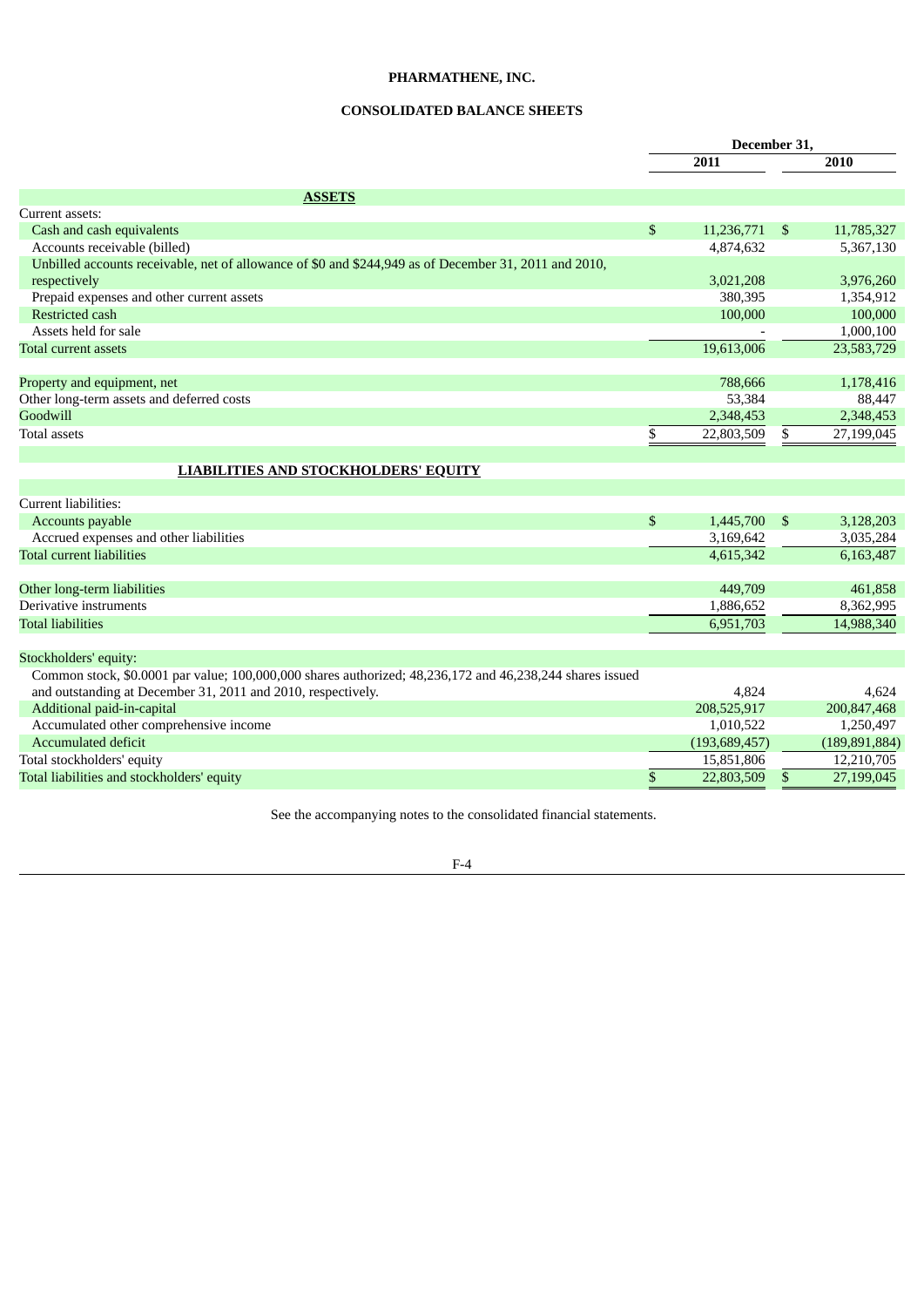# **CONSOLIDATED STATEMENTS OF OPERATIONS**

|                                                                                     |     | Year ended December 31, |    |                |  |  |
|-------------------------------------------------------------------------------------|-----|-------------------------|----|----------------|--|--|
|                                                                                     |     | 2011                    |    | 2010           |  |  |
|                                                                                     |     |                         |    |                |  |  |
| Contract revenue                                                                    | \$  | 24,266,274              | \$ | 20,993,605     |  |  |
|                                                                                     |     | 24,266,274              |    | 20,993,605     |  |  |
| <b>Operating expenses:</b>                                                          |     |                         |    |                |  |  |
| Research and development                                                            |     | 21,219,853              |    | 20,875,536     |  |  |
| General and administrative                                                          |     | 14,311,079              |    | 18,015,761     |  |  |
| Depreciation and amortization (including \$4,635,489 impairment charges in 2010)    |     | 461,073                 |    | 5,655,865      |  |  |
| <b>Total operating expenses</b>                                                     |     | 35,992,005              |    | 44,547,162     |  |  |
|                                                                                     |     |                         |    |                |  |  |
| Loss from operations                                                                |     | (11, 725, 731)          |    | (23,553,557)   |  |  |
| Other income (expenses):                                                            |     |                         |    |                |  |  |
| Interest income                                                                     |     | 16,660                  |    | 6,955          |  |  |
| Interest expense                                                                    |     | (54, 573)               |    | (5,936,480)    |  |  |
| Gain on sale of assets held for sale                                                |     | 781,760                 |    |                |  |  |
| Other income (expense)                                                              |     | 39,328                  |    | 91,355         |  |  |
| Change in market value of derivative instruments                                    |     | 7,144,983               |    | (5,457,550)    |  |  |
| Total other income (expenses)                                                       |     | 7,928,158               |    | (11, 295, 720) |  |  |
|                                                                                     |     |                         |    |                |  |  |
| Net loss                                                                            | \$. | (3,797,573)             | S  | (34, 849, 277) |  |  |
|                                                                                     |     |                         |    |                |  |  |
| Basic and diluted net loss per share                                                | \$. | (0.08)                  | \$ | (1.08)         |  |  |
|                                                                                     |     |                         |    |                |  |  |
| Weighted average shares used in calculation of basic and diluted net loss per share |     | 47,331,763              |    | 32,309,621     |  |  |

See the accompanying notes to the consolidated financial statements.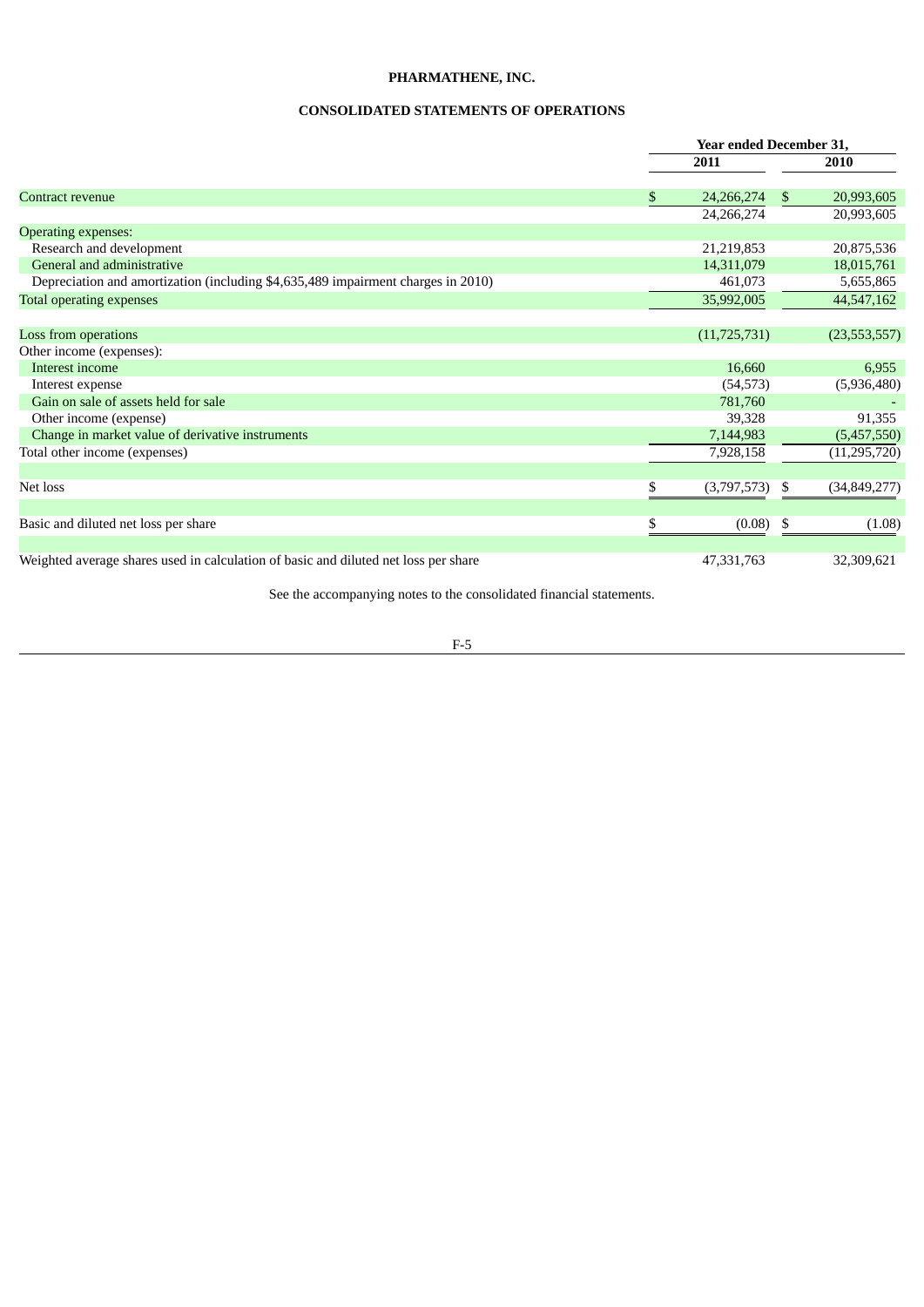# **CONSOLIDATED STATEMENTS OF STOCKHOLDERS' EQUITY**

|                                                   | <b>Common Stock</b>      |                |                                  |                                                        |                     |                          |    |                                |
|---------------------------------------------------|--------------------------|----------------|----------------------------------|--------------------------------------------------------|---------------------|--------------------------|----|--------------------------------|
|                                                   | <b>Shares</b>            | Amount         | Additional<br>Paid-In<br>Capital | <b>Accumulated</b><br>Other<br>Comprehensive<br>Income | Accumulated Deficit |                          |    | Stockholders'<br><b>Equity</b> |
| <b>Balance as of 12/31/2009</b>                   | 28,130,284               | 2,813          | 157,004,037                      | 1,188,156                                              | ĴЪ.                 | $(155,042,607)$ \$       |    | 3,152,399                      |
| Net Loss                                          |                          |                |                                  |                                                        |                     | (34, 849, 277)           |    | (34, 849, 277)                 |
| Net unrealized (losses) on short-term investments |                          |                | $\overline{\phantom{0}}$         | (6, 483)                                               |                     |                          |    | (6,483)                        |
| Foreign currency translation adjustments          |                          |                |                                  | 68,824                                                 |                     |                          |    | 68,824                         |
| Comprehensive income (loss)                       | $\overline{\phantom{0}}$ |                |                                  | $\overline{\phantom{a}}$                               |                     | $\overline{\phantom{0}}$ |    | (34, 786, 936)                 |
| Issuance of common stock, net issuance costs      | 9,397,382                | 940            | 19,471,084                       | $\overline{\phantom{a}}$                               |                     |                          |    | 19,472,024                     |
| Exercise of stock purchase warrants               | 14,537                   |                | 2,698                            | $\overline{\phantom{a}}$                               |                     |                          |    | 2,699                          |
| Share-based compensation - stock options          |                          |                | 2,292,479                        | $\overline{\phantom{a}}$                               |                     | $\overline{\phantom{0}}$ |    | 2,292,479                      |
| Shares issued upon exercise of stock options      | 22,316                   | $\overline{2}$ | 56,206                           |                                                        |                     |                          |    | 56,208                         |
| Employee vesting of restricted shares, net        | 84,742                   | 9              | 191,486                          |                                                        |                     |                          |    | 191,495                        |
| Conversion of July 2009 convertible debt          | 8,588,983                | 859            | 21,829,478                       |                                                        |                     |                          |    | 21,830,337                     |
| <b>Balance as of 12/31/2010</b>                   | 46,238,244               | 4,624          | 200,847,468                      | \$<br>1,250,497                                        | S.                  | (189, 891, 884)          | S. | 12,210,705                     |
|                                                   |                          |                |                                  |                                                        |                     |                          |    |                                |
| Net Loss                                          |                          |                |                                  |                                                        |                     | (3,797,573)              |    | (3,797,573)                    |
| Foreign currency translation adjustments          |                          |                |                                  | (239, 975)                                             |                     |                          |    | (239, 975)                     |
| Comprehensive income (loss)                       |                          |                |                                  | $\overline{\phantom{0}}$                               |                     |                          |    | (4,037,548)                    |
| Issuance of common stock, net issuance costs      | 1,857,143                | 186            | 5,068,542                        |                                                        |                     |                          |    | 5,068,728                      |
| Share-based compensation - stock options          |                          |                | 2,251,501                        | $\overline{\phantom{a}}$                               |                     |                          |    | 2,251,501                      |
| Shares issued upon exercise of stock options      | 44,464                   | 4              | 118,305                          |                                                        |                     | $\overline{\phantom{a}}$ |    | 118,309                        |
| Employee vesting of restricted shares, net        | 96,321                   | 10             | 240,101                          |                                                        |                     |                          |    | 240,111                        |
| <b>Balance as of 12/31/2011</b>                   | 48,236,172               | 4,824          | 208,525,917                      | 1,010,522                                              |                     | (193, 689, 457)          |    | 15,851,806                     |

See the accompanying notes to the consolidated financial statements.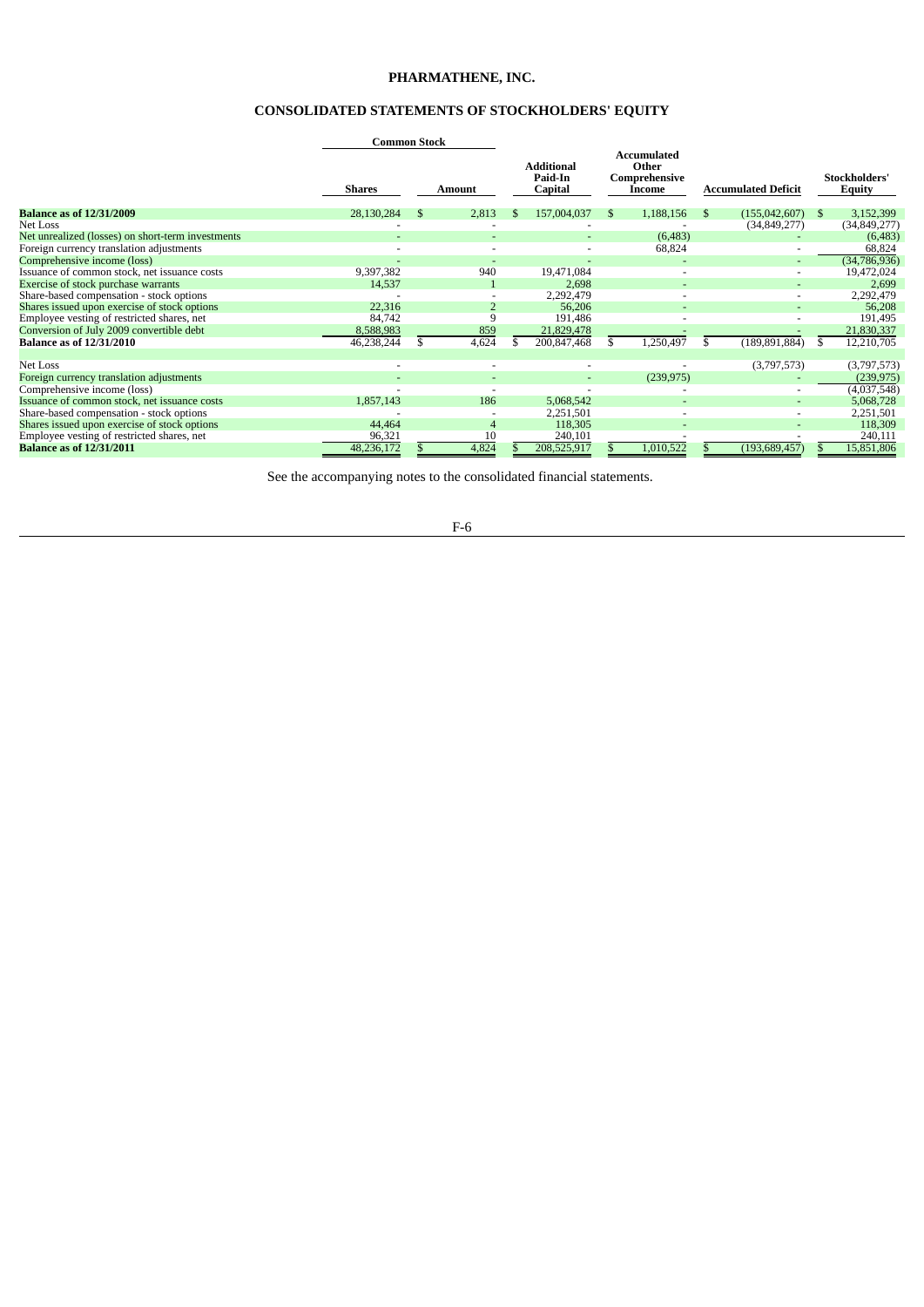# **CONSOLIDATED STATEMENTS OF CASH FLOWS**

|                                                                             | Year ended December 31, |               |                |  |  |
|-----------------------------------------------------------------------------|-------------------------|---------------|----------------|--|--|
|                                                                             | 2011                    |               | 2010           |  |  |
| <b>Operating activities</b>                                                 |                         |               |                |  |  |
| Net loss                                                                    | \$<br>$(3,797,573)$ \$  |               | (34, 849, 277) |  |  |
| Adjustments to reconcile net loss to net cash used in operating activities: |                         |               |                |  |  |
| Bad debt (recovery) expense                                                 | (40,524)                |               | 2,935,063      |  |  |
| Change in market value of derivative instruments                            | (7, 144, 983)           |               | 5,457,550      |  |  |
| Gain on the sale of assets held for sale                                    | (781, 760)              |               |                |  |  |
| Depreciation and amortization                                               | 461,073                 |               | 1,020,376      |  |  |
| Impairment of assets held for sale                                          |                         |               | 4,635,489      |  |  |
| Share-based compensation expense                                            | 2,565,961               |               | 2,513,159      |  |  |
| Non cash interest expense on debt                                           |                         |               | 4,653,633      |  |  |
| Changes in operating assets and liabilities:                                |                         |               |                |  |  |
| Accounts receivable                                                         | 208,048                 |               | 1,830,221      |  |  |
| Unbilled accounts receivable                                                | 987,408                 |               | 4,606,418      |  |  |
| Prepaid expenses and other current assets                                   | 1,293,850               |               | (399, 270)     |  |  |
| Accounts payable                                                            | (1,682,461)             |               | 1,245,975      |  |  |
| Accrued expenses and other liabilities                                      | 122,408                 |               | (8,513,914)    |  |  |
| Net cash used in operating activities                                       | (7,808,553)             |               | (14, 864, 577) |  |  |
| <b>Investing activities</b>                                                 |                         |               |                |  |  |
| Purchases of property and equipment                                         | (71, 439)               |               | (374, 581)     |  |  |
| Proceeds from the disposal of assets held for sale                          | 1,758,960               |               |                |  |  |
| Proceeds from sales of short-term investments                               |                         |               | 3,130,588      |  |  |
| Net cash provided by investing activities                                   | 1,687,521               |               | 2,756,007      |  |  |
| <b>Financing activities</b>                                                 |                         |               |                |  |  |
| Payments of debt obligations                                                |                         |               | (11, 439)      |  |  |
| Change in restricted cash requirements                                      |                         |               | (100,000)      |  |  |
| Net proceeds from issuance of common stock and warrants                     | 5,781,328               |               | 21,571,891     |  |  |
| Net cash provided by financing activities                                   | 5,781,328               |               | 21,460,452     |  |  |
| Effects of exchange rates on cash                                           | (208, 852)              |               | (240, 122)     |  |  |
| (Decrease) increase in cash and cash equivalents                            | (548, 556)              |               | 9,111,760      |  |  |
| Cash and cash equivalents, at beginning of year                             | 11,785,327              |               | 2,673,567      |  |  |
| Cash and cash equivalents, at end of year                                   | \$<br>11,236,771        | \$            | 11,785,327     |  |  |
| <b>Supplemental disclosure of cash flow information</b>                     |                         |               |                |  |  |
| Cash paid for interest                                                      | \$<br>54,573            | -S            | 1,234,142      |  |  |
| Cash paid for income taxes                                                  | \$<br>10,630            | $\mathcal{S}$ |                |  |  |
|                                                                             |                         |               |                |  |  |

See the accompanying notes to the consolidated financial statements.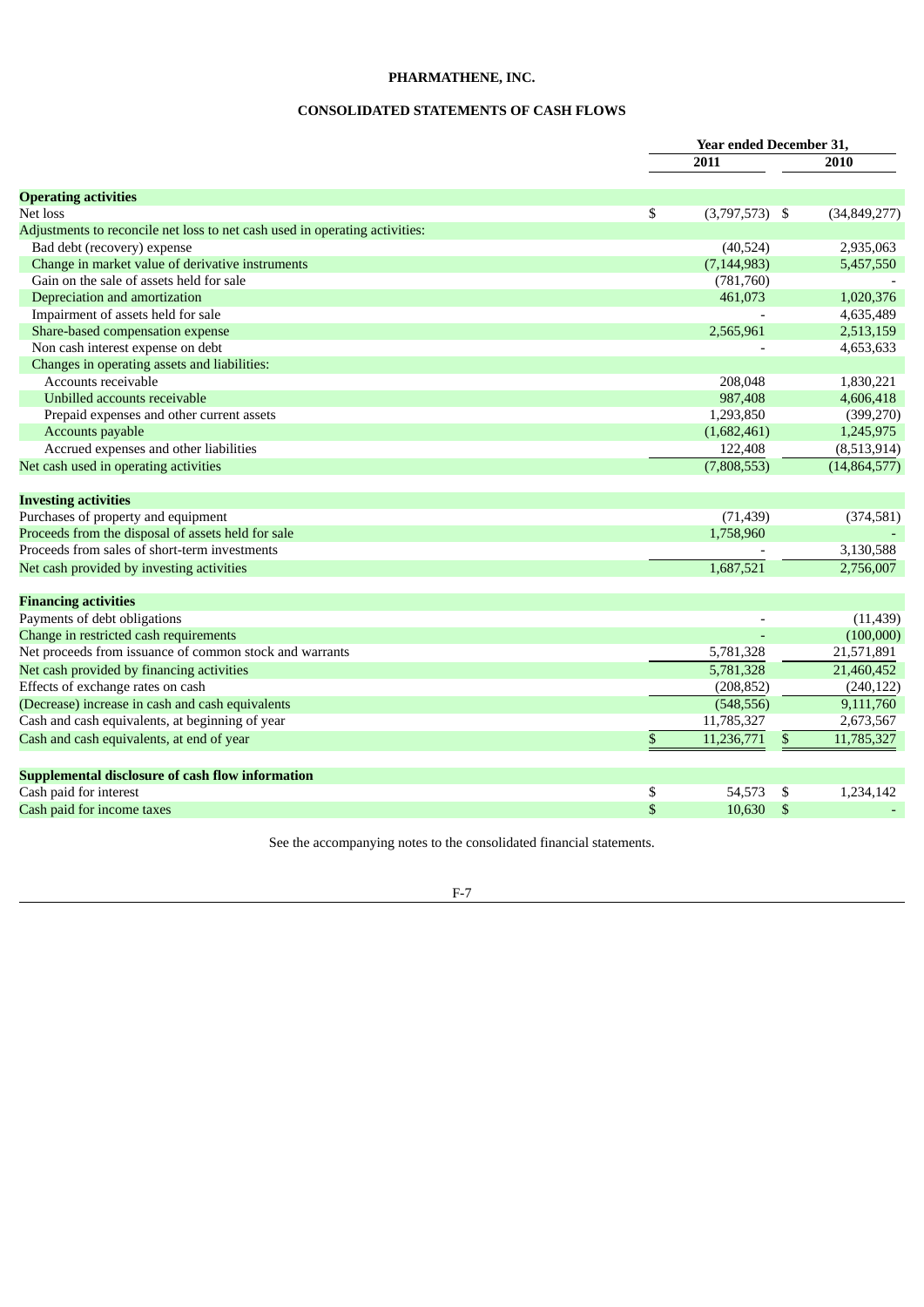## **PharmAthene, Inc. Notes to Consolidated Financial Statements As of and For the Year Ended December 31, 2011**

#### **Note 1 - Organization and Business**

PharmAthene, Inc. ("PharmAthene" ,the "Company", "we", "us" or "our") is incorporated under the laws of the State of Delaware and is a biopharmaceutical company focused on developing biodefense countermeasure applications. We are subject to those risks associated with any biopharmaceutical company that has substantial expenditures for research and development. There can be no assurance that our research and development projects will be successful, that products developed will obtain necessary regulatory approval, or that any approved product will be commercially viable. In addition, we operate in an environment of rapid technological change and are largely dependent on the services and expertise of our employees, consultants and other third parties.

Historically, we have performed under government contracts and grants and raised funds from investors (including additional debt and equity issued in 2009, 2010 and 2011) to sustain our operations. Our sources of funds include existing government grants and contracts. We may also elect to raise additional capital through debt and or equity to strengthen our financial position.

#### **Note 2 - Summary of Significant Accounting Policies**

#### *Basis of Presentation*

Our consolidated financial statements include the accounts of PharmAthene, Inc. and its wholly-owned subsidiaries, PharmAthene Canada, Inc, and PharmAthene UK Limited. All significant intercompany transactions and balances have been eliminated in consolidation. Our consolidated financial statements have been prepared in accordance with generally accepted accounting principles in the United States. We currently operate in one business segment. Certain prior period amounts have been reclassified to conform with current period presentation.

#### *Use of Estimates*

The preparation of financial statements in conformity with generally accepted accounting principles in the United States requires management to make estimates and assumptions that affect the reported amounts of assets and liabilities, disclosure of contingent assets and liabilities at the date of the financial statements, and the reported amounts of revenues and expenses during the reporting period. Actual results could differ from those estimates.

#### *Foreign Currency Translation*

The functional currency of our wholly owned foreign subsidiaries located in Canada and the United Kingdom is their local currency. Assets and liabilities of our foreign subsidiaries are translated into United States dollars based on exchange rates at the end of the reporting period. Income and expense items are translated at the weighted average exchange rates prevailing during the reporting period. Transaction gains or losses are included in the determination of net gain or loss, which was an approximate \$0.1 million loss and an approximately \$0.1 million gain for the years ending December 31, 2011 and 2010, respectively.

## *Comprehensive Loss and Accumulated Other Comprehensive Income*

Comprehensive loss includes the total of our net loss and all other changes in equity other than transactions with owners, including (i) changes in equity for cumulative translation adjustments resulting from the consolidation of foreign subsidiaries as the financial statements of the subsidiaries located outside of the United States are accounted for using the local currency as the functional currency, and (ii) unrealized gains and losses on short term available-for-sale investments.

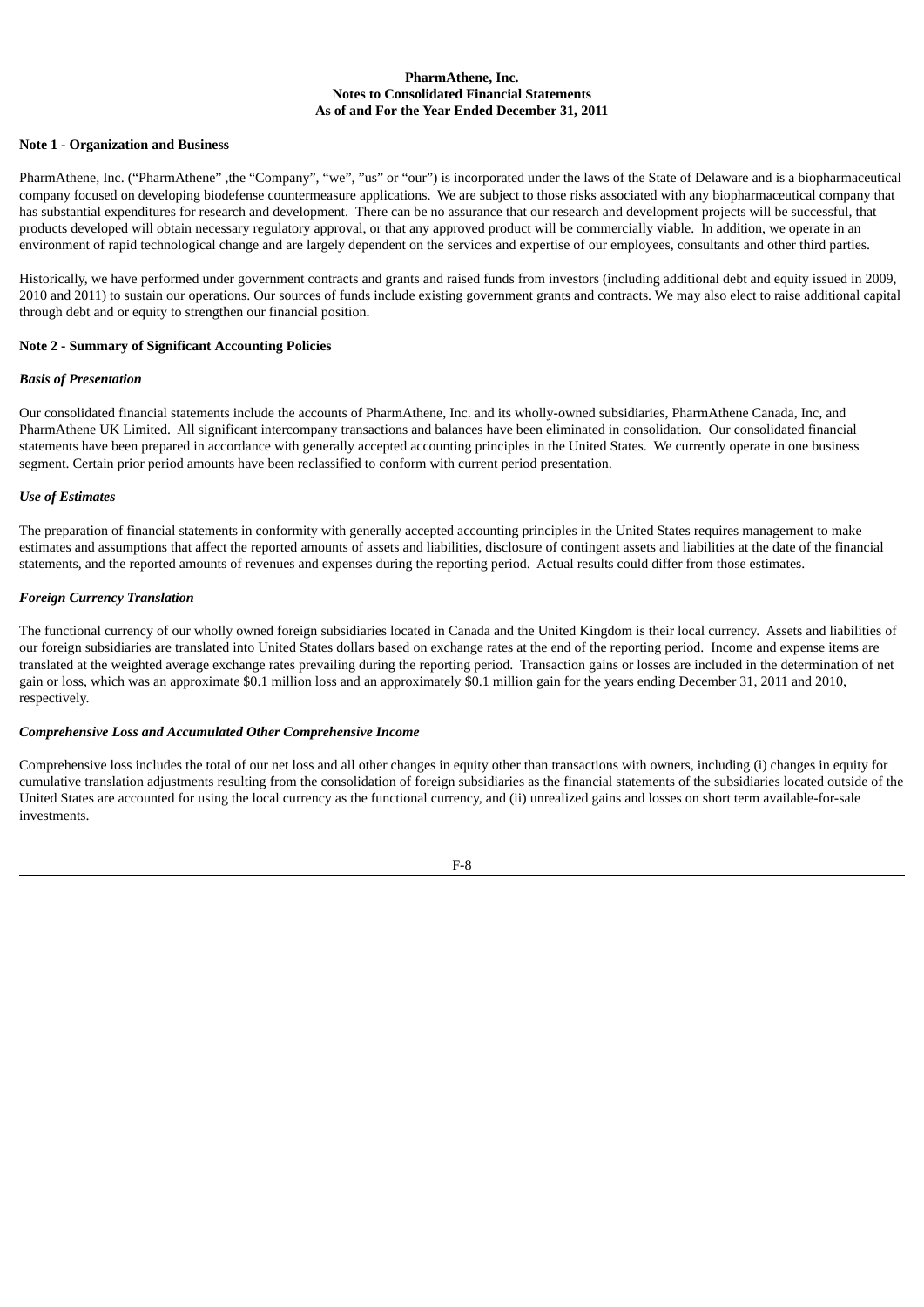|                                 |                         |  | Unrealized               | Accumulated                |
|---------------------------------|-------------------------|--|--------------------------|----------------------------|
|                                 | <b>Foreign Currency</b> |  | Gains (Losses)           | <b>Other Comprehensive</b> |
|                                 | Translation             |  | on Investments           | Income                     |
|                                 |                         |  |                          |                            |
| Balance as of December 31, 2009 | 1,181,673<br>S          |  | 6,483                    | 1,188,156                  |
| 2010 other comprehensive income | 68,824                  |  | (6,483)                  | 62,341                     |
| Balance as of December 31,2010  | 1.250.497               |  | $\overline{\phantom{a}}$ | 1,250,497                  |
| 2011 other comprehensive income | (239, 975)              |  |                          | (239, 975)                 |
| Balance as of December 31,2011  | 1,010,522               |  | $\overline{\phantom{a}}$ | 1,010,522                  |
|                                 |                         |  |                          |                            |

#### *Cash and Cash Equivalents*

Cash and cash equivalents, are stated at market value. We consider all highly liquid investments with original maturities of three months or less to be cash equivalents. Interest income earned on cash and cash equivalents and short-term investments was approximately \$17,000 and \$7,000 in 2011 and 2010, respectively.

#### *Restricted Cash and Letter of Credit*

As of December 31, 2011 and 2010 we had \$0.1 million in restricted cash associated with a letter of credit to support our corporate credit card program.

#### *Significant Customers and Accounts Receivable*

Our primary customers are the U.S. Department of Defense (the "DoD"), Chemical Biological Medical Systems ("CBMS"), the National Institute of Allergy and Infectious Diseases ("NIAID"), the Biomedical Advanced Research and Development Authority ("BARDA"), and the National Institute of Health ("NIH").

As of December 31, 2011 and 2010, the Company's trade receivable balances were comprised solely of receivables from these customers. Unbilled accounts receivable totaling \$3.0 million and \$4.0 million as of December 31, 2011 and 2010, respectively, relate to the contracts with these same customers.

#### *Property and Equipment*

Property and equipment consist of leasehold improvements, furniture and office equipment and computer and other equipment and are recorded at cost. Leasehold improvements are amortized over the economic life of the asset or the lease term, whichever is shorter. Property and equipment are depreciated using the straight-line method over the estimated useful lives of the respective assets as follows:

| <b>Asset Category</b>                                                                    | <b>Estimated Useful Life</b><br>(in Years) |
|------------------------------------------------------------------------------------------|--------------------------------------------|
| Leasehold improvements<br>Furniture and office equipment<br>Computer and other equipment | $8 - 10$<br>$3 - 5$                        |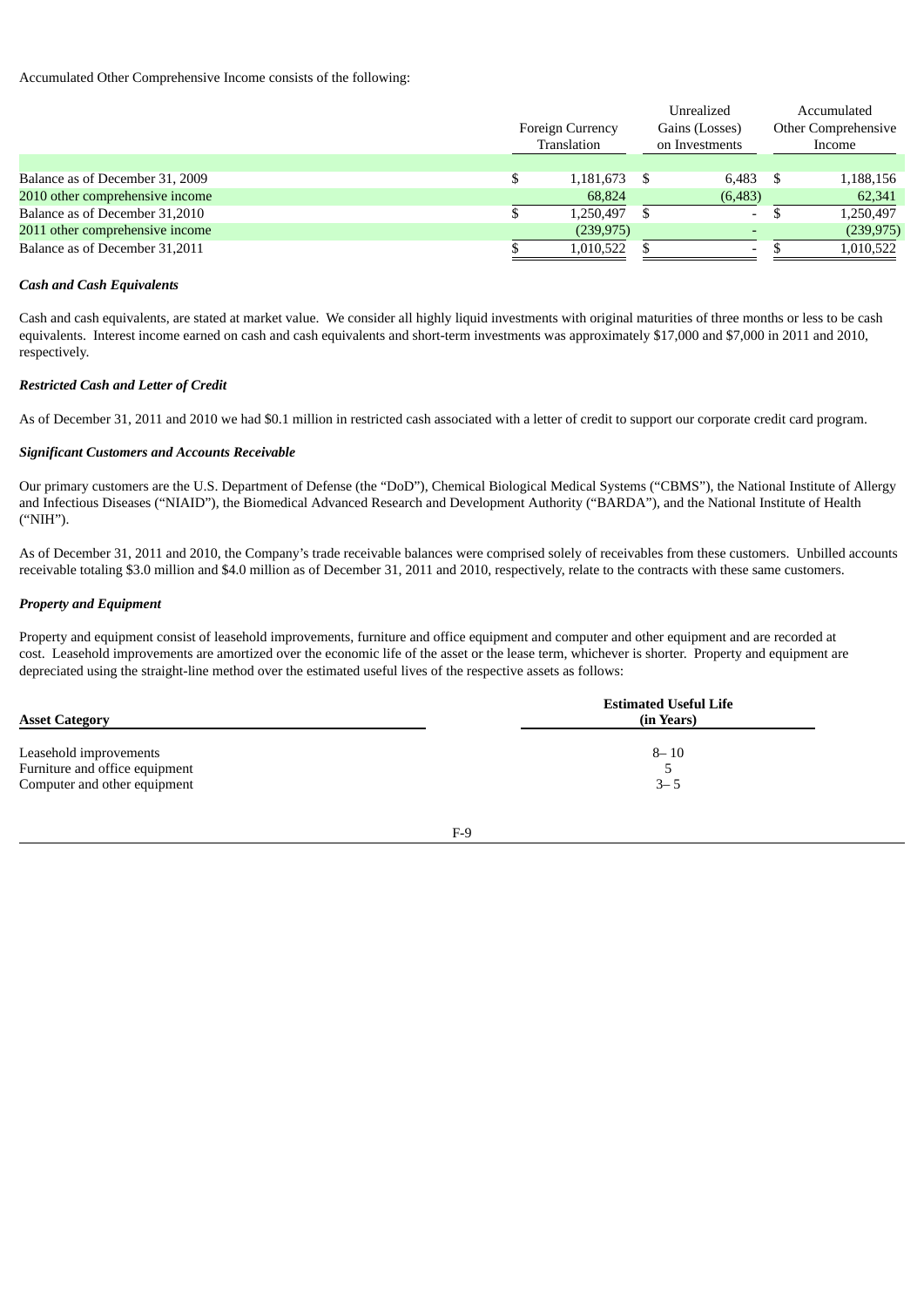## *Impairment of Long-Lived Assets*

Long-lived assets consist primarily of property and equipment. We review long-lived assets for impairment whenever events or changes in circumstances indicate that the carrying amount of an asset may not be recoverable. Recoverability of assets to be held and used is measured by a comparison of the carrying amount of an asset to future undiscounted net cash flows expected to be generated by the asset. Recoverability measurement and estimating of undiscounted cash flows is done at the lowest possible level for which we can identify assets. If such assets are considered to be impaired, the impairment to be recognized is measured by the amount by which the carrying amount of assets exceeds the fair value of the assets. We have realized an impairment of certain assets in the fourth quarter of 2010 associated with the closing of our Canadian operations upon the expiration of the Protexia® contract with the DoD. We recorded an impairment charge of approximately \$4.6 million included in depreciation and amortization expense in our 2010 consolidated statement of operations. In 2010 the remaining assets in Canada were reclassified as assets held for sale consisting of land and buildings of approximately \$0.5 million and \$0.5 million respectively. These assets were sold in the fourth quarter 2011 with a recognized gain of approximately \$0.8 million.

# *Concentration of Credit Risk*

Financial instruments that potentially subject us to concentrations of credit risk are primarily cash, restricted cash and cash equivalents, and billed and unbilled accounts receivable. We maintain our cash, restricted cash and cash equivalents in the form of money market accounts and overnight deposits with financial institutions that we believe are credit worthy.

# *Fair Value of Financial Instruments*

Our financial instruments primarily include cash, restricted cash and cash equivalents, accounts receivable, other current assets, accounts payable, accrued and other liabilities and derivative instruments. Due to the short-term nature of the cash and cash equivalents, accounts receivable (billed and unbilled), other current assets, accounts payable and accrued and other liabilities (including derivative instruments), the carrying amounts of these assets and liabilities approximate their fair value.

# *Intangible Assets and Goodwill*

In 2010 all of the patents associated with Protexia<sup>®</sup> were written down by approximately \$0.8 million associated with the decision to shut down the Canadian operation upon the expiration of the Protexia<sup>®</sup> contract with the DoD. There were no patents capitalized as of December 31, 2011 and December 31, 2010.

Goodwill represents the excess of purchase price over the fair value of net identifiable assets associated with acquisitions. We review the market value of the company as set by our stock price and the number of outstanding shares as of the end of the year. If that value is greater than the net book value of the Company's equity, no further analysis is needed. Changes in the Company's business strategy or adverse changes in market conditions could impact the impairment analyses and require the recognition of an impairment charge equal to the excess of the carrying value over its estimated fair value.

## *Revenue Recognition*

We generate our revenue from different types of contractual arrangements: cost-plus-fee contracts, cost reimbursable grants and fixed price contracts. Costs consist primarily of actual internal labor charges and external sub-contractor costs incurred plus an allocation of fringe benefits, overhead and general and administrative expenses as defined in the contract.

Revenues on cost-plus-fee contracts are recognized in an amount equal to the costs incurred during the period plus an estimate of the applicable fee earned. The estimate of the applicable fee earned is determined by reference to the contract: if the contract defines the fee in terms of risk-based milestones and specifies the fees to be earned upon the completion of each milestone, then the fee is recognized when the related milestones are earned, as further described below; otherwise, pursuant to the terms of the cost-plus fee contract, we estimate the fee earned in a given period by using a proportional performance method based on costs incurred during the period as compared to total estimated project costs and application of the resulting fraction to the total project fee specified in the contract.

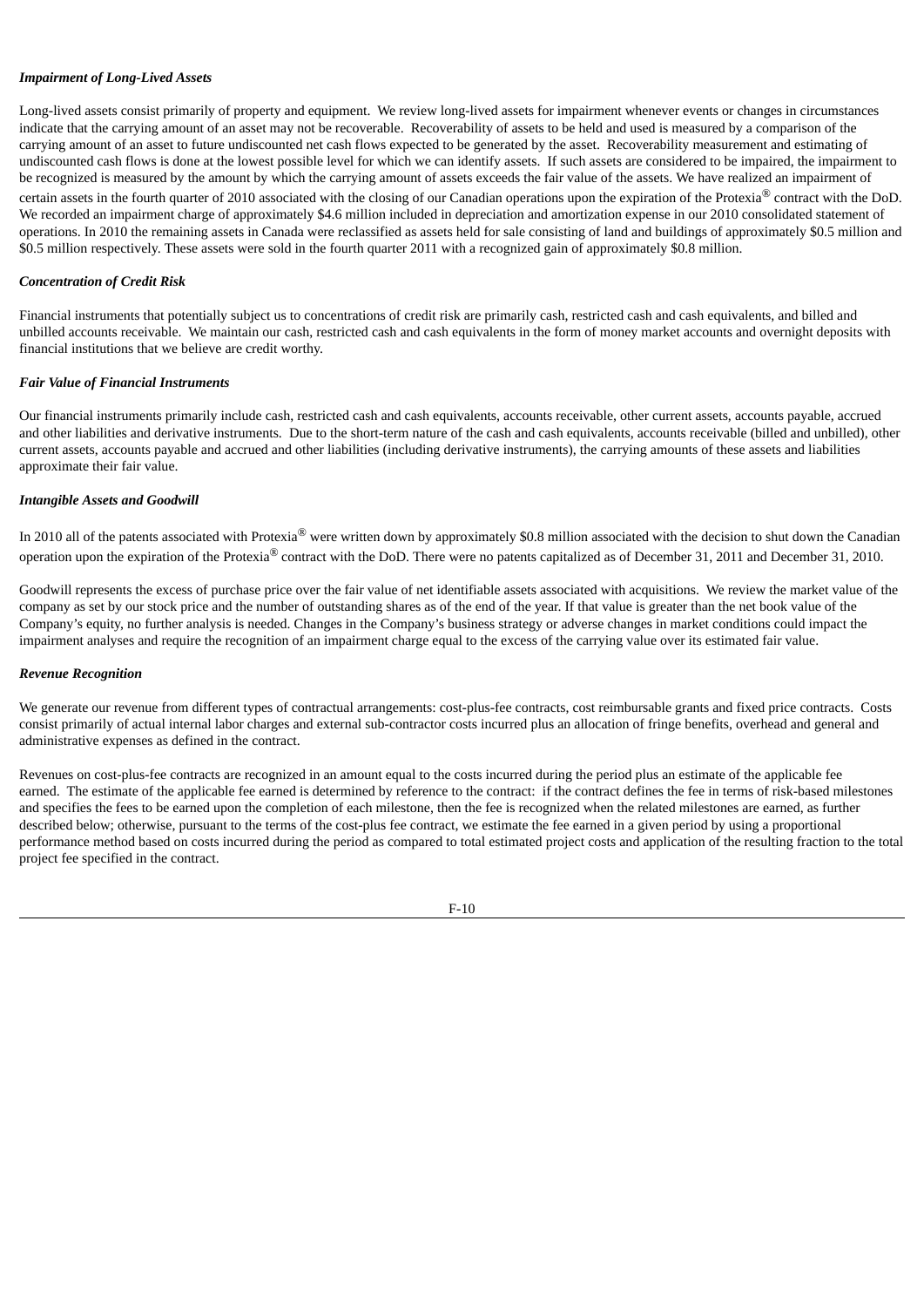Under the milestone method of revenue recognition, milestone payments, including milestone payments for fees, contained in research and development arrangements are recognized as revenue when: (i) the milestones are achieved; (ii) no further performance obligations with respect to the milestone exist; (iii) collection is reasonably assured; and (iv) substantive effort was necessary to achieve the milestone. Milestones are considered substantive if all of the following conditions are met: (1) it is commensurate with either our performance to meet the milestone or the enhancement of the value of the delivered item or items as a result of a specific outcome resulting from our performance to achieve the milestone, (2) it relates solely to past performance, and (3) the value of the milestone is reasonable relative to all the deliverables and payment terms (including other potential milestone consideration) within the arrangement . If a milestone is deemed not to be substantive, the Company recognizes the portion of the milestone payment as revenue that correlates to work already performed; the remaining portion of the milestone payment is deferred and recognized as revenue as the Company completes its performance obligations.

For fixed price contracts without substantive milestones as described above, revenue is recognized on the percentage-of-completion method in accordance with the applicable accounting guidance for long term contracts. The percentage-of completion method recognizes income as the contract progresses; recognition of revenue and profits generally related to the costs incurred in providing the services required under the contract. The use of the percentage-of completion method depends on the ability to make reasonable dependable estimates. The fact that circumstances may necessitate frequent revision of estimates does not indicate that the estimates are unreliable for the purpose for which they are used. Estimating is an integral part of our business activities, and there may be a necessity to revise estimates on contracts continually as the work progresses. As a result, amounts invoiced may differ from revenue recognized. Amounts invoiced to customers in excess of revenue recognized are reflected on the balance sheet as deferred revenue, a component of accrued expenses and other liabilities. We had recorded approximately \$0.5 million and \$0.0 million as deferred revenue as of December 31, 2011 and 2010, respectively.

As revenue is recognized in accordance with the terms of the contracts, related amounts are recorded as unbilled accounts receivable in our consolidated balance sheets. As specific contract invoices are generated and sent to our customers in accordance with a contract, invoiced amounts are transferred out of unbilled accounts receivable and into billed accounts receivable. Invoicing frequency and payment terms for cost-plus-fee contracts with our customers are defined within each contract, but are typically monthly invoicing with 30-60 day payment cycles.

We analyze each cost reimbursable grant to determine whether we should report such reimbursements as revenue or as an offset to our expenses incurred. For the years ended December 31, 2011 and 2010, we recorded approximately \$0.7 million and \$2.9 million, respectively, of costs reimbursed by the government as an offset to research and development expenses. Included in the 2010 grants was approximately \$0.9 million in therapeutic discovery tax grants which was offset against research and development expense in 2010.

## *Collaborative Arrangements*

Even though most of our products are being developed in conjunction with support by the U.S. Government, we are an active participant in that development, with exposure to significant risks and rewards of commercialization relating to the development of these pipeline products. In collaborations where we are deemed to be the principal participant of the collaboration, we recognize costs and revenues generated from third parties using the gross basis of accounting; otherwise, we use the net basis of accounting.

#### *Research and Development*

Research and development costs are expensed as incurred; advance payments are deferred and expensed as performance occurs. Research and development costs include salaries, facilities expense, overhead expenses, material and supplies, pre-clinical expense, clinical trials and related clinical manufacturing expenses, stock-based compensation expense, contract services and other outside services.

$$
F-11
$$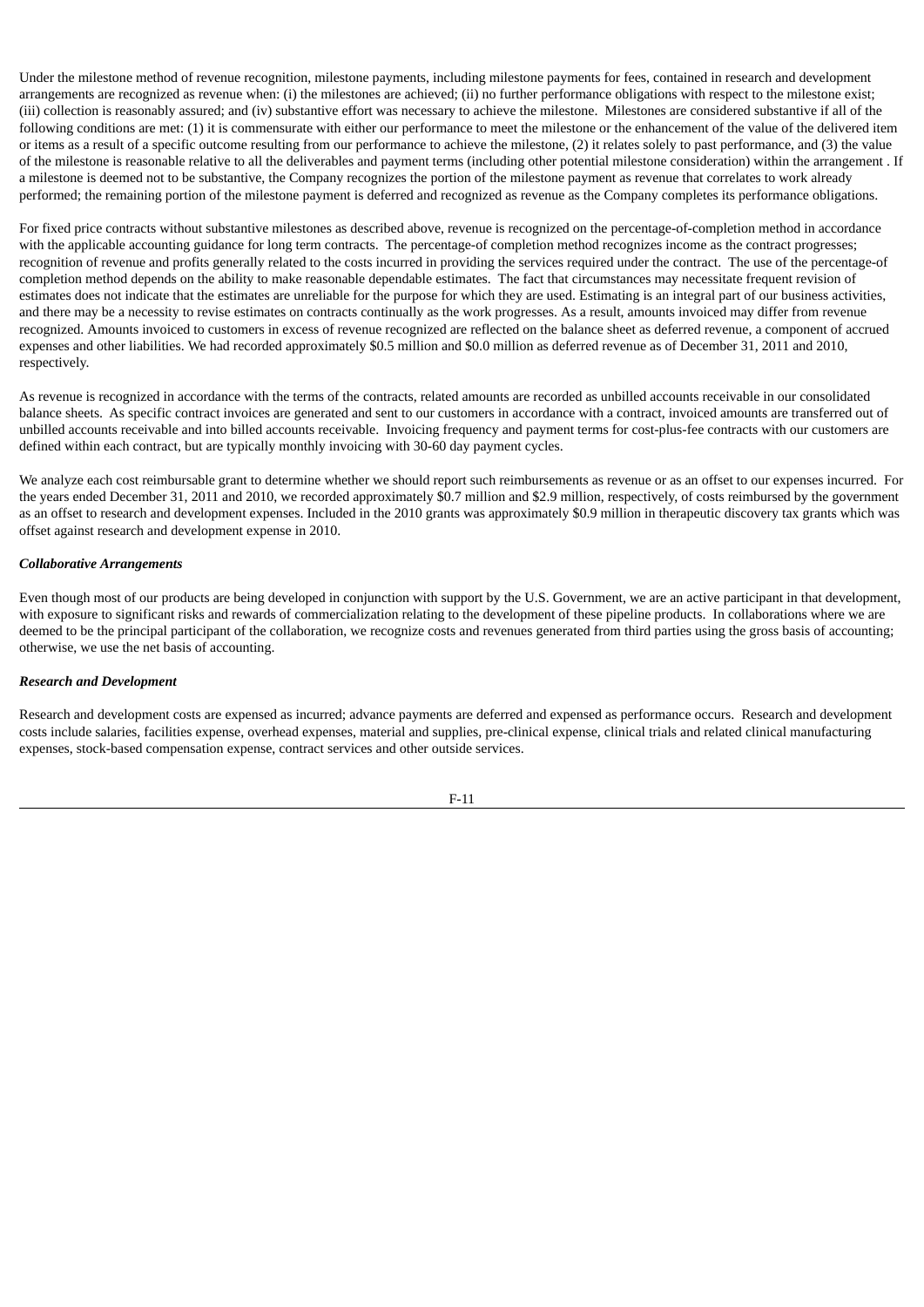#### *Share-Based Compensation*

We expense the estimated fair value of share-based awards granted to employees under our stock compensation plans. The fair value of restricted stock grants is determined based on the quoted market price of our common stock. Share-based compensation cost for stock options is determined at the grant date using an option pricing model. We have estimated the fair value of each stock option award using the Black-Scholes option pricing model. The Black-Scholes model considers, among other factors, the expected life of the award and the expected volatility of the Company's stock price. The value of the award that is ultimately expected to vest is recognized as expense on a straight line basis over the employee's requisite service period.

The fair value of restricted stock grants is determined based on the closing price of our common stock on the NYSE Amex on the award date and is ratably recognized as expense over the requisite service period. Employee share-based compensation expense is calculated based on awards ultimately expected to vest and has been reduced for estimated forfeitures.

Share-based compensation expense for 2011 and 2010, respectively, was:

|                                        | Year ended December 31, |      |           |  |
|----------------------------------------|-------------------------|------|-----------|--|
|                                        | 2011                    | 2010 |           |  |
| Research and development               | 754.554                 |      | 1,008,368 |  |
| General and administrative             | 1.811.407               |      | 1,504,791 |  |
| Total share-based compensation expense | 2,565,961               |      | 2,513,159 |  |

During 2011, we granted 1,934,566 options to employees, non-employee directors and consultants, and made restricted stock grants of 145,000 shares. At December 31, 2011, we had total unrecognized stock based compensation expense related to unvested awards of options and restricted shares of approximately \$4.0 million that we expect to recognize as expense over the next four years.

#### *Income Taxes*

We account for income taxes using the asset and liability method. Under this method, deferred tax assets and liabilities are recorded for the estimated future tax consequences attributable to differences between the financial statement carrying amounts of assets and liabilities and their respective tax bases. Deferred tax assets and liabilities are measured using enacted tax rates expected to apply to taxable income in the years in which those temporary differences are expected to be recovered or settled. The effect of a tax rate change on deferred tax assets and liabilities is recognized in income in the period that includes the enactment date. We record valuation allowances to reduce net deferred tax assets to the amount considered more likely than not to be realized. Changes in estimates of future taxable income can materially change the amount of such valuation allowances. As of December 31, 2011, we had recognized a valuation allowance to the full extent of our net deferred tax assets since the likelihood of realization of the benefit does not meet the more likely than not threshold.

We file a U.S. federal income tax return as well as returns for various state and foreign jurisdictions. Our income taxes have not been examined by any tax jurisdiction since our inception. Uncertain tax positions taken on our tax returns are accounted for as liabilities for unrecognized tax benefits. We recognize interest and penalties, if any, related to unrecognized tax benefits in other income (expense) in the consolidated statements of operations.

# *Basic and Diluted Net Loss Per Share*

*Income (loss) per share:* Basic income (loss) per share is computed by dividing consolidated net income (loss) by the weighted average number of common shares outstanding during the period, excluding unvested restricted stock.

For periods of net income when the effects are not anti-dilutive, diluted earnings per share is computed by dividing our net income by the weighted average number of shares outstanding and the impact of all potential dilutive common shares, consisting primarily of stock options, unvested restricted stock and stock purchase warrants. The dilutive impact of our dilutive potential common shares resulting from stock options and stock purchase warrants is determined by applying the treasury stock method.

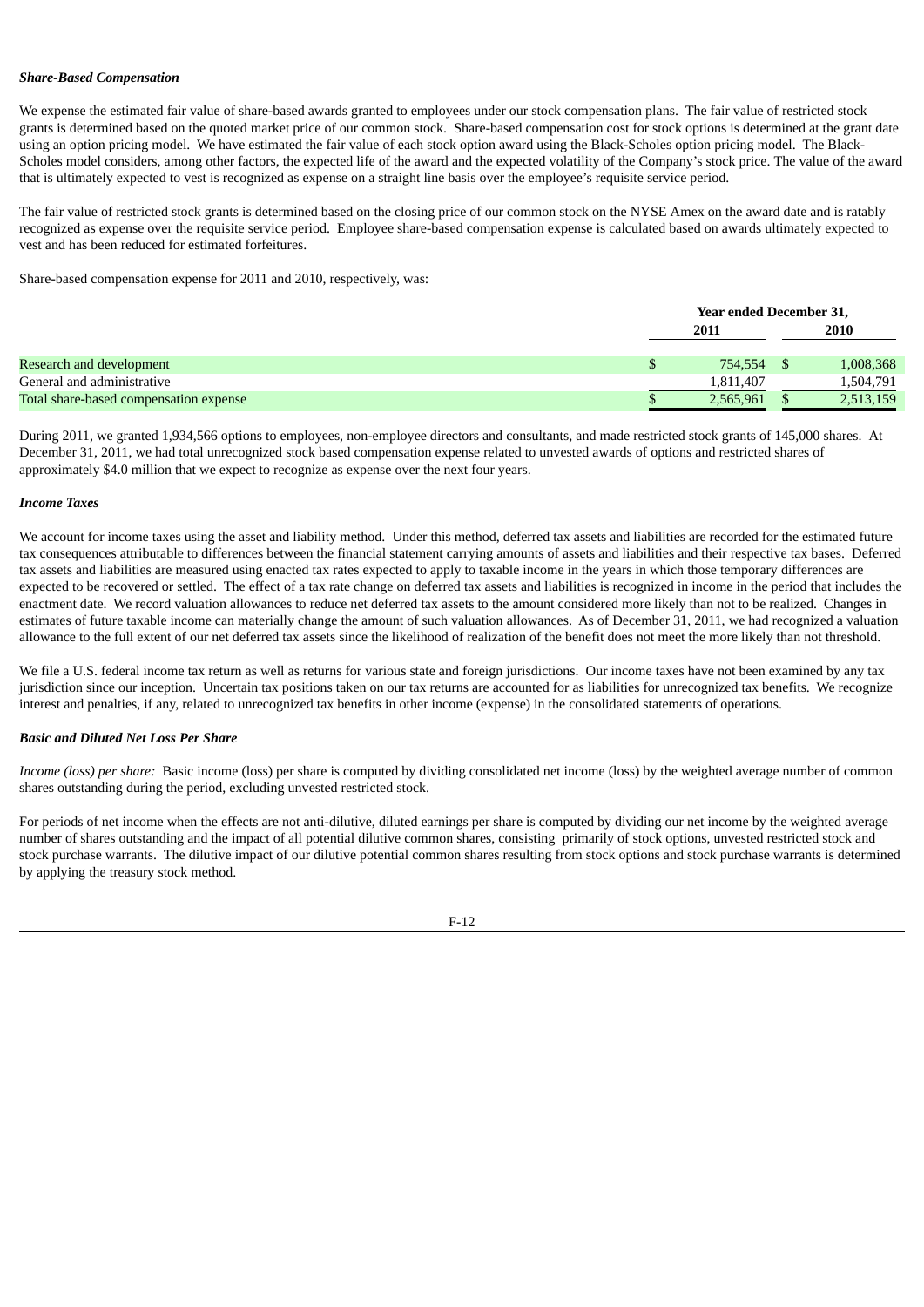For the periods of net loss, diluted loss per share is calculated similarly to basic loss per share because the impact of all dilutive potential common shares is anti-dilutive due to the net losses. A total of approximately 12.0 million and 10.7 million potential dilutive shares have been excluded in the calculation of diluted net loss per share in 2011 and 2010, respectively, because their inclusion would be anti-dilutive.

## *Recent Accounting Pronouncements*

In October 2009, the Financial Accounting Standards Board, or the FASB, issued Accounting Standards Update 2009-13, *"Revenue Recognition (Topic 605) Multiple-Deliverable Revenue Arrangements, a consensus of the FASB Emerging Issues Task Force,"* or ASU 2009-13. ASU 2009-13 amends existing accounting guidance for separating consideration in multiple-deliverable arrangements. ASU 2009-13 establishes a selling price hierarchy for determining the selling price of a deliverable. The selling price used for each deliverable will be based on vendor-specific objective evidence if available, third party evidence if vendor-specific evidence is not available, or the estimated selling price if neither vendor-specific evidence nor third-party evidence is available. ASU 2009- 13 eliminates the residual method of allocation and requires that consideration be allocated at the inception of the arrangement to all deliverables using the "relative selling price method." The relative selling price method allocates any discount in the arrangement proportionately to each deliverable on the basis of each deliverable's selling price. ASU 2009-13 requires that a vendor determine its best estimate of selling price in a manner that is consistent with that used to determine the price to sell the deliverable on a stand-alone basis. ASU 2009-13 is effective prospectively for revenue arrangements entered into or materially modified in fiscal years beginning on or after June 15, 2010, with earlier adoption permitted. We adopted ASU 2009-13 on January 1, 2011. The adoption of ASU 2009-13 did not have any material effect on our results of operation, financial position or cash flows.

In April 2010, the FASB issued Accounting Standards Update 2010-17, *"Revenue Recognition—Milestone Method (Topic 605) Milestone Method of Revenue Recognition, a consensus of the FASB Emerging Issues Task Force"* or ASU 2010-17. ASU 2010-17 provides guidance on the criteria that should be met for determining whether the milestone method of revenue recognition is appropriate. A vendor can recognize consideration that is contingent upon achievement of a milestone in its entirety as revenue in the period in which the milestone is achieved only if the milestone meets all criteria to be considered substantive. For the milestone to be considered substantive, the considerations earned by achieving the milestone should meet all of the following criteria: (i) be commensurate with either the vendor's performance to achieve the milestone or the enhancement of the value of the item delivered as a result of a specific outcome resulting from the vendor's performance to achieve the milestone, (ii) relate solely to past performance, and (iii) be reasonable relative to all deliverables and payment terms in the arrangement. An individual milestone may not be bifurcated and an arrangement may include more than one milestone. Accordingly, an arrangement may contain both substantive and non-substantive milestones. ASU 2010-17 is effective prospectively for milestones achieved in fiscal years, and interim periods within those years, beginning on or after June 15, 2010, with earlier adoption permitted. We adopted ASU 2010-17 on January 1, 2011. The adoption of ASU 2010-17 did not have any material effect on our results of operation, financial position or cash flows.

In June 2011, the FASB issued ASU 2011-05, *Comprehensive Income (Topic 220): Presentation of Comprehensive Income* (ASU 2011-05). This guidance is intended to increase the prominence of other comprehensive income in financial statements by presenting it in either a single statement or two-statement approach. ASU 2011-05 is effective for the Company beginning January 1, 2012. The adoption of ASU 2011-05 will not have a material effect on the Company's results of operation, financial position or cash flows.

In September 2011, the FASB issued ASU 2011-08, *Intangibles-Goodwill and Other (Topic 350)* (ASU 2011-08). Previous guidance required an entity to test goodwill for impairment, on at least an annual basis, by comparing the fair value of a reporting unit with its carrying amount, including goodwill. If the fair value of a reporting unit is less than its carrying amount, then a second step of the test must be performed to measure the amount of the impairment loss, if any. Under the amendments in ASU 2011-08, an entity is not required to calculate the fair value of a reporting unit unless the entity determines that it is more likely than not that its fair value is less than its carrying amount. The provisions of ASU 2011-08 become effective January 1, 2012. We do not expect the adoption of ASU 2011-08 to have a material effect on our results of operation, financial position or cash flows.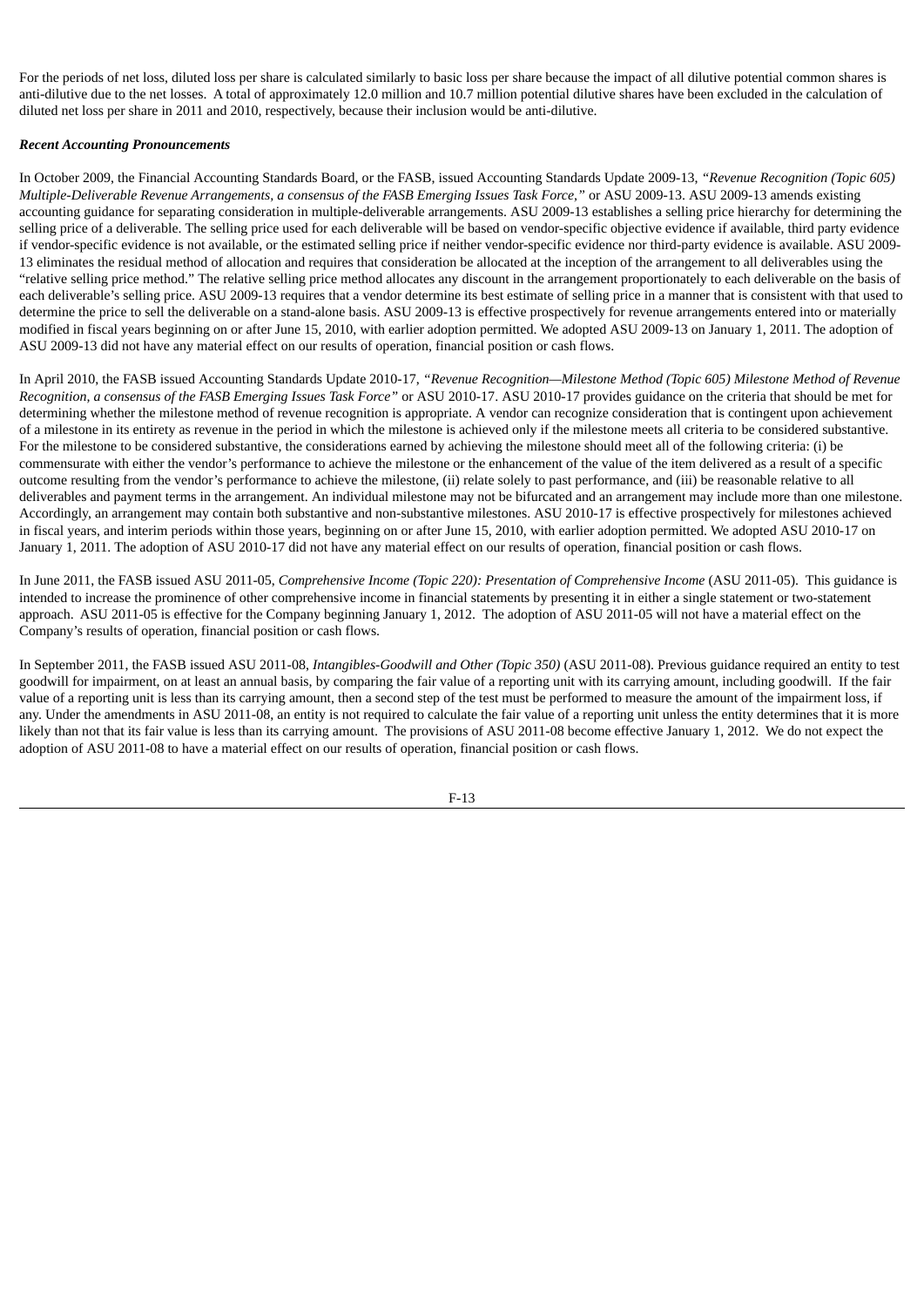## **Note 3 - Exit Activities**

In the fourth quarter 2010, we closed our production facility in Canada in conjunction with the completion of the Protexia<sup>®</sup> contract. In conjunction with the closure, we recorded an impairment charge of \$4.6 million and leaving a remaining value of \$1.0 million in Assets Held for Sale at December 31, 2010. We sold these assets in the fourth quarter of 2011 for approximately \$1.8 million.

#### **Note 4 - Fair Value Measurements**

We define fair value as the exchange price that would be received for an asset or paid to transfer a liability (an exit price) in the principal or most advantageous market for the asset or liability in an orderly transaction between market participants at the measurement date. We report assets and liabilities that are measured at fair value using a three-level fair value hierarchy that prioritizes the inputs used to measure fair value. This hierarchy maximizes the use of observable inputs and minimizes the use of unobservable inputs. The three levels of inputs used to measure fair value are as follows:

- Level  $1$  Quoted prices in active markets for identical assets or liabilities.
- Level 2 Observable inputs other than quoted prices included in Level 1, such as quoted prices for similar assets and liabilities in active markets; quoted prices for identical or similar assets and liabilities in markets that are not active; or other inputs that are observable or can be corroborated by observable market data.
- Level 3 Unobservable inputs that are supported by little or no market activity and that are significant to the fair value of the assets or liabilities. This includes certain pricing models, discounted cash flow methodologies and similar techniques that use significant unobservable inputs.

An asset's or liability's level within the fair value hierarchy is based on the lowest level of any input that is significant to the fair value measurement. At each reporting period, we perform a detailed analysis of our assets and liabilities that are measured at fair value. All assets and liabilities for which the fair value measurement is based on significant unobservable inputs or instruments which trade infrequently and therefore have little or no price transparency are classified as Level 3.

We have segregated our financial assets and liabilities that are measured at fair value into the most appropriate level within the fair value hierarchy based on the inputs used to determine the fair value at the measurement date in the table below. We have no non-financial assets and liabilities that are measured at fair value at December 31, 2011.

|                    |        | As of December 31, 2011 |        |    |                |    |                |     |                |
|--------------------|--------|-------------------------|--------|----|----------------|----|----------------|-----|----------------|
|                    |        | Level 1                 |        |    | <b>Level 2</b> |    | <b>Level 3</b> |     | <b>Balance</b> |
| <b>Liabilities</b> |        |                         |        |    |                |    |                |     |                |
| Derivatives        | \$     |                         | $\sim$ | \$ | $\sim$         | \$ | 1,886,652      | -\$ | 1,886,652      |
|                    |        | As of December 31, 2010 |        |    |                |    |                |     |                |
|                    |        | Level 1                 |        |    | <b>Level 2</b> |    | <b>Level 3</b> |     | <b>Balance</b> |
| <b>Liabilities</b> |        |                         |        |    |                |    |                |     |                |
| <b>Derivatives</b> | \$     |                         | $\sim$ | \$ | $\sim$         | \$ | 8,362,995      | \$  | 8,362,995      |
|                    |        |                         |        |    |                |    |                |     |                |
|                    | $F-14$ |                         |        |    |                |    |                |     |                |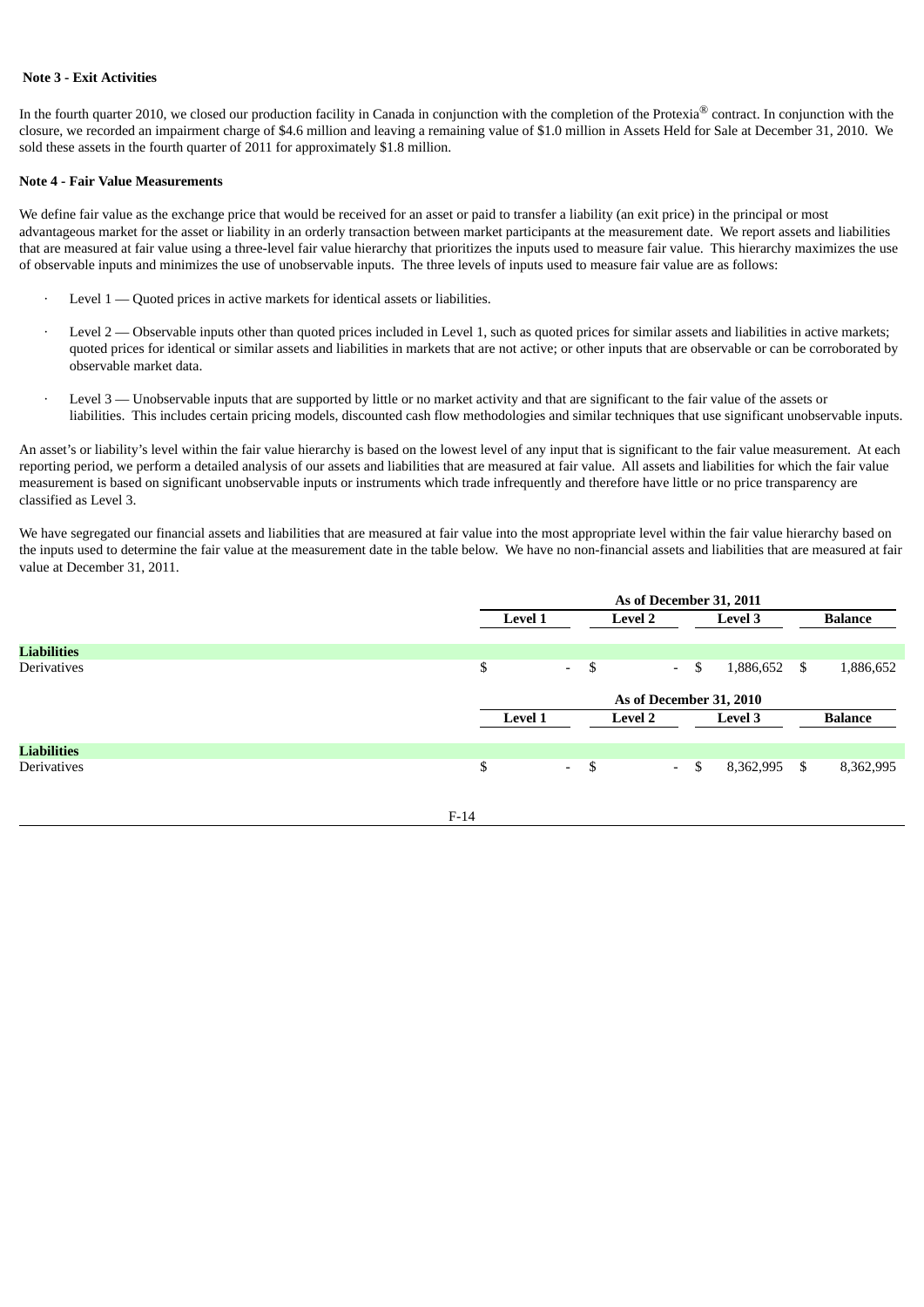The following table sets forth a summary of changes in the fair value of our Level 3 liabilities for the years ended December 31, 2011 and 2010:

| <b>Description</b>      | <b>Balance as of</b><br><b>December</b><br>31, 2010 |                                                     |                        | <b>New Liabilities</b><br><b>Unrealized (Gains)</b> |      |                    |  |                          | <b>Balance as of</b><br>December 31,<br>2011 |                                              |
|-------------------------|-----------------------------------------------------|-----------------------------------------------------|------------------------|-----------------------------------------------------|------|--------------------|--|--------------------------|----------------------------------------------|----------------------------------------------|
| Stock purchase warrants | \$                                                  | 8,362,995                                           | - \$                   | 668,640                                             | - \$ | $(7, 144, 983)$ \$ |  | 1,886,652                |                                              |                                              |
| <b>Description</b>      |                                                     | <b>Balance as of</b><br><b>December</b><br>31, 2009 | <b>New Liabilities</b> |                                                     |      |                    |  | <b>Unrealized Losses</b> |                                              | <b>Balance as of</b><br>December 31,<br>2010 |
| Stock purchase warrants | \$                                                  | 835,299                                             | - \$                   | 2,070,146                                           | -S   | 5,457,550          |  | 8,362,995                |                                              |                                              |

The gains on the derivative instruments are classified in other income (expenses) as the change in market value of derivative instruments in our consolidated statements of operations. The fair value of our stock purchase warrants and conversion option is determined based on the Black-Scholes option pricing model. Use of the Black-Scholes option-pricing model requires the use of unobservable inputs such as the expected term, anticipated volatility and expected dividends.

# **Note 5 - Property and Equipment**

Property and equipment consisted of the following:

|                                | December 31,     |      |             |  |
|--------------------------------|------------------|------|-------------|--|
|                                | 2011             | 2010 |             |  |
|                                |                  |      |             |  |
| Leasehold improvements         | \$<br>758,126 \$ |      | 758,126     |  |
| Furniture and office equipment | 234,018          |      | 192,943     |  |
| Computer and other equipment   | 1,409,580        |      | 1,379,216   |  |
|                                | 2,401,724        |      | 2,330,285   |  |
| Less accumulated depreciation  | (1,613,058)      |      | (1,151,869) |  |
| Property and equipment, net    | 788.666          |      | 1,178,416   |  |

Depreciation expense for the years ended December 31, 2011 and 2010 was \$0.5 million and \$0.9 million, respectively. The Company recorded an impairment charge in 2010 of approximately \$3.8 million associated with the closing of the Canadian operation upon the expiration of the Protexia<sup>®</sup> contract that is included within depreciation and amortization expense in the consolidated statement of operations. Land of approximately \$0.5 million and building and leasehold improvements of approximately \$0.5 million were reclassified as assets held for sale as part of the impairment associated with the closing of the Canadian operation in the fourth quarter of 2010. These assets were sold in the fourth quarter 2011.

## **Note 6 – Intangible Assets**

In conjunction with our decision to close our Canadian operation upon the expiration of the Protexia® contract with the DoD, we wrote off the remaining value of patents in the fourth quarter of 2010 of approximately \$0.8 million. This charge is included in depreciation and amortization in the accompanying 2010 consolidated statement of operations. There was no carrying value for capitalized patents as of December 31, 2011 and December 31, 2010.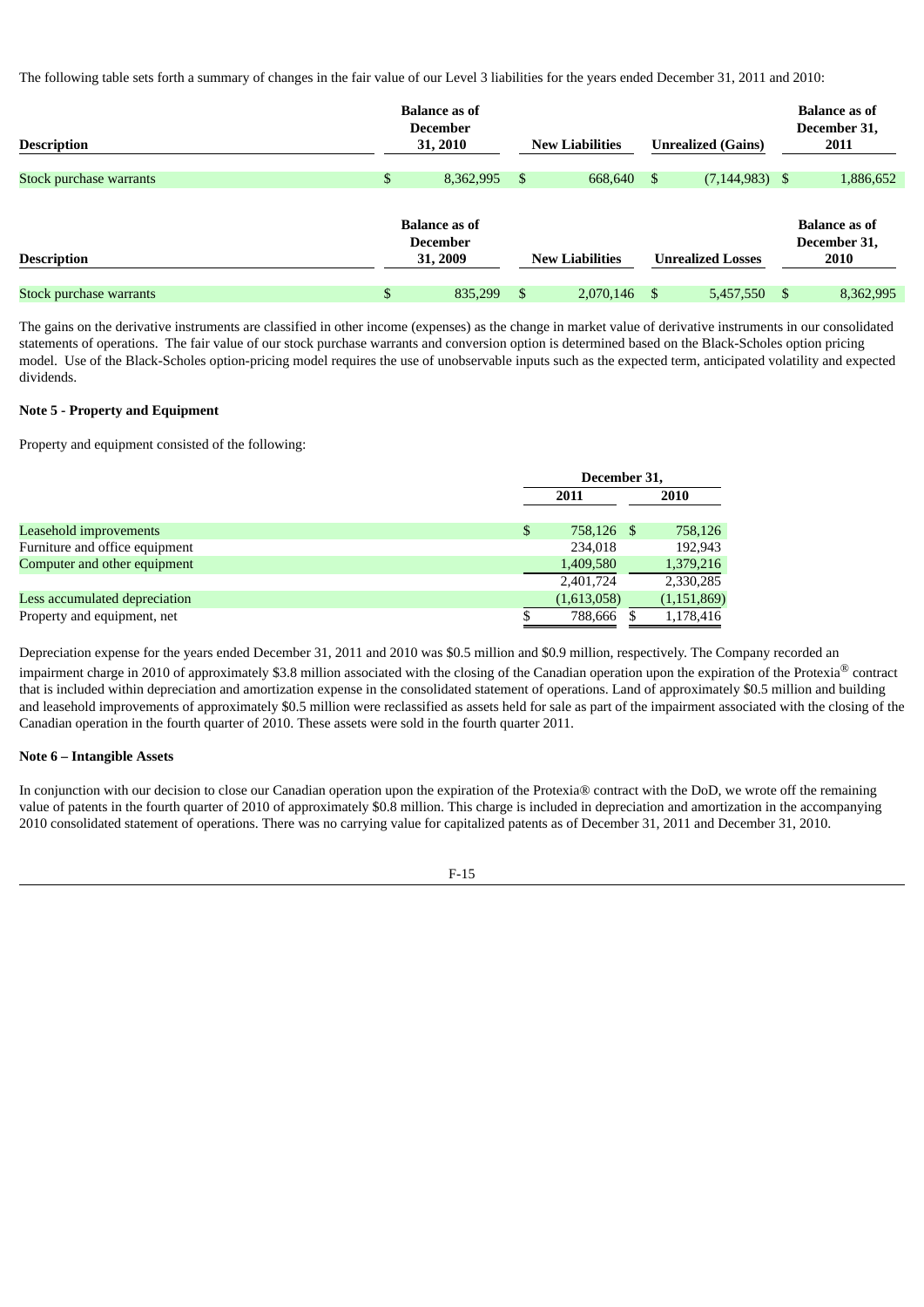## **Note 7 - Accrued Expenses and Other Liabilities**

Accrued expenses and other liabilities consisted of the following:

|      | December 31, |      |                |  |
|------|--------------|------|----------------|--|
| 2011 |              | 2010 |                |  |
|      |              |      | 1,384,922      |  |
|      | 423,756      |      | 791,697        |  |
|      | 752,469      |      | 778,718        |  |
|      | 514,312      |      |                |  |
|      |              |      | 79,947         |  |
|      | 3,169,642    |      | 3,035,284      |  |
|      | S            |      | $1,479,105$ \$ |  |

#### **Note 8 - Debt**

#### *Convertible Notes*

In July 2009, we issued approximately \$19.3 million of convertible notes ("Convertible Notes") and stock purchase warrants to note investors in a private placement.

In November 2010, holders of Convertible Notes in the aggregate principal amount (plus accrued interest) of approximately \$17.0 million converted their notes into approximately 6.7 million shares of common stock (at the stated conversion price of \$2.54 per share) pursuant to an early conversion offer we made to all holders. During the fourth quarter of 2010, we expensed approximately \$1.1 million related to the early conversion offer. After we issued a redemption (call) notice in November 2010, holders of additional Convertible Notes in the aggregate principal amount (plus accrued interest) of approximately \$4.8 million converted their notes into approximately 1.9 million shares. A Convertible Note with a principal amount (plus accrued interest) of approximately \$11,000 was not converted: We paid the holder of that note approximately \$11,000 in cash to satisfy our obligations under such note on the redemption date. As a result of these actions, none of the Convertible Notes remained outstanding as of December 31, 2010.

We incurred approximately \$5.8 million of interest expense related to the Convertible Notes in 2010.

## **Note 9 - Commitments and Contingencies**

## *Leases*

We lease our offices in the United States under a 10 year operating lease, which commenced on May 1, 2007. We also lease offices in North Carolina with the lease term expiring in December 2012. Remaining annual minimum payments for these two leases are as follows:

| 2012 | \$<br>797,500 |
|------|---------------|
| 2013 | \$<br>774,400 |
| 2014 | \$<br>797,700 |
| 2015 | \$<br>821,600 |
| 2016 | \$<br>846,200 |
| 2017 | \$<br>356,900 |

For each of the years ended December 31, 2011 and 2010 total rent expense under operating lease agreements approximated \$0.8 million and \$1.0 million, respectively.

## *License Agreements*

In connection with an acquisition in March 2005, we acquired a license agreement for the rights to certain technologies. This agreement included an option to license product processing technology necessary to perform development of Protexia® as required under our government contract with the DoD. We executed a new licensing agreement with a development company in 2007 which resulted in a license to all technology provided under the original agreement including the necessary purification technology previously included in an option and access to additional information and technology deemed to be essential for development of Protexia® and performance under the DoD contract.

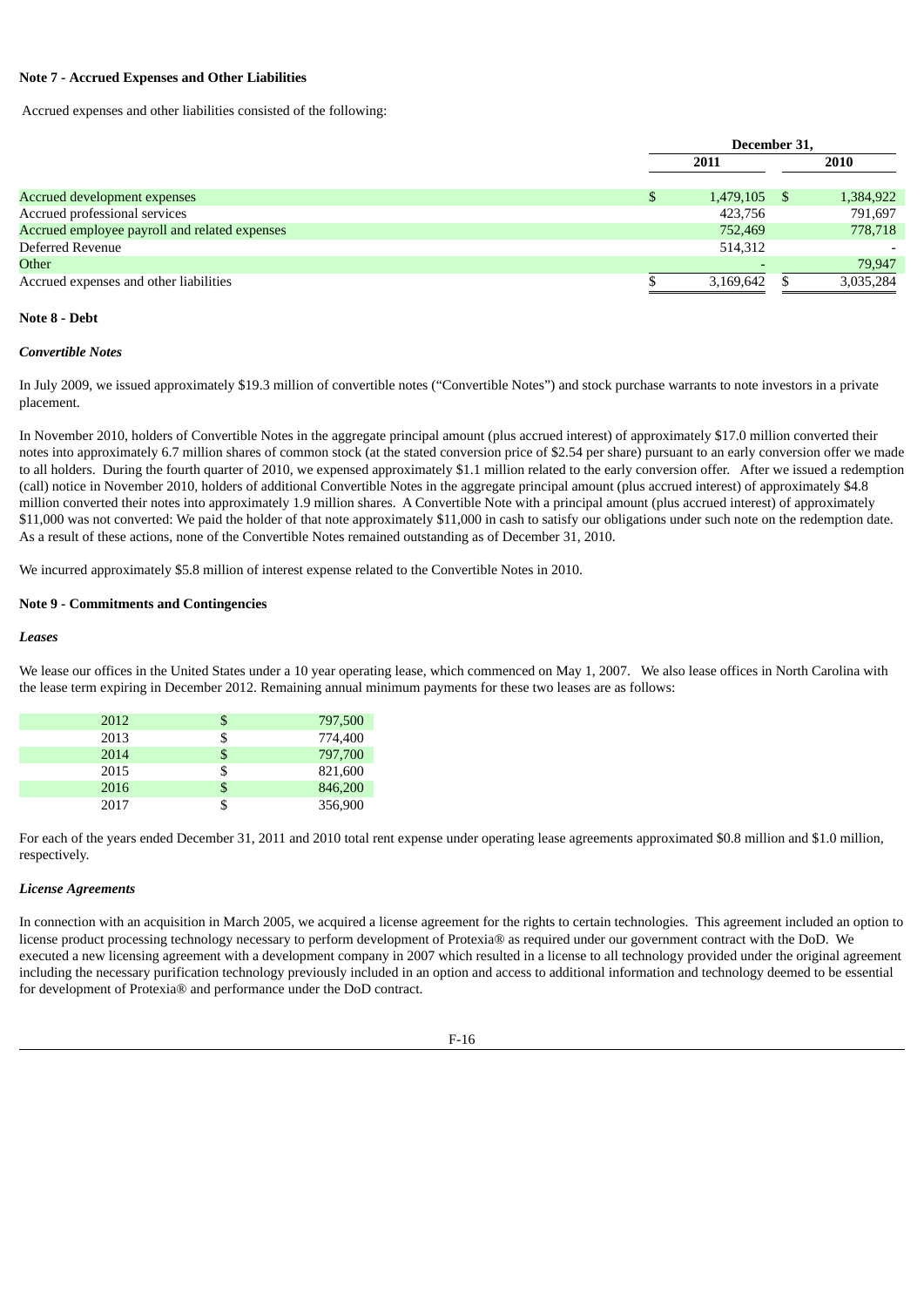In 2006 we licensed certain patent rights from a research company. The license agreement required a \$50,000 up-front payment, provides for a sublicense fee of 20% and provides for milestone payments of \$25,000 upon the granting of a U.S. patent, \$200,000 upon the initiation of certain studies or trials, and \$250,000 upon Biologic License Application approval. Upon commercialization, the license agreement requires royalty payments equal to a specified percentage of future sales of products for both government procurement and commercial market sales subject to the license through the expiration of the licensed patents. No sublicense fee or milestone payments were incurred in 2011 or 2010.

In 2006 we entered into a research and licensing agreement allowing for the licensing of certain patent rights from a research company. The agreement includes research expense reimbursement payments and certain development milestone payments. Upon commercialization, the license agreement requires royalty payments equal to a specified percentage of future sales of products for both government procurement and commercial market sales subject to the license through the expiration of the licensed patents. No research expense reimbursement payments or milestone payments were incurred in 2011 or 2010.

In connection with an acquisition in 2008, we acquired license agreements with The Defence Science and Technology Laboratory of the United Kingdom Ministry of Defence ("DSTL") for the rights to certain technologies. These agreements allow for the licensing of certain patents and technology necessary to perform development of the rPA and plague vaccine programs as required under the Company's government contracts with the NIAID. Upon commercialization, the license agreements require that PharmAthene make royalty payments equal to a specified percentage of future sales of products for both government procurement and commercial markets. No royalty payments on these licenses have been incurred.

#### *SIGA Litigation*

In December 2006, we filed a complaint against SIGA Technologies, Inc. ("SIGA") in the Delaware Court of Chancery. The complaint alleged, among other things, that we have the right to license exclusively development and marketing rights for SIGA's drug candidate, ST-246, pursuant to a merger agreement between the parties that was terminated in 2006. The complaint also alleged that SIGA failed to negotiate in good faith the terms of such a license pursuant to the terminated merger agreement.

In September 2011, the Court issued an opinion in the case finding that SIGA had breached certain contractual obligations to us and upholding our claims of promissory estoppel. The Court awarded us the right to receive 50% of all net profits related to the sale of ST-246 and related products for 10 years following initial commercial sale of the drug once SIGA earns \$40 million in net profits from the sale of ST-246 and related products. The Court also awarded us onethird of our reasonable attorney's fees and expert witness fees.

SIGA has stated it intends to appeal this decision to the Delaware Supreme Court. We can provide no assurances that SIGA will not prevail on its appeal and that the Delaware Supreme Court will not overturn the trial court's decision awarding us a 10 year 50% net profit in sales of ST-246 and related products.

#### *Government Contracting*

Payments to the Company on cost-plus-fee contracts are provisional and are subject to adjustment upon audit by the Defense Contract Audit Agency. In our opinion, adjustments that may result from audits are not expected to have a material effect on the our financial position, results of operations, or cash flows.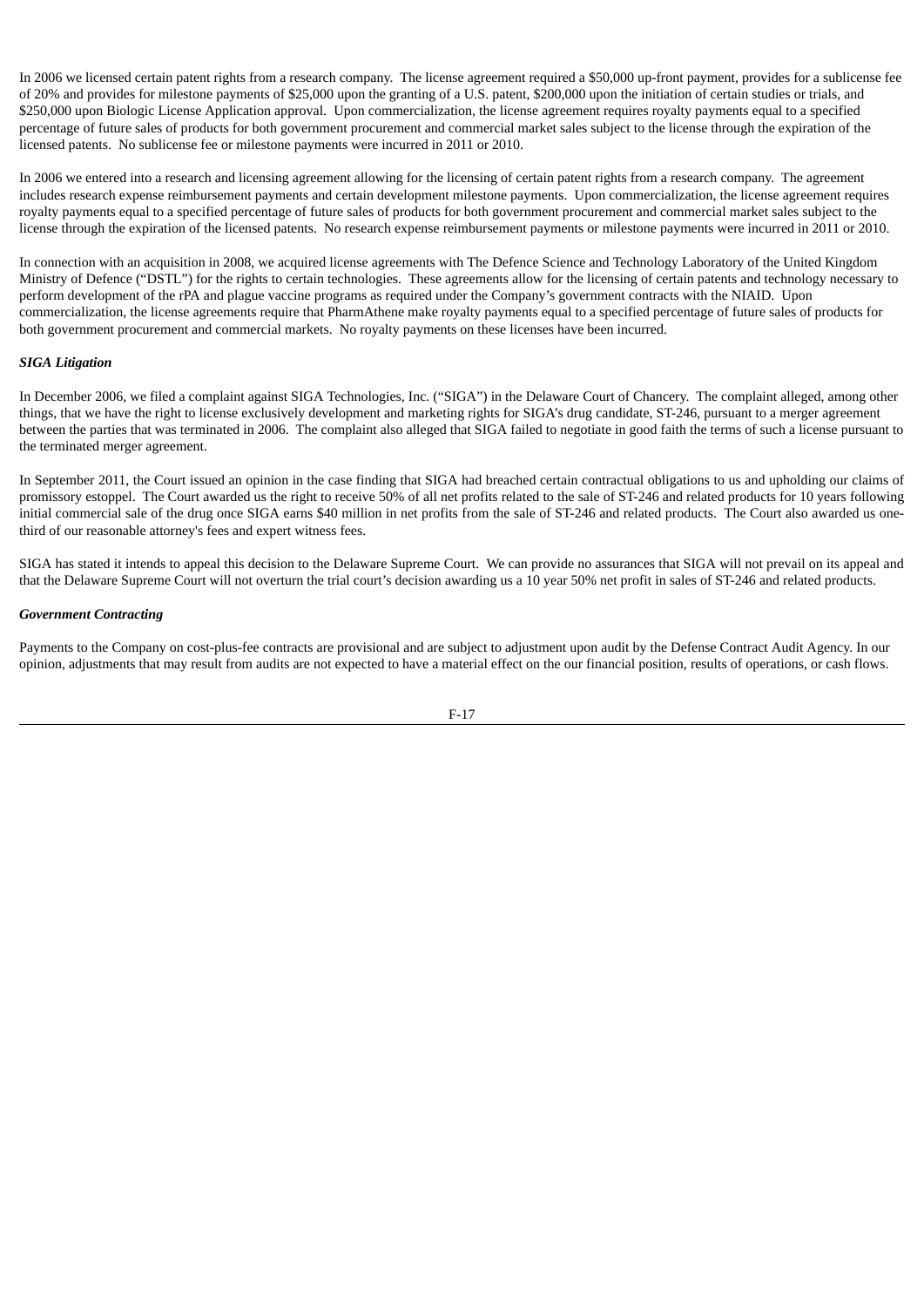#### *Registration Rights Agreements*

We entered into a Registration Rights Agreement with the investors who participated in the July 2009 private placement of Convertible Notes and related warrants. We subsequently filed two registration statements on Form S-3 with the Securities and Exchange Commission to register the shares underlying the Convertible Notes and related warrants, which registration statements have been declared effective. We are obligated to maintain the registration statements effective until the date when all shares underlying the Convertible Notes and related warrants (and any other securities issued or issuable with respect to in exchange for such shares) have been sold.

We have separate registration rights agreements with investors, under which we have obligations to keep the corresponding registration statements effective until the registrable securities (as defined in each agreement) have been sold, and under which we may have separate obligations to file registration statements in the future on either a demand or "piggy-back" basis or both.

Under the terms of the Convertible Notes, if after the 2nd consecutive business day (other than during an allowable blackout period) on which sales of all of the securities required to be included on the registration statement cannot be made pursuant to the registration statement (a "Maintenance Failure"), we will be required to pay to each selling stockholder a one-time payment of 1.0% of the aggregate principal amount of the Convertible Notes relating to the affected shares on the initial day of a Maintenance Failure. Our total maximum obligation under this provision would be approximately \$0.2 million.

Following a Maintenance Failure, we will also be required to make to each selling stockholder monthly payments of 1.0% of the aggregate principal amount of the Convertible Notes relating to the affected shares on every 30th day after the initial day of a Maintenance Failure, in each case prorated for shorter periods and until the failure is cured. Our total maximum obligation under this provision would be approximate \$0.2 million for each month until the failure is cured.

#### **Note 10 - Stockholders' Equity**

#### *Common Stock*

In April 2010, we completed a public offering of 1,666,668 shares of our common stock at \$1.50 per share and warrants to purchase an aggregate of 500,000 shares of our common stock at an exercise price of \$1.89 per share, generating gross proceeds of approximately \$2.5 million. The warrants became exercisable on October 13, 2010 and expire on October 13, 2015. Placement fees of approximately \$175,000 and legal and other fees of approximately \$140,000 were incurred in connection with this transaction.

In July 2010, we completed a public offering of 2,785,714 shares of our common stock at \$1.40 per share and warrants to purchase an aggregate of 1,323,214 shares of our common stock at an exercise price of \$1.63 per share, generating gross proceeds of approximately \$3.9 million. The warrants become exercisable on January 23, 2011 and expire on January 23, 2017. Placement fees of approximately \$260,000 and legal and other fees of approximately \$145,000 were incurred in connection with this transaction.

In November 2010, we completed an underwritten public offering of 4,945,000 shares of our common stock at a price to the public of \$3.50 per share, generating gross proceeds of approximately \$17.3 million. We incurred offering expenses of approximately \$1.0 million and legal and other fees of approximately \$0.4 million in connection with this transaction.

In June 2011, we completed a public offering of 1,857,143 shares of common stock at a \$3.50 per share inclusive of warrants to purchase up to an additional 371,423 shares of common stock. The warrants are exercisable immediately at an exercise price of \$3.50 per share until the fifth anniversary of the date of issuance which is June 15, 2016. The warrants are classified as derivative instruments because they include net settlement provisions. We received gross proceeds of approximately \$6.5 million and net proceeds of approximately \$5.1 million for stock and \$0.7 million for derivative instruments.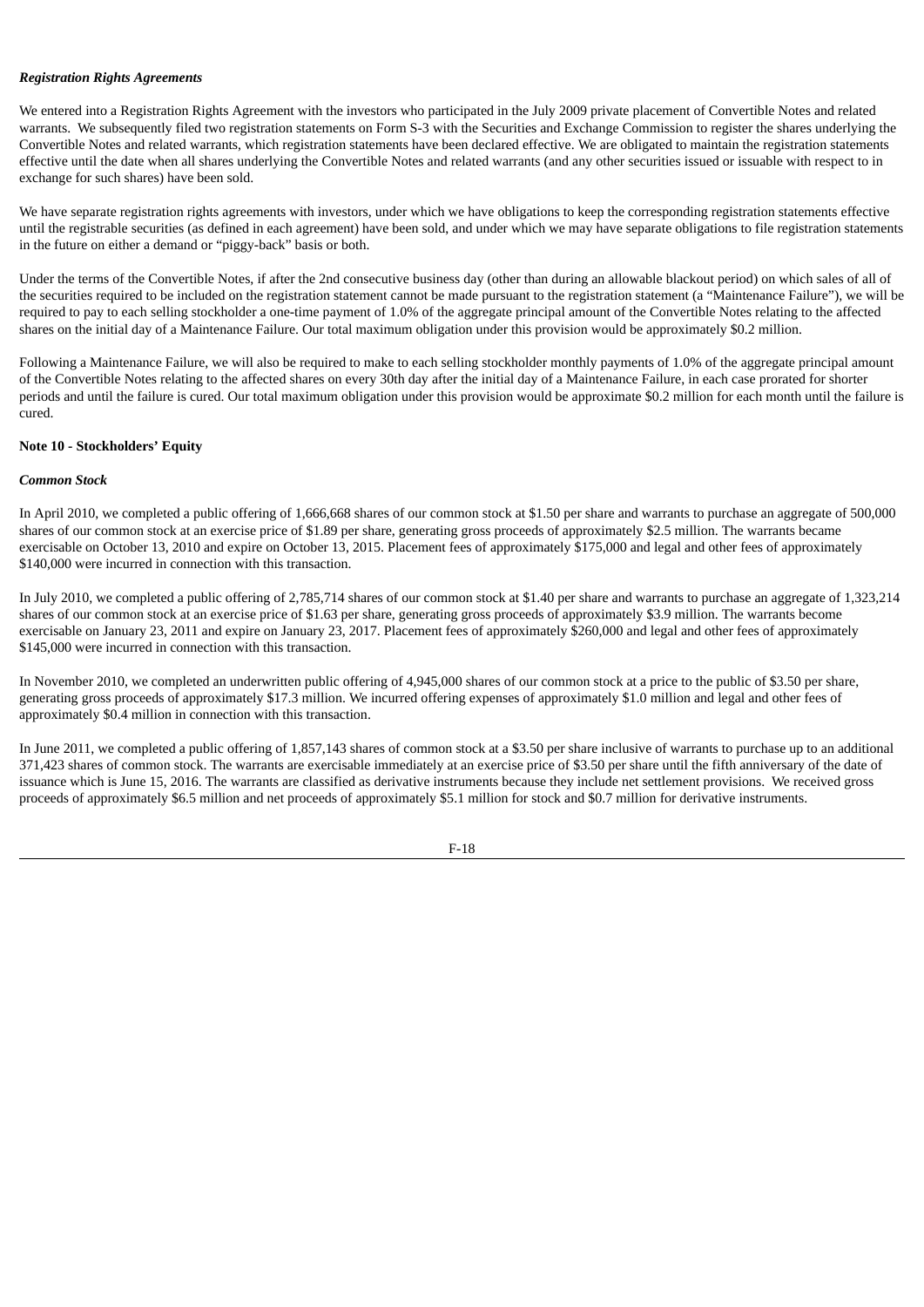## *Long-Term Incentive Plan*

In 2007, the Company's stockholders approved the 2007 Long Term Incentive Plan (the "2007 Plan") which provides for the granting of incentive and nonqualified stock options, stock appreciation rights, performance units, restricted common awards and performance bonuses (collectively "awards") to Company officers and employees. Additionally, the 2007 Plan authorizes the granting of non-qualified stock options and restricted stock awards to Company directors and to independent consultants.

In 2008, the Company's shareholders approved amendments to the 2007 Plan, increasing from 3.5 million shares to 4.6 million shares the maximum number of shares authorized for issuance under the plan and adding an evergreen provision pursuant to which the number of shares authorized for issuance under the plan will increase automatically in each year, beginning in 2009 and continuing through 2015, according to certain limits set forth in the 2007 Plan. At December 31, 2011, there are approximately 7.1 million shares approved for issuance under the 2007 plan, of which approximately 0.2 million shares are available to be issued. The Board of Directors in conjunction with management determines who receives awards, the vesting conditions and the exercise price. Options may have a maximum term of ten years.

**Weighted-**

The following tables summarize the activity of the 2007 Plan for options:

|                                | <b>Shares</b> | Weighted-<br>Average<br><b>Exercise</b><br>Price | weighted-<br>Average<br><b>Remaining</b><br><b>Contractual</b><br><b>Term</b> |
|--------------------------------|---------------|--------------------------------------------------|-------------------------------------------------------------------------------|
| <b>Options</b>                 |               |                                                  |                                                                               |
| Outstanding January 1, 2010    | 4,913,366     | - \$<br>3.88                                     | 8.1                                                                           |
| <b>Granted</b>                 | 2,722,131     | 2.50                                             |                                                                               |
| Exercised                      | (22, 316)     | 2.56                                             |                                                                               |
| Forfeited                      | (2,273,768)   | 3.89                                             |                                                                               |
| Outstanding, December 31, 2010 | 5,339,413     | 3.18                                             | 8.3                                                                           |
| <b>Granted</b>                 | 1,934,566     | 1.71                                             |                                                                               |
| Exercised                      | (44, 464)     | 2.66                                             |                                                                               |
| Forfeited                      | (936, 533)    | 3.07                                             |                                                                               |
| Outstanding, December 31, 2011 | 6,292,982     | \$<br>2.74                                       | 8.0                                                                           |
|                                |               |                                                  | Weighted-                                                                     |

|                                                | <b>Shares</b> | Weighted-<br>Average<br><b>Exercise</b><br>Price | weighteu-<br>Average<br><b>Remaining</b><br><b>Contractual</b><br>Term |
|------------------------------------------------|---------------|--------------------------------------------------|------------------------------------------------------------------------|
| Exercisable, December 31, 2011                 | 2,940,672     | 3.41                                             | 6.7                                                                    |
| Vested and expected to vest, December 31, 2011 | 5,890,707     | 2.78                                             | 7.9                                                                    |

The aggregate intrinsic value is calculated as the difference between (i) the closing price of the common stock at December 31, 2011 and (ii) the exercise price of the underlying awards, multiplied by the number of options that had an exercise price less than the closing price on the last trading day. The aggregate intrinsic value of options outstanding and exercisable was approximately \$5,000 as of December 31, 2011.

At December 31, 2011, total compensation costs for unvested stock option awards outstanding approximated \$3.9 million and will be recognized as stock compensation expense over the next four years.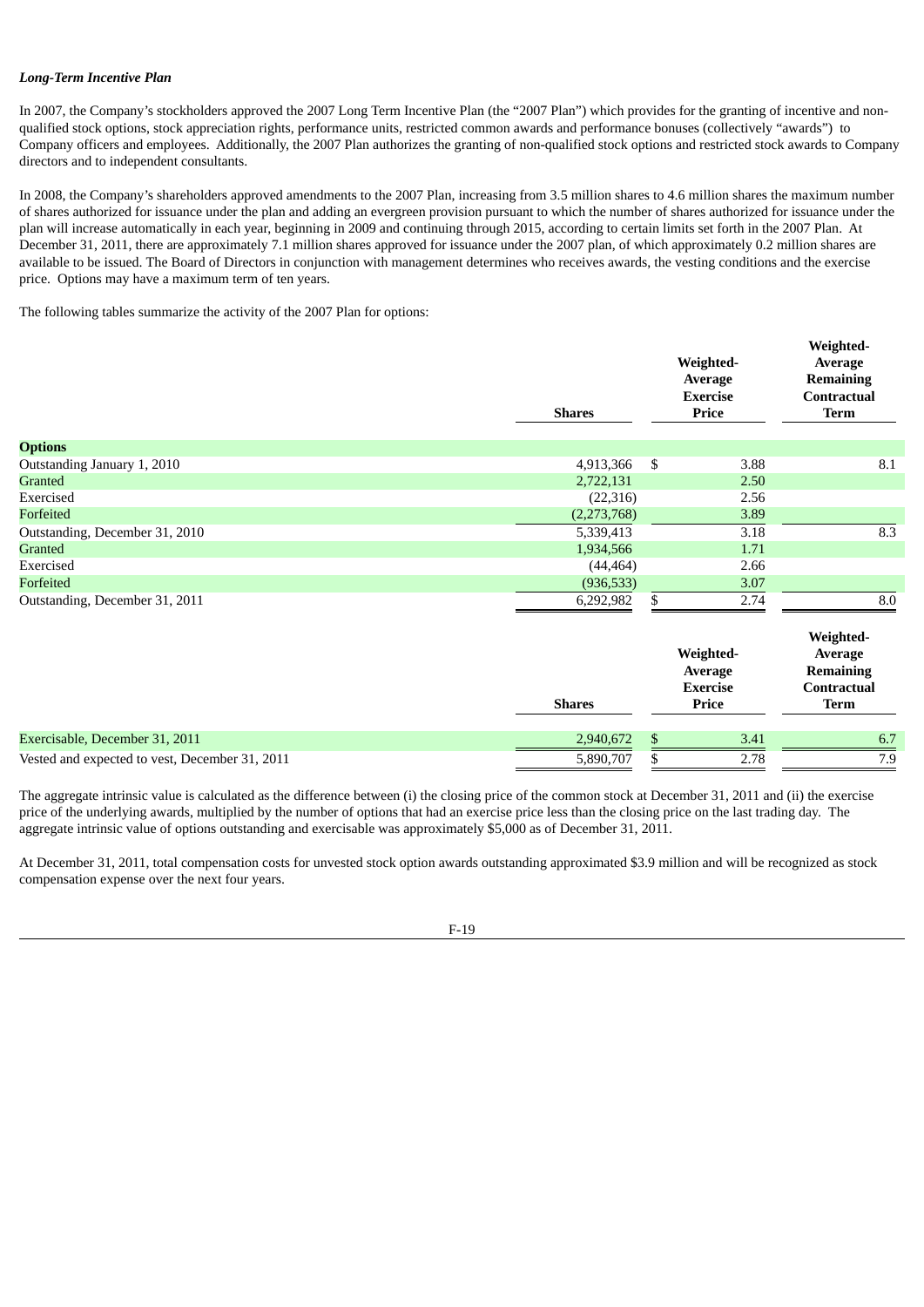#### *Valuation assumptions used to determine fair value of share-based compensation*

The weighted–average grant date fair value for options granted in 2011 and 2010 approximated \$1.17 and \$1.88, respectively. The fair value for the 2011 and 2010 awards were estimated at the date of grant using the Black-Scholes option-pricing model using the following assumptions:

|                                          |                  | December 31,     |  |  |
|------------------------------------------|------------------|------------------|--|--|
|                                          | 2011             | 2010             |  |  |
| Weighted-average volatility              | 83%              | 87%              |  |  |
| Risk-free rate                           | $0.79\%$ - 2.79% | $0.28\% - 3.2\%$ |  |  |
| Expected annual dividend vield           |                  |                  |  |  |
| Expected weighted-average life, in years | 5.9              | 6.0              |  |  |

The valuation assumptions were determined as follows:

- · Weighted average volatility: We determine expected volatility by using our historical volatility weighted 50% and the average historical volatility from comparable public companies with an expected term consistent with our weighted 50%.
- · Risk-free interest rate: The yield on zero-coupon U.S. Treasury securities for a period that is commensurate with the expected term of the award.
- · Expected annual dividend yield: The estimate for annual dividends is zero because we have not historically paid a dividend and do not intend to do so in the foreseeable future.
- · Expected life: The expected term of the awards represents the period of time that the awards are expected to be outstanding. The Company estimated the expected term using the "simplified-method" as it does not have sufficient historical exercise data to provide a reasonable estimate.

The following table summarizes the activity of the 2007 plan for restricted shares:

|                                |                |      | Weighted-<br>Average<br><b>Grant Date</b> |  |  |
|--------------------------------|----------------|------|-------------------------------------------|--|--|
|                                | <b>Shares</b>  |      | <b>Fair Value</b>                         |  |  |
| <b>Restricted Shares</b>       |                |      |                                           |  |  |
| Outstanding January 1, 2010    | 305,316        | S    | 3.36                                      |  |  |
| Granted                        | 35,000         | - S  | 2.67                                      |  |  |
| Vested                         | (101, 899)     | - \$ | 3.29                                      |  |  |
| Forfeited or expired           | (127, 286)     | - S  | 3.95                                      |  |  |
| Outstanding, December 31, 2010 | 111.131        | S    | 2.92                                      |  |  |
| Granted                        | 145,000        | -S   | 1.43                                      |  |  |
| Vested                         | $(123,066)$ \$ |      | 2.59                                      |  |  |
| Forfeited or expired           | (9, 168)       | - \$ | 2.46                                      |  |  |
| Outstanding, December 31, 2011 | 123,897        |      | 1.53                                      |  |  |

At December 31, 2011, total compensation costs for unvested Restricted Stock awards approximated \$0.1 million and will be recognized over three years.

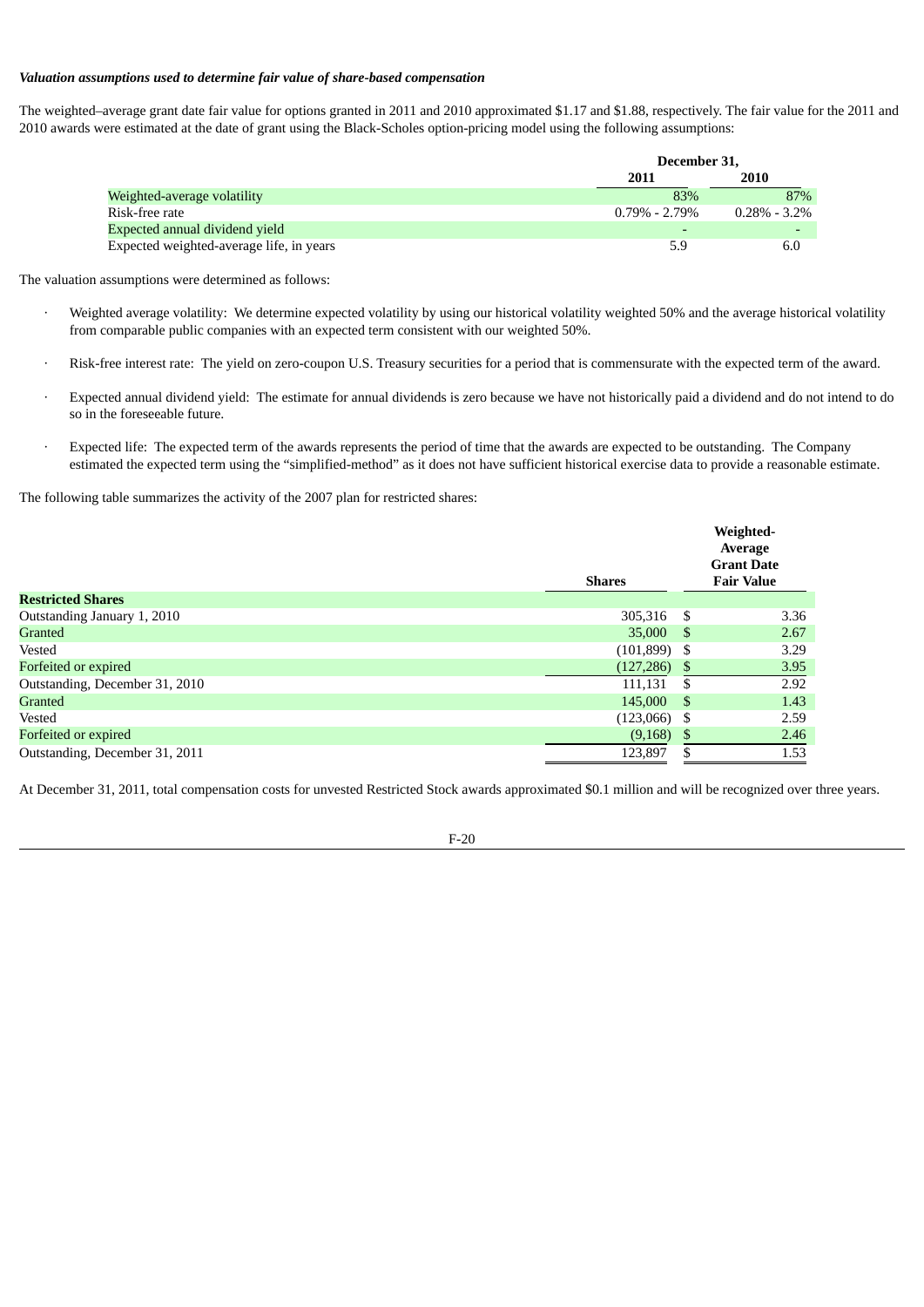### *Warrants*

At December 31, 2010, we had warrants outstanding to purchase 5,202,121 shares of our common stock (of which 1,323,214 were not exercisable until January 2011) as follows;

| Number of Common<br><b>Shares Underlying</b><br>Warrants | Exercise<br>Price | Expiration<br>Date |
|----------------------------------------------------------|-------------------|--------------------|
| 705,354(1)                                               | \$<br>3.00        | September 2014     |
| 2,572,775                                                | 2.50              | January 2015       |
| 500,000(1)                                               | 1.89              | October 2015       |
| 1,323,214(1)                                             | 1.63              | January 2017       |
| 100,778                                                  | 3.97              | March 2017         |

(1) The warrants to purchase the shares are accounted for as derivative liabilities. The fair value of these liabilities (see note 4) is remeasured at the end of every reporting period and the change in fair value is reported in the consolidate statements of operation as other income (expense).

The above warrants remained outstanding as of December 31, 2011. Also, in connection with the June 2011 public offering of 1,857,143 shares of common stock, we issued warrants to purchase up to an additional 371,423 shares of common stock at an exercisable price of \$3.50 per share. The warrants were immediately exercisable upon issuance and expire June 2016. These warrants are classified as derivative liabilities.

### **Note 11 - Income Taxes**

The actual income tax provision (benefit) differs from the expected income tax provision (benefit) computed at the federal statutory rate as follows:

|                                                                    | December 31.           |  |              |  |
|--------------------------------------------------------------------|------------------------|--|--------------|--|
|                                                                    | 2011                   |  | 2010         |  |
|                                                                    |                        |  |              |  |
| Statutory federal tax benefit                                      | \$<br>$(1,291,175)$ \$ |  | (11,848,754) |  |
| State income tax, net of federal benefit                           | (232, 489)             |  | (1,284,265)  |  |
| Other permanent differences                                        | 22,101                 |  | 607,981      |  |
| Foreign rate differential                                          | (50, 173)              |  | 2,492,478    |  |
| Write-off of expired/forfeited options and conversion of notes     | 391,826                |  | 3,071,189    |  |
| Canada transfer pricing and expiring attributes                    | (8,965,832)            |  |              |  |
| <b>Expiration (Reversal of Expiration) of Net Operating Losses</b> | (4,745,271)            |  | 5,053,927    |  |
| Other                                                              | 732,322                |  | 309,840      |  |
| <b>Subtotal</b>                                                    | (14, 138, 691)         |  | (1,597,604)  |  |
| Increase in valuation allowance                                    | 14,138,691             |  | 1,597,604    |  |
| Income tax provision (benefit)                                     | ۰.                     |  |              |  |
|                                                                    |                        |  |              |  |

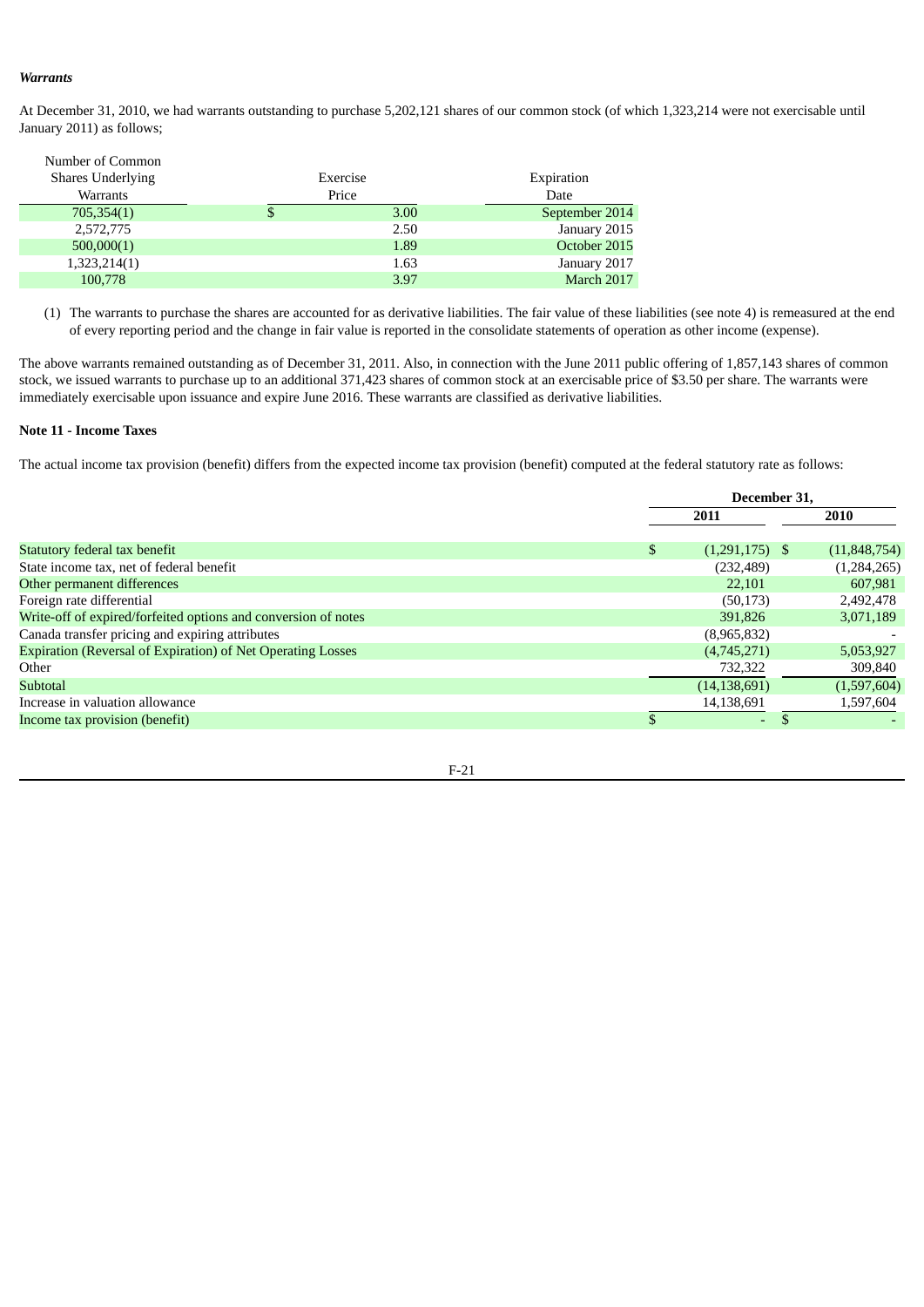Our deferred tax assets (liabilities) consisted of the following:

|                                                     | December 31.             |    |                |  |
|-----------------------------------------------------|--------------------------|----|----------------|--|
|                                                     | 2011                     |    | 2010           |  |
|                                                     |                          |    |                |  |
| Deferred tax assets:                                |                          |    |                |  |
| Net operating loss carry forwards                   | \$<br>62,873,360         | S. | 36,611,209     |  |
| Fixed assets/intangibles                            | 49,389                   |    | 3,357,098      |  |
| Research and development credits/loss carryforwards | 3,291,651                |    | 3,073,821      |  |
| <b>Stock based compensation</b>                     | 2,611,770                |    | 2,180,069      |  |
| Accrued expenses and other                          | 1,368,036                |    | 2,970,309      |  |
| Total deferred tax assets                           | 70,194,206               |    | 48,192,506     |  |
|                                                     |                          |    |                |  |
| Deferred tax liabilities:                           |                          |    |                |  |
| Intercompany bad debt                               | (6,209,959)              |    |                |  |
| <b>Total deferred tax liabilities</b>               | (6,209,959)              |    |                |  |
| Net deferred tax assets                             | 63,984,247               |    | 48,192,506     |  |
| Less: valuation allowance                           | (63,984,247)             |    | (48, 192, 506) |  |
| Net deferred tax assets                             | $\overline{\phantom{0}}$ |    |                |  |

For the years ended December 31, 2011 and 2010, we increased the valuation allowance to fully reserve for the value of deferred tax assets. Due to continued operating losses, there is no indication that it is more likely than not that we will be able to utilize our deferred tax assets. As such, there have been no recoveries of previously recorded valuation allowances in 2011 or 2010.

The U.S. federal net operating loss carryforwards of approximately \$138.9 million will begin to expire in various years beginning in 2021. Under Section 382 of the U.S. Internal Revenue Code, the Company's net operating loss carryforwards may be limited due to underlying ownership of its common stock. The Canadian federal net operating loss carry forwards of approximately \$12.5 million will begin to expire in 2030. The Quebec Provincial net operating loss carry forwards of approximately \$12.5 million will begin to expire in 2030. The UK net operating loss carry forwards of approximately \$19.3 million have an unlimited life.

In assessing the realizability of deferred tax assets, we consider whether it is more likely than not that some or all of the deferred tax asset will not be realized. The ultimate realization of the deferred tax asset is dependent upon the generation of future taxable income during the periods in which the net operating loss carryforwards are available. We consider projected future taxable income, the scheduled reversal of deferred tax liabilities and available tax planning strategies that can be implemented by us in making this assessment on a jurisdiction-by-jurisdiction basis. Based upon these factors, we have established a full valuation allowance against the net deferred tax asset in 2011, consistent with 2010.

We have analyzed tax positions in all jurisdictions where the Company is required to file an income tax return and have concluded that we do not have any material unrecognized tax benefits. As such, we believe that any of our uncertain tax positions would not result in adjustments to our effective income tax rate.

F-22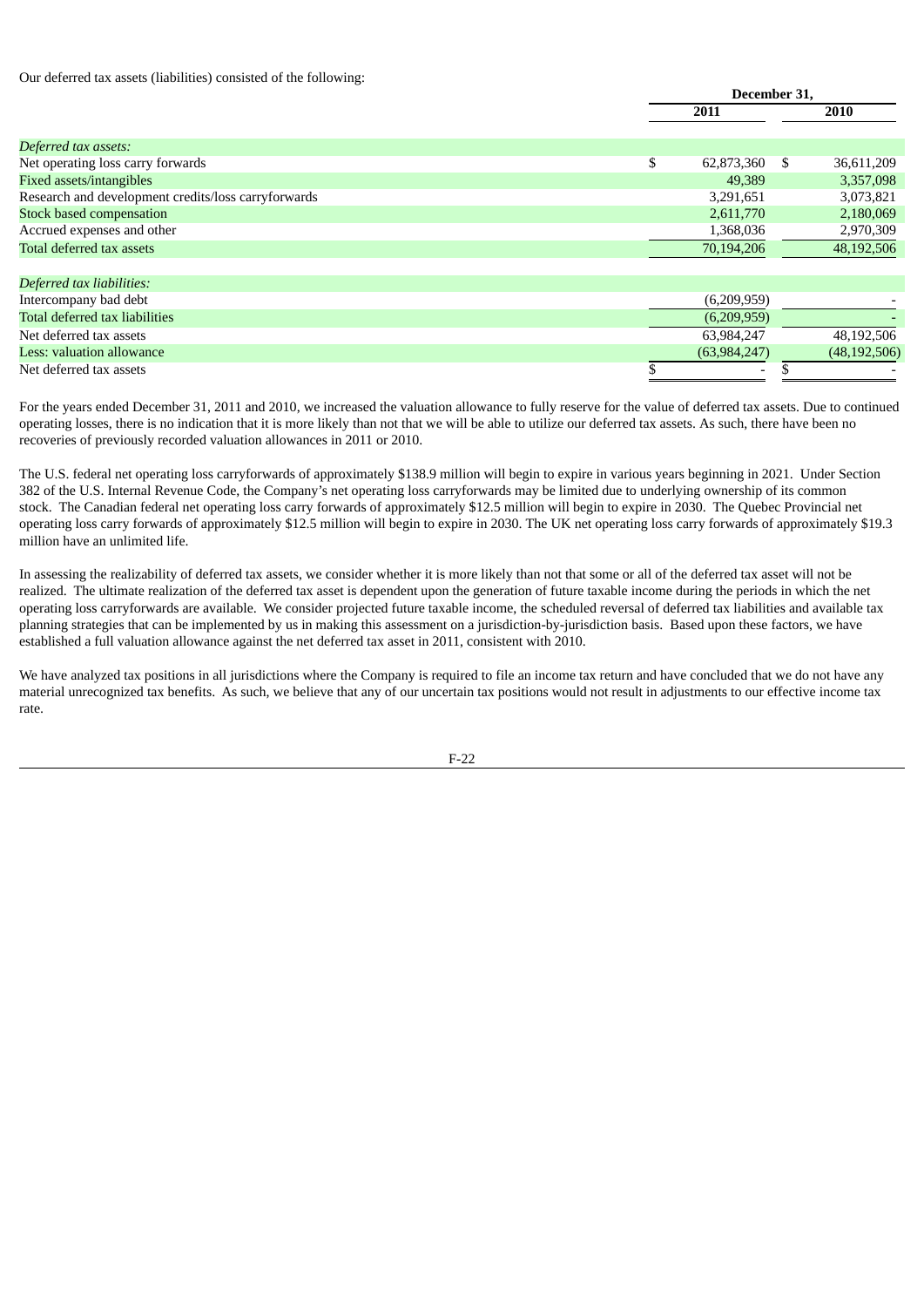#### **EMPLOYMENT AGREEMENT**

This **EMPLOYMENT AGREEMENT** (this "**Agreement**") is made and entered into this June 30, 2008 by and between Jordan Karp (the "**Executive**") and **PharmAthene, Inc.**, a Delaware corporation (the "**Company**").

### **WITNESSETH:**

**WHEREAS**, the Company desires to employ the Executive and the Executive desires to accept employment with the Company subject to the terms and conditions herein agreed upon:

**NOW**, **THEREFORE**, in consideration of the foregoing and of the mutual covenants and obligations hereinafter set forth, the parties hereto hereby agree as follows:

**1. Employment; Term**. The Company hereby agrees to employ the Executive and the Executive hereby accepts employment with the Company upon the terms and conditions hereinafter set forth for the period commencing on June 30, 2008 (the "**Effective Date**") and ending on the first anniversary of such date. The term of this Agreement shall be automatically extended for an additional year on each anniversary of the date hereof unless written notice of non-extension is provided by either party to the other party at least 90 days prior to such anniversary. The period of the Executive's employment under this Agreement, as it may be terminated or extended from time to time as provided herein is referred to as the "**Employment Period**."

#### **2. Position and Duties**.

- a. **Position and Duties Generally**. The Executive shall be employed by the Company in the position of Senior Vice President, General Counsel and shall faithfully render such executive, managerial, administrative and other services as are customarily associated with and incident to such position and as the Company may from time to time reasonably require consistent with such position. The Executive shall report to the President and CEO, David P. Wright.
- b. **Other Positions**. The Executive shall hold such other positions and executive offices with the Company and/or of any of the Company's subsidiaries or affiliates as may from time to time be authorized by the Board. The Executive shall not be entitled to any compensation other than the compensation provided for herein for serving during the Employment Period in any other office or position of the Company or any of its subsidiaries or affiliates, unless the Compensation Committee specifically approves such additional compensation.
- c. **Devotion to Employment**. Except for vacation time taken in accordance with the Company's vacation policy in effect from time to time and in accordance with the terms of this Agreement and for absences due to temporary illness, the Executive shall be a full-time employee of the Company and shall devote full time, attention and efforts during the Employment Period to the business of the Company and the duties required of him in his position. During the Employment Period, the Executive shall not be engaged in any other business activity which, in the reasonable judgment of the Board or its designee, conflicts with the duties of the Executive hereunder, whether or not such activity is pursued for gain, profit or other pecuniary advantage.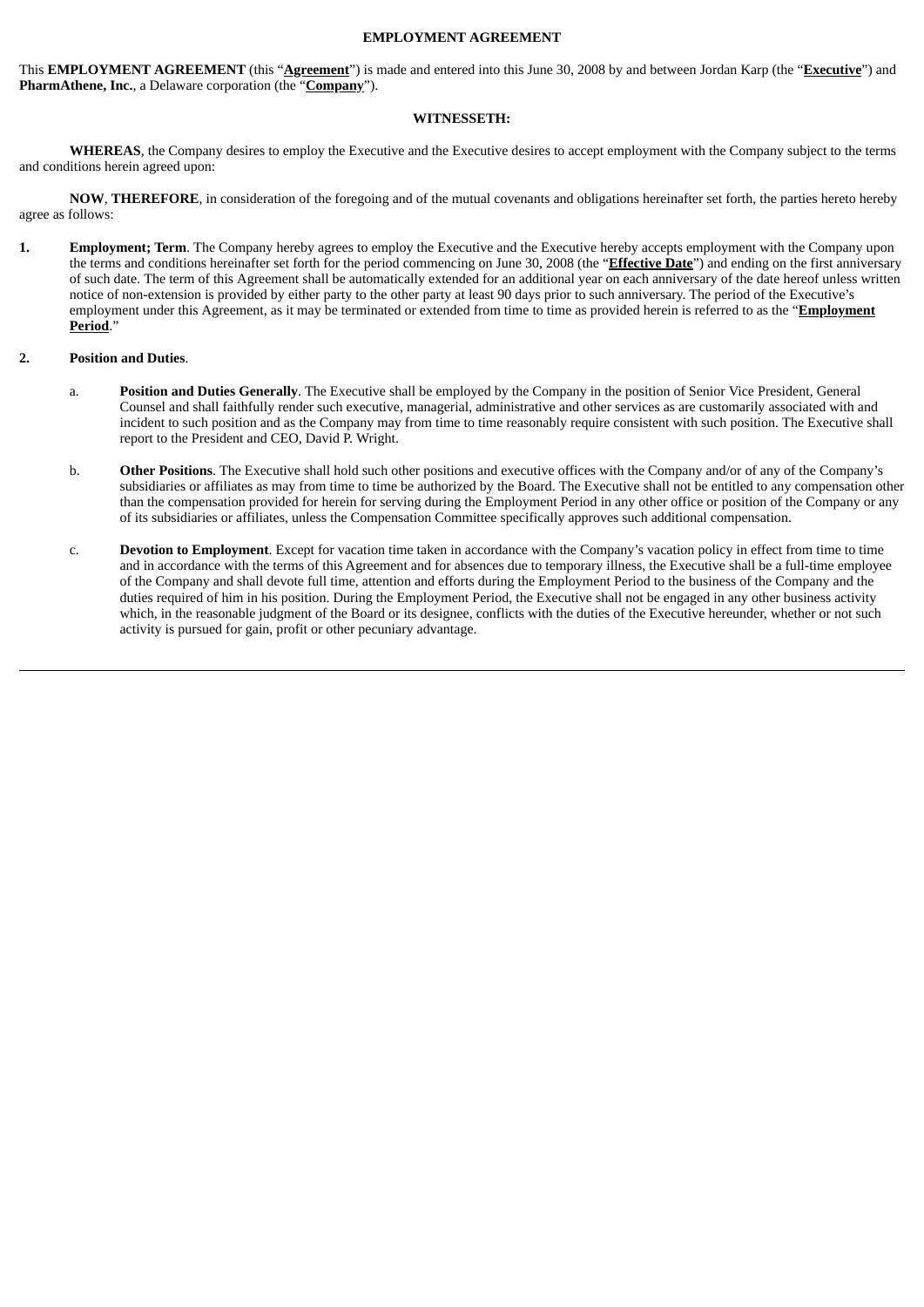#### **3. Compensation; Reimbursement**.

- a. **Base Salary**. For the Executive's services, the Company shall pay to the Executive an annual base salary of not less than \$275,000.00 per annum, payable in equal periodic installments according to the Company's customary payroll practices, but no less frequently than monthly. The Executive's base salary shall be subject to review annually by the Compensation Committee and shall be subject to increase at the option and sole discretion of the Compensation Committee.
- b. **Bonus**. The Executive shall be eligible to receive at the sole discretion of the Compensation Committee, an annual cash bonus of up to an additional 30% of the Executive's base salary. In addition, the Executive may be eligible for additional bonuses at the option and sole discretion of the Compensation Committee based upon the achievement of certain pre-determined performance milestones.

### c. **Benefits Generally**.

- i. In addition to the salary and cash bonus described above, the Executive shall be entitled during the Employment Period to participate in such employee benefit plans and programs of the Company, and shall be entitled to such other fringe benefits, as are from time to time made available by the Company generally to employees of the level, position, tenure, salary, age, health and other qualifications of the Executive including, without limitation, medical, dental and vision insurance coverage for the Executive and the Executive's dependents, disability, death benefit and life insurance and pension plans.
- ii. Without limiting the generality of the foregoing, the Executive shall be eligible for such awards, if any, including stock and stock options under the Company's 2007 Long-Term Incentive Plan or such other plan as the Company may from time to time put into effect as shall be granted to the Executive by the Compensation Committee or other appropriate designee of the Board acting in its sole discretion.

In addition, no later than July 2, 2008, the Company will grant to Executive pursuant to the Company's 2007 Long-Term Incentive Plan ("2007 Plan") a non-qualified stock option to purchase 200,000 shares of common stock, par value \$0.001 per share, of the Company at an exercise price per share equal to the Fair Market Value (as defined in the 2007 Plan), with a term of ten (10) years from the Date of Grant (as defined in the 2007 Plan) and the following vesting schedule: 25% on the first anniversary of the Date of Grant and 25% on each of the next three anniversaries.

iii. The Executive acknowledges and agrees that the Company does not guarantee the adoption or continuance of any particular employee benefit plan and participation by the Executive in any such plan or program shall be subject to the rules and regulations applicable thereto.

 $-2-$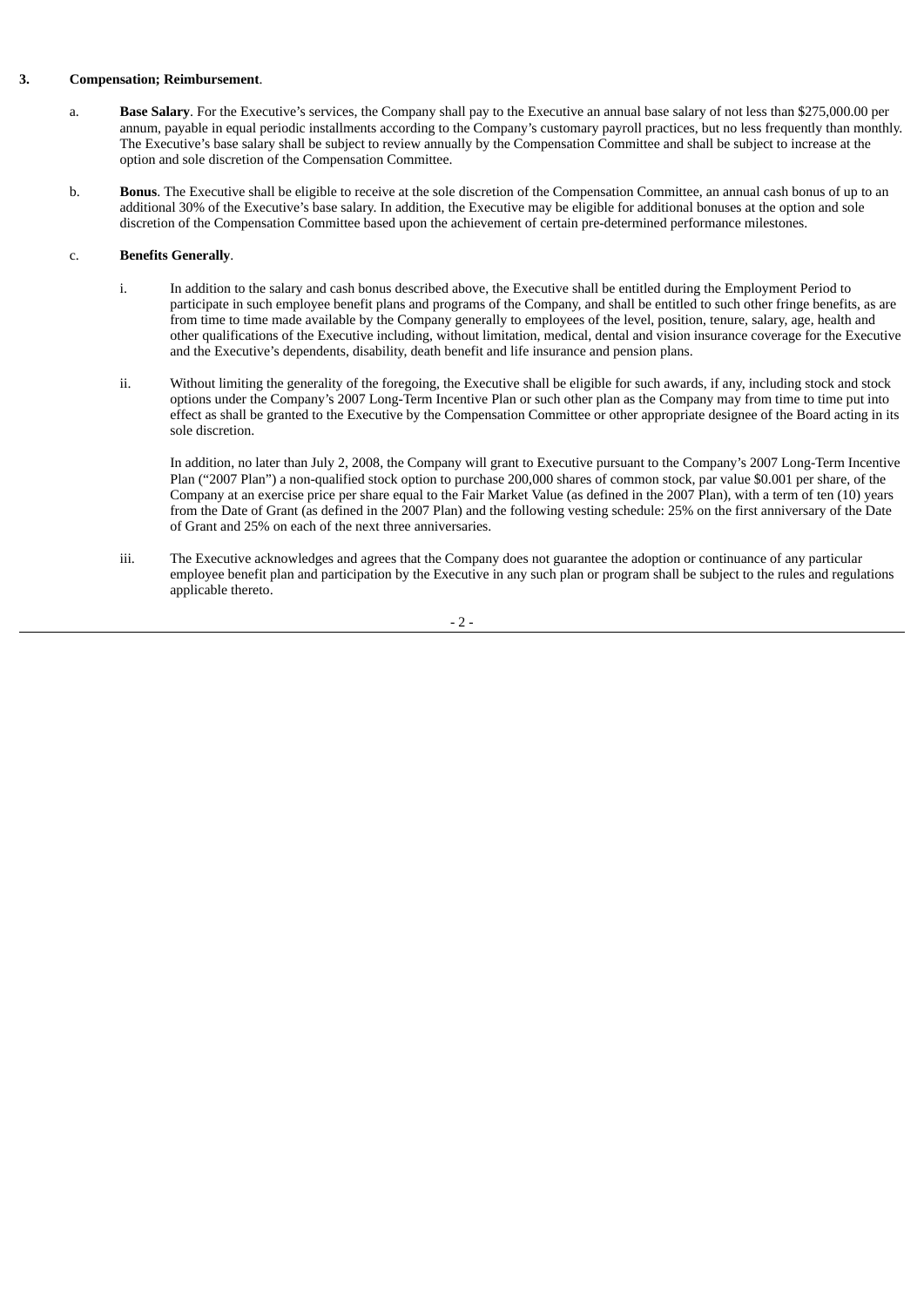- d. **Vacation**. The Executive shall be entitled to 20 days of vacation in each calendar year.
- e. **Expenses**. The Company shall reimburse the Executive in accordance with the practices in effect from time to time for other officers or staff personnel of the Company for all reasonable and necessary business and travel expenses and other disbursements incurred by the Executive for or on behalf of the Company in the performance of the Executive's duties hereunder, upon presentation by the Executive to the Company of appropriate supporting documentation.
- f. **Perquisites**. The Executive shall be entitled to those perquisites as the Company shall make available from time to time to other executive officers of the Company, which shall include, without limitation, the costs associated with the use of an automobile in an amount not to exceed \$1,000 per month and the costs for Executive's use of a cellular telephone and personal digital assistant to the extent such equipment is used for business purposes.
- **4. Death; Disability**. In the event that the Executive dies or is incapacitated or disabled by accident, sickness or otherwise, so as to render the Executive mentally or physically incapable of performing the services required to be performed by the Executive under this Agreement for a period that would entitle the Executive to qualify for long-term disability benefits under the Company's then-current long-term disability insurance program or, in the absence of such a program, for a period of 120 consecutive days or longer (such condition being herein referred to as a "**Disability**") then (i) in the case of the Executive's death, the Executive's employment shall be deemed to terminate on the date of the Executive's death and (ii) in the case of a Disability, the Company, at its option, may terminate the employment of the Executive under this Agreement immediately upon giving the Executive notice to that effect. The determination to terminate the Executive in the event of a Disability shall be made by the Board or the Board's designee. In the case of a Disability, until the Company shall have terminated the Executive's employment hereunder in accordance with the foregoing, the Executive shall be entitled to receive compensation provided for herein notwithstanding any such physical or mental disability.
- **5. Termination For Cause**. The Company may terminate the employment of the Executive hereunder at any time during the Employment Period for "cause" (such termination being herein referred to as a "**Termination for Cause**") by giving the Executive notice of such termination, which termination shall be effective on the date of such notice or such later date as may be specified by the Company. For purposes of this Agreement, "**Cause**" means (i) the Executive's willful and substantial misconduct that is materially injurious to the Company and is either repeated after written notice from the Company specifying the misconduct or is continuing and not corrected within 20 days after written notice form the Company specifying the misconduct, (ii) the Executive's repeated neglect of duties or failure to act which can reasonably be expected to affect materially and adversely the business or affairs of the Company after written notice from the Company specifying the neglect or failure to act, (iii) the Executive's material breach of any of the agreements contained in Sections 11, 12, 13 hereof or of any of the Company's policies, (iv) the commission by the Executive of any material fraudulent act with respect to the business and affairs of the Company, (v) the Executive's conviction of (or plea of nolo contendere to) a crime constituting a felony, (vi) demonstrable gross negligence, or (vii) habitual insobriety or use of illegal drugs by the Executive while performing the Executive's duties under this Agreement which adversely affects the Executives performance of the Executive's duties under this Agreement.
- **6. Termination Without Cause**. The Company may terminate the employment of the Executive hereunder at any time without "cause" or fail to extend this Agreement pursuant to the terms hereof (such termination being herein referred to as "**Termination Without Cause**") by giving the Executive notice of such termination, upon the giving of which such termination shall take effect not later than 30 days from the date such notice is given.

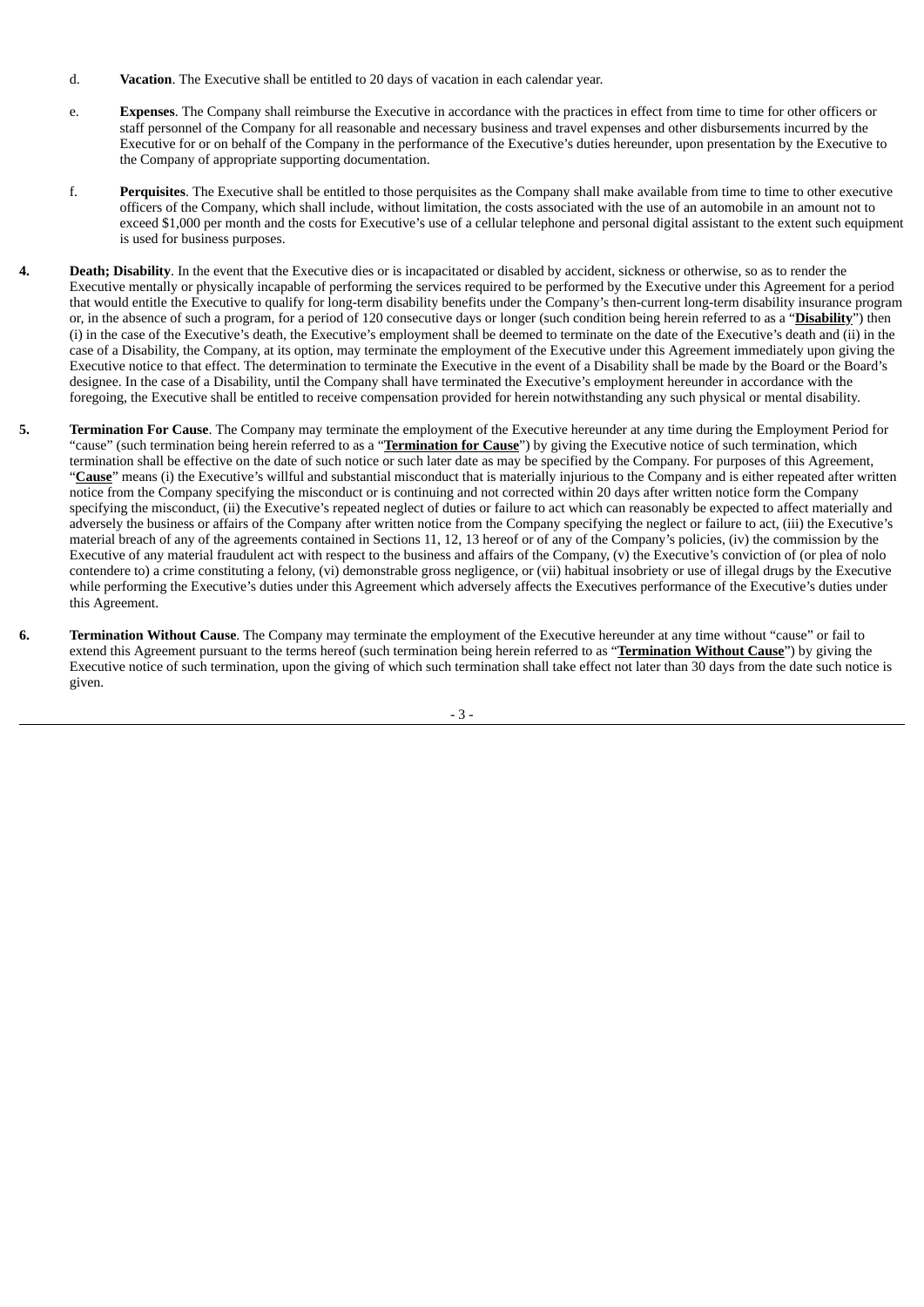- **7. Voluntary Termination by Executive**. Any termination of the employment of the Executive by the Executive otherwise than as a result of death or Disability or for Good Reason (as defined below) (such termination being herein referred to as "**Voluntary Termination**") will be deemed to be effective immediately upon such termination.
- **8. Termination by Executive for Good Reason**. Any termination of the employment of the Executive by the Executive for Good Reason which shall be deemed to be equivalent to a Termination without Cause. For purposes of this Agreement "**Good Reason**" means (i) any material breach by the Company of any of its obligations under this Agreement, (ii) any material reduction in the Executive's duties, authority or responsibilities without the Executive's consent, (iii) any assignment to the Executive of duties or responsibilities materially inconsistent with the Executive's position and duties contained in this Agreement without the Executive's consent, (iv) a relocation of the Company's principal executive offices or the Company determination to require the Executive to be based anywhere other than within 25 miles of the location at which the Executive on the date hereof performs the Executive's duties; (v) the taking of any action by the Company which would deprive the Executive of any material benefit plan (including, without limitation, any medical, dental, disability or life insurance); or (vi) the failure by the Company to obtain the specific assumption of this Agreement by any successor or assignee of the Company or any person acquiring substantially all of the Company's assets; provided, however, that the Executive may not terminate the Employment Period for Good Reason unless the Executive first provides the Company with written notice specifying the Good Reason and providing the Company with 20 days in which to remedy the stated reason.

### **9. Effect of Termination of Employment**.

- a. **Voluntary Termination; Termination For Cause**. Upon the termination of the Executive's employment as a result of the Executive's Voluntary Termination or a Termination For Cause, the Executive shall not have any further rights or claims against the Company under this Agreement except the right to receive (i) the unpaid portion of the base salary provided for in Section 3(a) hereof, computed on a pro rata basis to the date of termination, (ii) payment of the Executive's accrued but unpaid amounts and extension of applicable benefits in accordance with the terms of any incentive compensation, retirement, employee welfare or other employee benefit plans or programs of the Company in which the Executive is then participating in accordance with the terms of such plans or programs, and (iii) reimbursement for any expenses for which the Executive shall not have theretofore been reimbursed as provided in Section 3 hereof.
- b. **Termination Without Cause; Termination for Good Reason**. Upon the termination of the Executive's employment as a result of a Termination Without Cause or for Good Reason, the Executive shall not have any further rights or claims against the Company under this Agreement except the right to receive (i) the payments and other rights provided for in Section 9(a) hereof and (ii) severance payments in the form of a continuation of the Executive's base salary as in effect immediately prior to such termination for a period of 6 (six) months following the effective date of such termination. To the extent that severance payments shall be payable under this Agreement such payments shall be in consideration for and only after the Executive executes a General Release containing terms reasonably satisfactory to the Company.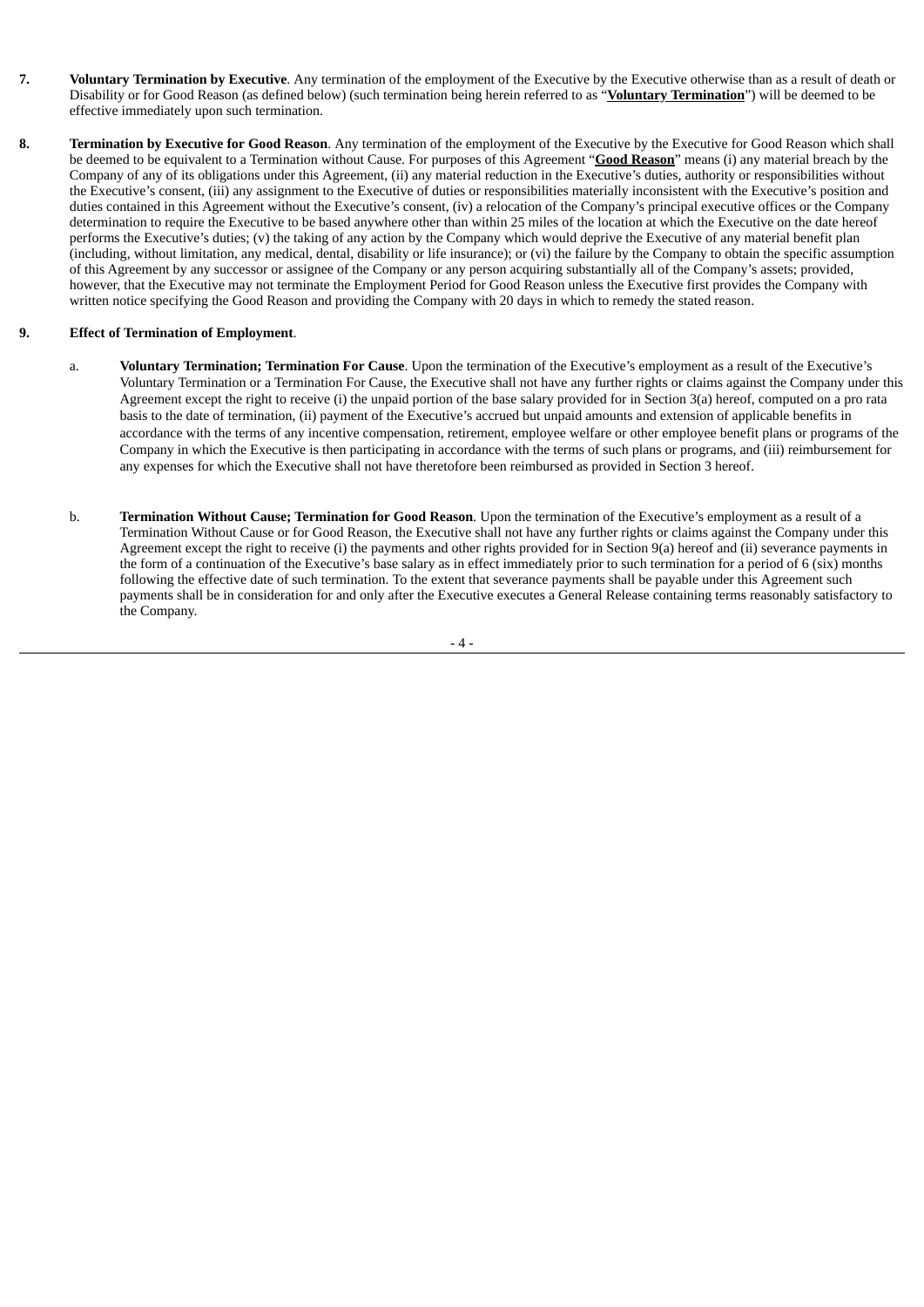- c. **Death and Disability**. Upon the termination of the Executive's employment as a result of death or Disability, neither the Executive nor the Executive's beneficiaries or estate shall have any further rights or claims against the Company under this Agreement except the right to receive the payments and other rights provided for in Section 9(a) hereof.
- d. **Forfeiture of Rights**. In the event that, subsequent to termination of employment hereunder, the Executive (i) breaches any of the provisions of Sections 11, 12, 13 hereof or (ii) makes or facilitates the making of any adverse public statements or disclosures with respect to the business or securities of the Company, all payments and benefits to which the Executive may otherwise have been entitled shall immediately terminate and be forfeited, and any portion of such amounts as may have been paid to the Executive shall forthwith be returned to the Company.
- **10. Disclosure of Confidential Information**. The Executive shall not, directly or indirectly, at any time during or after the Employment Period, disclose to any person, firm, corporation or other business entity, except as required by law, or use for any purpose except in the good faith performance of the Executive's duties to the Company, any Confidential Information (as herein defined). For purposes of this Agreement, "**Confidential Information**" means all trade secrets and other non-public information of a business, financial , marketing, technical or other nature pertaining to the Company or any subsidiary, including information of others that the Company or any subsidiary has agreed to keep confidential; provided, however, that Confidential Information shall not include any information that has entered or enters the public domain (other than through breach of the Executive's obligations under this Agreement) or which the Executive is required to disclose by law or legal process. Upon the Company's request at any time, the Executive shall immediately deliver to the Company all materials in the Executive's possession which contain Confidential Information.

### **11. Restrictive Covenant**.

a. **Term of Restrictive Covenant**. The Executive hereby acknowledges and recognizes that, during the Employment Period, the Executive shall be privy to trade secrets and Confidential Information critical to the Company's business and the Executive further acknowledges and recognizes that the Company would find it extremely difficult or impossible to replace the Executive and, accordingly, the Executive agrees that, in consideration of the benefits to be received by the Executive hereunder, except as otherwise provided under Maryland law and the Maryland rules of Professional Responsibility the Executive shall not, from and after the date hereof, throughout the Employment Period, and for a period of 12 months following the termination of the Employment Period (i) directly or indirectly engage in the development, production, marketing or sale of products that compete (or, upon commercialization, would compete) with products of the Company being developed (so long as such development has not been abandoned), marketed or sold at the time of the termination of the Employment Period (such business or activity being herein referred to as a "**Competing Business**") whether such engagement shall be as an officer, director, owner, employee, partner, affiliate or other participant in any Competing Business, (ii) assist others in engaging in any Competing Business in the manner described in the foregoing clause (i), or (iii) induce other employees of the Company or any subsidiary thereof to terminate their employment with the Company or any subsidiary thereof or engage in any Competing Business or hire any employees of the Company or any subsidiary unless such persons have not been employees of the Company for at least 12 months.

- 5 -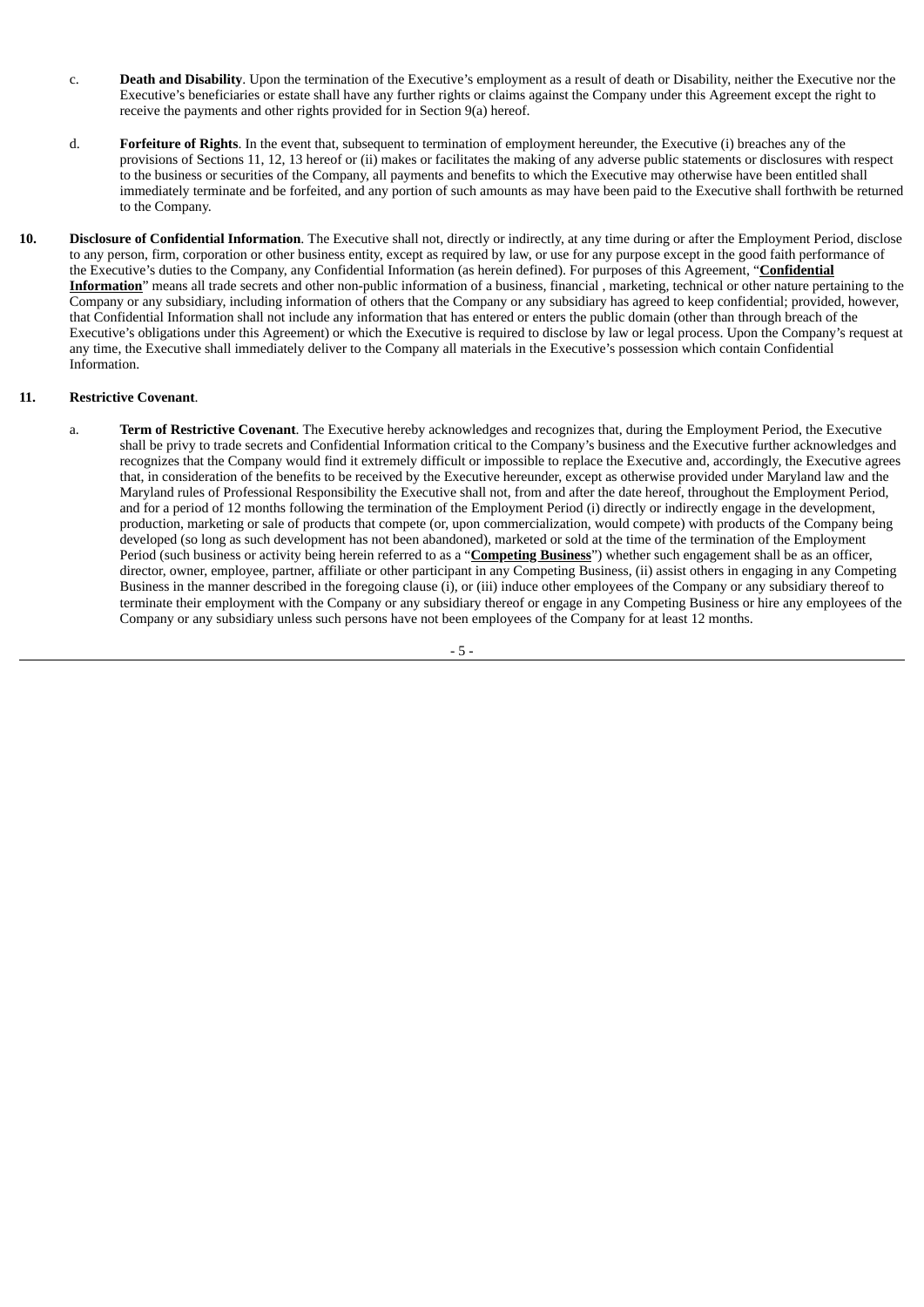- b. **Sufficient Consideration**. The Executive understands that the foregoing restrictions may limit the ability of the Executive to earn a livelihood in a business similar to the business of the Company, but nevertheless believes that the Executive has received and shall receive sufficient consideration and other benefits, as an employee of the Company and as otherwise provided hereunder, to justify such restrictions which, in any event (given the education, skills and ability of the Executive), the Executive believes would not prevent the Executive from earning a living.
- **12. Non-Disparagement**. The Executive shall not engage in conduct, through word, act, gesture or other means, or disclose any information to the public or any third party which (i) directly or indirectly discredits or disparages in whole or in part the company, its subsidiaries, divisions, affiliates and/or successors as well as the products and the respective officers, directors, stockholders and employees of each of them; (ii) is detrimental to the reputation, character or standing of these entities, their products or any of their respective officers, directors, stockholders and/or employees; or (iii) which generally reflects negatively on the management decisions, strategy or decision-making of these entities.
- **13. Company Right to Inventions**. The Executive shall promptly disclose, grant and assign to the Company, for its sole use and benefit, any and all inventions, improvements, technical information and suggestions relating in any way to the business of the Company which the Executive may develop or acquire during the Employment Period (whether or not during usual working hours), together with all patent applications, letters patent, copyrights and reissues thereof that may at any time be granted for or upon any such invention, improvement or technical information. In connection therewith: (i) the Executive shall, without charge, but at the expense of the Company, promptly at all times hereafter execute and deliver such applications, assignments, descriptions and other instruments as may be necessary or proper in the opinion of the Company to vest title to any such inventions, improvements, technical information, patent applications, patents, copyrights or reissues thereof in the Company and to enable it to obtain and maintain the entire right and title thereto throughout the world, and (ii) the Executive shall render to the Company, at its expense (including a reasonable payment for the time involved in case the Executive is not then in its employ), all such assistance as it may require in the prosecution of applications for said patents, copyrights or reissues thereof, in the prosecution or defense of interferences which may be declared involving any said applications, patents or copyrights and in any litigation in which the Company may be involved relating to any such patents, inventions, improvements or technical information.
- **14. Enforcement**. It is the desire and intent of the parties hereto that the provisions of this Agreement be enforceable to the fullest extent permissible under the laws and public policies applied in each jurisdiction in which enforcement is sought. Accordingly, to the extent that a restriction contained in this Agreement is more restrictive than permitted by the laws of any jurisdiction where this Agreement may be subject to review and interpretation, the terms of such restriction, for the purpose only of the operation of such restriction in such jurisdiction, shall be the maximum restriction allowed by the laws of such jurisdiction and such restriction shall be deemed to have been revised accordingly herein.

- 6 -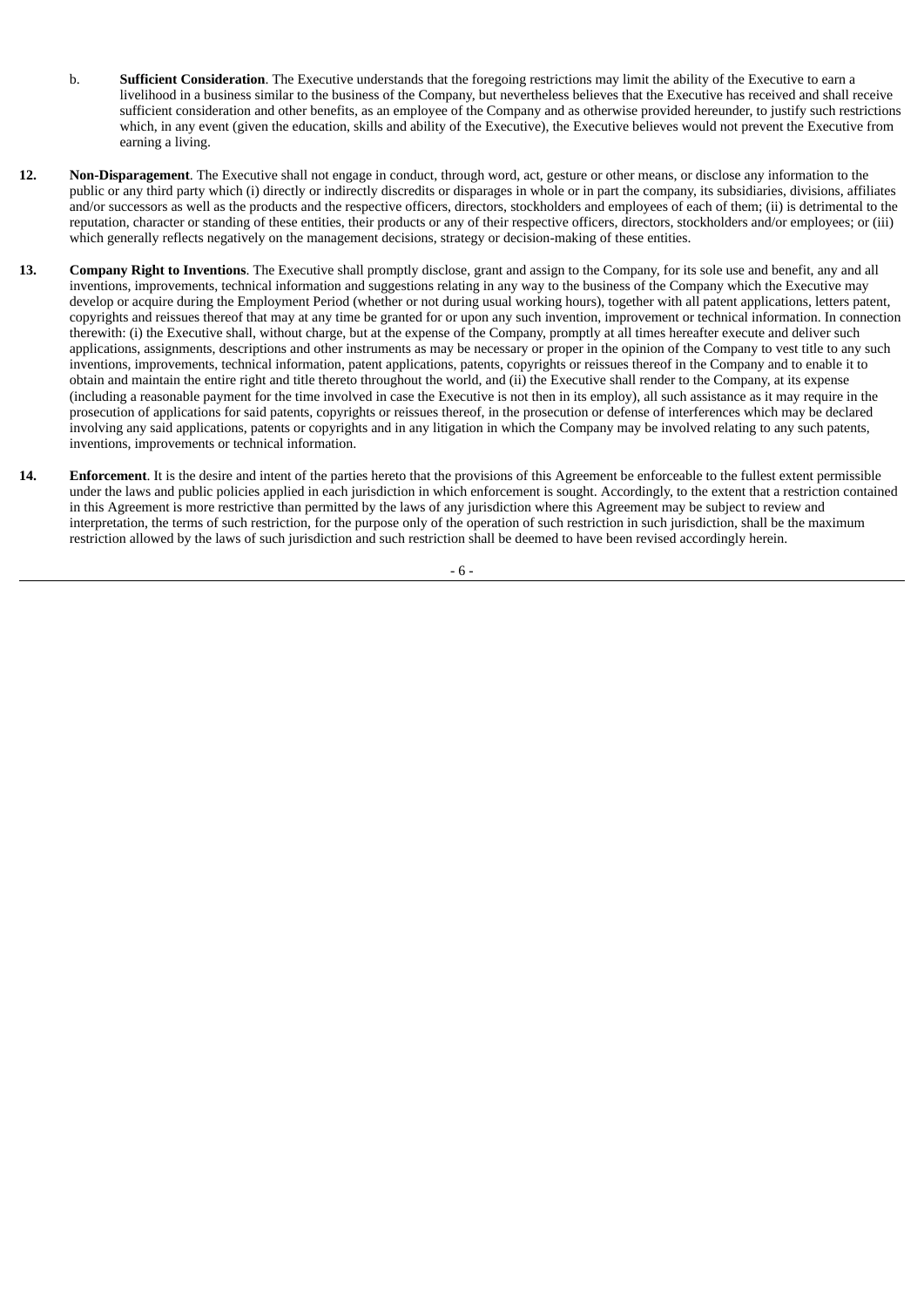### **15. Remedies; Survival**.

- a. **Injunctive Relief**. The Executive acknowledges and understands that the provisions of the covenants contained in Sections 11, 12, 13 hereof, the violation of which cannot be accurately compensated for in damages by an action at law, are of crucial importance to the Company, and that the breach or threatened breach of the provisions of this Agreement would cause the Company irreparable harm. In the event of a breach or threatened breach by the Executive of the provisions of Sections 11, 12, 13 hereof, the Company shall be entitled to an injunction restraining the Executive from such breach. Nothing herein contained shall be construed as prohibiting the Company from pursuing any other remedies available for any breach or threatened breach of this Agreement.
- b. **Survival**. Notwithstanding anything contained in this Agreement to the contrary, the provisions of the Sections 3, 9, and 11 through 17 hereof shall survive the expiration or earlier termination of this Agreement until, by their terms, such provisions are no longer operative.
- **16. Notices**. Notices and other communications hereunder shall be in writing and shall be delivered personally or sent by air courier or first class certified or registered mail, return receipt requested and postage prepaid, addressed as follows:

if to the Company:

PharmAthene, Inc. One Park Place, Suite 450 Annapolis, Maryland 21401

with a copy to: Sonnenschein Nath & Rosenthal LLP 101 JFK Parkway Short Hills, NJ 07078 Attention: Jeffrey Baumel, Esq.

If to the Executive to:

Jordan P. Karp  $\overline{\phantom{a}}$   $\overline{\phantom{a}}$   $\overline{\phantom{a}}$   $\overline{\phantom{a}}$   $\overline{\phantom{a}}$   $\overline{\phantom{a}}$   $\overline{\phantom{a}}$   $\overline{\phantom{a}}$   $\overline{\phantom{a}}$   $\overline{\phantom{a}}$   $\overline{\phantom{a}}$   $\overline{\phantom{a}}$   $\overline{\phantom{a}}$   $\overline{\phantom{a}}$   $\overline{\phantom{a}}$   $\overline{\phantom{a}}$   $\overline{\phantom{a}}$   $\overline{\phantom{a}}$   $\overline{\$ 

With a copy to:

 $\overline{\phantom{a}}$   $\overline{\phantom{a}}$   $\overline{\phantom{a}}$   $\overline{\phantom{a}}$   $\overline{\phantom{a}}$   $\overline{\phantom{a}}$   $\overline{\phantom{a}}$   $\overline{\phantom{a}}$   $\overline{\phantom{a}}$   $\overline{\phantom{a}}$   $\overline{\phantom{a}}$   $\overline{\phantom{a}}$   $\overline{\phantom{a}}$   $\overline{\phantom{a}}$   $\overline{\phantom{a}}$   $\overline{\phantom{a}}$   $\overline{\phantom{a}}$   $\overline{\phantom{a}}$   $\overline{\$ 

 $\overline{\phantom{a}}$   $\overline{\phantom{a}}$   $\overline{\phantom{a}}$   $\overline{\phantom{a}}$   $\overline{\phantom{a}}$   $\overline{\phantom{a}}$   $\overline{\phantom{a}}$   $\overline{\phantom{a}}$   $\overline{\phantom{a}}$   $\overline{\phantom{a}}$   $\overline{\phantom{a}}$   $\overline{\phantom{a}}$   $\overline{\phantom{a}}$   $\overline{\phantom{a}}$   $\overline{\phantom{a}}$   $\overline{\phantom{a}}$   $\overline{\phantom{a}}$   $\overline{\phantom{a}}$   $\overline{\$  $\overline{\phantom{a}}$   $\overline{\phantom{a}}$   $\overline{\phantom{a}}$   $\overline{\phantom{a}}$   $\overline{\phantom{a}}$   $\overline{\phantom{a}}$   $\overline{\phantom{a}}$   $\overline{\phantom{a}}$   $\overline{\phantom{a}}$   $\overline{\phantom{a}}$   $\overline{\phantom{a}}$   $\overline{\phantom{a}}$   $\overline{\phantom{a}}$   $\overline{\phantom{a}}$   $\overline{\phantom{a}}$   $\overline{\phantom{a}}$   $\overline{\phantom{a}}$   $\overline{\phantom{a}}$   $\overline{\$  $\overline{\phantom{a}}$   $\overline{\phantom{a}}$   $\overline{\phantom{a}}$   $\overline{\phantom{a}}$   $\overline{\phantom{a}}$   $\overline{\phantom{a}}$   $\overline{\phantom{a}}$   $\overline{\phantom{a}}$   $\overline{\phantom{a}}$   $\overline{\phantom{a}}$   $\overline{\phantom{a}}$   $\overline{\phantom{a}}$   $\overline{\phantom{a}}$   $\overline{\phantom{a}}$   $\overline{\phantom{a}}$   $\overline{\phantom{a}}$   $\overline{\phantom{a}}$   $\overline{\phantom{a}}$   $\overline{\$  $\overline{\phantom{a}}$   $\overline{\phantom{a}}$   $\overline{\phantom{a}}$   $\overline{\phantom{a}}$   $\overline{\phantom{a}}$   $\overline{\phantom{a}}$   $\overline{\phantom{a}}$   $\overline{\phantom{a}}$   $\overline{\phantom{a}}$   $\overline{\phantom{a}}$   $\overline{\phantom{a}}$   $\overline{\phantom{a}}$   $\overline{\phantom{a}}$   $\overline{\phantom{a}}$   $\overline{\phantom{a}}$   $\overline{\phantom{a}}$   $\overline{\phantom{a}}$   $\overline{\phantom{a}}$   $\overline{\$ 

All notices and other communications given to any party hereto in accordance with the provisions of this Agreement shall be deemed to have been given on the date of delivery, if personally delivered; on the business day after the date when sent, if sent by air courier; and on the third business day after the date when sent, if sent by mail, in each case addressed to such party as provided in this Section 16 or in accordance with the latest unrevoked direction from such party.

- 7 -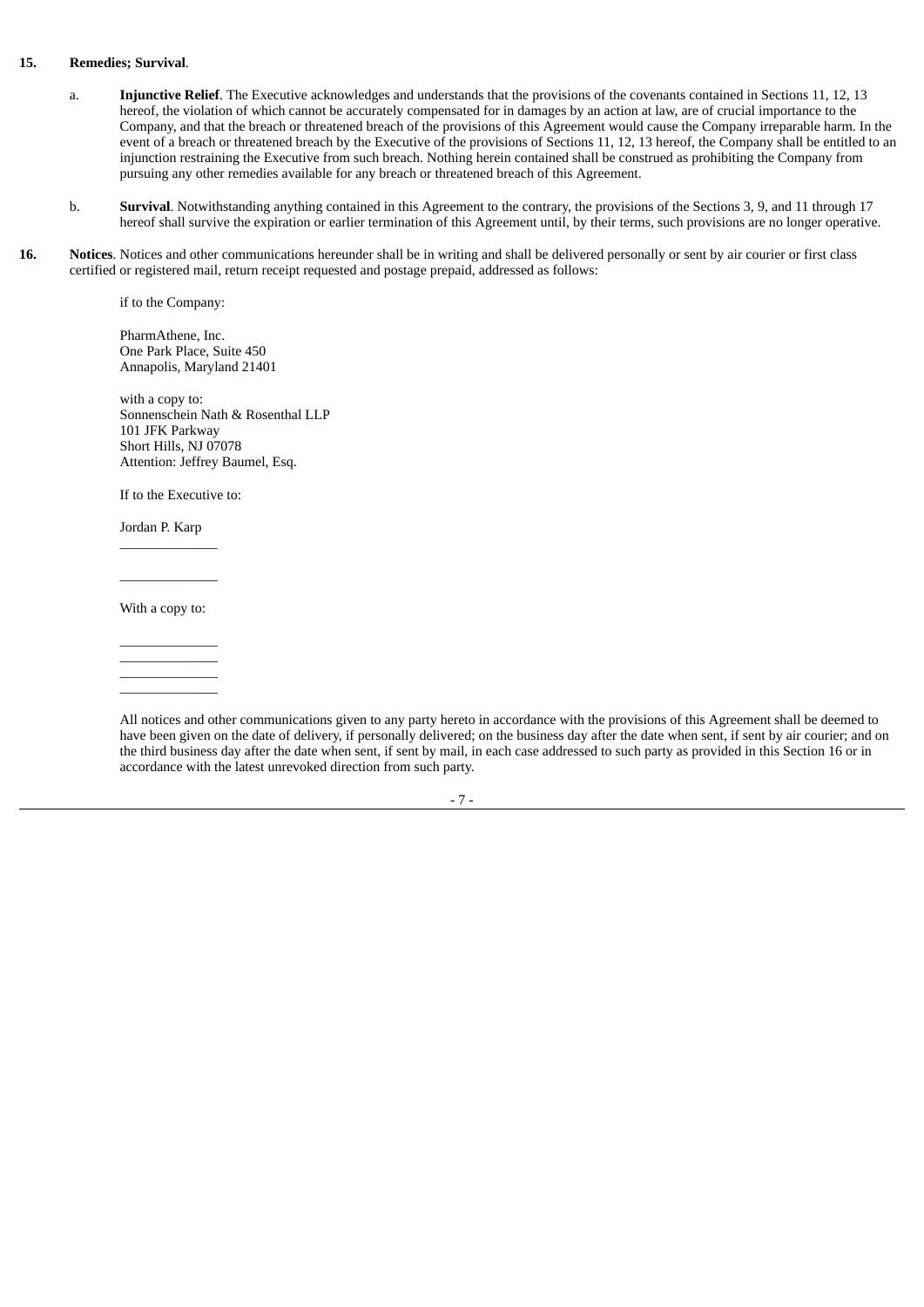- **18. Binding Agreement; Benefit**. The provisions of this Agreement shall be binding upon, and shall inure to the benefit of, the respective heirs, legal representatives and successors of the parties hereto.
- **19. Governing Law; Jurisdiction**. This Agreement shall be governed by, and construed and enforced in accordance with, the laws of the State of Maryland applicable to contract made and to be performed therein. Any action to enforce any of the provisions of this Agreement shall be brought in a court of the State of Maryland or in Federal court located within that State. The parties consent to the jurisdiction of such courts and to the service of process in any manner provided by Maryland law. Each party irrevocably waives any objection which it may now or hereafter have to the laying of the venue of any such suit, action or proceeding brought in such court and any claim that such suit, action or proceeding brought in such court has been brought in an inconvenient forum and agrees that service of process in accordance with the foregoing shall be deemed in every respect effective and valid personal service of process upon such party.
- **20. Waiver of Breach**. The waiver by either party of a breach of any provision of this Agreement by the other party must be in writing and shall not operate or be construed as a waiver of any subsequent breach by such other party.
- **21. Entire Agreement; Amendments**. This Agreement contains the entire agreement between the parties with respect to the subject matter hereof and supersedes all prior agreements or understandings among the parties with respect thereof. This Agreement may be amended only by an agreement in writing signed by the parties hereto.
- **22. Headings**. The section headings contained in this Agreement are for reference purposes only and shall not affect in any way the meaning or interpretation of this Agreement.
- **23. Severability**. Any provision of this Agreement that is prohibited or unenforceable in any jurisdiction shall, as to such jurisdiction, be ineffective to the extent of such prohibition or unenforceability without invalidating the remaining provisions hereof, and any such prohibition or unenforceability in any jurisdiction shall not invalidate or render unenforceable such provision in any other jurisdiction.
- **24. 409A Compliance**. The intent of the Executive and the Company is that the severance and other benefits payable to the Executive under this Agreement not be deemed "deferred compensation" under, and shall otherwise comply with, Section 409A of the Internal Revenue Code of 1986, as amended. The Executive and the Company agree to use reasonable best efforts to amend the terms of this Agreement from time to time as may be necessary to avoid the imposition of liability under Section 409A of the Code in any manner that does not materially alter the substantive rights and obligations of the parties hereunder.
- **25. Executive's Acknowledgement**. The Executive acknowledges (a) that the Executive has had the opportunity to consult with independent counsel of his own choice concerning this Agreement and (b) that the Executive has read and understands the Agreement, is fully aware of its legal effect and has entered into it freely based on the Executive's own judgment.

- 8 -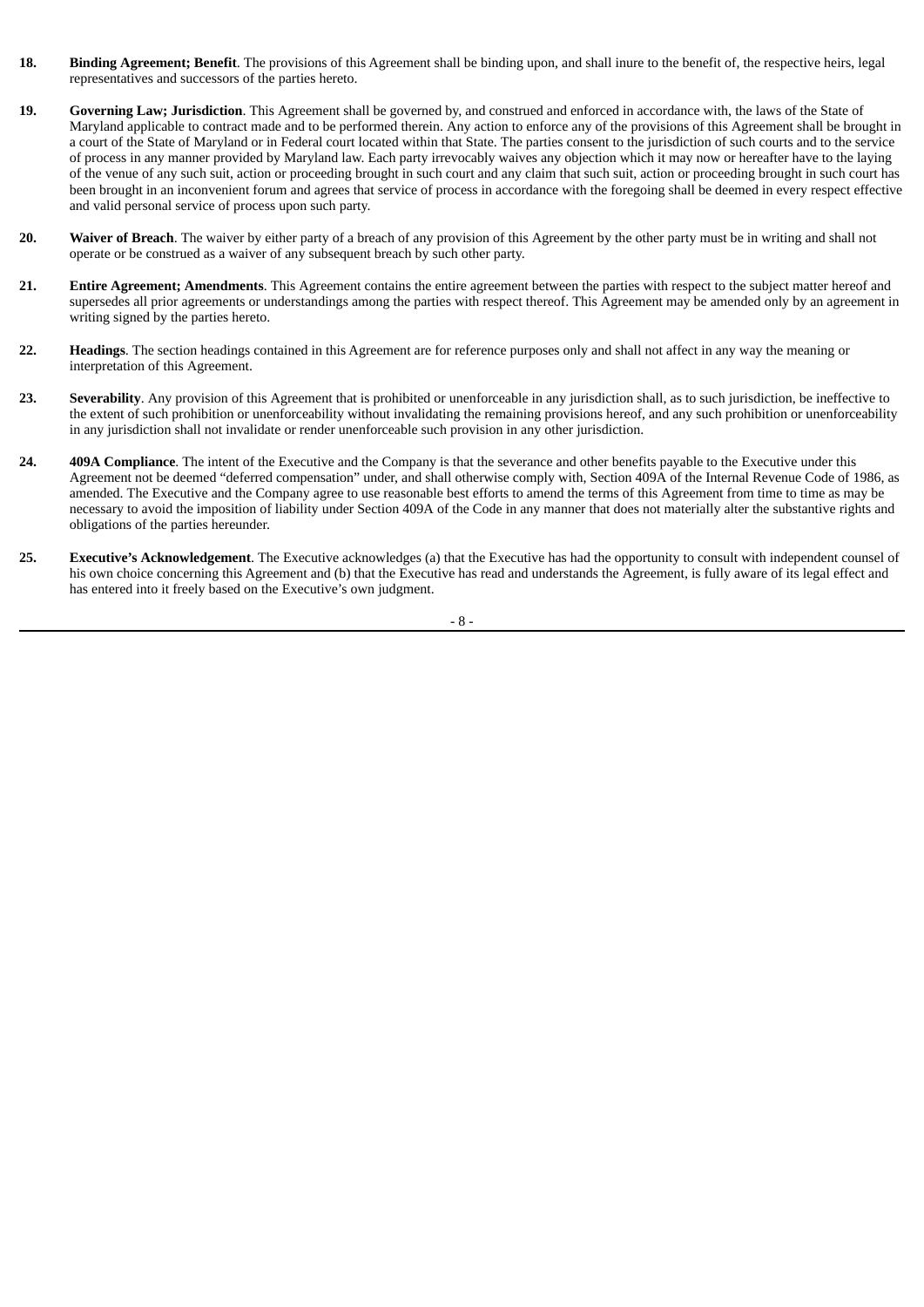- **26. Assignment**. This Agreement is personal in its nature and the parties hereto shall not, without the consent of the other, assign or transfer this Agreement or any rights or obligations hereunder; provided, that the provisions hereof shall inure to the benefit of, and be binding upon, each successor of the Company, whether by merger, consolidation, transfer of all or substantially all of its assets or otherwise.
- **27. Counterparts**. This Agreement may be executed in two or more counterparts, each of which shall for all purposes constitute one agreement which is binding on all of the parties hereto.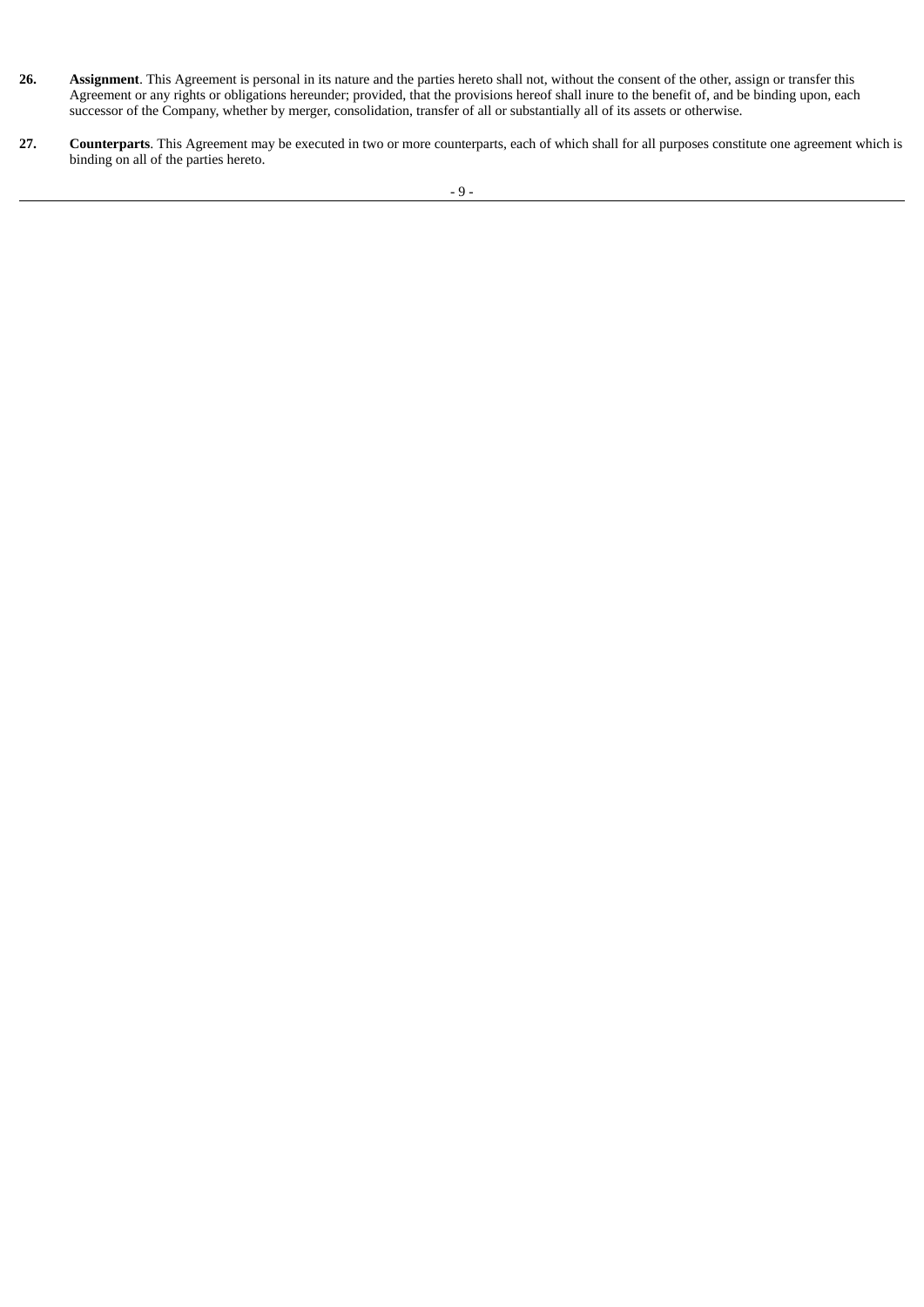**IN WITNESS WHEREOF**, the parties have duly executed this Agreement as of the date first above written.

# **EXECUTIVE**

/s/ Jordan P. Karp Jordan Karp, ESQ.

# **PHARMATHENE, INC.**

By /s/ David P. Wright Name: David P. Wright Title: President and Chief Executive Officer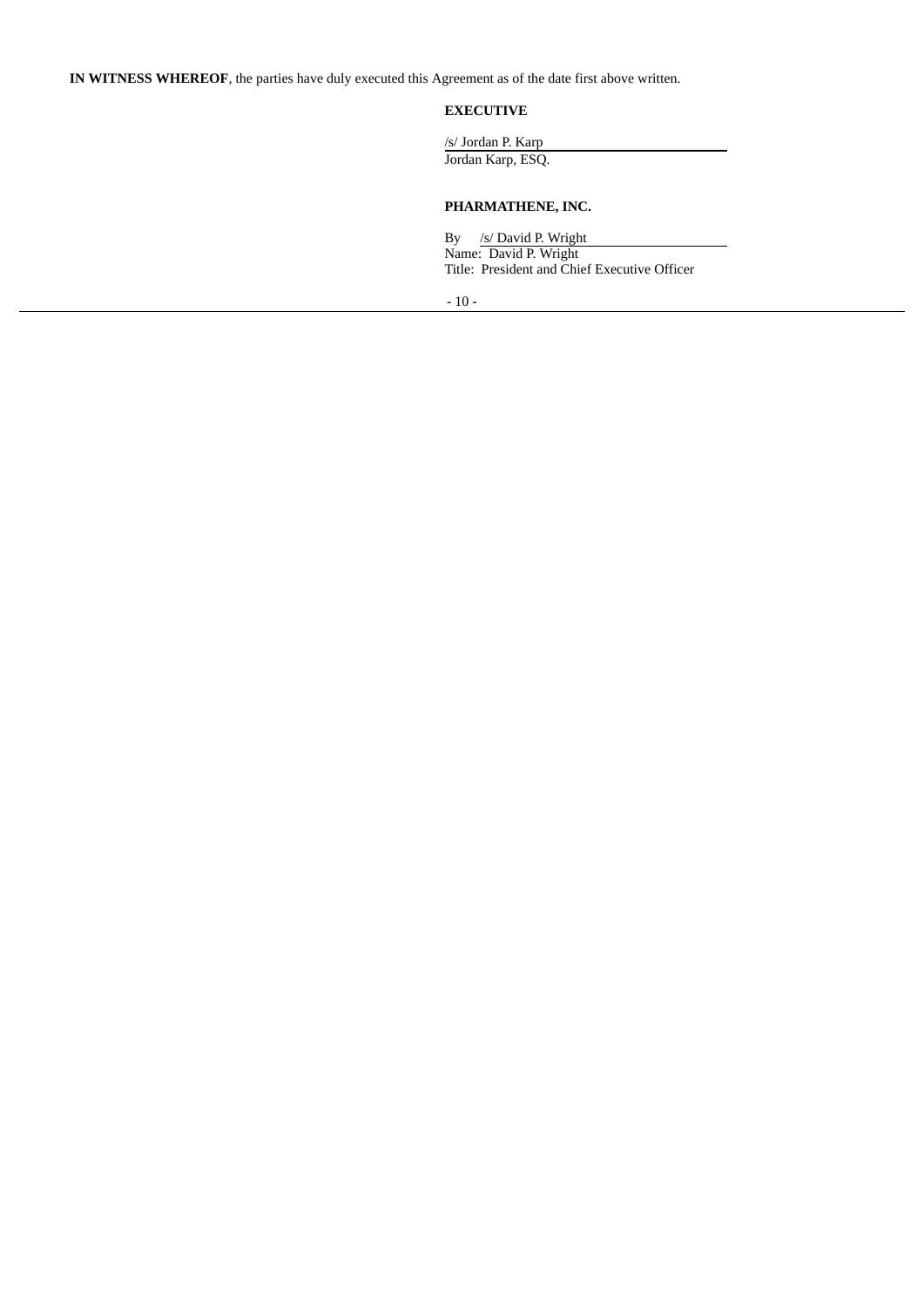#### **EMPLOYMENT AGREEMENT**

This **EMPLOYMENT AGREEMENT** (this "**Agreement**") is made and entered into this 7 th day of February 2012 by and between Linda Chang (the "**Executive**") and **PharmAthene, Inc.**, a Delaware corporation (the "**Company**").

#### **WITNESSETH:**

**WHEREAS,** the Company desires to continue to employ the Executive and the Executive desires to accept continued employment with the Company subject to the terms and conditions herein agreed upon:

**NOW, THEREFORE,** in consideration of the foregoing and of the mutual covenants and obligations hereinafter set forth, the parties hereto hereby agree as follows:

**1. Employment; Term.** The Executive commenced employment with the Company November 7, 2011. The Company hereby agrees to continue to employ the Executive and the Executive hereby accepts continued employment with the Company upon the terms and conditions hereinafter set forth for the period commencing on February 7, 2012 (the "**Effective Date**") and ending on November 7, 2012 (the "**Initial End Date**"), with the term of this Agreement automatically extending for an additional year on each anniversary of the Initial End Date unless written notice of nonextension is provided by either party to the other party at least 90 days prior to such anniversary. The period of the Executive's employment under this Agreement, as it may be terminated or extended from time to time as provided herein is referred to as the "**Employment Period**."

#### **2. Position and Duties.**

a. **Position and Duties Generally; Insurance Coverage.** The Executive shall continue to be employed by the Company in the position of Senior Vice President, Chief Financial Officer and shall faithfully render such executive, managerial, administrative and other services as are customarily associated with and incident to such position and as the Company may from time to time reasonably require consistent with such position. The Executive shall report to the CEO and President, Eric I. Richman (or his designee, only to the extent as Chief Financial Officer of the Company, Executive is legally permitted to report to someone other than the CEO and President). The Company shall use commercially reasonable efforts to provide Executive such information in its control as is necessary for Executive to perform her duties as Chief Financial Officer. The Company (i) acknowledges that it currently carries directors' and officers' liability and other customary insurance coverages, which, in the Company's judgment, is appropriate for its business and (ii) shall use its commerically reasonable efforts to have Executive covered under the directors' and officers' insurance policy and other insurance policies currently, and in the future, maintained by the Company for itself, its subsidiaries and affiliates, and for its and their directors and officers in such amounts and with such coverage as the Company deems commercially reasonable. The Company will use commercially reasonable efforts to maintain such insurance coverage during the period in which Executive is employed by the Company and for a commercially reasonable time thereafter.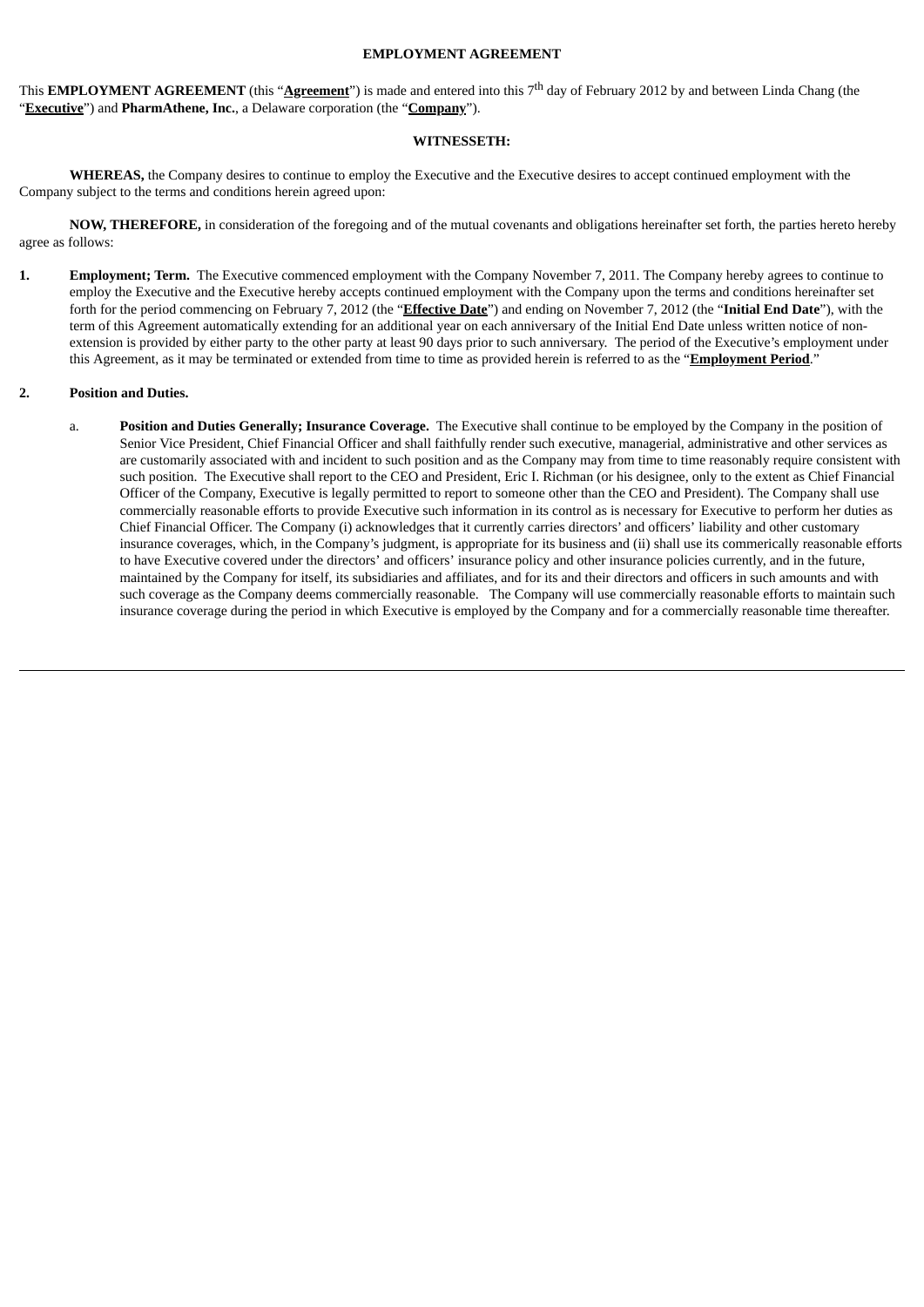- b. **Other Positions.** The Executive shall hold such other positions and executive offices with the Company and/or of any of the Company's subsidiaries or affiliates as may from time to time be authorized by the Board. The Executive shall not be entitled to any compensation other than the compensation provided for herein for serving during the Employment Period in any other office or position of the Company or any of its subsidiaries or affiliates, unless the Compensation Committee specifically approves such additional compensation.
- c. **Devotion to Employment.** Except for vacation time taken in accordance with the Company's vacation policy in effect from time to time and in accordance with the terms of this Agreement and for absences due to temporary illness, the Executive shall be a full-time employee of the Company and shall devote full time, attention and efforts during the Employment Period to the business of the Company and the duties required of her in her position. During the Employment Period, the Executive shall not be engaged in any other business activity which, in the reasonable judgment of the Board or its designee, conflicts with the duties of the Executive hereunder, whether or not such activity is pursued for gain, profit or other pecuniary advantage.

### **3. Compensation; Reimbursement.**

- a. **Base Salary.** For the Executive's services, the Company shall pay to the Executive an annual base salary of not less than \$300,000.00 per annum, payable in equal periodic installments according to the Company's customary payroll practices, but no less frequently than monthly. The Executive's base salary shall be subject to review annually by the Compensation Committee and shall be subject to increase at the option and sole discretion of the Compensation Committee.
- b. **Bonus.** The Executive shall be eligible to receive at the sole discretion of the Compensation Committee, an annual cash bonus of up to an additional 30% of the Executive's base salary. In addition, the Executive may be eligible for additional bonuses at the option and sole discretion of the Compensation Committee based upon the achievement of certain pre-determined performance milestones. Executive acknowledges that she was paid a signing bonus of \$25,000 (less applicable tax withholdings) shortly after commencement of employment with the Company, and if she resigns her employment with the Company for any reason other than for "Good Reason" or the Company terminates her employment for "Cause" (as defined below), in either circumstance prior to November 7, 2012, she will promptly repay the signing bonus in full (and the Company shall have the right to deduct such amount from any other monies otherwise payable to Executive).

 $\overline{2}$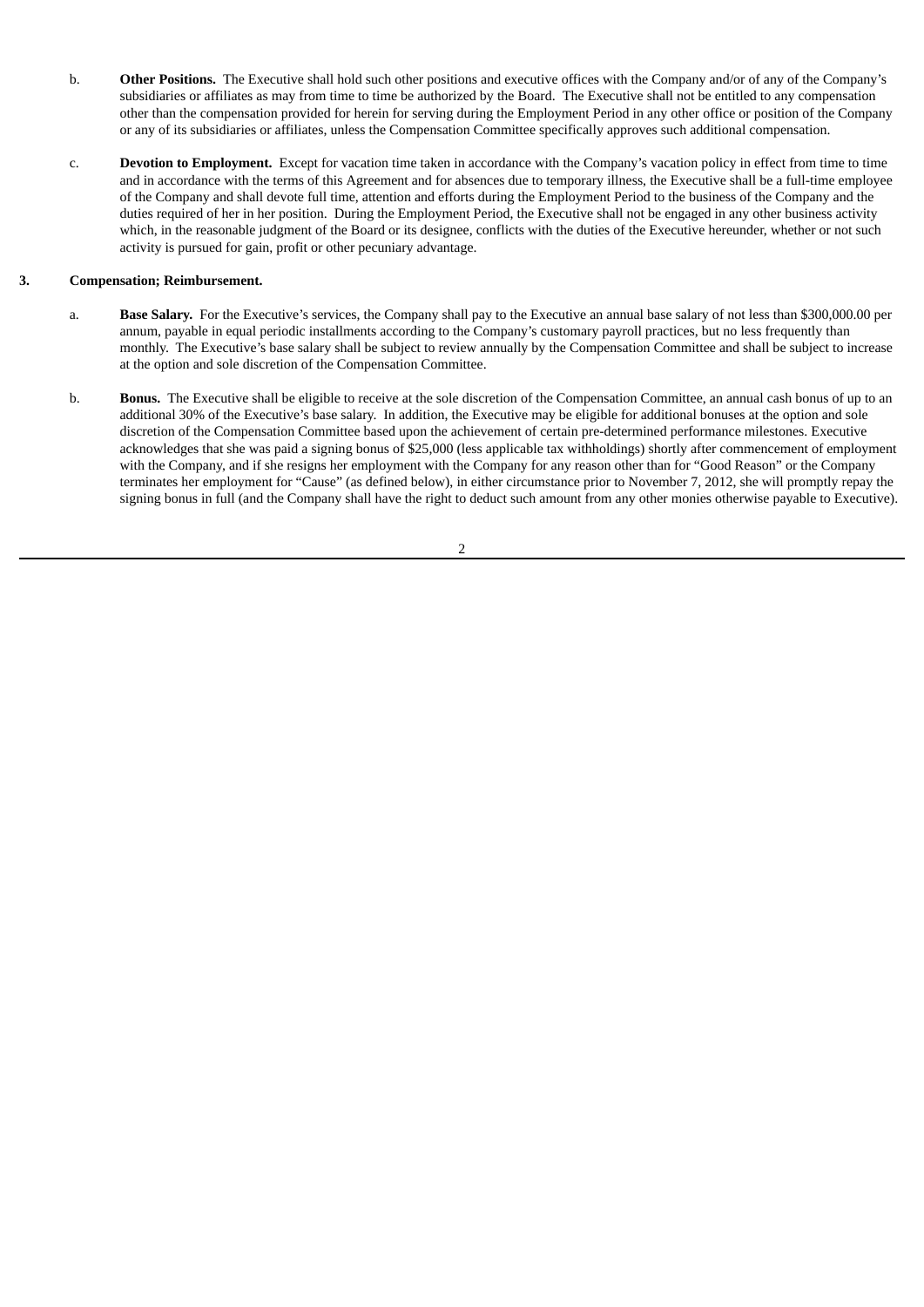### c. **Benefits Generally.**

- i. In addition to the salary and cash bonus described above, the Executive shall be entitled during the Employment Period to participate in such employee benefit plans and programs of the Company, and shall be entitled to such other fringe benefits, as are from time to time made available by the Company generally to employees of the level, position, tenure, salary, age, health and other qualifications of the Executive including, without limitation, medical, dental and vision insurance coverage for the Executive and the Executive's dependents, disability, death benefit and life insurance and pension plans.
- ii. Without limiting the generality of the foregoing, the Executive shall be eligible for such awards, if any, including stock and stock options under the Company's 2007 Long-Term Incentive Plan or such other plan as the Company may from time to time put into effect as shall be granted to the Executive by the Compensation Committee or other appropriate designee of the Board acting in its sole discretion.
- iii. The Executive acknowledges and agrees that the Company does not guarantee the adoption or continuance of any particular employee benefit plan and participation by the Executive in any such plan or program shall be subject to the rules and regulations applicable thereto.
- iv. Executive acknowledges that she has received a non-qualified stock option to purchase up to 170,000 shares of the Company's common stock at an exercise price of \$1.59/share under the Company's 2007 Long-Term Incentive Plan, which option was immediately vested as to 20,000 shares on the date of grant and as to which the remaining 150,000 shares will vest at a rate of 25% per year starting on the first anniversary of the date of grant
- v. Executive acknowledges that she has received a restricted share grant of 20,000 shares of Company common stock under the Company's 2007 Long-Term Incentive Plan, which grant vests at a rate of 33 1/3<sup>rd</sup>% per year starting on the first anniversary of the date of grant.
- vi. The last sentence of Section 5 of the November 7, 2011 Nonqualified Stock Option Grant for 170,000 shares (the "November 2011 Option Agreement") to the Executive is hereby amended to read in full as follows:

"If the Option is continued and remains effective, or is assumed or substituted pursuant to clauses (i) or (ii) of this Section 5, and the Participant's employment is terminated by the Company (or by the entity assuming this option agreement) within one year following the date of the Change of Control Event for any reason other than on account of cause, or the Participant terminates her employment for "Good Reason" (as defined in the Employment Agreement, dated February 7, 2012) within one year following the date of the Change of Control Event, the Option shall become fully vested and shall remain exercisable for 90 days after such termination of employment."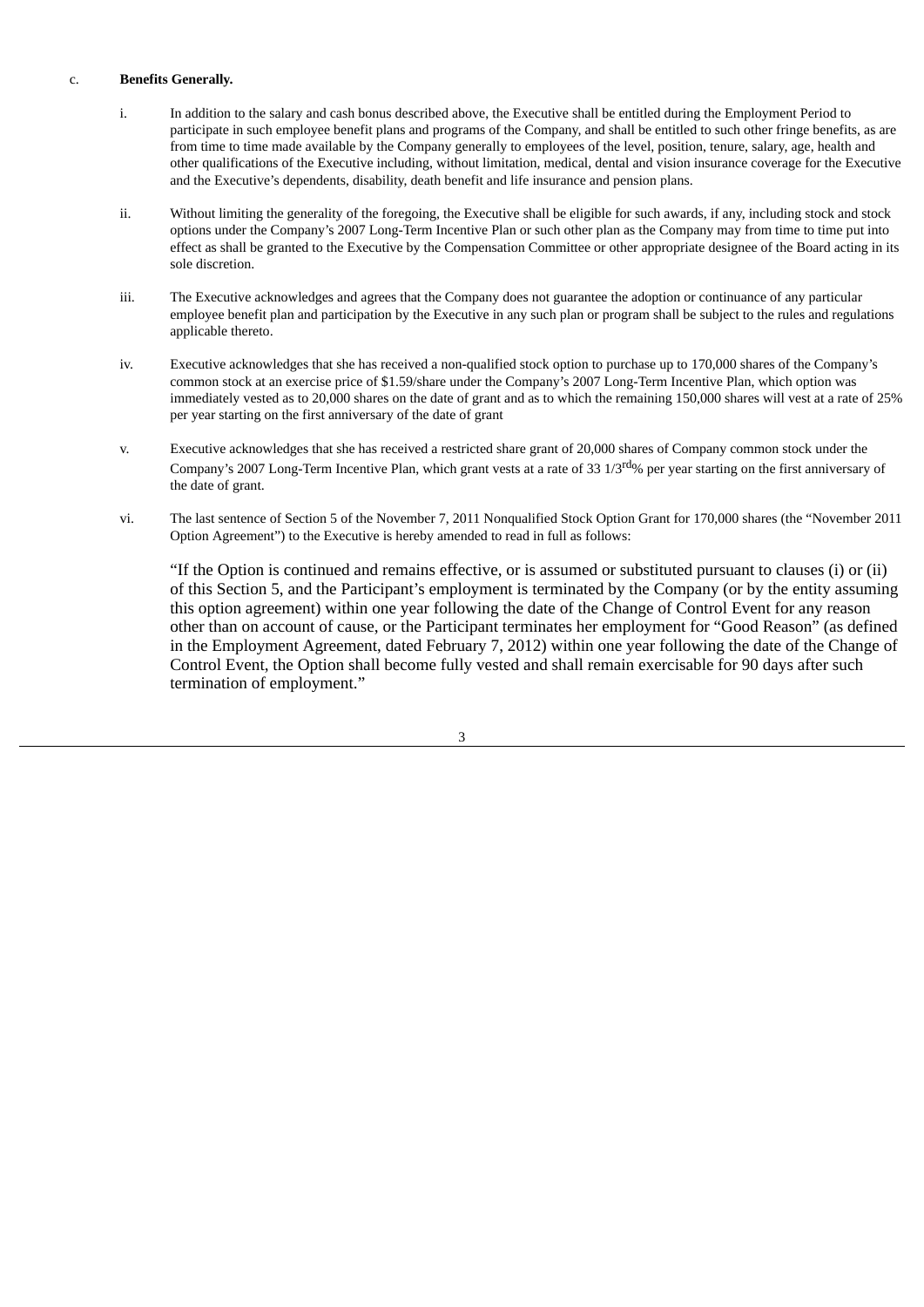vii. The following is added to the end of Section 2 of the November 7, 2011 Restricted Stock Agreement for 20,000 shares (the "November 2011 Restricted Share Agreement"):

"If the Grantee's employment is terminated by the Company (or by the entity assuming this restricted share agreement) within one year following the date of a Change of Control Event for any reason other than on account of cause, or the Grantee terminates her employment for "Good Reason" (as defined in the Employment Agreement, dated February 7, 2012) within one year following the date of the Change of Control Event, the unvested Restricted Stock shall become fully vested."

- viii. The provisions of the November 2011 Option Agreement and the November 2011 Restricted Share Agreement shall be binding upon, and shall inure to the benefit of, the respective heirs, estate, legal representatives and successors of the parties hereto in accordance with the terms set forth in those agreements.
- d. **Vacation.** The Executive shall be entitled to 20 days of vacation in each calendar year.
- e. **Expenses.** The Company shall reimburse the Executive in accordance with the practices in effect from time to time for other officers or staff personnel of the Company for all reasonable and necessary business and travel expenses and other disbursements incurred by the Executive for or on behalf of the Company in the performance of the Executive's duties hereunder, upon presentation by the Executive to the Company of appropriate supporting documentation.
- f. **Perquisites.** The Executive shall be entitled to those perquisites as the Company shall make available from time to time to other executive officers of the Company, which shall include, without limitation, the costs for Executive's use of a cellular telephone and personal digital assistant to the extent such equipment is used for business purposes.
- **4. Death; Disability.** In the event that the Executive dies or is incapacitated or disabled by accident, sickness or otherwise, so as to render the Executive mentally or physically incapable of performing the services required to be performed by the Executive under this Agreement for a period that would entitle the Executive to qualify for long-term disability benefits under the Company's then-current long-term disability insurance program or, in the absence of such a program, for a period of 120 consecutive days or longer if so provided by the Americans with Disabilities Act (such condition being herein referred to as a "**Disability**") then (i) in the case of the Executive's death, the Executive's employment shall be deemed to terminate on the date of the Executive's death and (ii) in the case of a Disability, the Company, at its option, may terminate the employment of the Executive under this Agreement immediately upon giving the Executive notice to that effect. The determination to terminate the Executive in the event of a Disability shall be made by the Board or the Board's designee. In the case of a Disability, until the Company shall have terminated the Executive's employment hereunder in accordance with the foregoing, the Executive shall be entitled to receive compensation provided for herein notwithstanding any such physical or mental disability.

4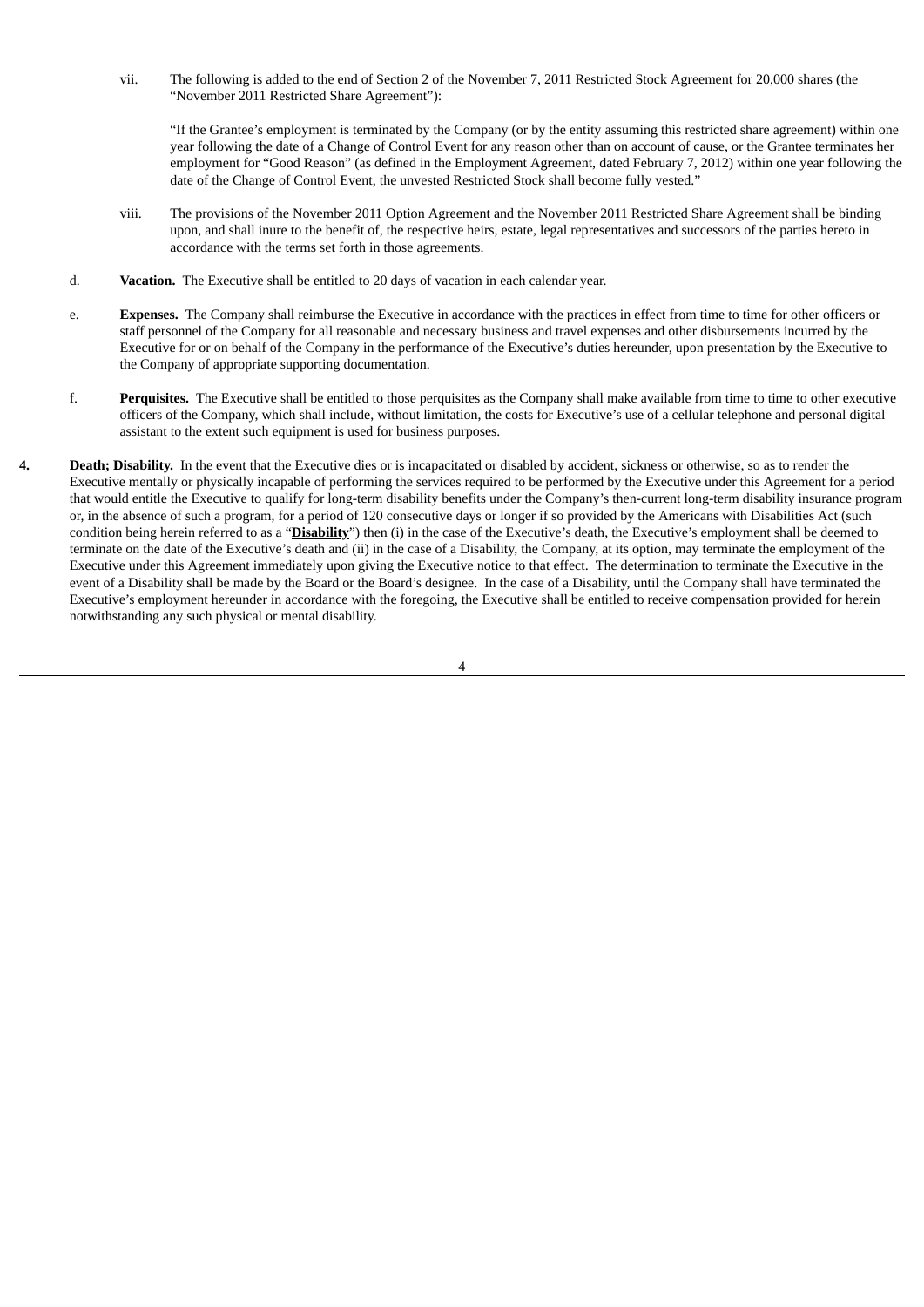- **5. Termination For Cause.** The Company may terminate the employment of the Executive hereunder at any time during the Employment Period for "cause" (such termination being herein referred to as a "**Termination for Cause**") by giving the Executive notice of such termination, which termination shall be effective on the date of such notice or such later date as may be specified by the Company. For purposes of this Agreement, "**Cause**" means (i) the Executive's willful and substantial misconduct that is materially injurious to the Company and is either repeated after written notice from the Company specifying the misconduct or is continuing and not corrected within 20 days after written notice from the Company specifying the misconduct, (ii) the Executive's repeated neglect of duties or failure to act which can reasonably be expected to affect materially and adversely the business or affairs of the Company after written notice from the Company specifying the neglect or failure to act, (iii) the Executive's material breach of any of the agreements contained in Sections 10, 11, 12, or 13 hereof or of any of the Company's policies, (iv) the commission by the Executive of any material fraudulent act with respect to the business and affairs of the Company, (v) the Executive's conviction of (or plea of nolo contendere to) a crime constituting a felony, (vi) demonstrable gross negligence, or (vii) habitual insobriety or use of illegal drugs by the Executive while performing the Executive's duties under this Agreement which adversely affects the Executive's performance of the Executive's duties under this Agreement.
- **6. Termination Without Cause.** The Company may terminate the employment of the Executive hereunder at any time without "cause" or fail to extend this Agreement pursuant to the terms hereof (such termination being herein referred to as "**Termination Without Cause**") by giving the Executive notice of such termination, upon the giving of which such termination shall take effect not later than 30 days from the date such notice is given.
- **7. Voluntary Termination by Executive.** Any termination of the employment of the Executive by the Executive otherwise than as a result of death or Disability or for Good Reason (as defined below) shall be herein referred to as "**Voluntary Termination**". A Voluntary Termination will be deemed to be effective immediately upon such termination.

5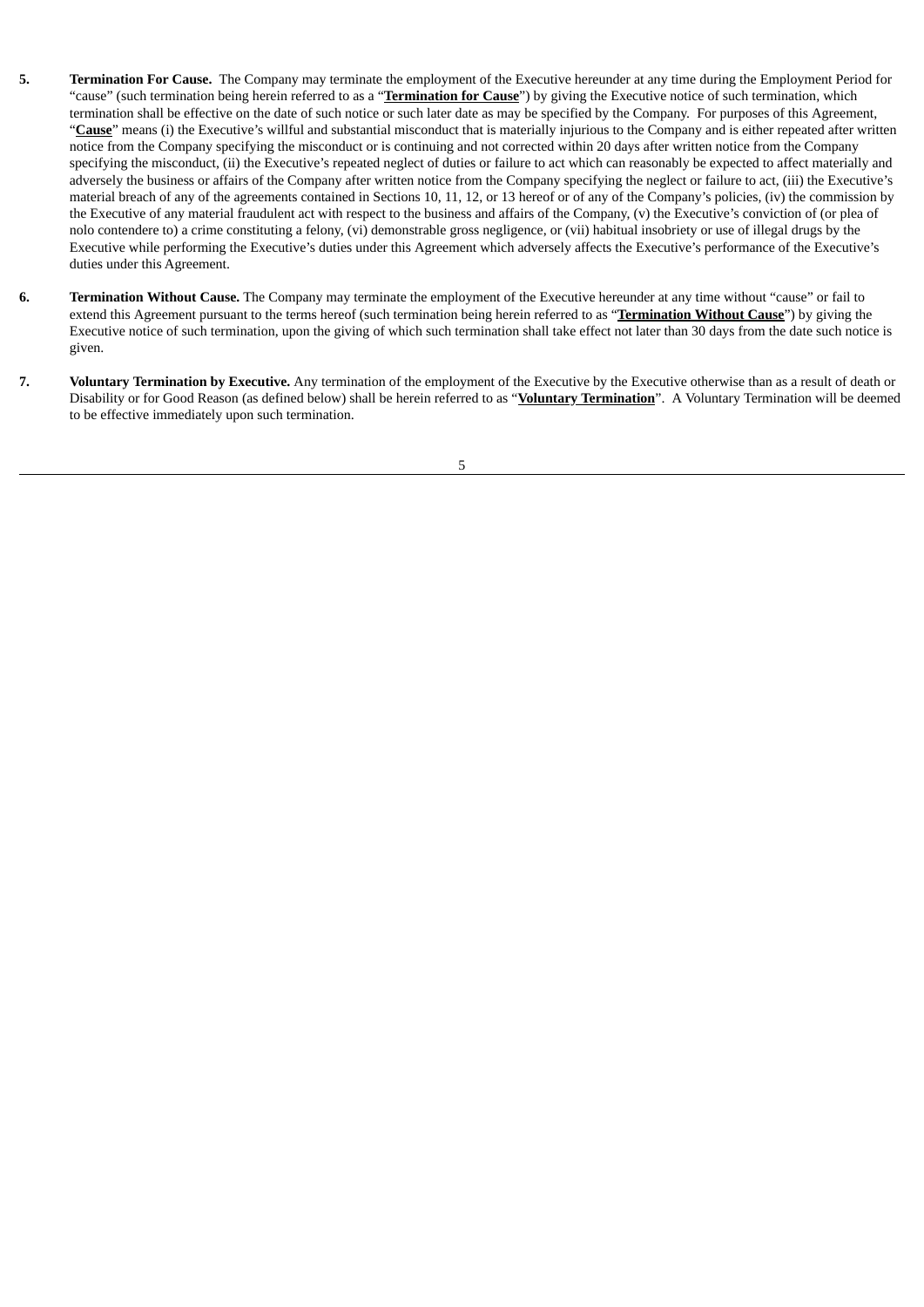**8. Termination by Executive for Good Reason.** Any termination of the employment of the Executive by the Executive for Good Reason which shall be deemed to be equivalent to a Termination without Cause. For purposes of this Agreement "**Good Reason**" means (i) any material breach by the Company of any of its obligations under this Agreement (including material compensation obligations under this Agreement), (ii) any material reduction in the Executive's duties, authority or responsibilities without the Executive's consent, (iii) any assignment to the Executive of duties or responsibilities materially inconsistent with the Executive's position and duties contained in this Agreement without the Executive's consent, (iv) a relocation of the Company's principal executive offices or the Company determination to require the Executive to be based anywhere other than within 25 miles of the location at which the Executive on the date hereof performs the Executive's duties; (v) the taking of any action by the Company which would deprive the Executive of any material benefit plan (including, without limitation, any medical, dental, disability or life insurance); or (vi) the failure by the Company to obtain the specific assumption of this Agreement by any successor or assignee of the Company or any person acquiring substantially all of the Company's assets or liabilities; provided, however, that the Executive may not terminate the Employment Period for Good Reason unless the Executive first provides the Company with written notice specifying the Good Reason and providing the Company with 20 days in which to remedy the stated reason.

### **9. Effect of Termination of Employment.**

- a. **Voluntary Termination; Termination For Cause.** Upon the termination of the Executive's employment as a result of the Executive's Voluntary Termination or a Termination For Cause, the Executive shall not have any further rights or claims against the Company under this Agreement except the right to receive (i) the unpaid portion of the base salary provided for in Section 3(a) hereof, computed on a pro rata basis to the date of termination, (ii) payment of the Executive's accrued but unpaid amounts and extension of applicable benefits in accordance with the terms of any incentive compensation, retirement, employee welfare or other employee benefit plans or programs of the Company in which the Executive is then participating in accordance with the terms of such plans or programs, and (iii) reimbursement for any expenses for which the Executive shall not have theretofore been reimbursed as provided in Section 3 hereof.
- b. **Termination Without Cause; Termination for Good Reason.** Upon the termination of the Executive's employment as a result of a Termination Without Cause or for Good Reason, the Executive shall not have any further rights or claims against the Company under this Agreement except the right to receive (i) the payments and other rights provided for in Section 9(a) hereof and (ii) severance payments in the form of a continuation of the Executive's base salary as in effect immediately prior to such termination for a period of nine (9) months following the effective date of such termination. To the extent that severance payments shall be payable under this Agreement such payments shall be in consideration for and only after the Executive executes a General Release containing terms reasonably satisfactory to the Company; provided that such General Release shall not in any material way reduce the benefits to the Executive or the Company, or decrease the obligations of the Executive or the Company, under this Agreement.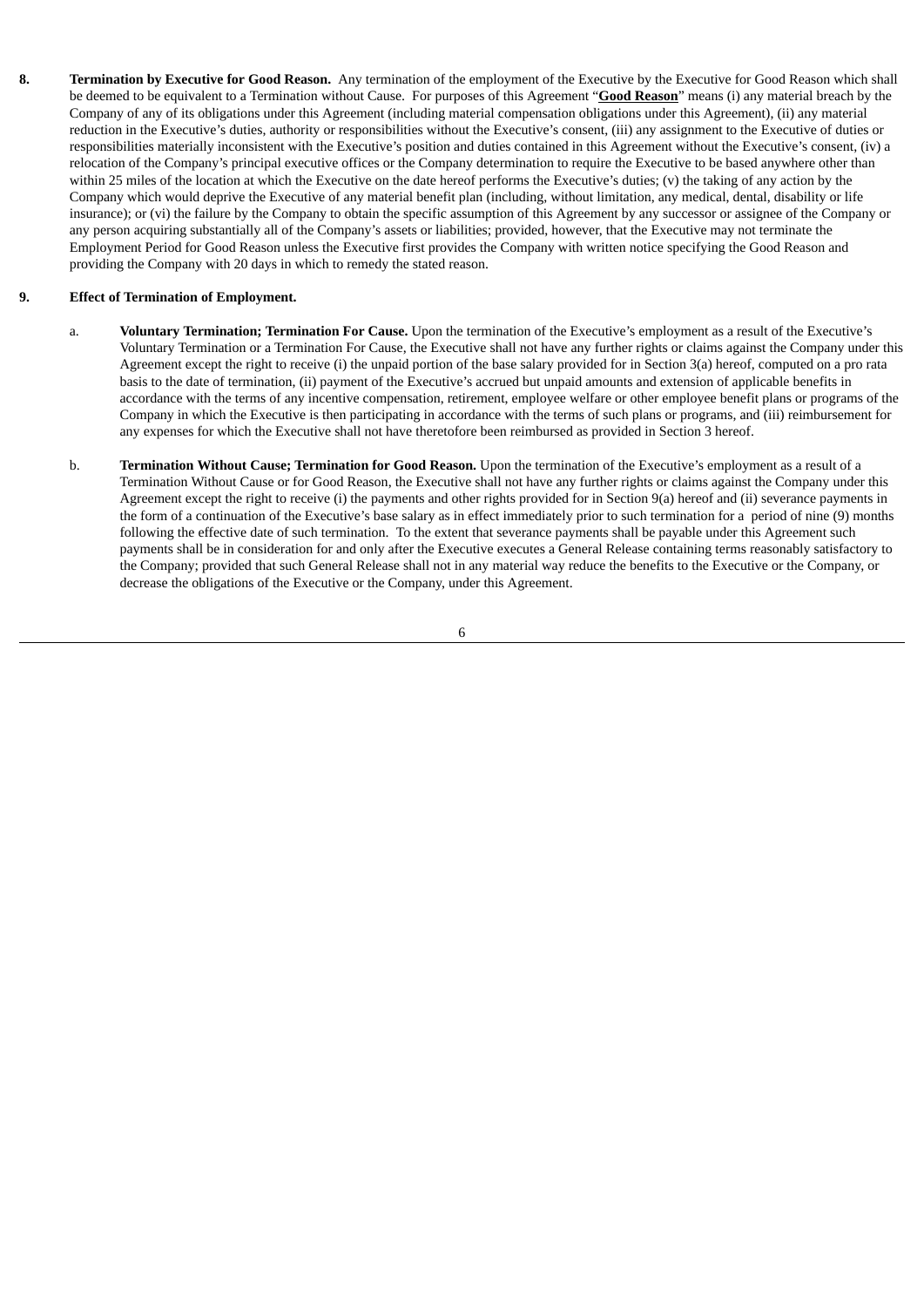- c. **Death and Disability.** Upon the termination of the Executive's employment as a result of death or Disability, neither the Executive nor the Executive's beneficiaries or estate shall have any further rights or claims against the Company under this Agreement except the right to receive the payments and other rights provided for in Section 9(a) hereof.
- d. **Forfeiture of Rights.** In the event that, subsequent to termination of employment hereunder, the Executive (i) breaches any of the provisions of Sections 10, 11, 12, or 13 hereof or (ii) makes or facilitates the making of any adverse public statements or disclosures with respect to the business or securities of the Company, all payments and benefits to which the Executive may otherwise have been entitled shall immediately terminate and be forfeited, and any portion of such amounts as may have been paid to the Executive shall forthwith be returned to the Company.
- **10. Disclosure of Confidential Information.** The Executive shall not, directly or indirectly, at any time during or after the Employment Period, disclose to any person, firm, corporation or other business entity, except as required by law, or use for any purpose except in the good faith performance of the Executive's duties to the Company, any Confidential Information (as herein defined). For purposes of this Agreement, "**Confidential Information**" means all trade secrets and other non-public information of a business, financial , marketing, technical or other nature pertaining to the Company or any subsidiary, including information of others that the Company or any subsidiary has agreed to keep confidential; provided, however, that Confidential Information shall not include any information that has entered or enters the public domain (other than through breach of the Executive's obligations under this Agreement) or which the Executive is required to disclose by law or legal process. Upon the Company's request at any time, the Executive shall immediately deliver to the Company all materials in the Executive's possession which contain Confidential Information.

# **11. Restrictive Covenant.**

a. **Term of Restrictive Covenant.** The Executive hereby acknowledges and recognizes that, during the Employment Period, the Executive shall be privy to trade secrets and Confidential Information critical to the Company's business and the Executive further acknowledges and recognizes that the Company would find it extremely difficult or impossible to replace the Executive and, accordingly, the Executive agrees that, in consideration of the benefits to be received by the Executive hereunder, the Executive shall not, from and after the date hereof, throughout the Employment Period, and for a period of 12 months following the termination of the Employment Period (i) directly or indirectly engage in the research, discovery, development, production, marketing or sale of human therapeutics and vaccines for infectious diseases or bio chemical defense related products (or any other products or product candidates the Company may develop, in license, or acquire in the future up to the time of termination of Employee's employment) that are competitive with those therapeutics, vaccines or other products or product candidates being researched, discovered, developed, produced, marketed or sold at the time of termination of Employee's employment (such business or activity being herein referred to as a "**Competing Business**") whether such engagement shall be as an officer, director, owner, employee, partner, affiliate or other participant in any Competing Business, (ii) assist others in engaging in any Competing Business in the manner described in the foregoing clause (i), or (iii) induce other employees of the Company or any subsidiary thereof to terminate their employment with the Company or any subsidiary thereof or engage in any Competing Business or hire any employees of the Company or any subsidiary unless such persons have not been employees of the Company for at least 12 months. Notwithstanding the foregoing, Executive shall be permitted to own securities of a public company not in excess of five (5%) of any class of such securities and to own stock partnership interests or other securities of any entity not in excess of five (5%) of any class of such securities and such ownership shall not be considered to be competition with the Company. In the event Executive's employment is terminated by the Company without Cause or by the Executive for Good Reason, enforcement by the Company of the non-compete provisions set forth in clauses (i) and (ii) above shall be conditioned on the Company's compliance with the requirements of Section 9.b. above so long as Executive executes a General Release containing terms reasonably satisfactory to the Company pursuant to Section 9.b.

7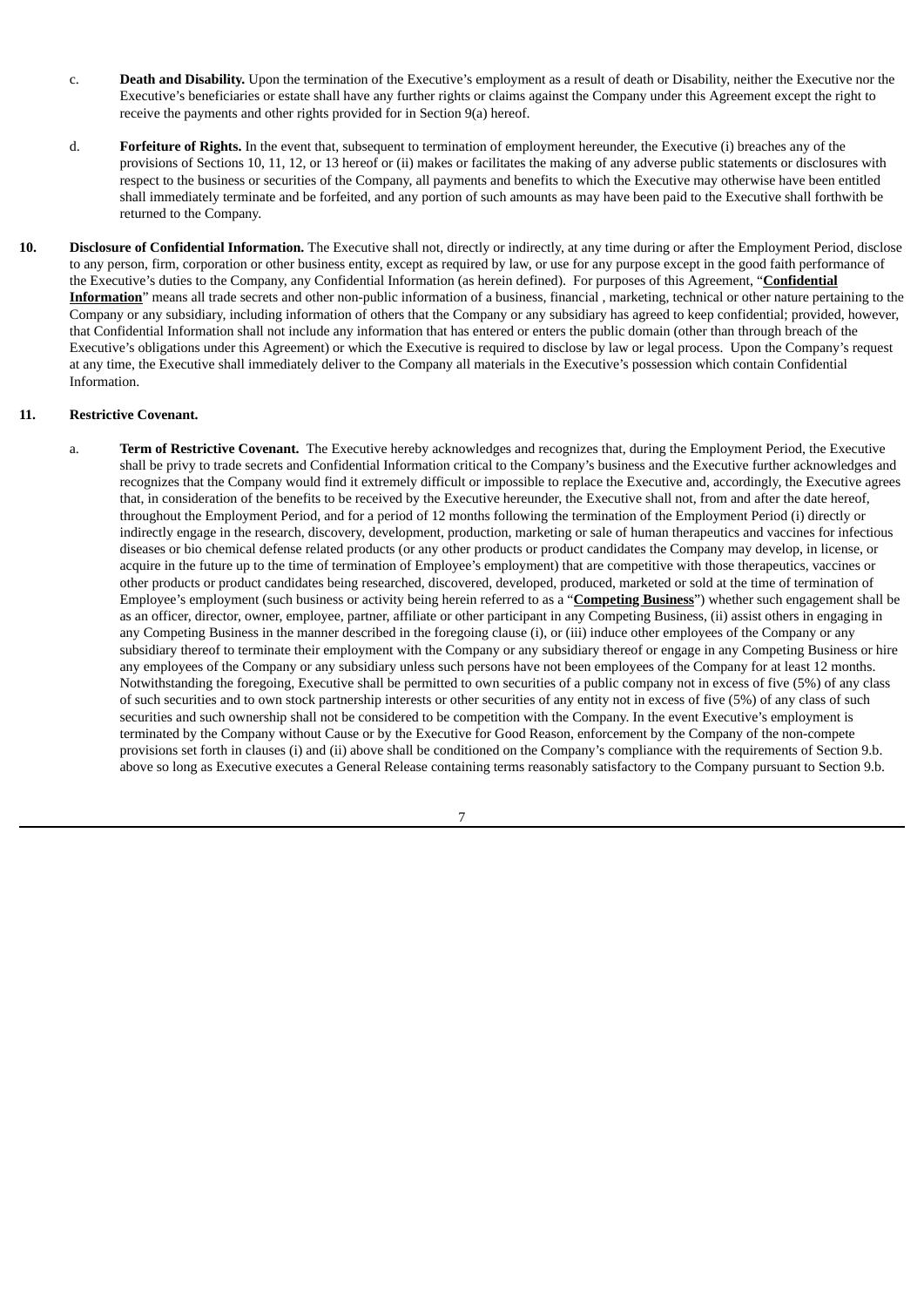- b. **Sufficient Consideration.** The Executive understands that the foregoing restrictions may limit the ability of the Executive to earn a livelihood in a business similar to the business of the Company, but nevertheless believes that the Executive has received and shall receive sufficient consideration and other benefits, as an employee of the Company and as otherwise provided hereunder, to justify such restrictions which, in any event (given the education, skills and ability of the Executive), the Executive believes would not prevent the Executive from earning a living.
- **12. Non-Disparagement.** The Executive shall not engage in conduct, through word, act, gesture or other means, or disclose any information to the public or any third party which (i) directly or indirectly discredits or disparages in whole or in part the Company, its subsidiaries, divisions, affiliates and/or successors as well as the products and the respective officers, directors, stockholders and employees of each of them; (ii) is detrimental to the reputation, character or standing of these entities, their products or any of their respective officers, directors, stockholders and/or employees; or (iii) which generally reflects negatively on the management decisions, strategy or decision-making of these entities; provided that nothing herein shall be deemed to prohibit Executive from making a truthful statement of any kind or nature regarding the Company as part of any effort on Executive to enforce rights under this Agreement or in response to a subpoena or similar legal requirement to provide testimony. The Company's executive officers and directors agree not to discredit or disparage the Executive to the public or any third party; provided that nothing herein shall be deemed to prohibit the Company's executive officers or directors from making truthful statements of any kind or nature regarding the Executive as part of any effort on Company's part to enforce rights under this Agreement or in response to a subpoena or similar legal requirement to provide testimony.

8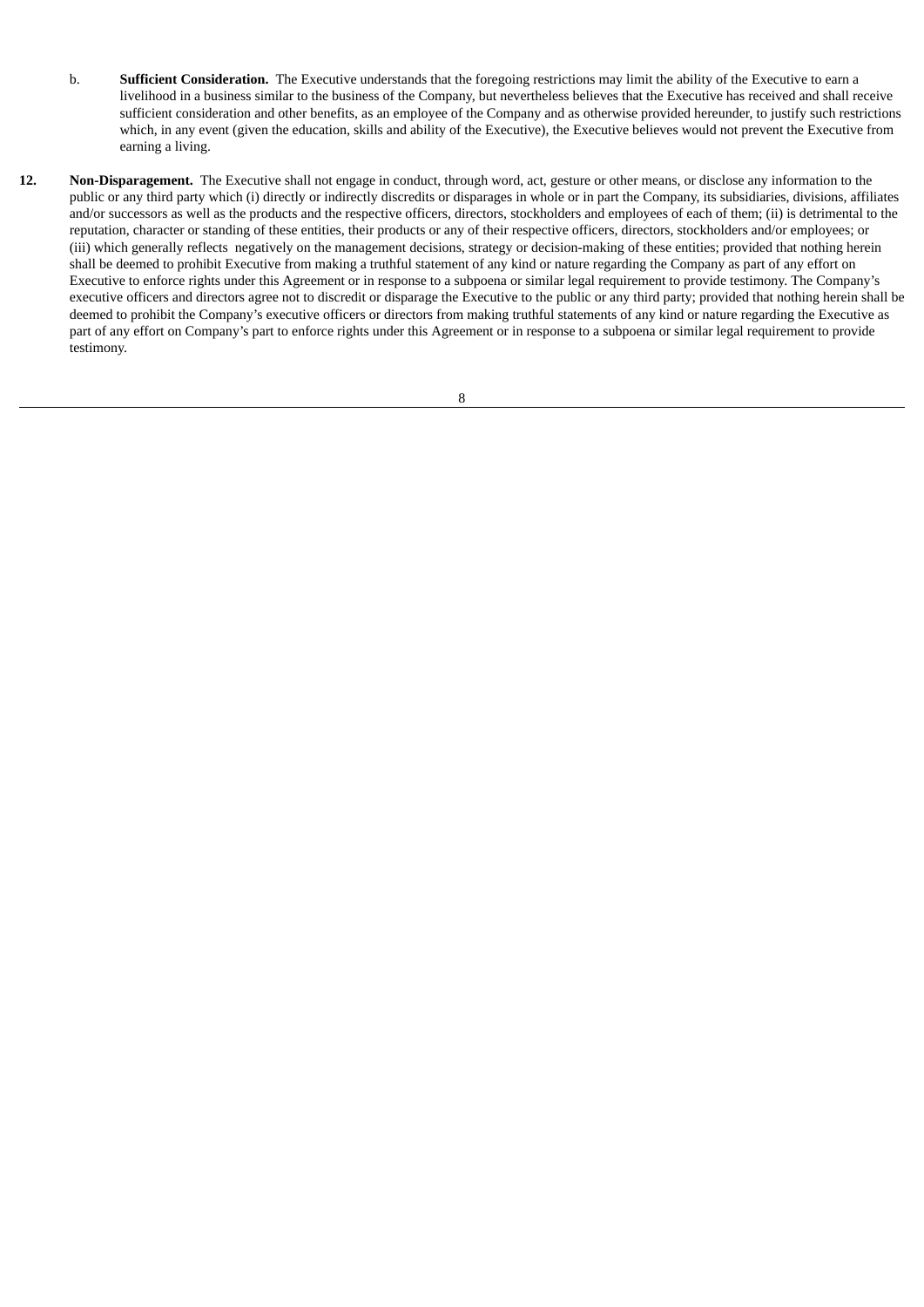- **13. Company Right to Inventions.** The Executive shall promptly disclose, grant and assign to the Company, for its sole use and benefit, any and all inventions, improvements, technical information and suggestions relating in any way to the business of the Company which the Executive may develop or acquire during the Employment Period (whether or not during usual working hours), together with all patent applications, letters patent, copyrights and reissues thereof that may at any time be granted for or upon any such invention, improvement or technical information. In connection therewith: (i) the Executive shall, without charge, but at the expense of the Company, promptly at all times hereafter execute and deliver such applications, assignments, descriptions and other instruments as may be necessary or proper in the opinion of the Company to vest title to any such inventions, improvements, technical information, patent applications, patents, copyrights or reissues thereof in the Company and to enable it to obtain and maintain the entire right and title thereto throughout the world, and (ii) the Executive shall render to the Company, at its expense (including a reasonable payment for the time involved in case the Executive is not then in its employ), all such assistance as it may require in the prosecution of applications for said patents, copyrights or reissues thereof, in the prosecution or defense of interferences which may be declared involving any said applications, patents or copyrights and in any litigation in which the Company may be involved relating to any such patents, inventions, improvements or technical information.
- **14. Enforcement.** It is the desire and intent of the parties hereto that the provisions of this Agreement be enforceable to the fullest extent permissible under the laws and public policies applied in each jurisdiction in which enforcement is sought. Accordingly, to the extent that a restriction contained in this Agreement is more restrictive than permitted by the laws of any jurisdiction where this Agreement may be subject to review and interpretation, the terms of such restriction, for the purpose only of the operation of such restriction in such jurisdiction, shall be the maximum restriction allowed by the laws of such jurisdiction and such restriction shall be deemed to have been revised accordingly herein.

# **15. Remedies; Survival.**

a. **Injunctive Relief.** The Executive acknowledges and understands that the provisions of the covenants contained in Sections 10, 11, 12, and 13 hereof, the violation of which cannot be accurately compensated for in damages by an action at law, are of crucial importance to the Company, and that the breach or threatened breach of the provisions of this Agreement would cause the Company irreparable harm. In the event of a breach or threatened breach by the Executive of the provisions of Sections 10, 11, 12, or 13 hereof, the Company shall be entitled to an injunction restraining the Executive from such breach. Nothing herein contained shall be construed as prohibiting the Company from pursuing any other remedies available for any breach or threatened breach of this Agreement.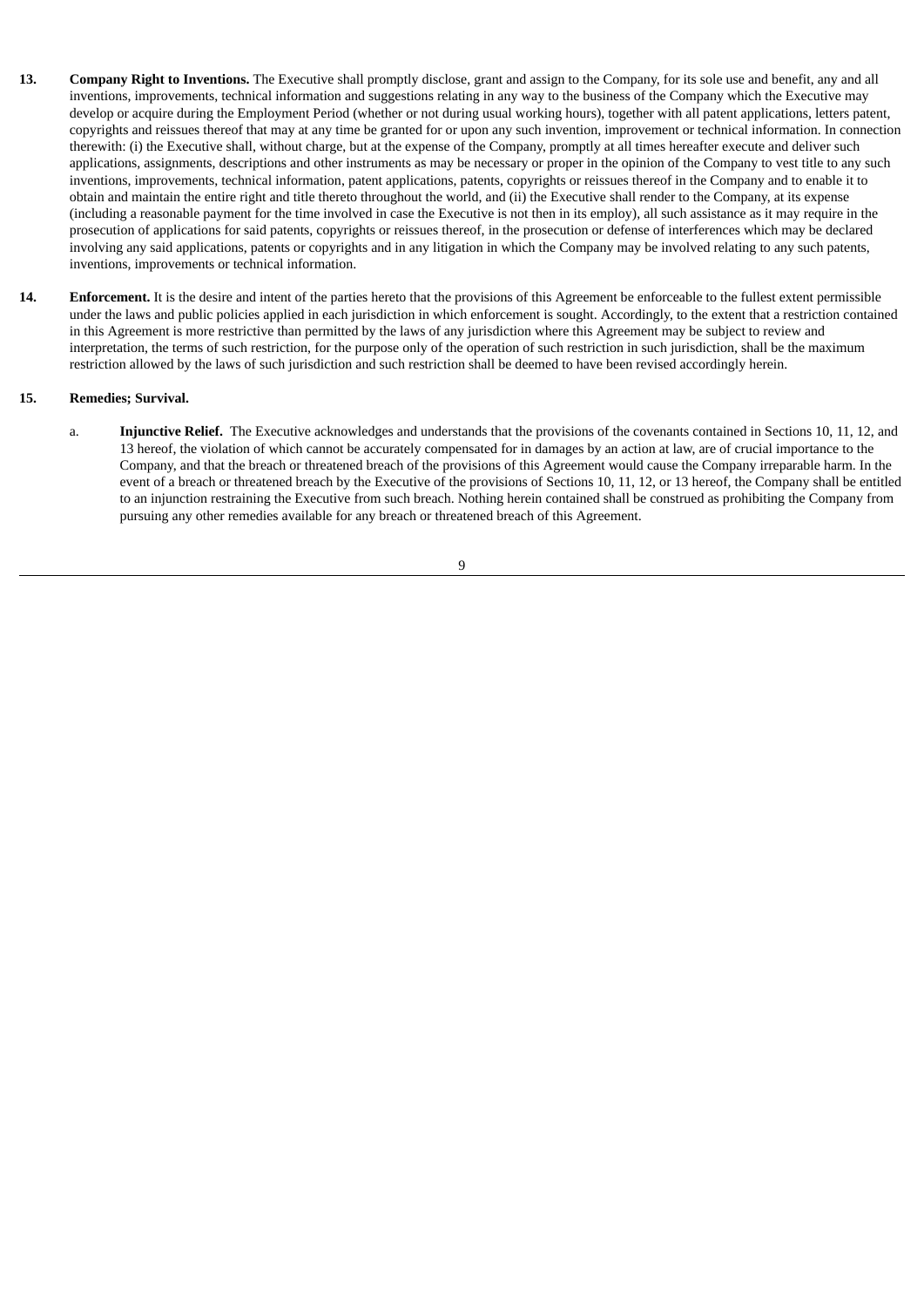- b. **Survival.** Notwithstanding anything contained in this Agreement to the contrary, the provisions of the Sections 3, 9 through 28 hereof shall survive the expiration or earlier termination of this Agreement until, by their terms, such provisions are no longer operative.
- **16. Notices.** Notices and other communications hereunder shall be in writing and shall be delivered personally or sent by air courier or first class certified or registered mail, return receipt requested and postage prepaid, addressed as follows:

if to the Company:

PharmAthene, Inc. One Park Place, Suite 450 Annapolis, Maryland 21401 Attention: CEO

with a copy to:

Saul Ewing LLP Lockwood Place 500 East Pratt Street, Suite 900 Baltimore, MD 21202-3171 Attention: Harriet Cooperman, Esq.

if to the Executive to:

Linda Chang

\_\_\_\_\_\_\_\_\_\_\_\_\_\_\_\_ \_\_\_\_\_\_\_\_\_\_\_\_\_\_\_\_  $\overline{\phantom{a}}$  , where  $\overline{\phantom{a}}$ 

 $\overline{\phantom{a}}$  , where  $\overline{\phantom{a}}$ 

with a copy to :

\_\_\_\_\_\_\_\_\_\_\_\_\_\_\_\_  $\overline{\phantom{a}}$  , where  $\overline{\phantom{a}}$  $\overline{\phantom{a}}$  , where  $\overline{\phantom{a}}$ 

 $\overline{\phantom{a}}$  , where  $\overline{\phantom{a}}$  $\overline{\phantom{a}}$  , where  $\overline{\phantom{a}}$ 

10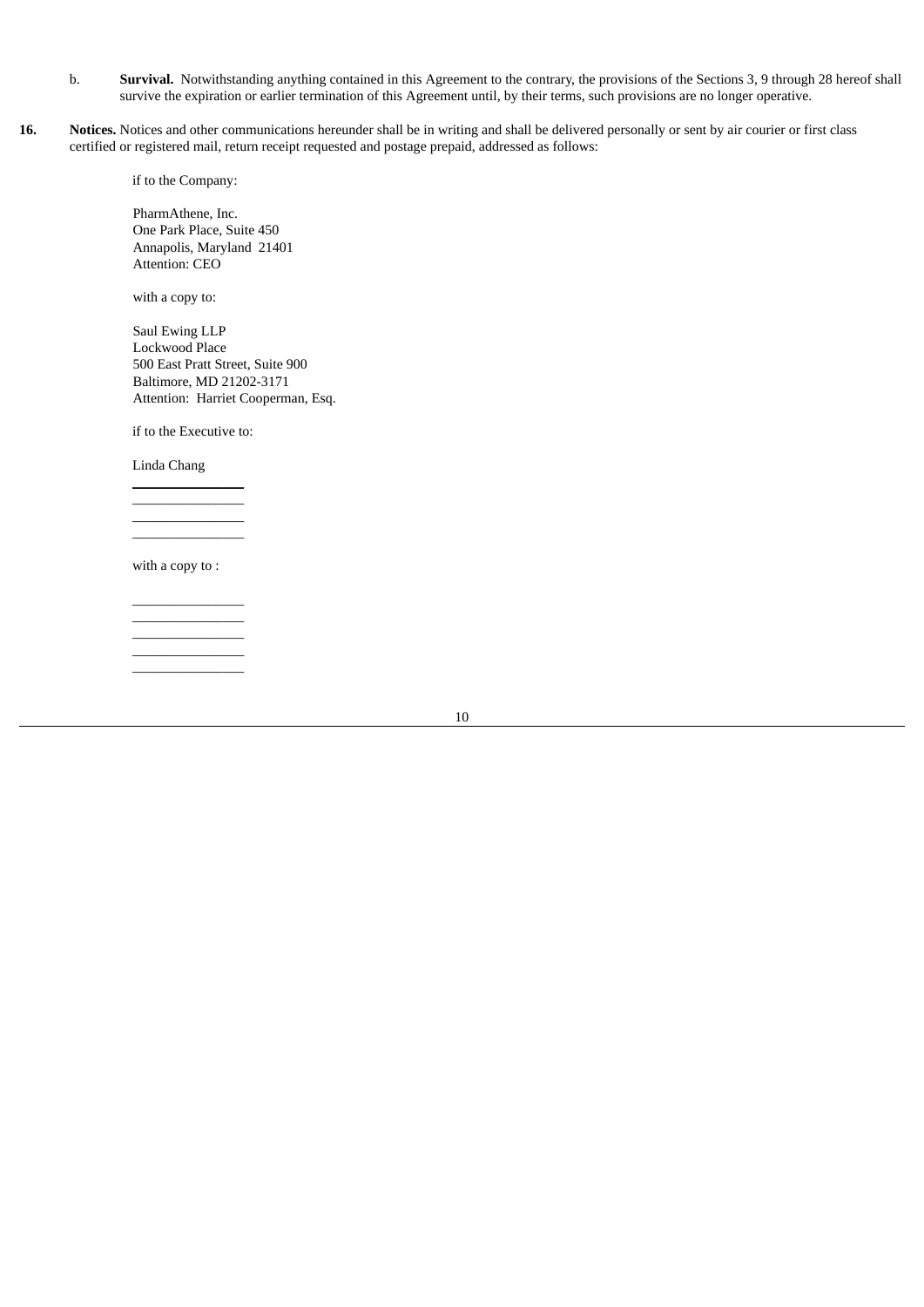All notices and other communications given to any party hereto in accordance with the provisions of this Agreement shall be deemed to have been given on the date of delivery, if personally delivered; on the business day after the date when sent, if sent by air courier; and on the third business day after the date when sent, if sent by mail, in each case addressed to such party as provided in this Section 16 or in accordance with the latest unrevoked direction from such party.

# **17. [intentionally omitted]**

- **18. Binding Agreement; Benefit.** The provisions of this Agreement shall be binding upon, and shall inure to the benefit of, the respective heirs, estate, legal representatives and successors of the parties hereto (which for the avoidance of doubt shall include any person or entity acquiring substantially all of the Company's assets or liabilities).
- **19. Governing Law; Jurisdiction.** This Agreement shall be governed by, and construed and enforced in accordance with, the laws of the State of Maryland applicable to contract made and to be performed therein. Any action to enforce any of the provisions of this Agreement shall be brought in a court of the State of Maryland or in Federal court located within that State. The parties consent to the jurisdiction of such courts and to the service of process in any manner provided by Maryland law. Each party irrevocably waives any objection which it may now or hereafter have to the laying of the venue of any such suit, action or proceeding brought in such court and any claim that such suit, action or proceeding brought in such court has been brought in an inconvenient forum and agrees that service of process in accordance with the foregoing shall be deemed in every respect effective and valid personal service of process upon such party.
- **20. Waiver of Breach.** The waiver by either party of a breach of any provision of this Agreement by the other party must be in writing and shall not operate or be construed as a waiver of any subsequent breach by such other party.
- **21. Entire Agreement; Amendments.** This Agreement contains the entire agreement between the parties with respect to the subject matter hereof and supersedes all prior agreements or understandings among the parties with respect thereof. This Agreement may be amended only by an agreement in writing signed by the parties hereto. Notwithstanding the foregoing, the Confidentiality and Non-Solicitation Agreement the Executive signed upon commencement of employment with the Company shall remain in full force and effect. In the event of a conflict between the terms of the Confidentiality and Non-Solicitation Agreement and this Agreement, the terms of this Agreement shall govern. Nothing in this Agreement shall be deemed to modify the Indemnification Agreement, dated November 7, 2011, between the Executive and the Company, which agreement remains in full force and effect.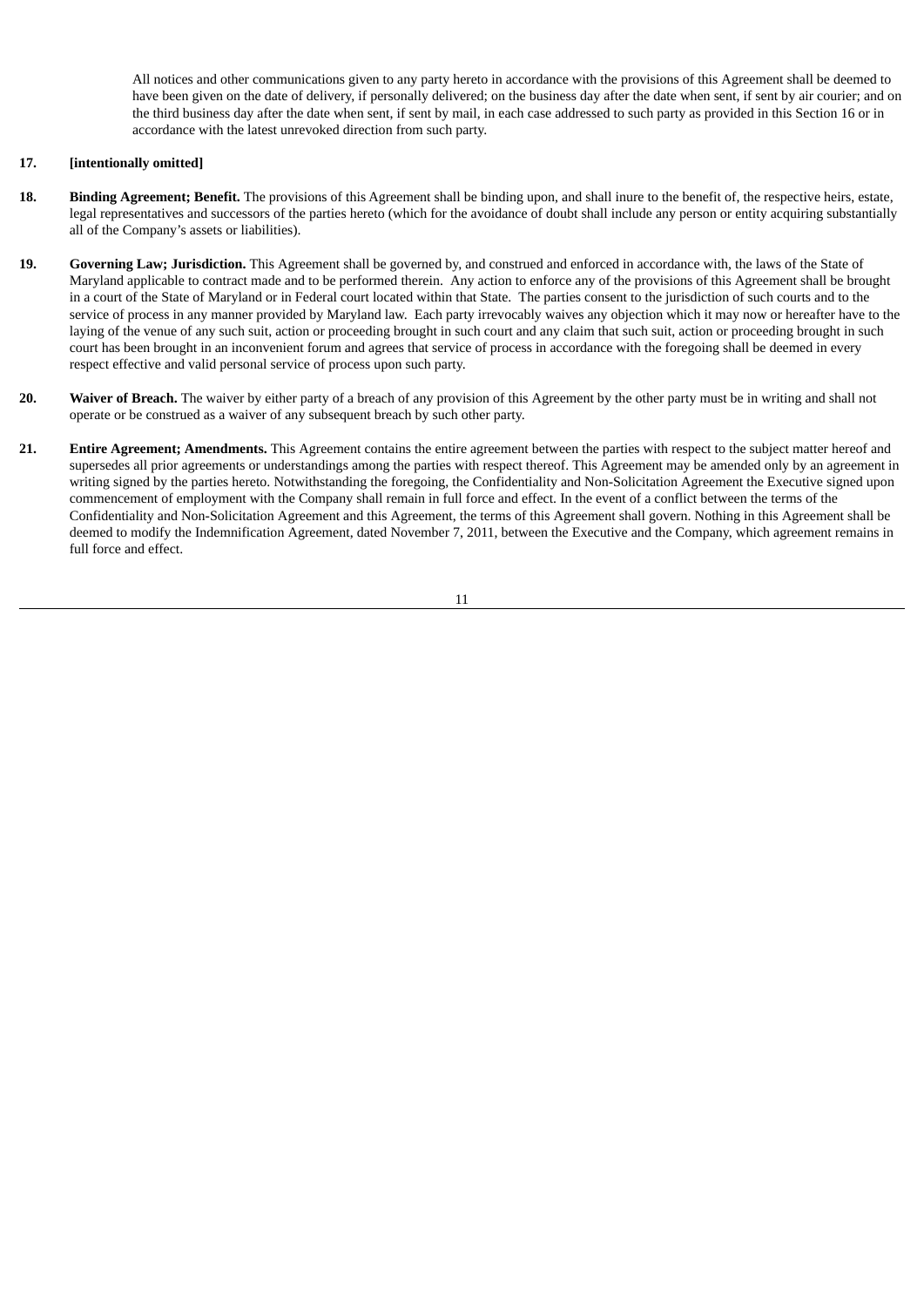- **22. Headings.** The section headings contained in this Agreement are for reference purposes only and shall not affect in any way the meaning or interpretation of this Agreement.
- **23. Severability.** Any provision of this Agreement that is prohibited or unenforceable in any jurisdiction shall, as to such jurisdiction, be ineffective to the extent of such prohibition or unenforceability without invalidating the remaining provisions hereof, and any such prohibition or unenforceability in any jurisdiction shall not invalidate or render unenforceable such provision in any other jurisdiction.
- **24. 409A Compliance.** The intent of the Executive and the Company is that the severance and other benefits payable to the Executive under this Agreement not be deemed "deferred compensation" under, and shall otherwise comply with, Section 409A of the Internal Revenue Code of 1986, as amended. The Executive and the Company agree to use reasonable best efforts to amend the terms of this Agreement from time to time as may be necessary to avoid the imposition of liability under Section 409A of the Code in any manner that does not materially alter the substantive rights and obligations of the parties hereunder.
- **25. Executive's Acknowledgement.** The Executive acknowledges (a) that the Executive has had the opportunity to consult with independent counsel of her own choice concerning this Agreement and (b) that the Executive has read and understands the Agreement, is fully aware of its legal effect and has entered into it freely based on the Executive's own judgment.
- **26. Assignment.** This Agreement is personal in its nature and the parties hereto shall not, without the consent of the other, assign or transfer this Agreement or any rights or obligations hereunder; provided, that the provisions hereof shall inure to the benefit of, and be binding upon, each successor of the Company, whether by merger, consolidation, transfer of all or substantially all of its assets or otherwise.
- **27. Counterparts.** This Agreement may be executed in two or more counterparts, each of which shall for all purposes constitute one agreement which is binding on all of the parties hereto.
- **28. Further Actions.** Each Party agrees to execute, acknowledge and deliver such further instruments, and to do all such other acts, as may be necessary or appropriate in order to carry out the purposes and intent of the Agreement.

12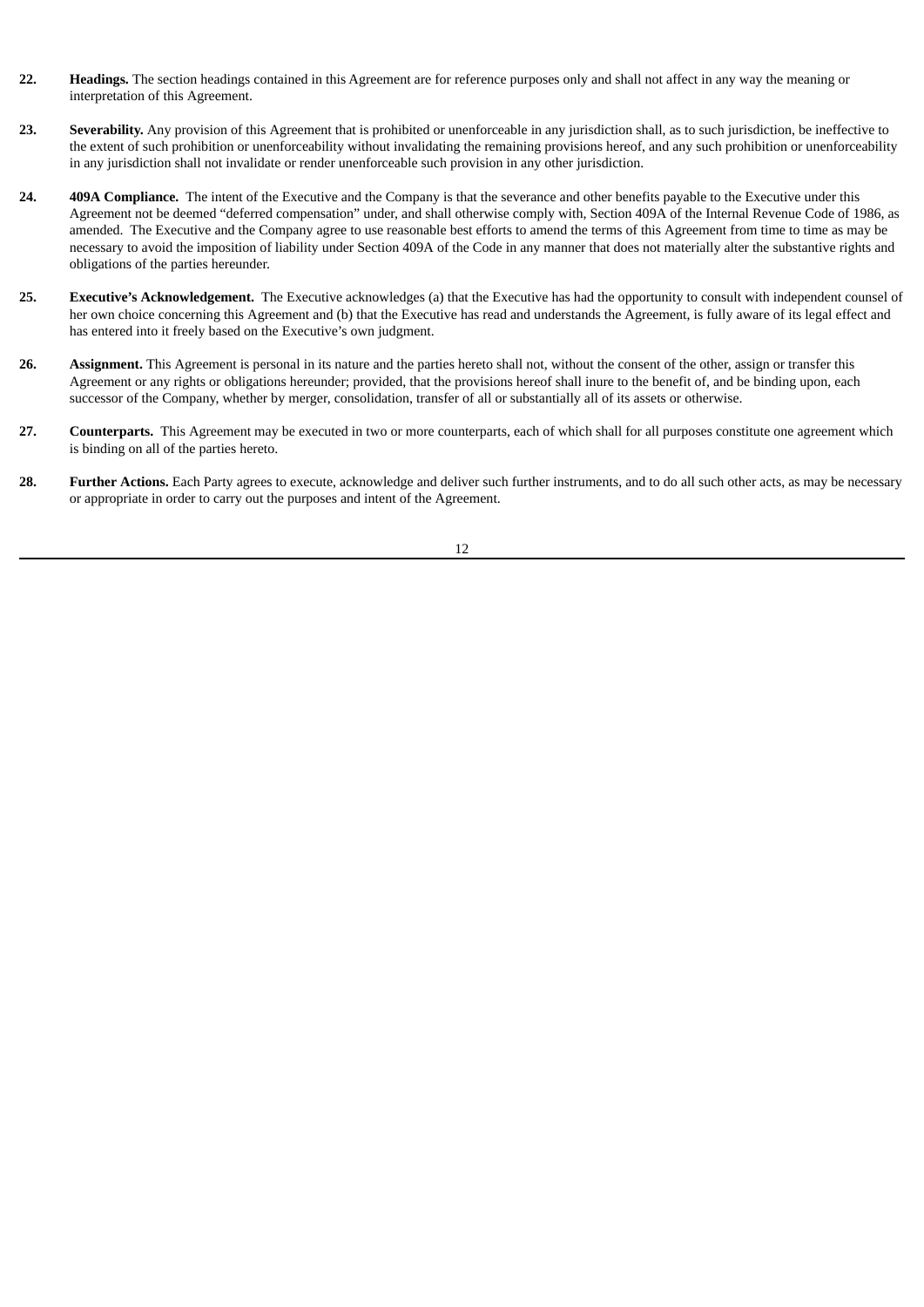**IN WITNESS WHEREOF,** the parties have duly executed this Agreement as of the date first above written.

# **EXECUTIVE**

/s/ Linda Chang Name: Linda Chang

# **PHARMATHENE, INC.**

By /s/ Eric I. Richman Name: Eric I. Richman Title: President and Chief Executive Officer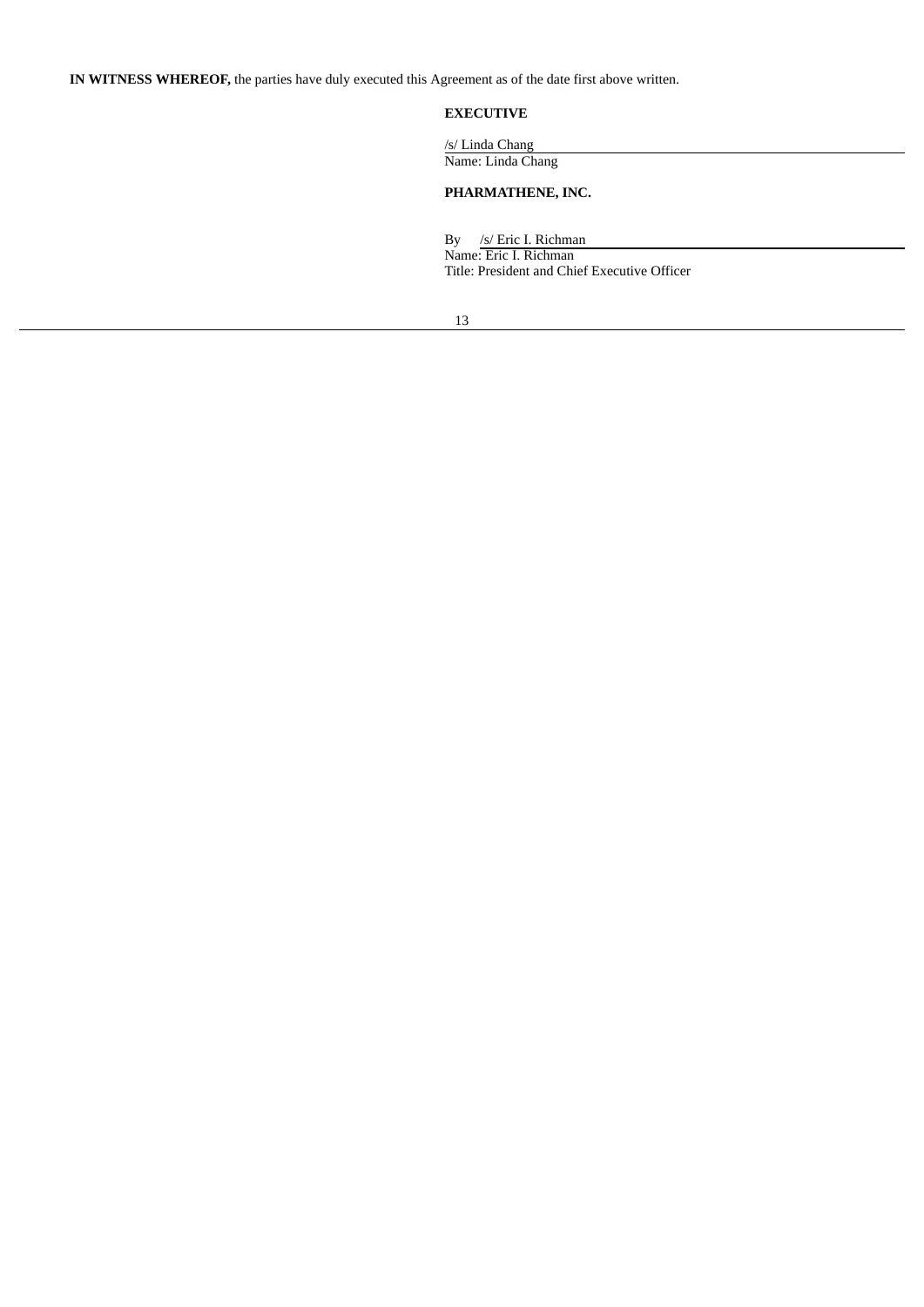# **TO:** FERME PILLAR HILL ENR. 606 Chemin Côte Saint-Georges Saint-Télesphore, Quebec J0P 1Y0

#### **Attention: David McKay**

Dear Sirs:

We, the undersigned, **PHARMATHENE CANADA, INC**. (the "**Vendor**") offer to sell to **FERME PILLAR HILL ENR**. (the "**Purchaser**"), all of the Vendor's right, title and interest in the real and immovable property comprised of (i) a farm land as described in Schedule "A" attached hereto together with any immovables located thereon including those bearing civic numbers 320 Chemin Saint-Georges and 210 Chemin Sainte-Anne, in the City of Saint-Télesphore, Province of Québec (the "**Quebec Property**") and (ii) the land described in Schedule "B" attached hereto (the "**Ontario Property**") (the Quebec Property and the Ontario Property being collectively referred to herein as the "**Property**"). The Purchaser also agrees to purchase from the Vendor the movables as per Schedule "C" attached hereto, which shall be included in the Purchase Price.

### **ARTICLE 1 PURCHASE PRICE**

The purchase price of the Property will be a total of ONE MILLION EIGHT HUNDRED THOUSAND CANADIAN DOLLARS (\$1,800,000) subject to adjustments in accordance with the terms hereof (the "**Purchase Price**"), paid as follows:

- **1.1** The amount of ONE HUNDRED THOUSAND DOLLARS (\$100,000) (the "**Deposit**") by certified cheque or wire transfer to the order of Michel Leroux Notary (the "**Purchaser's Legal Counsel**"), in trust, which shall be applied on account of the Purchase Price at Closing (as hereinafter defined) or otherwise dealt with as hereinafter provided.
- **1.2** The balance of the Purchase Price by wire transfer or certified cheque to the order of the Purchaser's Legal Counsel in trust at Closing. The said balance as well as the Deposit will, subject to the terms hereof, be held in trust for the Vendor by the Purchaser's Legal Counsel until confirmation of the registration of the deed of sale in respect of the Quebec Property in the Index of Immovables without adverse entries, and of the registration of the transfer in respect of the Ontario Property in the Land Registry Office for the Land Titles Division of Glengarry (No. 14).

# **ARTICLE 2 CLOSING**

**2.1** Subject as herein provided, a deed of sale in respect of the Quebec Property and an acknowledgement and direction in respect of the transfer of the Ontario Property shall be executed on the first (1st) business day that is twenty (20) days following the signing of this Offer (the "**Closing**") at the offices of Blake, Cassels & Graydon LLP. If the deed of sale is not signed for any reason other than the default of the Purchaser, the Purchaser's Legal Counsel shall refund the Deposit to the Purchaser. If the deed of sale and the acknowledgement and direction in respect of the transfer of the Ontario Property are not signed for any reason, the Deposit shall be remitted to the Vendor as liquidated damages.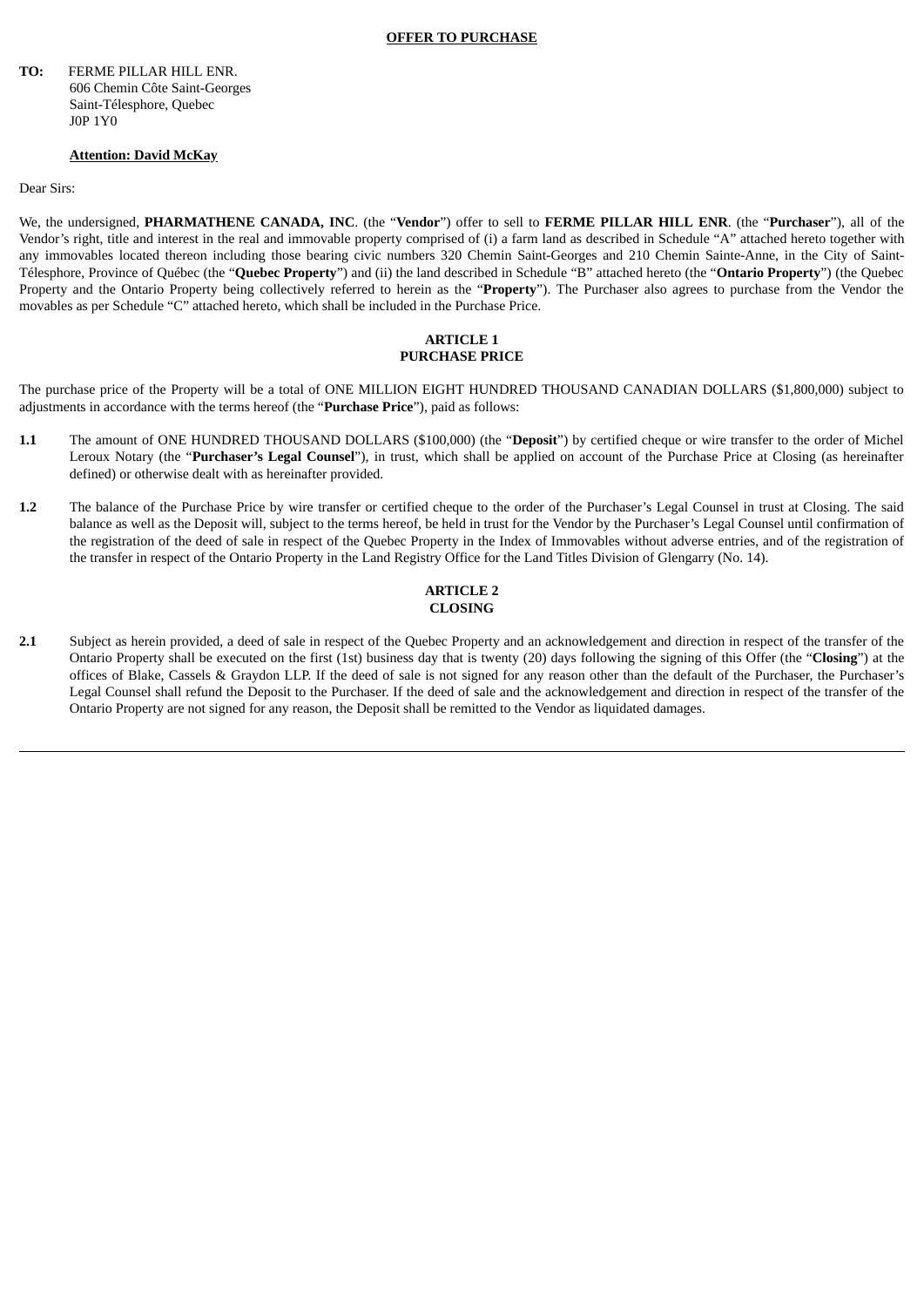#### **ARTICLE 3 ACCESS**

- **3.1** From and after the date of execution by both parties of this Offer, the Purchaser and its agents and employees shall have free access to the Property at mutually agreed upon times at the Purchaser's sole risk and expense for the purpose of making any of the Purchaser's inspections.
- **3.2** All tests and inspections conducted on the Property shall be at the sole risk and expense of the Purchaser, who shall be responsible for making any repairs necessary as a result of such tests. The Purchaser shall promptly repair at its sole cost and expense, in a good and workmanlike manner, any damage to the Property caused by any tests and shall defend, indemnify and hold harmless the Vendor from and against any and all actions, causes of action, claims, demands, injuries, losses, liens, claims, judgments, liabilities, costs, expenses and damages (including legal fees) sustained by or threatened against the Vendor that result from or arise from any tests or inspections by the Vendor or its representatives pursuant to this Offer. This Section 3.2 shall survive the termination of this Offer.

# **ARTICLE 4 CLOSING DOCUMENTS**

- **4.1** Subject to the provisions of this Offer, the Vendor shall execute or cause to be executed at Closing the following for the Property:
	- (a) A registrable deed of sale of the Quebec Property (the "**Deed of Sale**") and a registrable transfer of the Ontario Property in favour of the Purchaser (the "**Transfer**");
	- (b) A bill of sale for any movables comprised in the Property;
	- (c) A Certificate of an officer of the Vendor confirming the representations and warranties of the Vendor set forth in Section 6.1 as of the Closing date;
	- (d) An assignment and assumption of any contracts which the Purchaser has notified the Vendor it wishes to assume, if applicable;
	- (e) Statement of adjustments;
	- (f) Resolutions of the Board of Directors of the Vendor authorizing the sale of the Property to the Purchaser;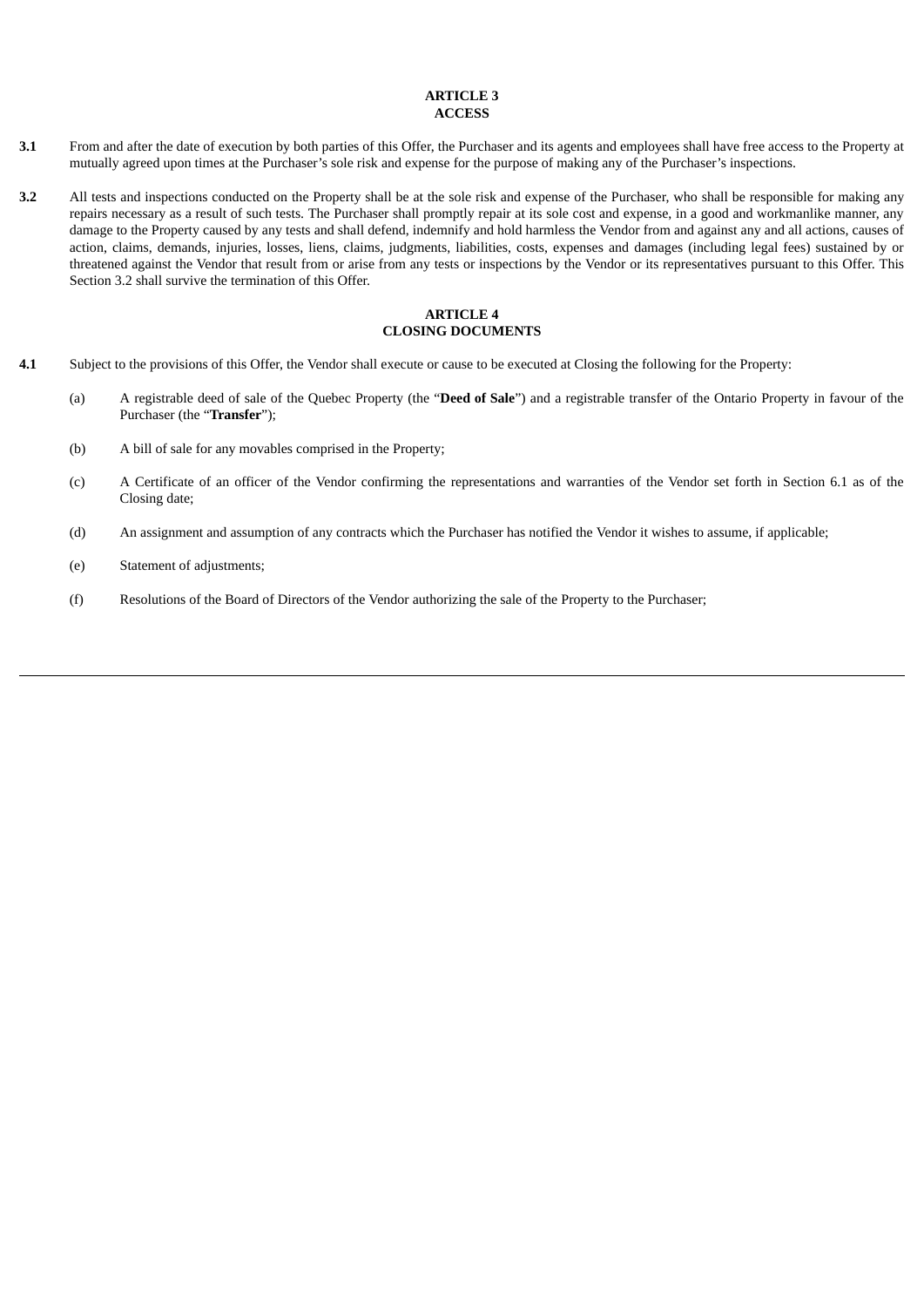(g) An escrow agreement regarding disbursement of the Purchase Price pending registration of the Deed of Sale and the Transfer.

All documentation shall be in form and substance acceptable to the Purchaser and the Vendor acting reasonably and in good faith.

- **4.2** Subject to the provisions of this Offer, the Purchaser shall execute or cause to be executed at Closing the following:
	- (a) A Certificate of an officer of the Purchaser confirming the representations and warranties of the Purchaser set forth in Section 7.1 as of the Closing date;
	- (b) An escrow agreement regarding disbursement of the Purchase Price; and
	- (c) All other conveyances and other documents which are required and which the Vendor has reasonably requested on or before the Closing date to give effect to the proper transfer, assignment and conveyance of the Property and the movables by the Vendor to the Purchaser.

All documentation shall be in form and substance acceptable to the Purchaser and the Vendor acting reasonably and in good faith.

# **ARTICLE 5 CLEAR TITLE**

- **5.1** The Purchaser shall be entitled to examine Vendor's title to the Property and the movables at its own expense and satisfy itself of same within ten (10) days following the signing of this Offer by both parties.
- **5.2** If prior to the expiry of ten (10) days following the signing of this Offer by both parties, any valid objections to title to the Property are made in writing to the Vendor and which the Vendor is unable or unwilling to remove, remedy or satisfy and which the Purchaser will not waive, notwithstanding any intermediate acts or negotiations in respect of such objections, the Purchaser shall be entitled to terminate this Offer and the Deposit shall be refunded. Notwithstanding the foregoing, the Purchaser agrees to accept title to the Property subject to the encumbrances set out in Schedule "D" attached hereto.

### **ARTICLE 6 VENDOR'S WARRANTIES**

- **6.1** The Vendor hereby represents and warrants to Purchaser on and as of the date hereof and on and as of the Closing date as follows:
	- (a) The Vendor is a duly constituted and validly subsisting corporation and in good standing under the laws of Canada, and has the necessary corporate authority, power and capacity to enter into this Offer and the documents and transaction contemplated herein.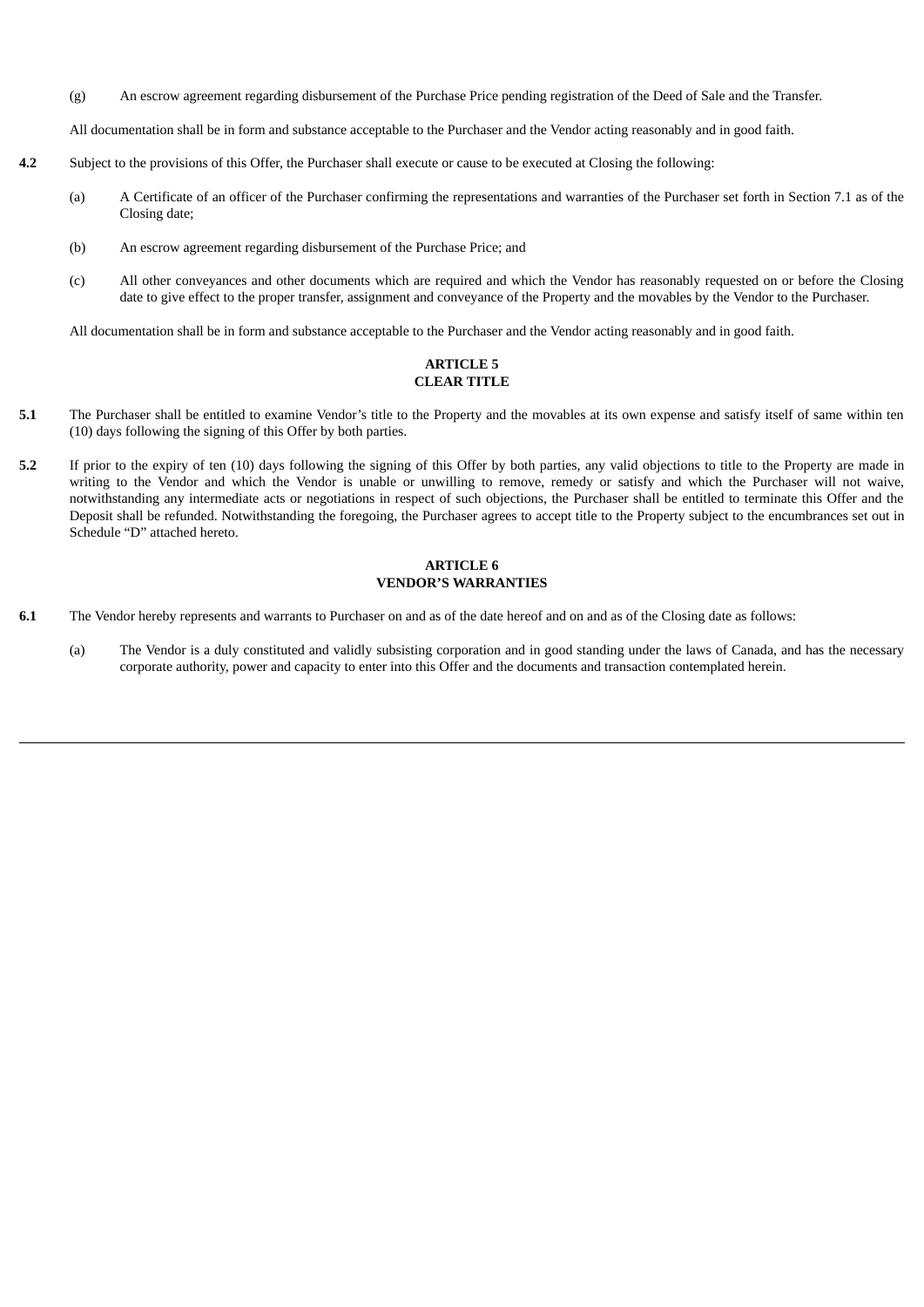(b) The Vendor is not a non-resident of Canada within the meaning of Section 116 of the *Income Tax Act* (Canada) and Title III of Part II of the *Taxation Act* (Québec).

The representations and warranties of the Vendor contained in this Section 6.1 are deemed to be true and valid as of the date hereof and shall be deemed to be repeated in the Deed of Sale, which representations and warranties shall survive for a period of six (6) months after Closing.

**6.2** The Purchaser acknowledges and agrees that the Property and other movable property and all other aspects of the transaction (collectively the "**Assets**") are being sold and purchased "as-is, where-is", at the Purchaser's own risk, without any representations, warranty or covenant of any kind whatsoever, as to any matter or condition pertaining to or affecting the Property or Assets, or any of them, including, without limitation, any representations or warranties in connection with title, zoning permits, charges, environmental condition, structural condition, description of the Property or Assets, physical condition, financial matters, compliance with laws, by-laws and regulations, merchantability, fitness for purpose, quantity or quality of the Property or Assets, governmental compliance, threatened claims or litigation, or in respect of any matter or thing whatsoever. For certainty and without limiting the generality of the foregoing, the parties hereby agree to exclude altogether the effect of the legal warranty provided for by article 1716 of the *Civil Code of Québec* and that the Purchaser, except to the extent specifically set forth in this agreement, is purchasing the Property at its own risk within the meaning of article 1733 of the *Civil Code of Québec*. The Purchaser shall conduct its own inspection and shall rely solely upon its own findings irrespective of any information, documentation or opinion, written or oral, provided by the Vendor or any of its agents. The Vendor may make available certain documents available to the Purchaser however the Vendor makes no representation or warranty as to the accuracy or exhaustiveness of such documentation.

### **ARTICLE 7 PURCHASER'S WARRANTY**

- **7.1** The Purchaser hereby represents and warrants to Vendor on and as of the date hereof and on and as of the Closing date as follows:
	- (a) The Purchaser has full capacity, right, power and authority to execute, deliver and perform this Offer and all documents to be executed by Purchaser pursuant hereto, and all required action and approvals have been duly taken and obtained. The individuals signing this Offer and all other documents executed or to be executed pursuant hereto on behalf of the Purchaser and are duly authorized to sign the same on Purchaser's behalf and to bind Purchaser thereto;
	- (b) The Purchaser (i) is not an insolvent person within the meaning of the Bankruptcy and Insolvency Act (Canada) or the Winding-up and Restructuring Act (Canada), (ii) has not made an assignment in favour of its creditors or a proposal in bankruptcy to its creditors or any class of it, (iii) has not had any petition for a receiving order presented in respect of it, and (iv) has not initiated proceedings with respect to a compromise or arrangement with its creditors or for its winding up, liquidation or dissolution;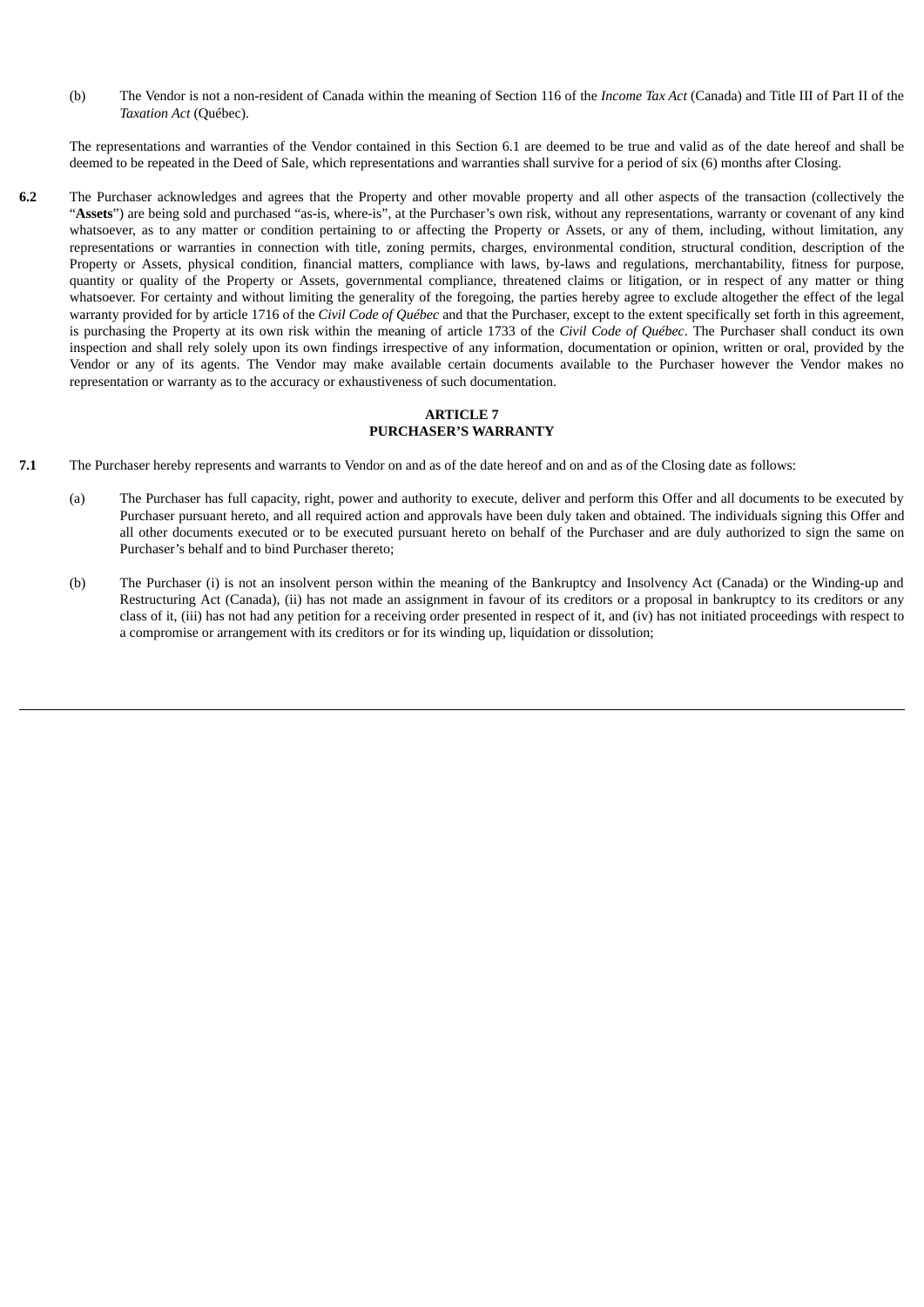- (c) The Purchaser is a Québec resident within the meaning of *An Act Respecting the Acquisition of Farm Land by Non-Residents* (R.S.Q., c. A- $4.1$ :
- (d) The Purchaser is registered for the purposes of Part IX of the *Excise Tax Act* (Canada) and the Vendor is not obliged to collect the goods and services tax "**GST**") or harmonized sales tax ("**HST**") from the Purchaser or to pay GST or HST. The Purchaser is registered for the purposes of the *Act respecting the Québec Sales Tax* and the Vendor is not obliged to collect Québec Sales Tax ("**QST**") from the Purchaser or to pay QST; and

The representations and warranties of the Purchaser contained in this Section 7.1 are deemed to be true and valid as of the date hereof and shall be deemed to be repeated in the deed of sale, which representations and warranties shall survive for a period of six (6) months after Closing.

# **ARTICLE 8 GOODS AND SERVICES TAX**

- **8.1** The Purchaser will be responsible for the payment of any tax, land transfer tax or transfer duties applicable, the GST (and/or HST) and the QST as well as all other taxes, duties or charges, of any nature whatsoever, which may be payable in respect of the transfer of the Property and the movables.
- **8.2** The Purchaser agrees to indemnify and hold the Vendor harmless from and against any claim, demand, action, or cause of action relating to any amount that may be assessed or claimed from the Vendor by any competent authority having jurisdiction in respect of the GST (and/or HST) or the QST, whether as taxes, interest or penalties, resulting from the sale and transfer of the Property and the movables.

### **ARTICLE 9 MISCELLANEOUS**

- **9.1** Adjustments will be made on Closing for the Deposit and other usual amounts and for taxes, utility costs and other costs of owning and operating the Property.
- **9.2** Each of the parties shall be responsible for its own fees and costs (including legal fees) incurred in connection with the transaction and the documentation provided for herein. The parties confirm that they have not engaged the services of any real estate broker for this proposed transaction.
- **9.3** The Property shall be at the risk of the Vendor until completion of the transaction contemplated by this Offer.
- **9.4** All references to monetary amounts in this Offer shall be to Canadian currency.
- **9.5** This Offer supersedes all previous agreements, negotiations, statements and undertakings between the Vendor and the Purchaser or their respective representatives or agents.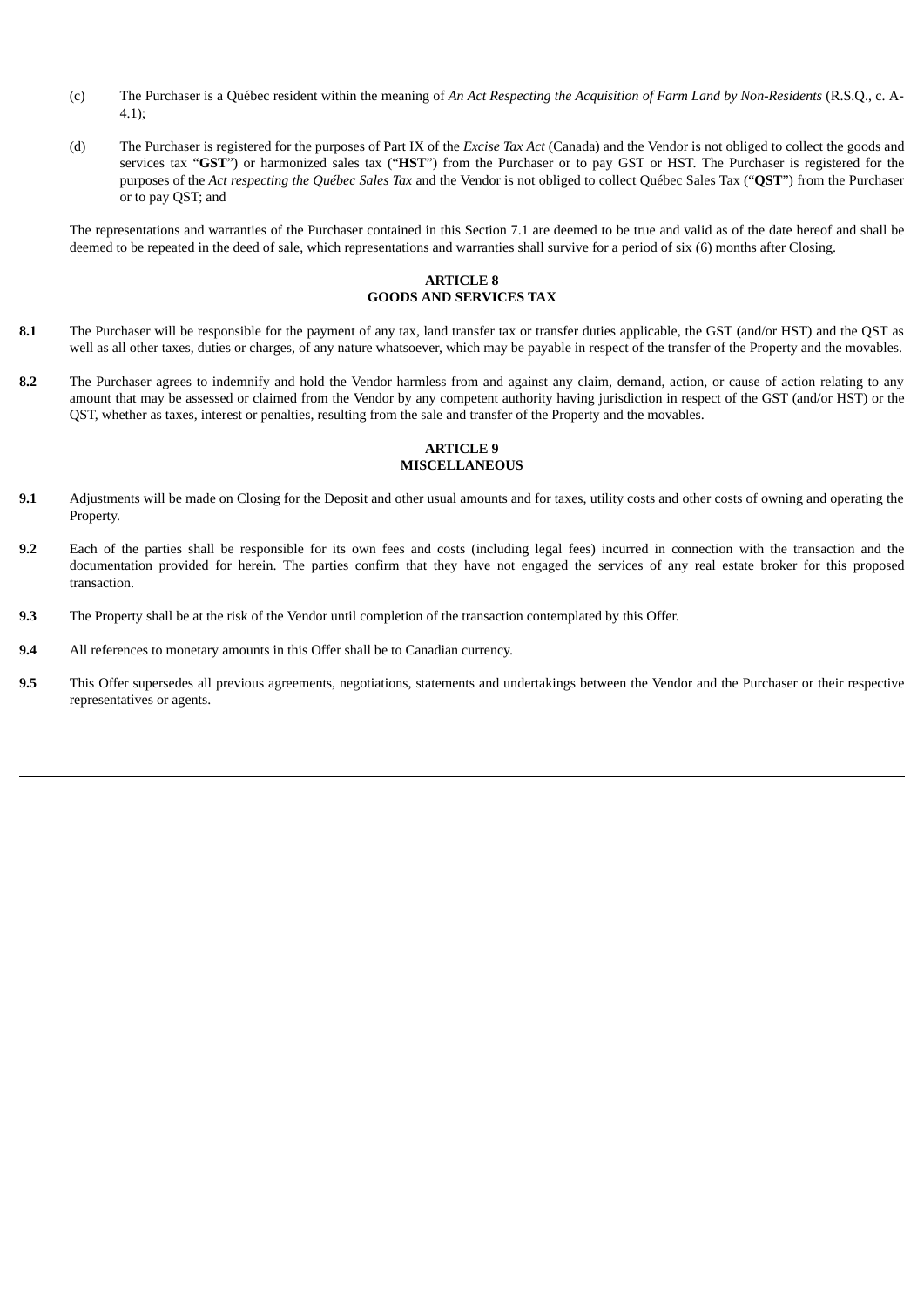- **9.6** This Offer may be executed in any number of counterparts, all of which as so executed shall constitute but one and the same agreement, binding on all of the parties hereto, notwithstanding that all of the parties are not signatories to the original or the same counterpart.
- **9.7** The parties agree that this Offer and the transaction of purchase and sale referred to herein, and any information provided by either party to the other with respect to this transaction or the Property, shall be kept strictly confidential. Should this Offer become null and void or be terminated for any reason whatsoever, the Purchaser shall promptly return to the Vendor all information and documentation that the Vendor shall have made available to the Purchaser with respect to the Property, without retaining any copies or extracts thereof.
- **9.8** The parties agree that this Offer is subject to compliance with section 50 of the *Planning Act* (Ontario) in respect of the Ontario Property.

### **ARTICLE 10 NOTICE**

All notices, demands, requests and other communications required or permitted hereunder shall be in writing and shall be communicated by personal delivery, courier or fax, to the respective addresses hereinafter set forth or such addresses which the Vendor or the Purchaser may from time to time designate by written notice to the other as herein required.

Any notice directed to the Vendor shall be addressed as follows:

**PHARMATHENE CANADA, INC.** 199 Bat Street, Box 25 Commerce Court West Toronto, Ontario M5L 1A9

Attention: Jordan Karp

Any notice to the Purchaser shall be addressed as follows:

#### **FERME PILLAR HILL ENR**

606, Chemin Côte Saint-Georges Saint-Télesphore, Québec J0P 1Y0

Attention: David McKay

#### **ARTICLE 11 LANGUAGE**

The parties hereto have requested that the present Offer be drafted in the English language only. Les parties a ce contrat ont requis que ledit contrat soit *rédigé en langue anglaise seulement.*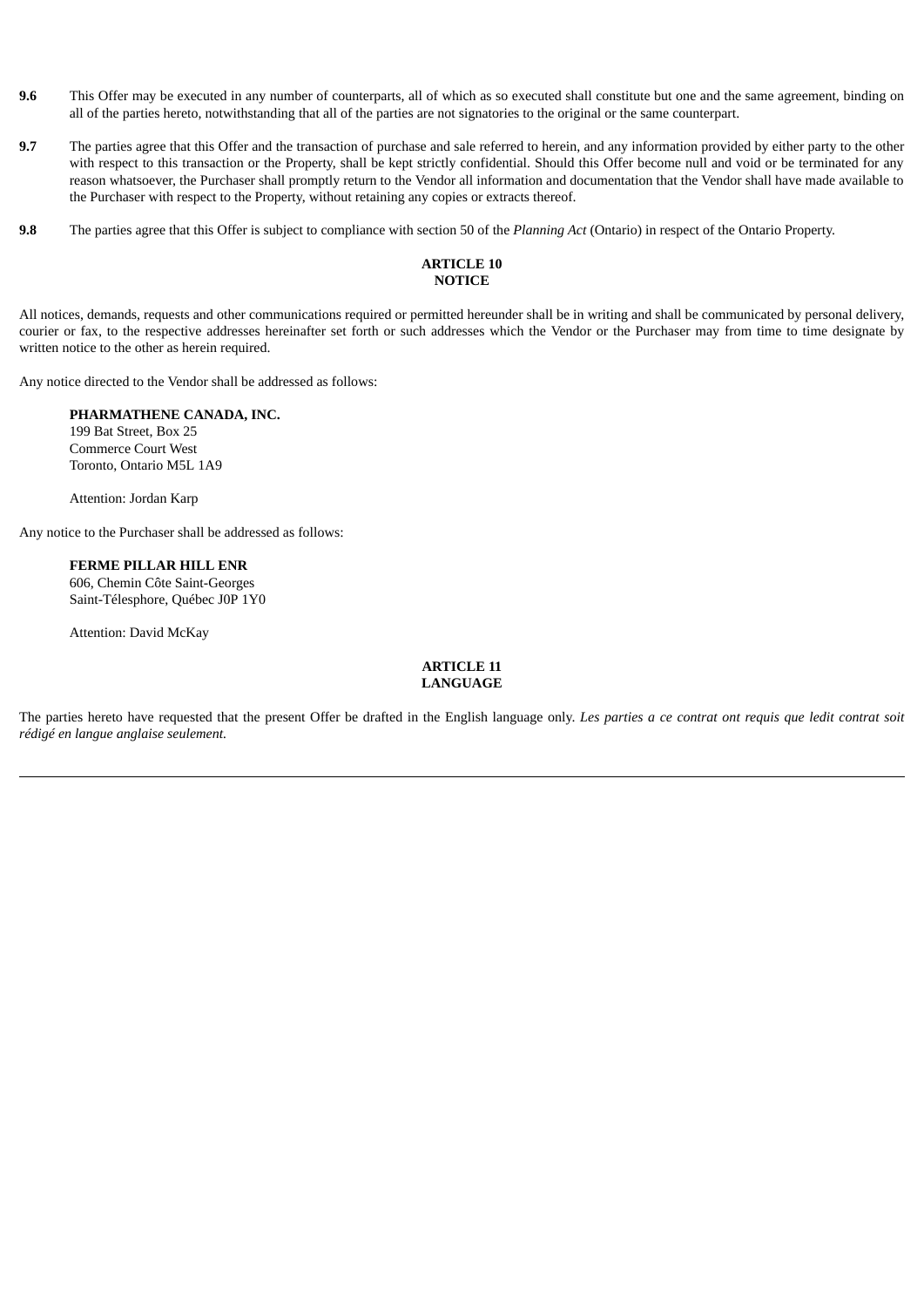### **ARTICLE 12 GOVERNING LAWS**

The present Offer and its acceptance hereof shall be governed by the laws of the Province of Quebec and shall be treated in all respects as a Quebec contract, except that the laws of the Province of Ontario shall apply in respect of the transfer of the Ontario Property.

# **ARTICLE 13 ACCEPTANCE**

This Offer shall be open for acceptance until \_\_\_\_\_\_\_\_\_\_\_\_\_\_\_ at 5:00 p.m. For these purposes, the Purchaser shall be entitled to accept these presents by signing a copy of this Offer and returning the same within the aforesaid delay duly signed by the Purchaser. Upon receipt of the same by the Vendor, there shall be a binding agreement of purchase and sale on the terms and conditions herein set forth.

Signed at \_\_\_\_\_\_\_\_\_\_\_\_\_\_\_\_\_\_ this \_\_\_\_\_\_\_\_\_ day of December 2011.

**PHARMATHENE CANADA, INC.**

By: \_\_\_\_\_\_\_\_\_\_\_\_\_\_\_\_\_\_\_\_\_\_\_\_\_\_\_

 $\mathbf{B} \mathbf{y}$ :

### **ACCEPTANCE**

This Offer is hereby accepted this \_\_\_\_\_\_\_day of December 2011.

# **FERME PILLAR HILL ENR.**

By: \_\_\_\_\_\_\_\_\_\_\_\_\_\_\_\_\_\_\_\_\_\_\_\_\_\_\_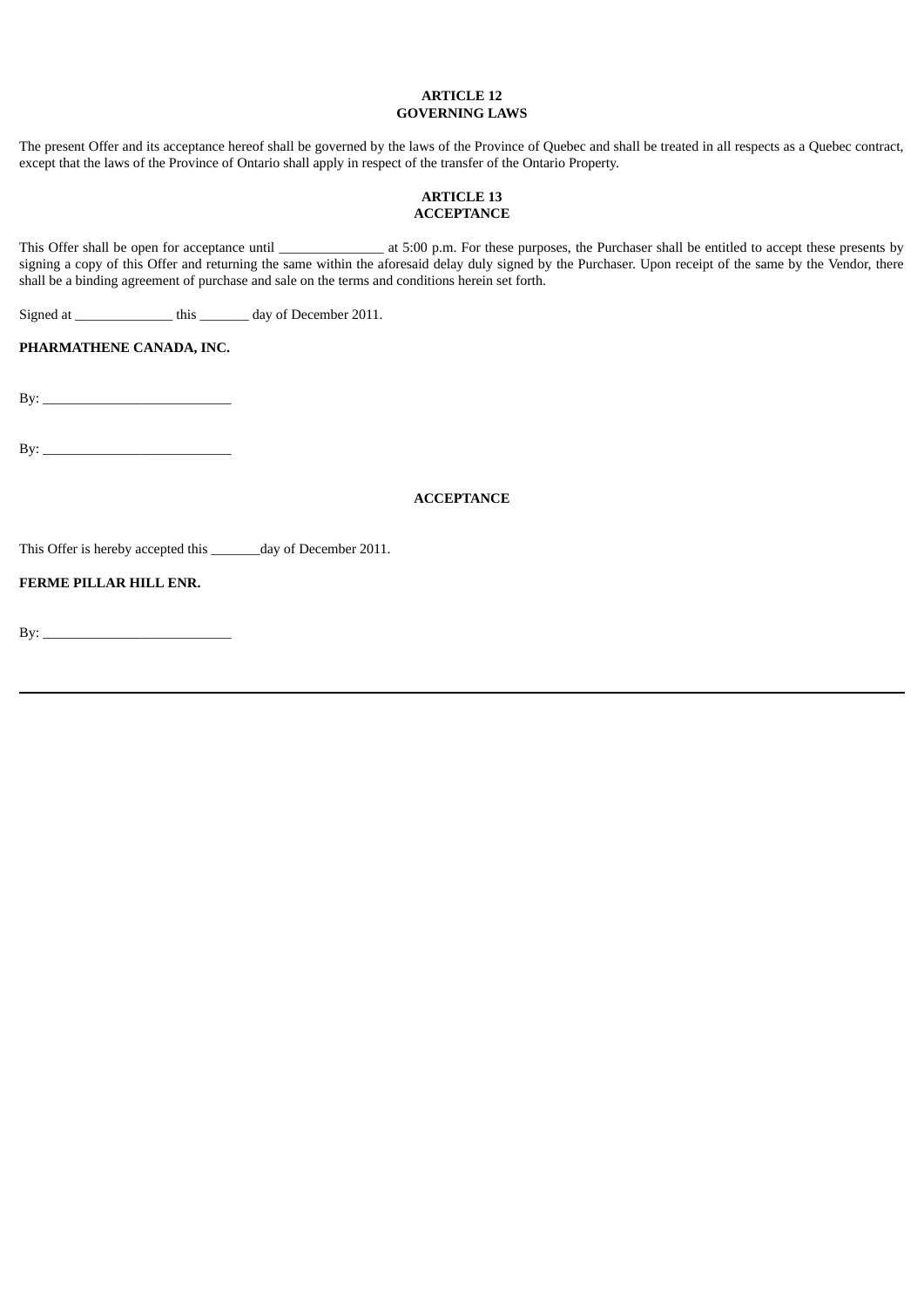### CONSENT OF INDEPENDENT REGISTERED PUBLIC ACCOUNTING FIRM

We consent to the incorporation by reference in the following Registration Statements:

- (1) Registration Statement (Form S-3 No. 333-146463),
- (2)Registration Statement (Form S-3 No. 333-155692),
- (3) Registration Statement (Form S-8 No. 333-156371) pertaining to the 2007 Long-Term Incentive Compensation Plan,
- (4) Registration Statement (Form S-3 No. 333-156997),
- (5) Registration Statement (Form S-3 No. 333-124712),
- (6) Registration Statement (Form S-3 No. 333-161587),
- (7) Registration Statement (Form S-3 No. 333-175394, and
- (8) Registration Statement (Form S-3 No. 333-176607)

of our reports dated March 8, 2012, with respect to the consolidated financial statements of PharmAthene, Inc., and the effectiveness of internal control over financial reporting of PharmAthene, Inc., included in this Annual Report (Form 10-K) for the year ended December 31, 2011.

/s/ Ernst & Young LLP

Baltimore, Maryland March 8, 2012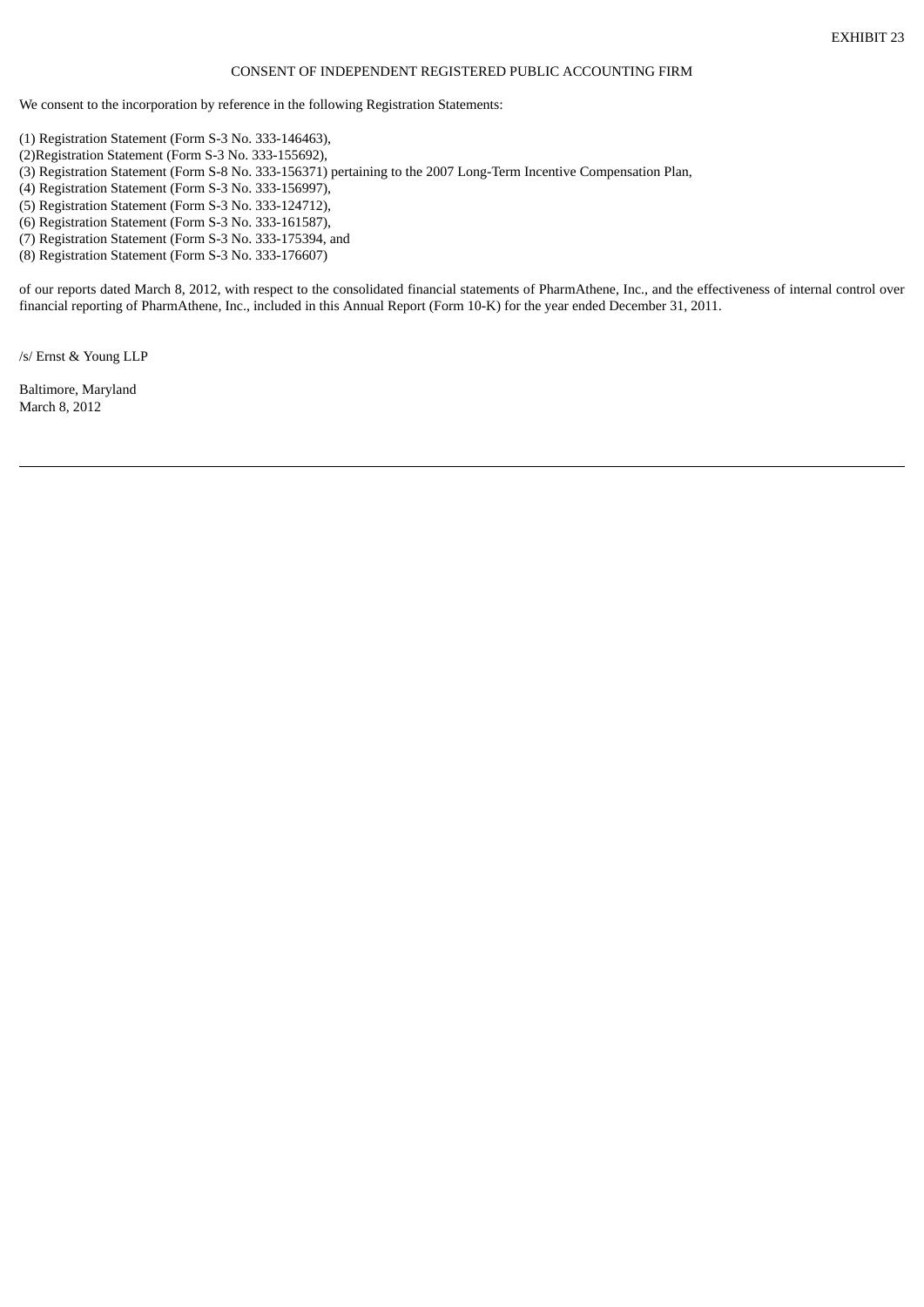# **Certification of Principal Executive Officer Pursuant to SEC Rule 13a-14(a)/15d-14(a)**

I, Eric I. Richman, certify that:

- 1. I have reviewed this Form 10-K of PharmAthene, Inc. for the year ended December 31, 2011;
- 2. Based on my knowledge, this report does not contain any untrue statement of a material fact or omit to state a material fact necessary to make the statements made, in light of the circumstances under which such statements were made, not misleading with respect to the period covered by this report;
- 3. Based on my knowledge, the financial statements, and other financial information included in this report, fairly present in all material respects the financial condition, results of operations and cash flows of the registrant as of, and for, the periods presented in this report;
- 4. The registrant's other certifying officer(s) and I are responsible for establishing and maintaining disclosure controls and procedures (as defined in Exchange Act Rules 13a-15(e) and 15d-15(e)) and internal control over financial reporting (as defined in Exchange Act Rules 13a-15(f) and 15d-15(f)) for the registrant and have:
	- (a) Designed such disclosure controls and procedures, or caused such disclosure controls and procedures to be designed under our supervision, to ensure that material information relating to the registrant, including its consolidated subsidiaries, is made known to us by others within those entities, particularly during the period in which this report is being prepared;
	- (b) Designed such internal control over financial reporting, or caused such internal control over financial reporting to be designed under our supervision, to provide reasonable assurance regarding the reliability of financial reporting and the preparation of financial statement for external purposes in accordance with generally accepted accounting principles;
	- (c) Evaluated the effectiveness of the registrant's disclosure controls and procedures and presented in this report our conclusions about the effectiveness of the disclosure controls and procedures, as of the end of the period covered by this report based on such evaluation; and
	- (d) Disclosed in this report any change in the registrant's internal control over financial reporting that occurred during the registrant's most recent fiscal quarter (the registrant's fourth fiscal quarter in the case of an annual report) that has materially affected, or is reasonably likely to materially affect, the registrant's internal control over financial reporting; and
- 5. The registrant's other certifying officer(s) and I have disclosed, based on our most recent evaluation of internal control over financial reporting, to the registrant's auditors and the audit committee of the registrant's board of directors (or persons performing the equivalent functions):
	- (a) All significant deficiencies and material weaknesses in the design or operation of internal control over financial reporting which are reasonably likely to adversely affect the registrant's ability to record, process, summarize and report financial information; and
	- (b) Any fraud, whether or not material, that involves management or other employees who have a significant role in the registrant's internal control over financial reporting.

Dated: March 8, 2012 *Dated: March 8, 2012 I. Richman* 

Name: **Eric I. Richman** Title: **Chief Executive Officer**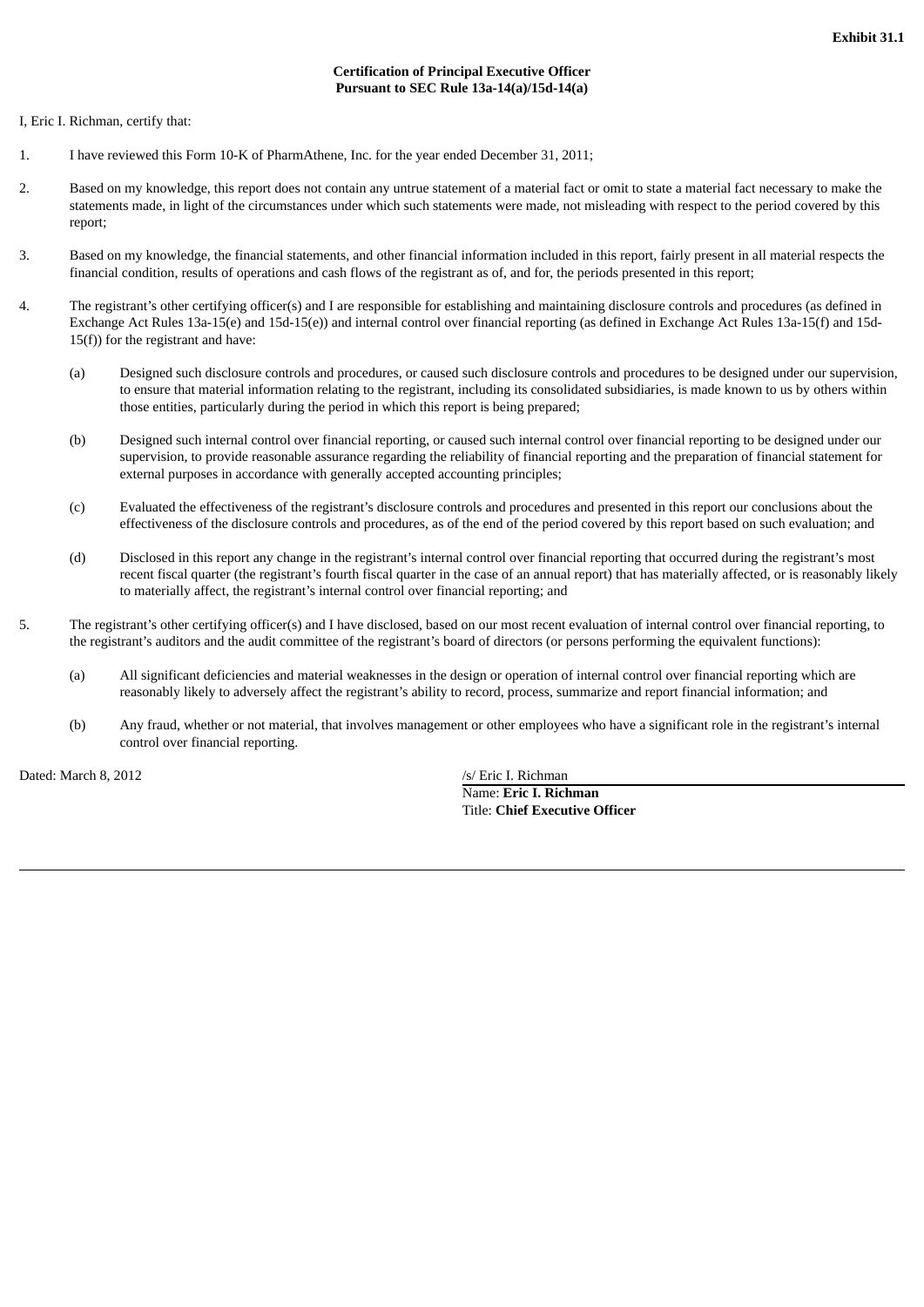# **Certification of Principal Financial Officer Pursuant to SEC Rule 13a-14(a)/15d-14(a)**

I, Linda L. Chang, certify that:

- 1. I have reviewed this Form 10-K of PharmAthene, Inc. for the year ended December 31, 2011;
- 2. Based on my knowledge, this report does not contain any untrue statement of a material fact or omit to state a material fact necessary to make the statements made, in light of the circumstances under which such statements were made, not misleading with respect to the period covered by this report;
- 3. Based on my knowledge, the financial statements, and other financial information included in this report, fairly present in all material respects the financial condition, results of operations and cash flows of the registrant as of, and for, the periods presented in this report;
- 4. The registrant's other certifying officer(s) and I are responsible for establishing and maintaining disclosure controls and procedures (as defined in Exchange Act Rules 13a-15(e) and 15d-15(e)) and internal control over financial reporting (as defined in Exchange Act Rules 13a-15(f) and 15d-15(f)) for the registrant and have:
	- (a) Designed such disclosure controls and procedures, or caused such disclosure controls and procedures to be designed under our supervision, to ensure that material information relating to the registrant, including its consolidated subsidiaries, is made known to us by others within 7those entities, particularly during the period in which this report is being prepared;
	- (b) Designed such internal control over financial reporting, or caused such internal control over financial reporting to be designed under our supervision, to provide reasonable assurance regarding the reliability of financial reporting and the preparation of financial statement for external purposes in accordance with generally accepted accounting principles;
	- (c) Evaluated the effectiveness of the registrant's disclosure controls and procedures and presented in this report our conclusions about the effectiveness of the disclosure controls and procedures, as of the end of the period covered by this report based on such evaluation; and
	- (d) Disclosed in this report any change in the registrant's internal control over financial reporting that occurred during the registrant's most recent fiscal quarter (the registrant's fourth fiscal quarter in the case of an annual report) that has materially affected, or is reasonably likely to materially affect, the registrant's internal control over financial reporting; and
- 5. The registrant's other certifying officer(s) and I have disclosed, based on our most recent evaluation of internal control over financial reporting, to the registrant's auditors and the audit committee of the registrant's board of directors (or persons performing the equivalent functions):
	- (a) All significant deficiencies and material weaknesses in the design or operation of internal control over financial reporting which are reasonably likely to adversely affect the registrant's ability to record, process, summarize and report financial information; and
	- (b) Any fraud, whether or not material, that involves management or other employees who have a significant role in the registrant's internal control over financial reporting.

Dated: March 8, 2012 */s/ Linda L. Chang* 

Name: **Linda L. Chang** Title: **Chief Financial Officer**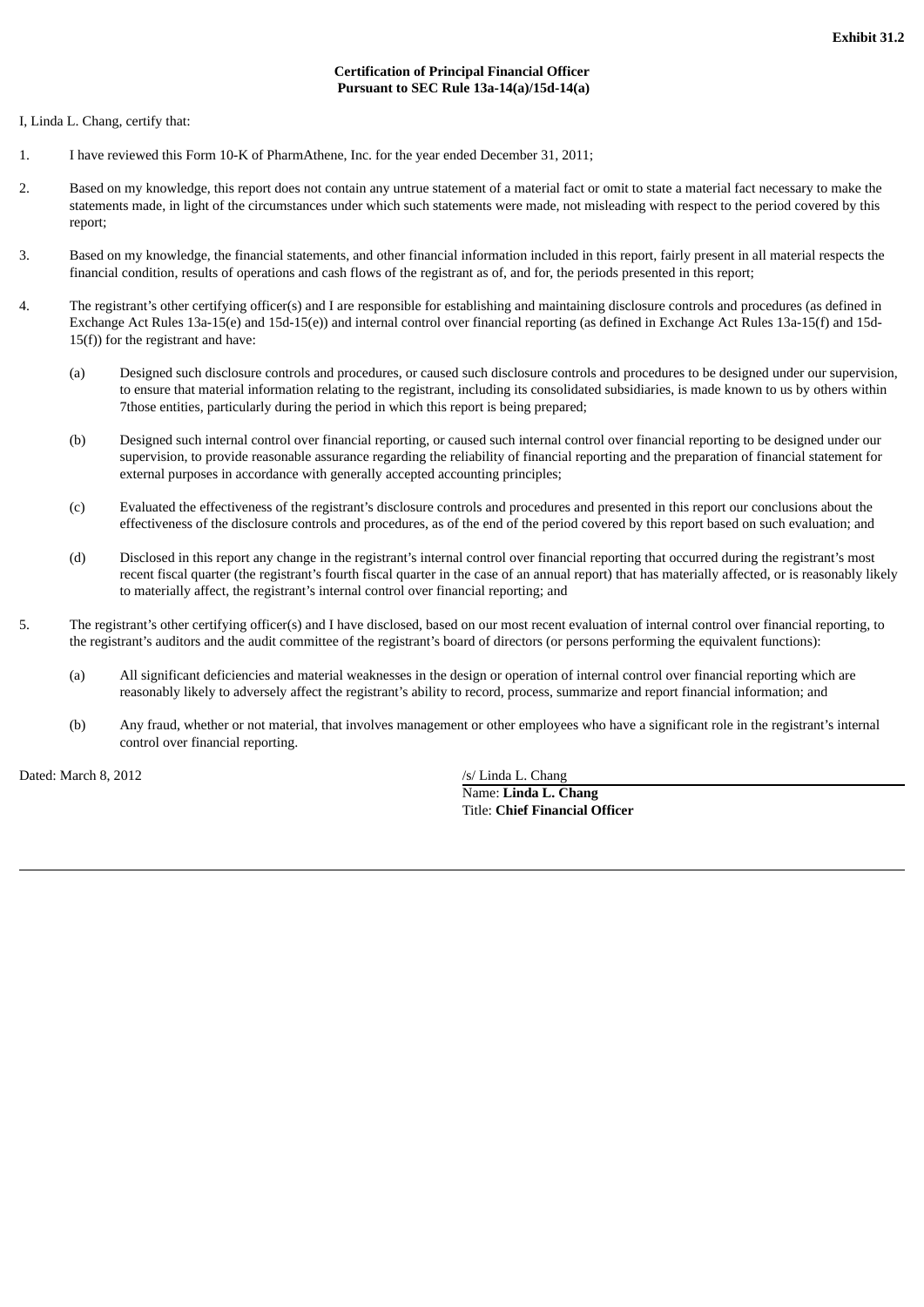## **Certification Pursuant to Section 1350 of Chapter 63 of Title 18 of the United States Code**

In connection with the Annual Report on Form 10-K of PharmAthene, Inc. (the "Company") for the year ended December 31, 2011, as filed with the Securities and Exchange Commission (the "Report"), I, Eric I. Richman, Chief Executive Officer of the Company, certify, pursuant to 18 U.S.C. Section 1350, as adopted pursuant to Section 906 of the Sarbanes-Oxley Act of 2002, that to the best of my knowledge:

1. The Report fully complies with the requirements of Section 13(a) or 15(d) of the Securities Exchange Act of 1934.

2. The information contained in the Report fairly presents, in all material respects, the financial condition and results of operations of the Company.

/s/ Eric I. Richman **Eric I. Richman Chief Executive Officer** March 8, 2012

A signed original of this written statement required by Section 906 of the Sarbanes-Oxley Act of 2002 has been provided to the Company and will be retained by the Company and furnished to the Securities and Exchange Commission or its staff upon request.

This certification is being furnished pursuant to Section 906 of the Sarbanes-Oxley Act of 2002 and shall not be deemed "filed" for purposes of Section 18 of the Securities Exchange Act of 1934, or otherwise subject to the liability of that section. This certification will not be deemed to be incorporated by reference into any filing under the Securities Act of 1933 or the Securities Exchange Act of 1934.